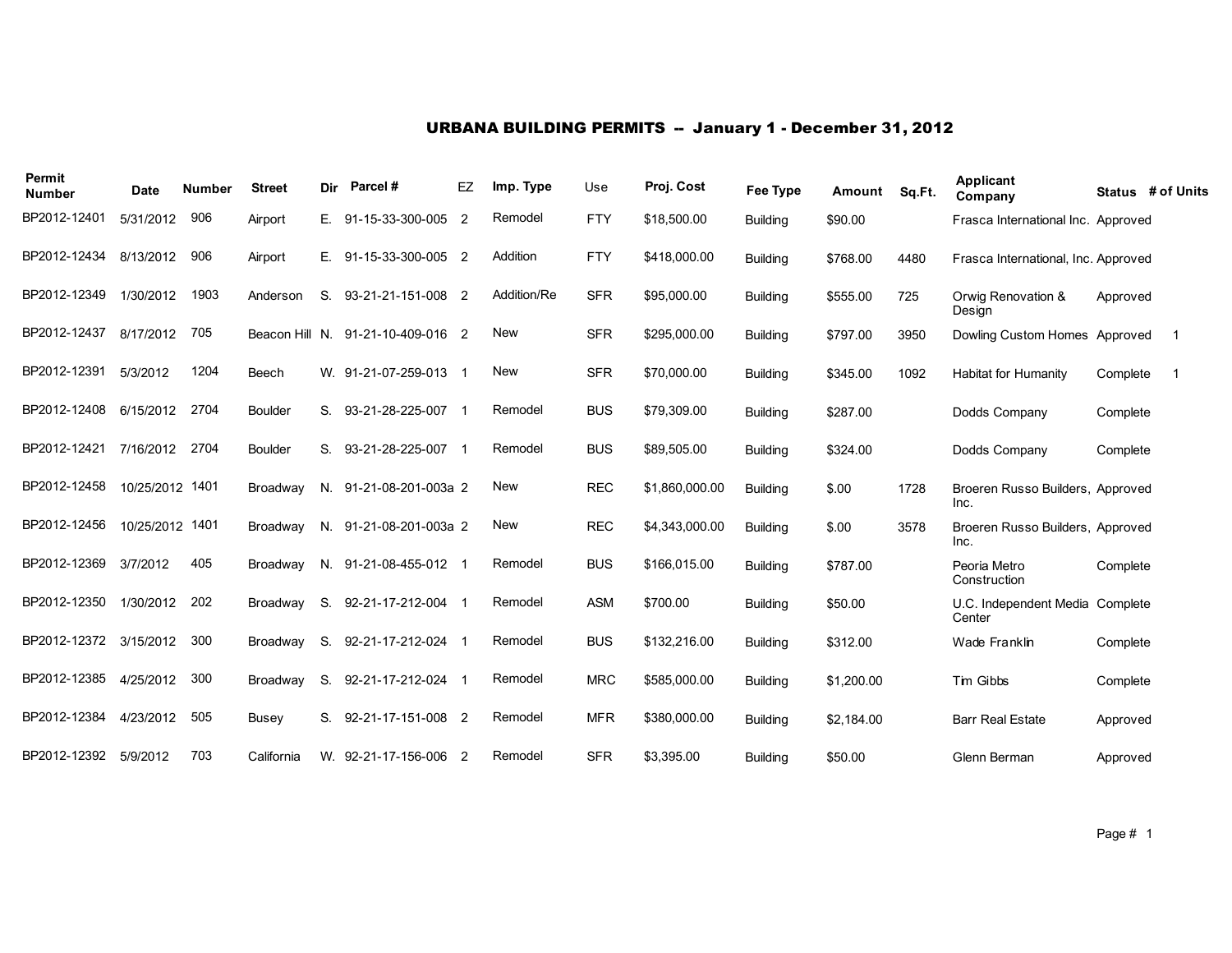| Permit<br><b>Number</b> | <b>Date</b>     | <b>Number</b> | <b>Street</b>    | Dir | Parcel #                         | EZ             | Imp. Type  | Use        | Proj. Cost     | Fee Type        | Amount     | Sq.Ft. | Applicant<br>Company                            |          | Status # of Units |
|-------------------------|-----------------|---------------|------------------|-----|----------------------------------|----------------|------------|------------|----------------|-----------------|------------|--------|-------------------------------------------------|----------|-------------------|
| BP2012-12447            | 9/19/2012       | 1508          | Carver           |     | N. 91-21-07-202-002              |                | Rehab      | <b>SFR</b> | \$25,000.00    | <b>Building</b> | \$50.00    |        | Luang Construction                              | Complete |                   |
| BP2012-12373            | 3/14/2012       | 2702          | Castlerock E.    |     | 93-21-22-180-004 2               |                | <b>New</b> | <b>SFR</b> | \$546,000.00   | <b>Building</b> | \$435.00   | 6537   | <b>Atkins Construction</b>                      | Complete | $\overline{1}$    |
| BP2012-12388            | 4/30/2012       | 2210          | Combes           | S.  | 93-21-21-329-005&006             |                | Remodel    | <b>SFR</b> | \$18,000.00    | <b>Building</b> | \$72.00    |        | <b>Haynes Construction</b>                      | Approved |                   |
| BP2012-12347            | 1/25/2012       | 1704          | Cottage<br>Grove |     | S. 93-21-21-126-021 2            |                | <b>New</b> | <b>DUP</b> | \$129,000.00   | <b>Building</b> | \$375.00   | 2270   | <b>HearthStone Homes</b>                        | Approved | $\overline{2}$    |
| BP2012-12444            | 9/6/2012        | 208           | Cottage<br>Grove |     | S. 92-21-16-126-015 2            |                | Addition   | <b>SFR</b> | \$6,000.00     | <b>Building</b> | \$50.00    | 19     | <b>Michael Hirshler</b>                         | Approved |                   |
| BP2012-12363            | 3/5/2012        | 604           | Cottage<br>Grove |     | S. 92-21-16-176-007 2            |                | Addition   | <b>SFR</b> | \$1,250.00     | <b>Building</b> | \$50.00    | 192    | Harry Northen                                   | Approved |                   |
| BP2012-12428            | 8/6/2012        | 604           | Cottage<br>Grove |     | S. 92-21-16-176-007 2            |                | Addition   | <b>SFR</b> | \$1,270.00     | <b>Building</b> | \$50.00    | 180    |                                                 | Approved |                   |
| BP2012-12438            | 8/22/2012       | 1003          | Crestwood        | E.  | 92-21-16-306-011                 | $\overline{2}$ | Remodel    | <b>SFR</b> | \$27,556.63    | <b>Building</b> | \$135.00   |        | G. Denis Guyon                                  | Approved |                   |
| BP2012-12399            | 5/21/2012       | 1301          |                  |     | Cunningham N. 91-21-08-229-002 1 |                | Remodel    | <b>INT</b> | \$188,686.00   | Building        | \$930.00   |        | Broeren Russo Builders, Complete<br>Inc.        |          |                   |
| BP2012-12394            | 5/15/2012       | 1809          |                  |     | Cunningham N. 91-21-04-301-023 1 |                | Remodel    | <b>BUS</b> | \$26,500.00    | <b>Building</b> | \$120.00   |        | 4MC Corp.                                       | Complete |                   |
| BP2012-12353            | 2/6/2012        | 1907          |                  |     | Cunningham N. 91-21-04-301-022 1 |                | Repair/Rem | <b>MTL</b> | \$110,500.00   | <b>Building</b> | \$468.00   |        | Snyder 1st Company                              | Complete |                   |
| BP2012-12471            | 12/26/2012 3008 |               |                  |     | Cunningham N. 91-15-33-452-001 2 |                | <b>New</b> | <b>BUS</b> | \$1,335,000.00 | <b>Building</b> | \$1,445.00 | 8055   | Curry Construction, Inc.                        | Approved |                   |
| BP2012-12425 8/1/2012   |                 | 3405          | Deer Ridge S.    |     | 93-21-28-404-007 2               |                | <b>New</b> | <b>SFR</b> | \$115,000.00   | <b>Building</b> | \$400.00   | 2644   | <b>Vliet Builders LLC</b>                       | Complete | -1                |
| BP2012-12451            | 10/5/2012       | 3409          | Deer Ridge S.    |     | 93-21-28-404-009 2               |                | <b>New</b> | <b>SFR</b> | \$115.000.00   | <b>Building</b> | \$400.00   | 2609   | <b>Vliet Builders LLC</b>                       | Approved | $\overline{1}$    |
| BP2012-12390            | 5/3/2012        | 1304          | Dublin           |     | W. 91-21-07-256-011 1            |                | <b>New</b> | <b>SFR</b> | \$70,000.00    | <b>Building</b> | \$345.00   | 1092   | <b>Habitat for Humanity</b>                     | Complete | - 1               |
| BP2012-12413            | 6/20/2012       | 1209          | Eads             |     | W. 91-21-07-259-002 1            |                | <b>New</b> | <b>SFR</b> | \$100,000.00   | <b>Building</b> | \$345.00   | 1387   | Riley Homes Inc.                                | Approved | $\overline{1}$    |
| BP2012-12440            | 8/28/2012       | 711           | Elm              |     | E. 92-21-16-102-005 2            |                | Rehab      | <b>SFR</b> | \$20,960.00    | <b>Building</b> | \$50.00    |        | <b>National Construction</b><br><b>Services</b> | Approved |                   |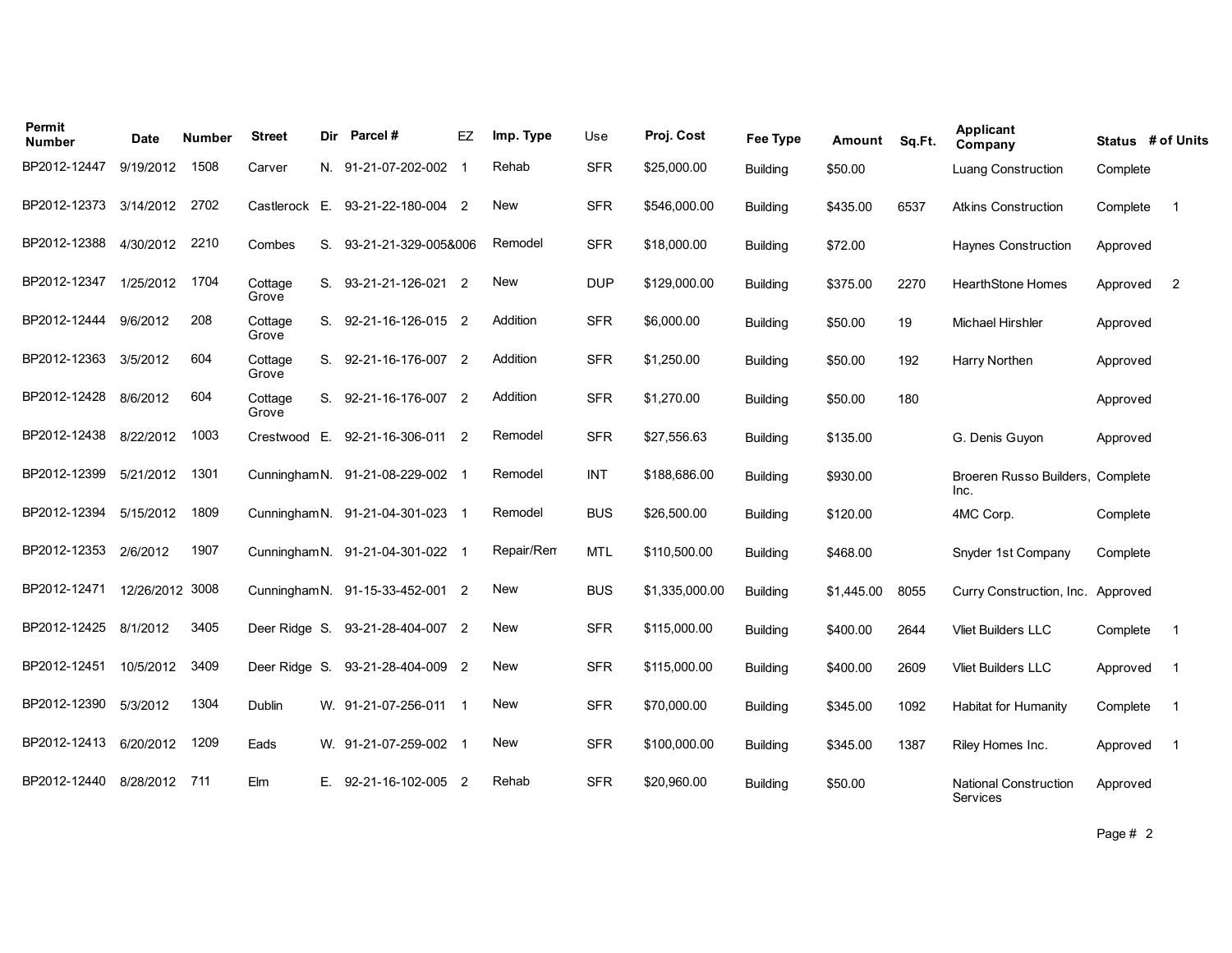| Permit<br><b>Number</b> | Date            | Number | <b>Street</b>  | Dir | Parcel#               | EZ             | Imp. Type  | Use        | Proj. Cost   | <b>Fee Type</b> | Amount   | Sq.Ft. | <b>Applicant</b><br>Company                    | Status # of Units |                |
|-------------------------|-----------------|--------|----------------|-----|-----------------------|----------------|------------|------------|--------------|-----------------|----------|--------|------------------------------------------------|-------------------|----------------|
| BP2012-12358            | 2/22/2012       | 2023   | Falcon         | S.  | 93-21-21-202-081      | $\overline{2}$ | Remodel    | <b>SFR</b> | \$3,313.00   | <b>Building</b> | \$50.00  |        | Peter Heimricher                               | Approved          |                |
| BP2012-12400            | 5/25/2012       | 3205   | Fawn Hill      | S.  | 93-21-28-254-003 2    |                | Addition   | <b>SFR</b> | \$21,500.00  | <b>Building</b> | \$120.00 | 225    | D.E.W. It Right<br>Carpentry                   | Complete          |                |
| BP2012-12348            | 1/27/2012       | 304    | George Huff E. |     | 93-21-20-277-008 2    |                | Addition   | <b>SFR</b> | \$20,000.00  | <b>Building</b> | \$102.00 | 10     | Jefferson Smith                                | Approved          |                |
| BP2012-12461            | 11/7/2012       | 1608   | Golfview       |     | N. 91-21-05-477-015 1 |                | Rehab      | <b>SFR</b> | \$12,085.00  | <b>Building</b> | \$50.00  |        | <b>Luang Construction</b>                      | Approved          |                |
| BP2012-12398            | 5/21/2012       | 1706   | Golfview       |     | N. 91-21-05-477-012 2 |                | Remodel    | <b>SFR</b> | \$27,200.00  | <b>Building</b> | \$120.00 |        | Millar-Baskis<br>Construction                  | Complete          |                |
| BP2012-12468            | 11/16/2012 2501 |        | Grange         | S.  | 93-21-20-451-025 2    |                | Addition   | <b>SFR</b> | \$33,000.00  | <b>Building</b> | \$180.00 | 224    | Perkins Home<br>Improvement, Inc.              | Approved          |                |
| BP2012-12445            | 9/10/2012       | 1203   | Green          |     | W. 93-21-18-204-003 2 |                | Remodel    | CHU        | \$25,000.00  | <b>Building</b> | \$150.00 |        | Timberline Custom<br>Woodworking and           | Approved          |                |
| BP2012-12377            | 4/4/2012        | 401    | Green          |     | W. 92-21-17-133-005 2 |                | Remodel    | <b>SFR</b> | \$86,800.00  | <b>Building</b> | \$449.00 |        | Bohdan Rudawski                                | Complete          |                |
| BP2012-12411            | 6/15/2012       | 403    | Green          |     | W. 92-21-17-133-004 2 |                | Remodel    | <b>SFR</b> | \$98,000.00  | <b>Building</b> | \$468.00 |        | Bohdan Rudawski                                | Approved          |                |
| BP2012-12382            | 4/17/2012       | 1107   | Gregory        |     | N. 91-21-07-277-014 1 |                | <b>New</b> | <b>SFR</b> | \$143,400.00 | <b>Building</b> | \$345.00 | 1580   | <b>Tarter Construction</b>                     | Approved          | $\overline{1}$ |
| BP2012-12343            | 1/6/2012        | 700    | Gregory        | S.  | 93-21-18-280-022 2    |                | Remodel    | <b>RST</b> | \$2,000.00   | <b>Building</b> | \$50.00  |        | <b>Brandon Wright</b>                          | Complete          |                |
| BP2012-12393            | 5/14/2012       | 507    | Harding        | Е.  | 93-21-20-281-029      | $\overline{2}$ | Addition   | <b>SFR</b> | \$21,449.00  | <b>Building</b> | \$129.00 | 164    | Sun Structures<br>Designs/Four Seasons         | Approved          |                |
| BP2012-12383            | 4/18/2012       | 105    | Hartle         | S.  | 92-21-16-128-013 2    |                | Remodel    | <b>SFR</b> | \$650.00     | <b>Building</b> | \$50.00  |        | Mark McCov                                     | Complete          |                |
| BP2012-12378            | 4/4/2012        | 1604   | Horizon        | Е.  | 93-21-28-407-023 2    |                | <b>New</b> | <b>SFR</b> | \$135,000.00 | <b>Building</b> | \$400.00 | 2944   | <b>Vliet Builders LLC</b>                      | Complete          | - 1            |
| BP2012-12439            | 8/29/2012       | 1611   | Horizon        | Е.  | 93-21-28-408-006 2    |                | <b>New</b> | <b>SFR</b> | \$230,000.00 | <b>Building</b> | \$345.00 | 2315   | Fieldcrest Development, Approved<br><b>LLC</b> |                   | - 1            |
| BP2012-12446            | 9/11/2012       | 1709   | Horizon        | Е.  | 93-21-28-408-011 2    |                | New        | <b>SFR</b> | \$255,000.00 | <b>Building</b> | \$400.00 | 3385   | Ironwood Builders, Inc.                        | Approved          | -1             |
| BP2012-12386            | 4/26/2012       | 701    | Illinois       |     | W. 92-21-17-155-008 2 |                | Remodel    | <b>DUP</b> | \$10,000.00  | <b>Building</b> | \$60.00  |        | <b>Haynes Construction</b>                     | Complete          |                |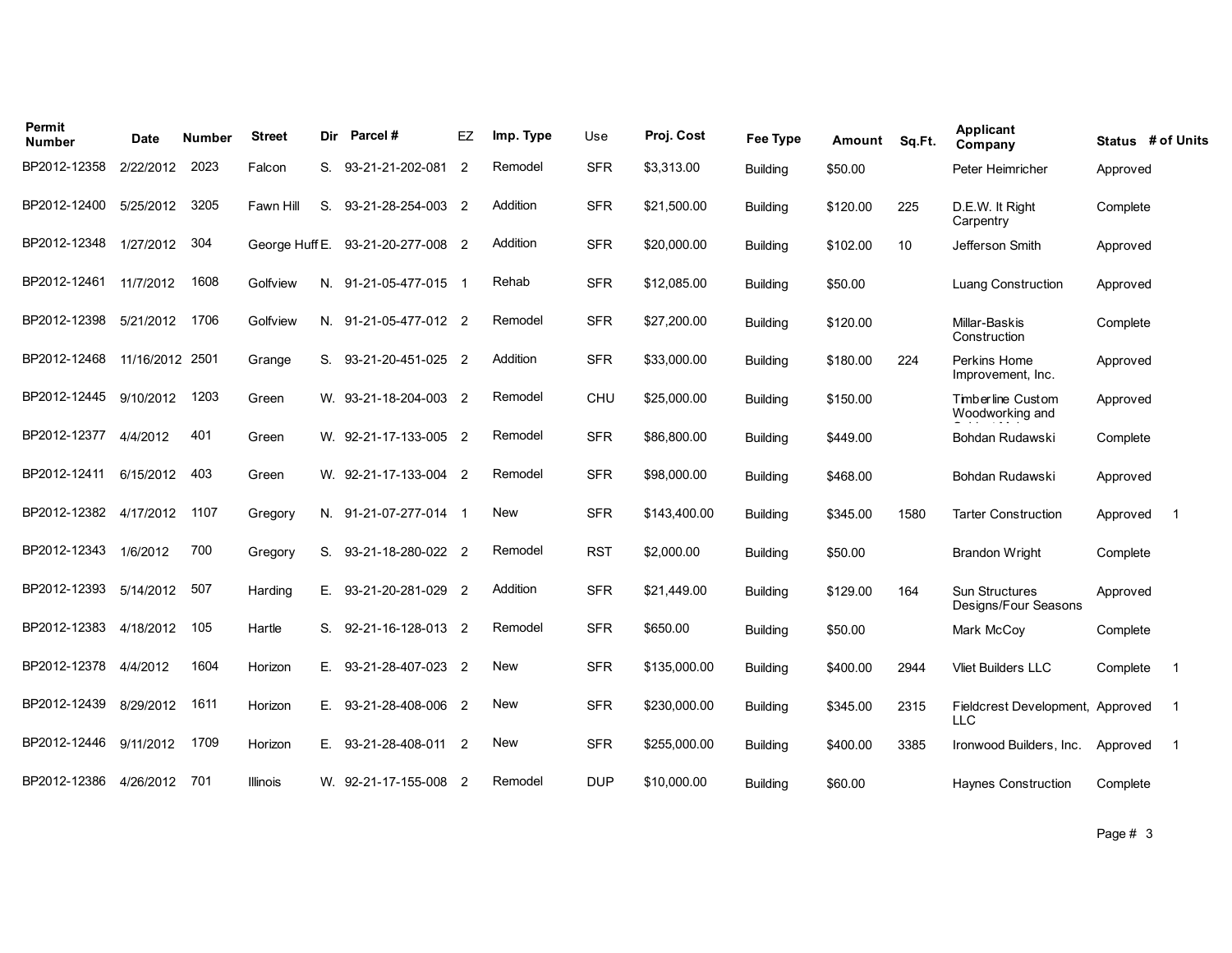| Permit<br><b>Number</b> | Date       | Number  | <b>Street</b>   | Dir | Parcel#               | EZ | Imp. Type   | Use        | Proj. Cost     | Fee Type        | Amount           | Sq.Ft. | Applicant<br>Company          | Status # of Units |     |
|-------------------------|------------|---------|-----------------|-----|-----------------------|----|-------------|------------|----------------|-----------------|------------------|--------|-------------------------------|-------------------|-----|
| BP2012-12424            | 7/18/2012  | 701     | <b>Illinois</b> |     | W. 92-21-17-155-008 2 |    | Remodel     | <b>DUP</b> | \$115,000.00   | <b>Building</b> | \$450.00         |        | Tom Gillespie                 | Complete          |     |
| BP2012-12412 6/19/2012  |            | 801     | Indiana         |     | W. 93-21-17-304-005 2 |    | Remodel     | <b>SFR</b> | \$97,955.00    | <b>Building</b> | \$448.00         |        | Wells & Wells<br>Construction | Complete          |     |
| BP2012-12367            | 3/7/2012   | 1610    | Ivanhoe         | Е.  | 92-21-16-403-012 2    |    | Repair/Rem  | <b>SFR</b> | \$31,800.00    | <b>Building</b> | \$180.00         |        | Dan Walker                    | Approved          |     |
| BP2012-12429            | 8/6/2012   | 1906    | Jane Ann        | Е.  | 93-21-28-276-026 2    |    | Remodel     | <b>SFR</b> | \$5,000.00     | <b>Building</b> | \$50.00          |        |                               | Approved          |     |
| BP2012-12407            | 6/12/2012  | 1910    | Kathryn         | S.  | 93-21-21-280-013 2    |    | Remodel     | <b>MFR</b> | \$4,500.00     | <b>Building</b> | \$50.00          |        | <b>Kennedy Builders</b>       | Complete          |     |
| BP2012-12389            | 4/30/2012  | 1321    | Lincoln         | N.  | 91-21-07-226-019      |    | Addition    | <b>MFR</b> | \$24,314.00    | <b>Building</b> | \$115.00         | 204    | <b>Booher Construction</b>    | Complete          |     |
| BP2012-12449            | 9/25/2012  | 1500    | Lincoln         |     | N. 91-21-08-101-027 2 |    | Addition/Re | <b>CHU</b> | \$1,800,000.00 | <b>Building</b> | \$6,780.00       | 5151   | The Aspen Group               | Approved          |     |
| BP2012-12381            | 4/11/2012  | 1500    | Lincoln         |     | N. 91-21-08-101-027 2 |    | Remodel     | <b>ASM</b> | \$1,225,000.00 | <b>Building</b> | \$3,522.00       |        | The Aspen Group               | Complete          |     |
| BP2012-12360            | 2/24/2012  | 1500    | Lincoln         |     | N. 91-21-08-101-027 2 |    | Addition/Re | CHU        | \$3,080,000.00 | <b>Building</b> | \$14,250.00 9295 |        | Aspen Group                   | Complete          |     |
| BP2012-12403            | 6/7/2012   | 1501    | Lincoln         |     | N. 91-21-07-226-022 2 |    | Remodel     | <b>MRC</b> | \$101,000.00   | <b>Building</b> | \$360.00         |        | 4MC Corp.                     | Complete          |     |
| BP2012-12351            | 1/31/2012  | 1804    | Lincoln         |     | N. 91-21-05-353-021 1 |    | Remodel     | <b>BUS</b> | \$16,300.00    | <b>Building</b> | \$72.00          |        | Robby Cekander                | Approved          |     |
| BP2012-12470            | 12/12/2012 | 1900    | Lincoln         |     | N. 91-21-05-301-012 1 |    | Addition    | <b>MRC</b> | \$500,000.00   | <b>Building</b> | \$2,640.00       | 10376  | Harold O'Shea Builders        | Approved          |     |
| BP2012-12364            | 3/6/2012   | 3201    | Lincoln         |     | N. 91-15-31-400-033 2 |    | Addition    | <b>STG</b> | \$72,600.00    | <b>Building</b> | \$676.00         | 1600   | <b>Cross Construction</b>     | Complete          |     |
| BP2012-12416            | 6/26/2012  | 1002    | Lincoln         | S.  | 93-21-17-302-001 2    |    | <b>New</b>  | <b>MFR</b> | \$1,898,000.00 | <b>Building</b> | \$3,102.00       | 16372  | Schieler & Rassi, Inc.        | Approved          | - 1 |
| BP2012-12352            | 2/3/2012   | 504-506 | Lincoln         | S.  | 92-21-17-151-004 2    |    | Remodel     | <b>SFR</b> | \$6,000.00     | <b>Building</b> | \$50.00          |        | New Life Construction         | Complete          |     |
| BP2012-12430            | 8/6/2012   | 308     | Lynn            | S.  | 92-21-16-111-007      |    | Remodel     | <b>SFR</b> | \$3,936.00     | <b>Building</b> | \$50.00          |        | <b>Ball Construction</b>      | Approved          |     |
| BP2012-12441            | 8/29/2012  | 912     | Lynn            | S.  | 92-21-16-303-012 2    |    | Remodel     | <b>MSC</b> | \$27,200.00    | <b>Building</b> | \$150.00         |        | Spencer Vonderheide           | Approved          |     |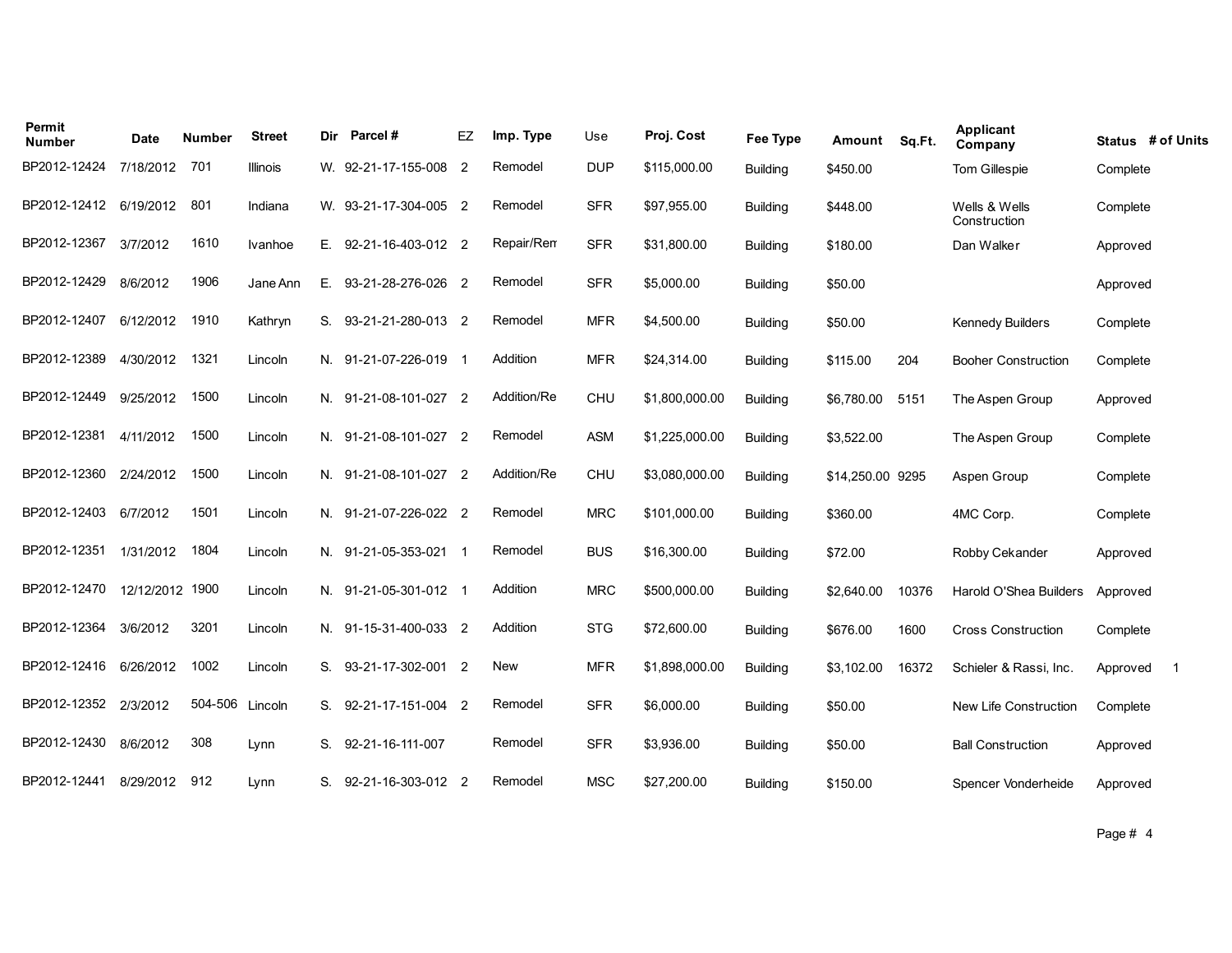| Permit<br>Number | <b>Date</b>     | Number | <b>Street</b> | Dir | Parcel#                           | EZ | Imp. Type   | Use        | Proj. Cost     | Fee Type        | Amount     | Sq.Ft. | Applicant<br>Company                            |          | Status # of Units |
|------------------|-----------------|--------|---------------|-----|-----------------------------------|----|-------------|------------|----------------|-----------------|------------|--------|-------------------------------------------------|----------|-------------------|
| BP2012-12459     | 10/26/2012 101  |        | Main          | Е.  | 92-21-17-208-002                  |    | Remodel     | <b>INT</b> | \$12,000.00    | <b>Building</b> | \$72.00    |        | <b>Champaign County</b>                         | Approved |                   |
| BP2012-12427     | 8/3/2012        | 1802   | Main          | Е.  | 91-21-09-478-002 1                |    | Remodel     | <b>SFR</b> | \$10,700.00    | <b>Building</b> | \$50.00    |        | John Berg                                       | Approved |                   |
| BP2012-12359     | 2/24/2012       | 1003   | Main          |     | W. 91-21-07-482-006 1             |    | <b>New</b>  | <b>MFR</b> | \$645,000.00   | <b>Building</b> | \$3,297.00 | 17749  | Wakeland<br>Construction/Advantage              | Complete | 14                |
| BP2012-12366     | 3/7/2012        | 201    | Main          |     | W. 92-21-17-205-003               |    | Remodel     | <b>BUS</b> | \$57,572.00    | <b>Building</b> | \$262.00   |        | <b>East Central</b><br>Construction             | Complete |                   |
| BP2012-12448     | 9/25/2012       | 102    | Meadow        |     | W. 93-21-20-201-023 2             |    | <b>New</b>  | <b>SFR</b> | \$775,000.00   | <b>Building</b> | \$435.00   | 8257   | <b>Hallbeck Homes</b>                           | Approved | -1                |
| BP2012-12406     | 6/12/2012       | 305    | Michigan      |     | W. 93-21-17-380-002 2             |    | Addition/Re | <b>SFR</b> | \$138,494.00   | Building        | \$713.00   | 154    | New Prairie Construction Complete               |          |                   |
| BP2012-12410     | 6/15/2012       | 610    | Michigan      |     | W. 93-21-17-308-026 2             |    | Addition    | <b>SFR</b> | \$37,700.00    | <b>Building</b> | \$218.00   | 252    | Sun Structures<br>Designs/Four Seasons          | Approved |                   |
| BP2012-12469     | 11/19/2012 2405 |        |               |     | North Shore N. 91-21-06-227-004 1 |    | Remodel     | <b>STG</b> | \$380,929.00   | <b>Building</b> | \$710.00   |        | Barber & DeAtley                                | Approved |                   |
| BP2012-12355     | 2/10/2012       | 201    | Oregon        | Е.  | 92-21-17-264-001 2                |    | Rehab       | <b>SFR</b> | \$9,791.00     | Building        | \$50.00    |        | <b>National Construction</b><br><b>Services</b> | Complete |                   |
| BP2012-12467     | 11/16/2012 507  |        | Oregon        | Е.  | 92-21-17-286-003 2                |    | Rehab       | <b>SFR</b> | \$25,000.00    | <b>Building</b> | \$50.00    |        | <b>National Construction</b><br><b>Services</b> | Approved |                   |
| BP2012-12472     | 12/31/2012 403  |        | Oregon        |     | W. 92-21-17-180-016 2             |    | New         | <b>SFR</b> | \$406,853.00   | <b>Building</b> | \$435.00   | 3898   | Wells & Wells<br>Construction                   | Approved | -1                |
| BP2012-12365     | 3/7/2012        | 605    | Oregon        |     | W. 92-21-17-161-004 2             |    | Remodel     | <b>SFR</b> | \$15,000.00    | <b>Building</b> | \$50.00    |        | Spencer Vonderheide                             | Complete |                   |
| BP2012-12371     | 3/14/2012       | 1400   | Park          |     | W. 91-21-07-404-001               |    | Remodel     | HOS        | \$306,323.00   | <b>Building</b> | \$511.00   |        | Felmley-Dickerson<br>Company                    | Approved |                   |
| BP2012-12450     | 9/27/2012       | 606    | Park          |     | W. 91-21-08-309-007 2             |    | Remodel     | <b>HOS</b> | \$103,610.00   | <b>Building</b> | \$400.00   |        | Petry-Kuhne Co.                                 | Complete |                   |
| BP2012-12455     | 10/19/2012 606  |        | Park          |     | W. 91-21-08-309-007 2             |    | Remodel     | <b>HOS</b> | \$1,500,000.00 | <b>Building</b> | \$2,160.00 |        | <b>Pepper Construction</b>                      | Approved |                   |
| BP2012-12433     | 8/13/2012       | 606    | Park          |     | W. 91-21-08-309-007 2             |    | Remodel     | <b>HOS</b> | \$15,000.00    | <b>Building</b> | \$72.00    |        | <b>Olympic Construction</b>                     | Approved |                   |
| BP2012-12362     | 2/29/2012 611   |        | Park          |     | W. 91-21-08-310-001 2             |    | Remodel     | <b>HOS</b> | \$196,000.00   | <b>Building</b> | \$484.00   |        | Petry-Kuhne Co.                                 | Approved |                   |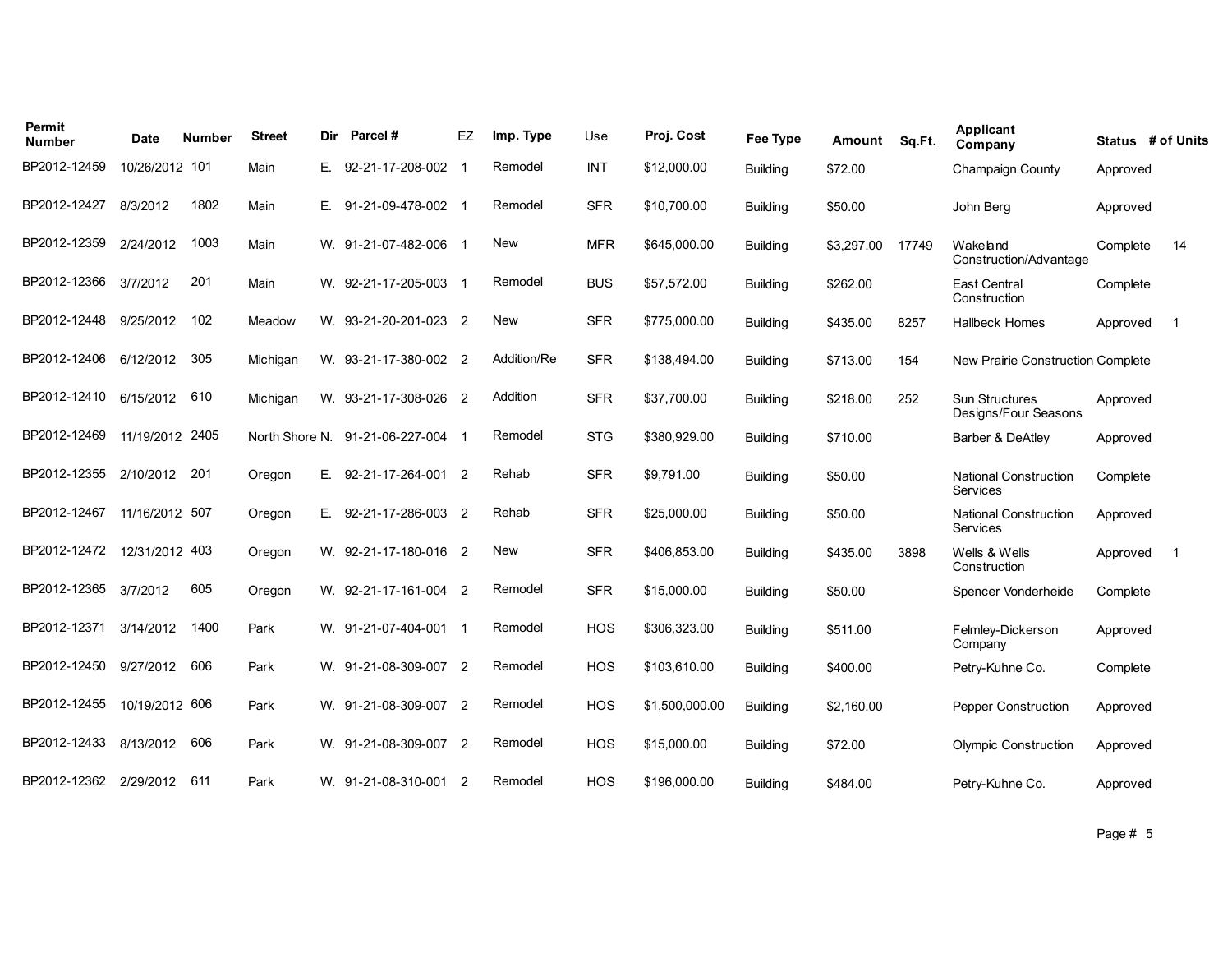| Permit<br><b>Number</b> | Date            | Number         | <b>Street</b> | Dir | Parcel#                           | EZ             | Imp. Type   | Use        | Proj. Cost     | <b>Fee Type</b> | Amount     | Sq.Ft. | Applicant<br>Company               | Status # of Units |     |
|-------------------------|-----------------|----------------|---------------|-----|-----------------------------------|----------------|-------------|------------|----------------|-----------------|------------|--------|------------------------------------|-------------------|-----|
| BP2012-12346            | 1/24/2012       | 611            | Park          |     | W. 91-21-08-310-001               | $\overline{2}$ | Remodel     | <b>HOS</b> | \$2,190,000.00 | <b>Building</b> | \$7,644.00 |        | Pepper Construction                | Complete          |     |
| BP2012-12356 2/14/2012  |                 | 707            | Park          |     | W. 91-21-08-307-002 2             |                | Remodel     | <b>BUS</b> | \$10,500.00    | <b>Building</b> | \$50.00    |        | <b>Olympic Construction</b>        | Approved          |     |
| BP2012-12460            | 11/6/2012       | 707            | Park          |     | W. 91-21-08-307-002 2             |                | Remodel     | <b>HOS</b> | \$65,000.00    | <b>Building</b> | \$213.00   |        | Petry-Kuhne Co.                    | Approved          |     |
| BP2012-12422            | 7/17/2012       | 501            | Pega          | Е.  | 91-21-05-277-003(c)1              |                | <b>New</b>  | <b>BUS</b> | \$1,358,977.00 | <b>Building</b> | \$5,032.00 | 19521  | Barber & DeAtley                   | Approved          |     |
| BP2012-12423            | 7/17/2012       | 602            | Pega          | Е.  | 91-21-05-277-003(d)1              |                | New         | <b>BUS</b> | \$791,444.00   | <b>Building</b> | \$4,989.00 | 16700  | Barber & DeAtley                   | Approved          |     |
| BP2012-12462            | 11/7/2012       | 607            |               |     | PennsylvaniaW. 93-21-17-356-009 2 |                | Addition    | <b>SFR</b> | \$72,500.00    | <b>Building</b> | \$240.00   | 56     | David L. Scheitlin<br>Construction | Approved          |     |
| BP2012-12463            | 11/13/2012 713  |                |               |     | PennsylvaniaW. 93-21-17-356-002 2 |                | Addition/Re | <b>SFR</b> | \$148,000.00   | <b>Building</b> | \$708.00   | 840    | Mel Fros                           | Approved          |     |
| BP2012-12368            | 3/7/2012        | 1717           | Philo         | S.  | 93-21-21-126-047 1                |                | Remodel     | <b>BUS</b> | \$7,802.00     | <b>Building</b> | \$50.00    |        | Barber & DeAtley                   | Complete          |     |
| BP2012-12432            | 8/13/2012       | 1803-1809Philo |               |     | S. 93-21-21-126-050 1             |                | Remodel     | <b>RST</b> | \$20,000.00    | <b>Building</b> | \$78.00    |        | Nicholas Kokkosis                  | Approved          |     |
| BP2012-12354            | 2/7/2012        | 2500           | Philo         | S.  | 93-21-21-451-005 2                |                | Remodel     | <b>BUS</b> | \$41,000.00    | <b>Building</b> | \$174.00   |        | Mid Illinois Companies,<br>Inc.    | Complete          |     |
| BP2012-12361            | 2/28/2012       | 2740           | Philo         | S.  | 93-21-28-201-004 1                |                | Remodel     | <b>RST</b> | \$187,253.00   | <b>Building</b> | \$637.00   |        | Dodds Company                      | Complete          |     |
| BP2012-12436            | 8/17/2012       | 2860           | Philo         | S.  | 93-21-28-201-004b 1               |                | Remodel     | <b>BUS</b> | \$198,365.00   | <b>Building</b> | \$827.00   |        | Dodds Company                      | Complete          |     |
| BP2012-12376            | 4/3/2012        | 2810           | Plantation    | Е.  | 93-21-22-401-002 2                |                | <b>New</b>  | <b>SFR</b> | \$527,898.00   | <b>Building</b> | \$435.00   | 6729   | Atkins Construction, Inc. Complete |                   | -1  |
| BP2012-12454            | 10/15/2012 1305 |                | Race          | S.  | 93-21-17-380-009 2                |                | Remodel     | <b>SFR</b> | \$85,000.00    | <b>Building</b> | \$404.00   |        | Tom Loew                           | Approved          |     |
| BP2012-12426            | 8/3/2012        | 2306           | <b>Shurts</b> |     | 93-21-20-476-031 2                |                | Remodel     | <b>SFR</b> | \$3,053.00     | <b>Building</b> | \$50.00    |        | Eric Shaffer                       | Approved          |     |
| BP2012-12402            | 6/1/2012        | 2508           | Skyline       |     | N. 91-21-03-103-009 2             |                | <b>New</b>  | <b>SFR</b> | \$204,000.00   | <b>Building</b> | \$400.00   | 2725   | Mike Birt                          | Approved          | - 1 |
| BP2012-12453            | 10/9/2012       | 2608           | Skyline       |     | N. 91-21-03-103-003 2             |                | <b>New</b>  | <b>SFR</b> | \$115,000.00   | <b>Building</b> | \$345.00   | 2261   | <b>Vliet Builders LLC</b>          | Approved          | -1  |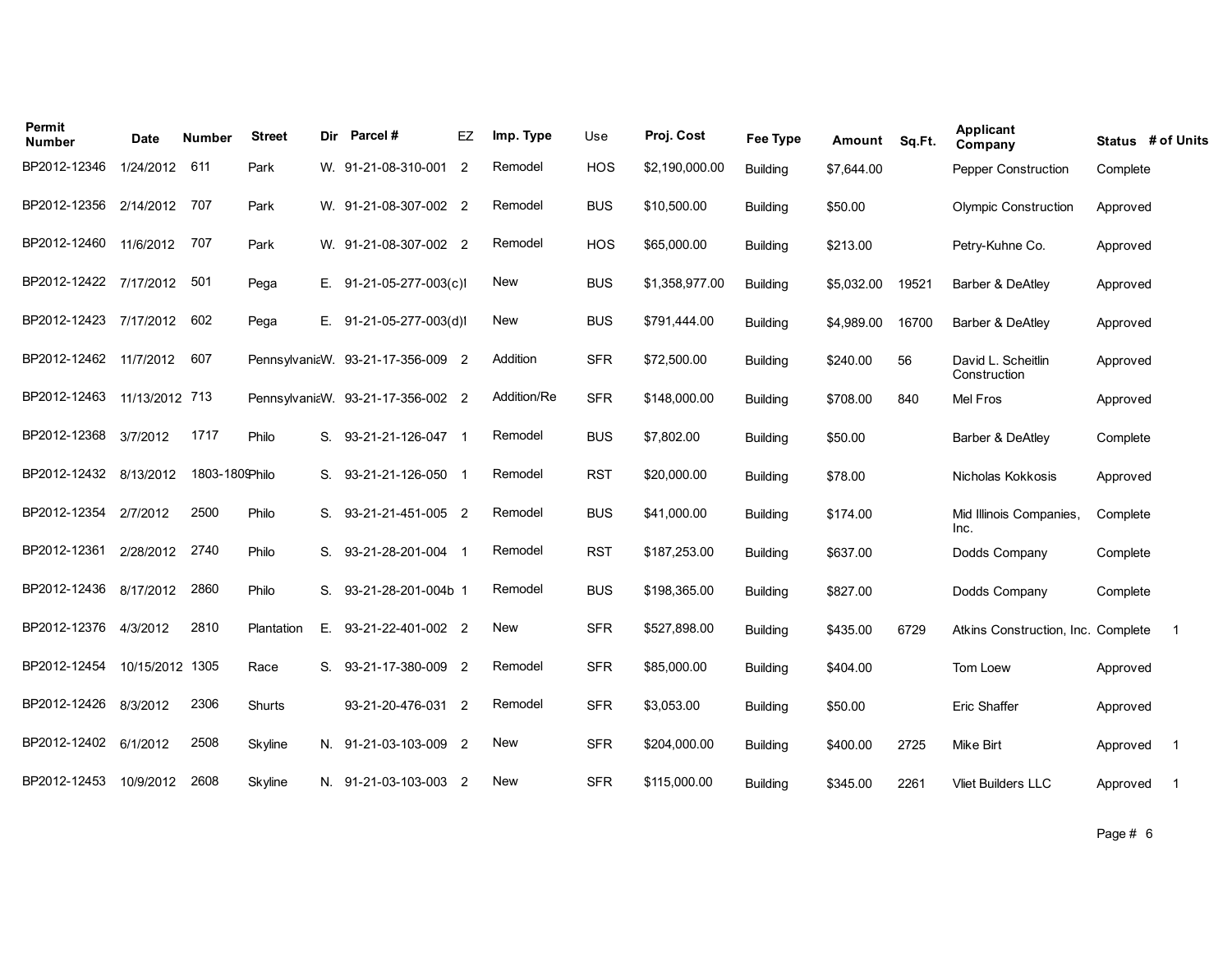| Permit<br><b>Number</b>     | Date            | Number | <b>Street</b>  | Dir | Parcel#                 | EZ             | Imp. Type  | Use        | Proj. Cost     | <b>Fee Type</b> | Amount     | Sq.Ft. | Applicant<br>Company                            |          | Status # of Units |
|-----------------------------|-----------------|--------|----------------|-----|-------------------------|----------------|------------|------------|----------------|-----------------|------------|--------|-------------------------------------------------|----------|-------------------|
| BP2012-12387                | 4/27/2012       | 2701   | Somerset       |     | N. 91-21-03-129-006 2   |                | Remodel    | <b>SFR</b> | \$67,000.00    | Building        | \$144.00   |        | <b>US Pro/United Services</b>                   | Complete |                   |
| BP2012-12417                | 6/29/2012       | 2422   | St. Andrews S. |     | 93-21-22-305-006 2      |                | Remodel    | <b>SFR</b> | \$25,000.00    | <b>Building</b> | \$128.00   |        | Robby Cekander Home Complete<br><b>Services</b> |          |                   |
| BP2012-12395                | 5/21/2012       | 3025   | Stillwater     | Е.  | 93-21-22-426-045 2      |                | New        | <b>SFR</b> | \$160,000.00   | <b>Building</b> | \$375.00   | 2112   | <b>Raymond Miller</b><br>Construction           | Approved | $\overline{1}$    |
| BP2012-12396                | 5/21/2012       | 3027   | Stillwater     | Е.  | 93-21-22-426-046 2      |                | New        | <b>SFR</b> | \$160,000.00   | <b>Building</b> | \$375.00   | 2112   | <b>Raymond Miller</b><br>Construction           | Complete | - 1               |
| BP2012-12457                | 10/23/2012 3034 |        | Stillwater     | Е.  | 93-21-22-400-011 2      |                | New        | <b>MFR</b> | \$728,500.00   | <b>Building</b> | \$2.170.00 | 12236  | <b>Raymond Miller</b><br>Construction           | Approved | 8                 |
| BP2012-12418                | 7/6/2012        | 3001   | Stone Creek E. |     | 93-21-22-402-011        | $\overline{2}$ | <b>New</b> | <b>SFR</b> | \$295,774.00   | <b>Building</b> | \$400.00   | 3282   | <b>McGuire Custom</b><br>Designs LLC            | Complete | -1                |
| BP2012-12344                | 1/9/2012        | 2309   | Stone Creek S. |     | 93-21-22-304-004 2      |                | Remodel    | <b>SFR</b> | \$30,000.00    | <b>Building</b> | \$162.00   |        | <b>Austin Bailey</b>                            | Complete |                   |
| BP2012-12379                | 4/11/2012       | 306    | Thompson E.    |     | 91-21-08-227-011 2      |                | Remodel    | <b>MFR</b> | \$6,800.00     | <b>Building</b> | \$50.00    |        | Renoinnovations, LLC                            | Approved |                   |
| BP2012-12442 8/31/2012      |                 | 1303   | Tremont        |     | W. 91-21-07-208-008 1   |                | Addition   | <b>SFR</b> | \$59,572.00    | <b>Building</b> | \$282.00   | 574    | <b>William Renfro</b>                           | Approved |                   |
| BP2012-12415 6/21/2012      |                 | 105    | University     | Е.  | 91-21-08-459-007        |                | Remodel    | <b>MRC</b> | \$500.00       | <b>Building</b> | \$50.00    |        | <b>THR and Associates</b>                       | Approved |                   |
| BP2012-12374                | 3/15/2012       | 1101   | University     | Е.  | 91-21-09-376-001 1      |                | Remodel    | <b>BUS</b> | \$76,500.00    | <b>Building</b> | \$450.00   |        | English Bros. Co.                               | Approved |                   |
| BP2012-12414                | 6/20/2012       | 1509   | University     | Е.  | 91-21-09-451-007 2      |                | Remodel    | <b>STG</b> | \$87,000.00    | <b>Building</b> | \$495.00   |        | Illini F.S. Inc.                                | Complete |                   |
| BP2012-12452                | 10/9/2012       | 2100   | University     | Е.  | 91-21-09-476-003 2      |                | New        | <b>BUS</b> | \$1,775,000.00 | <b>Building</b> | \$734.00   | 4353   | TCT Construction Inc.                           | Approved |                   |
| BP2012-12357                | 2/22/2012       | 808    | University     | Е.  | 91-21-09-305-010 2      |                | Rehab      | <b>SFR</b> | \$25,000.00    | <b>Building</b> | \$50.00    |        | <b>Luang Construction</b>                       | Complete |                   |
| BP2012-12370                | 3/14/2012       | 810    | University     |     | W. 91-21-08-304-012 2   |                | Remodel    | <b>BUS</b> | \$55,000.00    | <b>Building</b> | \$150.00   |        | <b>Olympic Construction</b>                     | Complete |                   |
| BP2012-12419 7/11/2012      |                 | 901    | University     |     | W. 91-21-07-484-003&007 |                | Remodel    | <b>BUS</b> | \$6,125.00     | <b>Building</b> | \$50.00    |        | Dodds Company                                   | Approved |                   |
| BP2012-12465 11/14/2012 901 |                 |        | University     |     | W. 91-21-07-484-003&007 |                | Remodel    | <b>HOS</b> | \$655,000.00   | <b>Building</b> | \$2,097.00 |        | Dodds Company                                   | Approved |                   |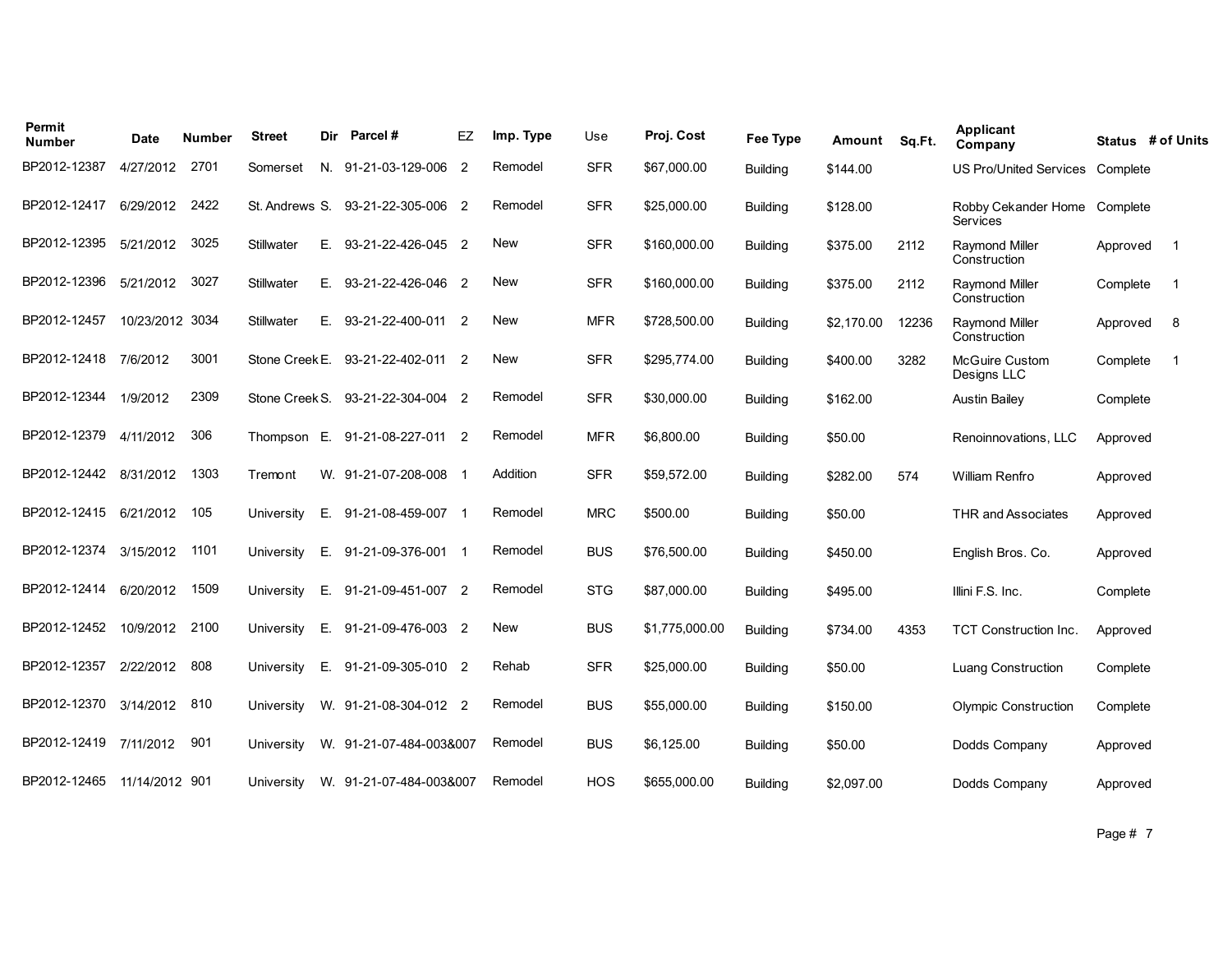| Permit<br><b>Number</b> | Date           | <b>Number</b> | <b>Street</b> | <b>Dir</b> | Parcel#                          | EZ             | Imp. Type  | Use        | Proj. Cost   | Fee Type        | Amount   | Sq.Ft. | Applicant<br>Company                           |          | Status # of Units |
|-------------------------|----------------|---------------|---------------|------------|----------------------------------|----------------|------------|------------|--------------|-----------------|----------|--------|------------------------------------------------|----------|-------------------|
| BP2012-12380            | 4/11/2012      | 2210          | Vawter        | S.         | 93-21-21-332-008                 | 2              | Remodel    | <b>SFR</b> | \$17,550.00  | <b>Building</b> | \$78.00  |        | Moseley Bros, Inc.                             | Approved |                   |
| BP2012-12375            | 3/21/2012      | 1703          | Vernon        | Е.         | 93-21-28-407-008                 | -2             | <b>New</b> | <b>SFR</b> | \$170,000.00 | <b>Building</b> | \$345.00 | 2189   | Fieldcrest Development, Approved<br><b>LLC</b> |          |                   |
| BP2012-12431            | 8/13/2012      | 114           | Vine          |            | N. 91-21-08-478-015A 1           |                | Remodel    | <b>MRC</b> | \$200.00     | <b>Building</b> | \$50.00  |        | Land of Lincoln Goodwill, Complete<br>Inc.     |          |                   |
| BP2012-12464            | 11/13/2012 708 |               | Vine          | S.         | 92-21-17-284-039                 | $\overline{2}$ | <b>New</b> | <b>SFR</b> | \$245,000.00 | <b>Building</b> | \$400.00 | 3318   | Signature Homebuilders Approved<br>LLC         |          |                   |
| BP2012-12405            | 6/12/2012      | 711           | Wabash        | S.         | 92-21-16-163-020                 | $\overline{2}$ | Remodel    | <b>SFR</b> | \$8,000.00   | <b>Building</b> | \$50.00  |        | Spencer Vonderheide                            | Approved |                   |
| BP2012-12345            | 1/23/2012      | 2614          | Wadsworth S.  |            | 93-21-22-452-008                 | -2             | <b>New</b> | <b>SFR</b> | \$800,000.00 | <b>Building</b> | \$435.00 | 8606   | <b>Hallbeck Homes</b>                          | Approved |                   |
| BP2012-12435            | 8/13/2012      | 2626          | Wadsworth S.  |            | 93-21-22-452-005                 | $\overline{2}$ | <b>New</b> | <b>SFR</b> | \$299,514.34 | <b>Building</b> | \$435.00 | 5079   | <b>McGuire Custom</b><br>Designs, LLC          | Approved |                   |
| BP2012-12466            | 11/16/2012     | 1776          | Washington E. |            | 92-21-16-200-006                 |                | Remodel    | <b>BUS</b> | \$6,000.00   | <b>Building</b> | \$50.00  |        | <b>Champaign County</b>                        | Approved |                   |
| BP2012-12397            | 5/22/2012      | 1776          | Washington E. |            | 92-21-16-200-006                 |                | Remodel    | <b>BUS</b> | \$1,000.00   | <b>Building</b> | \$50.00  |        | Champaign County                               | Approved |                   |
| BP2012-12409            | 6/15/2012      | 404           | Washington E. |            | 92-21-17-285-024 2               |                | Remodel    | <b>SFR</b> | \$148,066.00 | <b>Building</b> | \$716.00 |        | New Prairie Construction Complete              |          |                   |
| BP2012-12404            | 6/7/2012       | 402           |               |            | Washington W. 92-21-17-181-015 2 |                | Remodel    | <b>SFR</b> | \$8,500.00   | <b>Building</b> | \$50.00  |        | Ray Terry Doyle                                | Approved |                   |
| BP2012-12443            | 9/5/2012       | 1818          | Windsor       | Е.         | 93-21-21-404-001                 | $\overline{2}$ | Remodel    | <b>HOS</b> | \$67,790.00  | <b>Building</b> | \$222.00 |        | <b>Wingle Construction</b>                     | Approved |                   |
|                         |                |               |               |            |                                  |                |            |            |              |                 |          |        |                                                |          |                   |

| Proj. Cost           | \$38,149,519.97 |
|----------------------|-----------------|
| <b>Total Permits</b> | 129             |
| Sq.Ft.               | 217386          |
| Total # of Units     | 48              |
| <b>Total Fees</b>    | \$93,170.00     |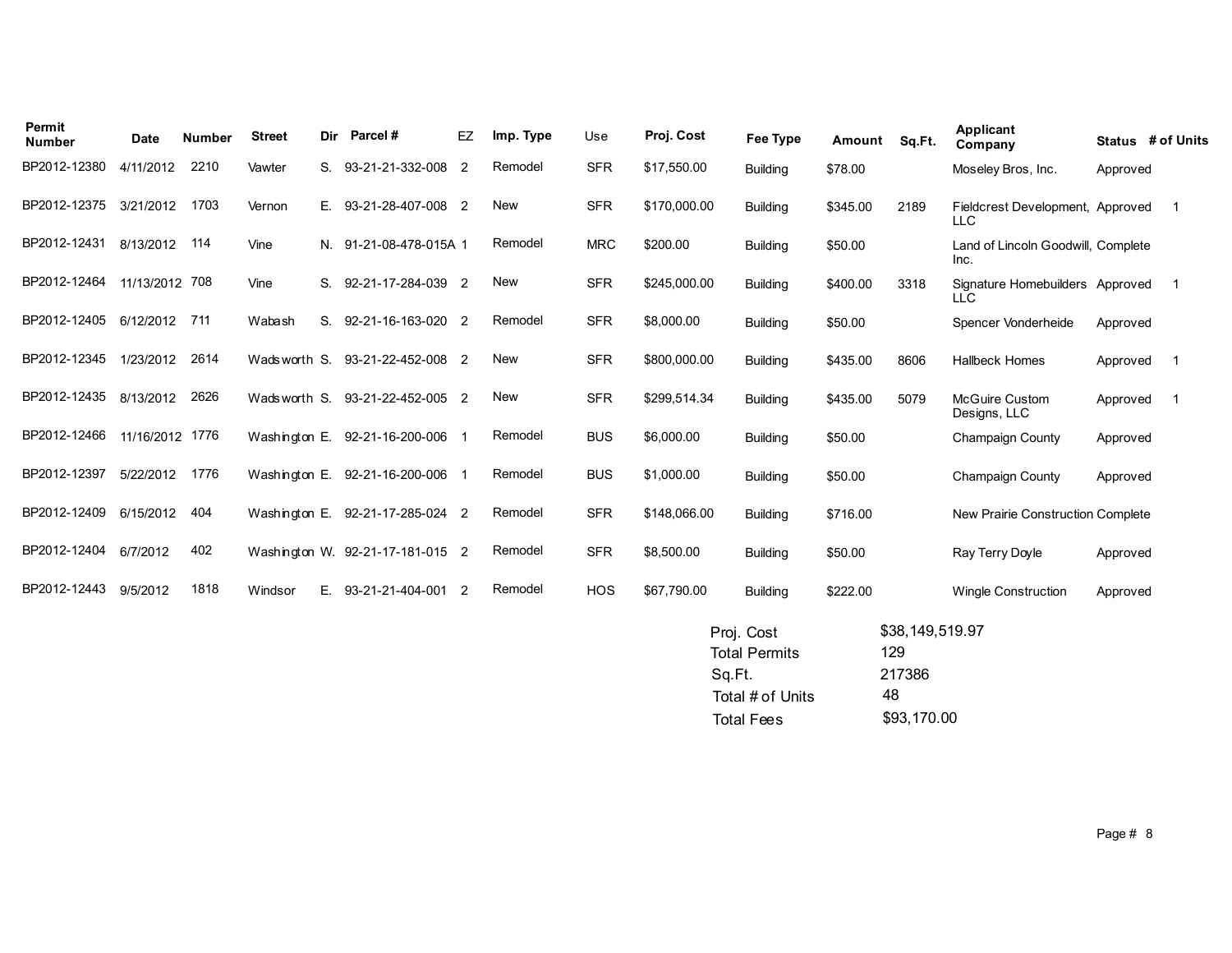# DEMOLITION PERMITS Page # 1

## January 1 - December 31, 2012

| Permit Number            | Date | Number | <b>Street</b> | Dir | Parcel#          | Amount   | Applicant Company                         | Impr. Type                                         | Sq. Ft. | # of Units |
|--------------------------|------|--------|---------------|-----|------------------|----------|-------------------------------------------|----------------------------------------------------|---------|------------|
| DM2012-U-5018 4/30/2012  |      | 901    | Broadway      | N.  | 91-21-08-201-003 | \$.00    | Stark Excavating, Inc.                    | demolish bathhouse (6885 sq.ft.) and<br>pump house | 7365    |            |
| DM2012-U-4973 1/23/2012  |      | 1412   | Eads          | W.  | 91-21-07-205-026 | \$.00    | Stark Excavating, Inc.                    | demolish 1 story single family house               | $-1400$ | $-1$       |
| DM2012-U-4974 1/23/2012  |      | 1414   | Eads          | W.  | 91-21-07-205-025 | \$.00    | Stark Excavating, Inc.                    | demolsih 1 story single family house               | $-1400$ | $-1$       |
| DM2012-U-5025 5/16/2012  |      | 1002   | Lincoln       | S.  | 93-21-17-302-001 | \$162.00 | RCRA, Inc. dba Earth<br>Services          | demolish 3 story rooming house                     | 7800    |            |
| DM2012-U-5007 4/17/2012  |      | 1802   | Main          | Ε.  | 91-21-09-478-002 | \$150.00 | John Berg                                 | demolish 1 story single family house               | 672     | $-1$       |
| DM2012-U-5023 5/7/2012   |      | 102    | Meadow        | W.  | 93-21-20-201-023 | \$162.00 | Franzen Construction Group,<br><b>LLC</b> | demolish 2 story single family house               | 3670    | $-1$       |
| DM2012-U-5126 9/7/2012   |      | 908    | Oregon        | Ε.  | 92-21-16-158-006 | \$150.00 | Owen's Trucking & Excavating              | demolish one story single family house -825        |         | $-1$       |
| DM2012-U-5047 6/7/2012   |      | 611    | Oregon        | W.  | 92-21-17-161-001 | \$50.00  | Dig It of Champaign Inc.                  | demolish 400 sq.ft. garage                         | $-400$  |            |
| DM2012-U-5187 12/5/2012  |      | 403    | Oregon        | W.  | 92-21-17-180-016 | \$216.00 | Parkhill Construction Inc.                | demolish 2 story sfr                               | 2477    | $-1$       |
| DM2012-U-5219 12/27/2012 |      | 710    | Park          | W.  | 91-21-08-306-006 | \$180.00 | <b>Pepper Construction</b>                | demolish 1 story 2400 sq.ft. non<br>clinical bldg. | 2400    |            |
| DM2012-U-5131 9/20/2012  |      | 2100   | University    | Е.  | 91-21-09-476-003 | \$420.00 | Casey's Retail Company                    | demolish                                           | 7900    |            |
| DM2012-U-5122 8/30/2012  |      | 704    | Windsor       | Ε.  | 93-21-21-357-024 | \$585.00 | Gary L. Olsen                             | demolish recreational building and<br>mntc. bldg.  | $-3614$ |            |
| DM2012-U-4972 1/23/2012  |      | 1208   | Wright        | N.  | 91-21-07-205-036 | \$.00    | Stark Excavating, Inc.                    | demolish 6 mfr's (Dunbar Court)                    | 23830   | $-54$      |
|                          |      |        |               |     |                  |          |                                           |                                                    |         |            |

Total Permits 13 Total Fees \$2,075.00  $#$  of units  $-60$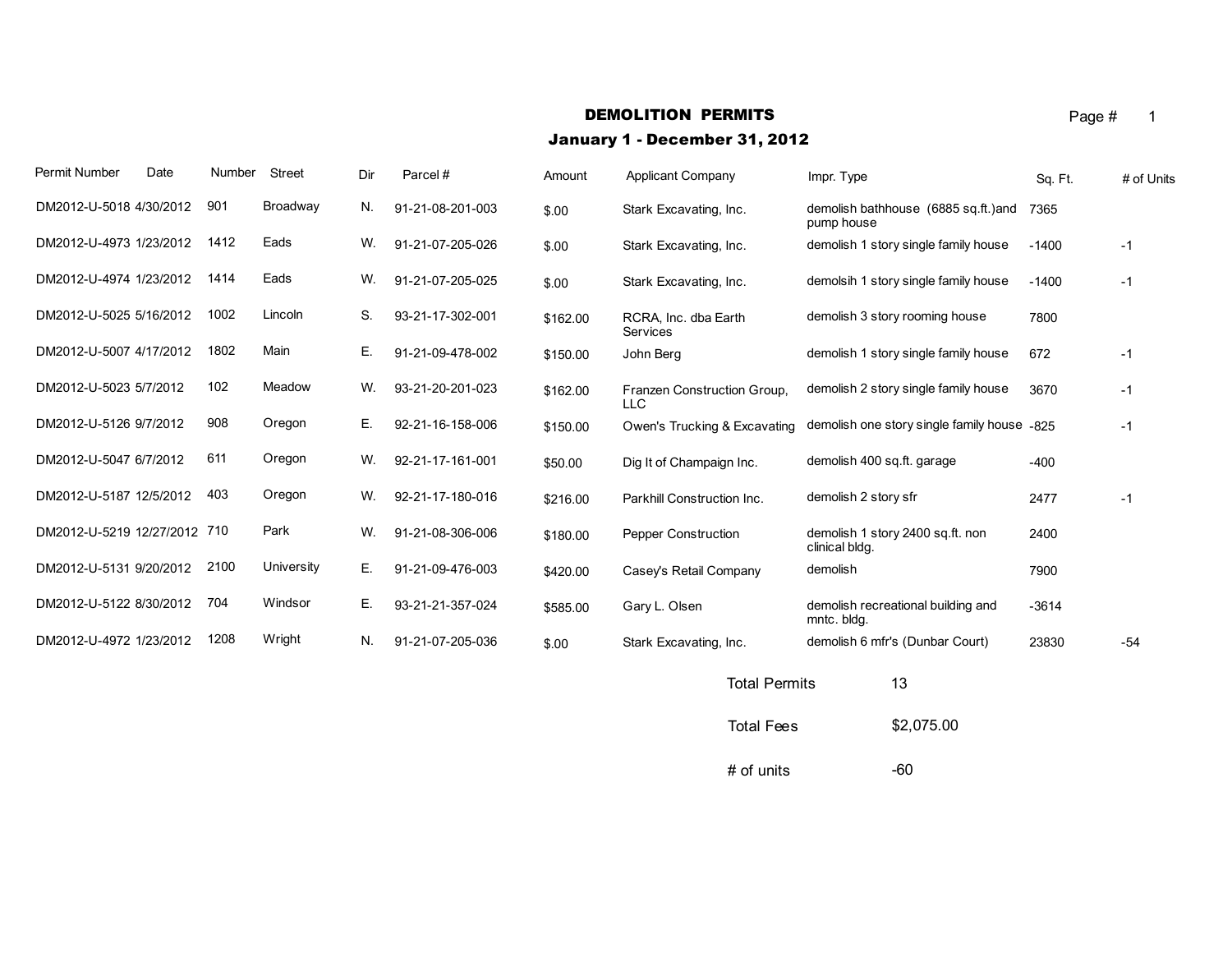#### ELECTRICAL PERMITS

### January 1 - December 31, 2012

| <b>Permit Number Date</b> |            |               |                    |     |                  |               |               |                                  | Page # |
|---------------------------|------------|---------------|--------------------|-----|------------------|---------------|---------------|----------------------------------|--------|
|                           |            | <b>Number</b> | <b>Street</b>      | Dir | Parcel#          | <b>Status</b> | <b>Amount</b> | <b>Applicant Company</b>         |        |
| EL2012-17273              | 6/13/2012  | 906           | Airport            | Ε.  | 91-15-33-300-005 | Approved      | \$50.00       | Waters Electrical Contracting    |        |
| EL2012-17378              | 9/17/2012  | 906           | Airport            | Ε.  | 91-15-33-300-005 | Approved      | \$937.50      | Waters Electrical Contracting    |        |
| EL2012-17256              | 5/18/2012  | 2002          | Amber              | Ε.  | 93-21-21-401-024 | Complete      | \$50.00       | Dan Block Electric, Inc.         |        |
| EL2012-17159              | 2/1/2012   | 1601          | Anderson           | S.  | 93-21-17-481-017 | Complete      | \$50.00       | M X Electric, Inc.               |        |
| EL2012-17401              | 10/5/2012  | 705           | Anderson           | S.  | 92-21-17-287-013 | Complete      | \$50.00       | <b>Boma Electric</b>             |        |
| EL2012-17170              | 2/13/2012  | 1903          | Anderson           | S.  | 93-21-21-151-008 | Approved      | \$50.00       | <b>Brian Weldy</b>               |        |
| EL2012-17185              | 3/7/2012   | 1012          | Austin             | S.  | 92-21-16-402-021 | Complete      | \$75.00       | Edelman Electric                 |        |
| EL2012-17358              | 8/20/2012  | 705           | <b>Beacon Hill</b> | N.  | 91-21-10-409-016 | Approved      | \$.00         | Dan Block Electric, Inc.         |        |
| EL2012-17253              | 5/15/2012  | 1204          | Beech              | W.  | 91-21-07-259-013 | Complete      | \$125.00      | Lone Pine Electric               |        |
| EL2012-17266              | 5/31/2012  | 2908          | Beringer           | Ε.  | 91-21-10-410-002 | Approved      | \$50.00       | Dan Block Electric, Inc.         |        |
| EL2012-17307              | 7/6/2012   | 2704          | Boulder            | S.  | 93-21-28-225-007 | Complete      | \$141.00      | T. Davis Electric                |        |
| EL2012-17345              | 7/31/2012  | 2704          | Boulder            | S.  | 93-21-28-225-007 | Approved      | \$187.00      | T. Davis Electric                |        |
| EL2012-17408              | 10/19/2012 | 1409          | <b>Briarcliff</b>  | Ε.  | 92-21-16-379-022 | Approved      | \$50.00       | Aladdin Electric                 |        |
| EL2012-17320              | 7/18/2012  | 715           | Broadway           | S.  | 92-21-17-261-026 | Complete      | \$50.00       | Renaissance Electric             |        |
| EL2012-17346              | 7/31/2012  | 221           | Broadway           | N.  | 91-21-08-457-019 | Complete      | \$50.00       | T. Davis Electric                |        |
| EL2012-17198              | 3/16/2012  | 300           | Broadway           | S.  | 92-21-17-212-024 | Complete      | \$333.00      | T. Davis Electric                |        |
| EL2012-17366              | 8/31/2012  | 300           | Broadway           | S.  | 92-21-17-212-024 | Complete      | \$50.00       | Glesco Electric, Inc.            |        |
| EL2012-17448              | 12/18/2012 | 202           | Broadway           | S.  | 92-21-17-212-004 | Complete      | \$50.00       | M X Electric, Inc.               |        |
| EL2012-17241              | 5/1/2012   | 300           | Broadway           | S.  | 92-21-17-212-024 | Approved      | \$2,520.00    | T. Davis Electric                |        |
| EL2012-17391              | 9/28/2012  | 300           | Broadway           | S.  | 92-21-17-212-024 | Approved      | \$50.00       | Fred's Plbg-Heating, AC & Elect. |        |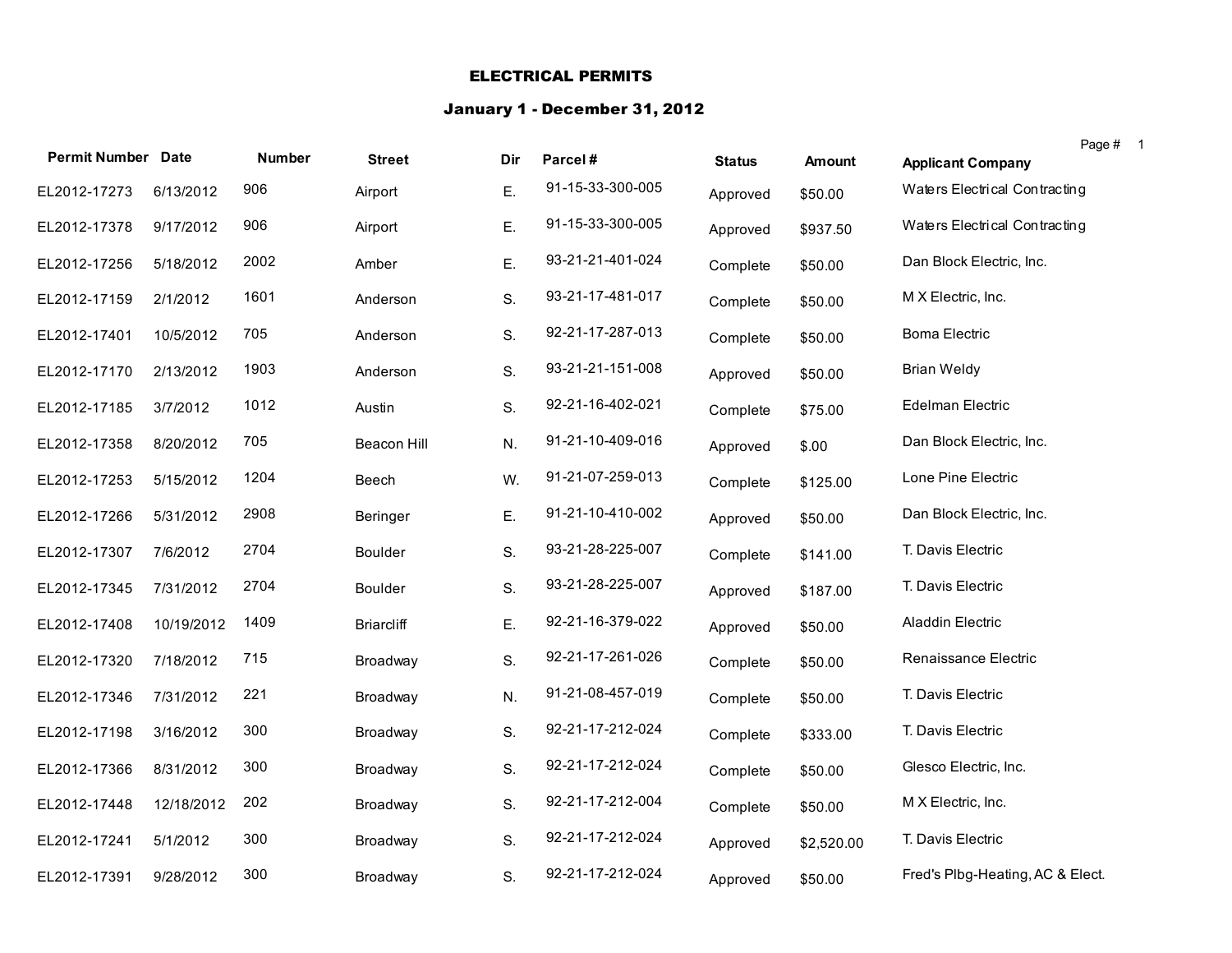| <b>Permit Number Date</b> |            | <b>Number</b> | <b>Street</b> | Dir | Parcel#           | <b>Status</b> | Amount   |                                                | Page # 2 |
|---------------------------|------------|---------------|---------------|-----|-------------------|---------------|----------|------------------------------------------------|----------|
|                           |            | 1006          |               |     | 91-21-08-255-003  |               |          | <b>Applicant Company</b><br>M X Electric, Inc. |          |
| EL2012-17422              | 11/5/2012  |               | Broadway      | N.  |                   | Approved      | \$50.00  |                                                |          |
| EL2012-17150              | 1/25/2012  | 300           | Broadway      | S.  | 92-21-17-212-024  | Complete      | \$50.00  | T. Davis Electric                              |          |
| EL2012-17182              | 3/1/2012   | 706           | Broadway      | S.  | 92-21-17-263-003  | Complete      | \$50.00  | Dan Block Electric, Inc.                       |          |
| EL2012-17186              | 3/8/2012   | 405           | Broadway      | N.  | 91-21-08-455-012  | Complete      | \$110.00 | Ruyle Electric                                 |          |
| EL2012-17416              | 10/30/2012 | 1401          | Broadway      | N.  | 91-21-08-201-003a | Approved      | \$.00    | <b>Bodine Electric</b>                         |          |
| EL2012-17450              | 12/18/2012 | 902           | Burkwood      | Ε.  | 93-21-21-103-027  | Approved      | \$50.00  | John Murphy                                    |          |
| EL2012-17327              | 7/24/2012  | 1206          | <b>Busey</b>  | N.  | 91-21-08-153-003  | Complete      | \$50.00  | A & R Electric                                 |          |
| EL2012-17168              | 2/8/2012   | 303           | <b>Busey</b>  | S.  | 92-21-17-103-019  | Complete      | \$50.00  | T. Davis Electric                              |          |
| EL2012-17157              | 2/2/2012   | 1403          | <b>Busey</b>  | S.  | 93-21-17-352-007  | Complete      | \$50.00  | Waters Electrical Contracting                  |          |
| EL2012-17370              | 9/10/2012  | 1012          | <b>Busey</b>  | N.  | 91-21-08-153-011  | Approved      | \$50.00  | A & R Electric                                 |          |
| EL2012-17440              | 12/7/2012  | 201           | <b>Busey</b>  | N.  | 91-21-08-354-018  | Complete      | \$50.00  | M X Electric, Inc.                             |          |
| EL2012-17177              | 2/24/2012  | 303           | <b>Busey</b>  | S.  | 92-21-17-103-019  | Complete      | \$50.00  | T. Davis Electric                              |          |
| EL2012-17456              | 12/31/2012 | 302           | Busey         | S.  | 92-21-17-107-017  | Approved      | \$50.00  | Gillespie Management, Inc.                     |          |
| EL2012-17173              | 2/14/2012  | 907           | California    | Ε.  | 92-21-16-159-002  | Approved      | \$50.00  | A & R Electric                                 |          |
| EL2012-17393              | 9/28/2012  | 508           | California    | W.  | 92-21-17-176-008  | Approved      | \$50.00  | Renaissance Electric                           |          |
| EL2012-17257              | 5/21/2012  | 703           | California    | W.  | 92-21-17-156-006  | Complete      | \$50.00  | Renaissance Electric                           |          |
| EL2012-17427              | 11/15/2012 | 508           | California    | W.  | 92-21-17-176-008  | Approved      | \$50.00  | Renaissance Electric                           |          |
| EL2012-17446              | 12/17/2012 | 205           | California    | W.  | 92-21-17-255-002  | Complete      | \$50.00  | A & R Electric                                 |          |
| EL2012-17395 10/3/2012    |            | 1508          | Carver        | N.  | 91-21-07-202-002  | Complete      | \$50.00  | Lagacy Electric                                |          |
| EL2012-17299              | 6/28/2012  | 2702          | Castlerock    | Ε.  | 93-21-22-180-004  | Approved      | \$50.00  | Edelman Electric                               |          |
| EL2012-17215              | 4/11/2012  | 2702          | Castlerock    | Ε.  | 93-21-22-180-004  | Complete      | \$125.00 | Edelman Electric                               |          |
| EL2012-17363              | 8/27/2012  | 2730          | Castlerock    | Ε.  | 93-21-22-256-004  | Complete      | \$421.19 | Parson's Electric                              |          |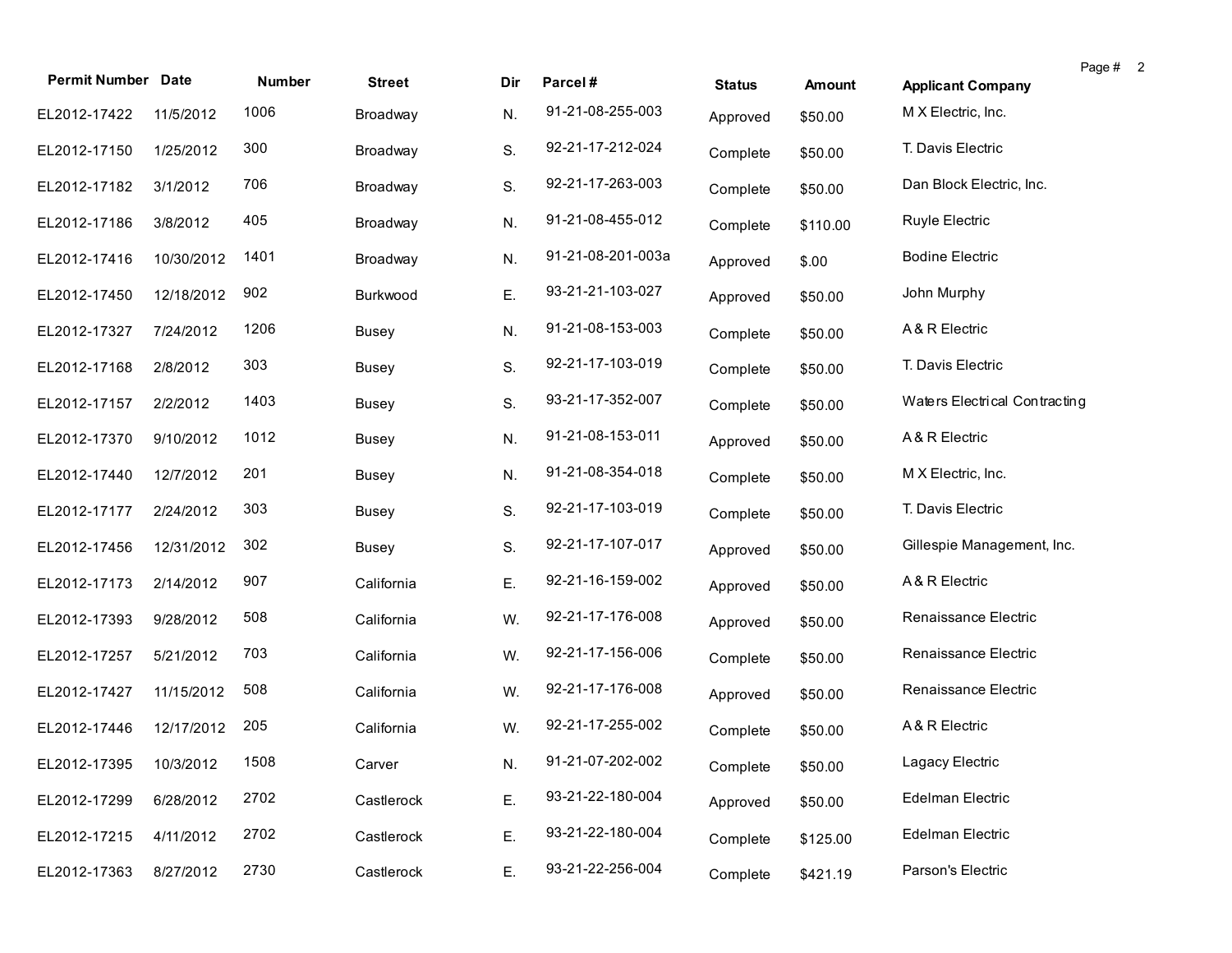| <b>Permit Number Date</b> |            | Number | <b>Street</b> | Dir | Parcel#              | <b>Status</b> | Amount     | <b>Applicant Company</b>            | Page # | $_{3}$ |
|---------------------------|------------|--------|---------------|-----|----------------------|---------------|------------|-------------------------------------|--------|--------|
| EL2012-17136              | 1/10/2012  | 1108   | Church        | W.  | 91-21-07-427-017     | Complete      | \$50.00    | Temples Electric                    |        |        |
| EL2012-17457              | 12/31/2012 | 703    | Clark         | W.  | 91-21-08-358-005     | Complete      | \$50.00    | M X Electric, Inc.                  |        |        |
| EL2012-17364              | 8/27/2012  | 501    | Coler         | N.  | 91-21-08-307-006     | Approved      | \$225.00   | Carle Hospital                      |        |        |
| EL2012-17452              | 12/27/2012 | 106    | Coler         | S.  | 92-21-17-110-001     | Approved      | \$50.00    | Lone Pine Electric                  |        |        |
| EL2012-17231              | 4/24/2012  | 501    | Coler         | N.  | 91-21-08-307-006     | Complete      | \$50.00    | Aladdin Electric                    |        |        |
| EL2012-17397              | 10/5/2012  | 707    | Coler         | N.  | 91-21-08-305-015     | Complete      | \$50.00    | Aladdin Electric                    |        |        |
| EL2012-17233              | 4/25/2012  | 303    | Colorado      | Ε.  | 93-21-20-276-009     | Complete      | \$50.00    | Epic Electric                       |        |        |
| EL2012-17252              | 5/14/2012  | 2210   | Combes        | S.  | 93-21-21-329-005&006 | Approved      | \$50.00    | Remco Electrical Corp.              |        |        |
| EL2012-17350              | 8/3/2012   | 604    | Cottage Grove | S.  | 92-21-16-176-007     | Approved      | \$50.00    | Harry Northen                       |        |        |
| EL2012-17250              | 5/14/2012  | 308    | Cottage Grove | S.  | 92-21-16-130-004     | Complete      | \$50.00    | Aladdin Electric                    |        |        |
| EL2012-17421              | 11/5/2012  | 909    | Cottage Grove | S.  | 92-21-16-304-018     | Approved      | \$50.00    | Aladdin Electric                    |        |        |
| EL2012-17141              | 1/25/2012  | 1704   | Cottage Grove | S.  | 93-21-21-126-021     | Approved      | \$50.00    | Town & Country Electric             |        |        |
| EL2012-17435              | 11/21/2012 | 310    | Cottage Grove | S.  | 92-21-16-130-005     | Approved      | \$50.00    | Electric Bob's, Inc.                |        |        |
| EL2012-17334              | 7/25/2012  | 1003   | Crestwood     | Ε.  | 92-21-16-306-011     | Approved      | \$50.00    | Aladdin Electric                    |        |        |
| EL2012-17222              | 4/13/2012  | 210    | Crystal Lake  | Ε.  | 91-21-08-404-020     | Complete      | \$50.00    | A & R Electric                      |        |        |
| EL2012-17404              | 10/11/2012 | 1702   | Cunningham    | N.  | 91-21-04-352-023     | Approved      | \$137.50   | Pals Electric Inc.                  |        |        |
| EL2012-17373              | 9/17/2012  | 1604   | Cunningham    | N.  | 91-21-04-352-033     | Approved      | \$50.00    | Waters Electrical Contracting       |        |        |
| EL2012-17371              | 9/17/2012  | 3008   | Cunningham    | N.  | 91-15-33-452-001     | Approved      | \$1,044.53 | Commercial Electric, Inc.           |        |        |
| EL2012-17369 9/10/2012    |            | 1604   | Cunningham    | N.  | 91-21-04-352-033     | Complete      | \$50.00    | Electric Bob's, Inc.                |        |        |
| EL2012-17275              | 6/13/2012  | 1809   | Cunningham    | N.  | 91-21-04-301-023     | Complete      | \$117.50   | Kaiser Electrical Contractors, Inc. |        |        |
| EL2012-17206              | 3/30/2012  | 510    | Cunningham    | N.  | 91-21-08-427-011     | Complete      | \$50.00    | Waters Electrical Contracting       |        |        |
| EL2012-17294              | 6/28/2012  | 1301   | Cunningham    | N.  | 91-21-08-229-002     | Complete      | \$142.45   | Aladdin Electric                    |        |        |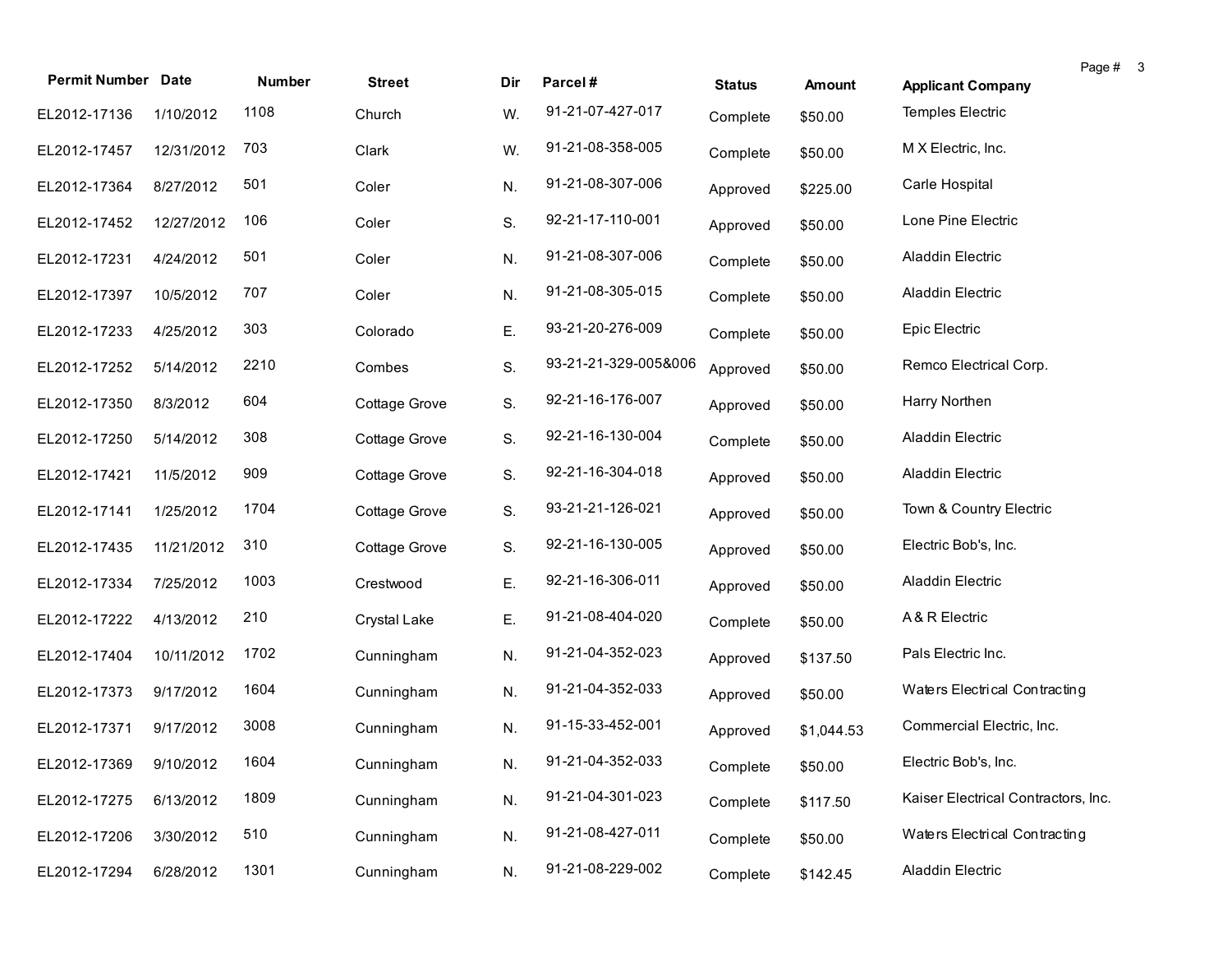| <b>Permit Number Date</b> |            | <b>Number</b> | <b>Street</b> | Dir | Parcel#          |               |          |                                        | Page # | $\overline{4}$ |
|---------------------------|------------|---------------|---------------|-----|------------------|---------------|----------|----------------------------------------|--------|----------------|
|                           |            |               |               |     |                  | <b>Status</b> | Amount   | <b>Applicant Company</b>               |        |                |
| EL2012-17163              | 2/2/2012   | 1907          | Cunningham    | N.  | 91-21-04-301-022 | Approved      | \$50.00  | Potter Electric Service                |        |                |
| EL2012-17156              | 2/2/2012   | 1907          | Cunningham    | N.  | 91-21-04-301-022 | Approved      | \$198.38 | Illinois Prairie Electric, Inc.        |        |                |
| EL2012-17344              | 7/30/2012  | 3405          | Deer Ridge    | S.  | 93-21-28-404-007 | Complete      | \$125.00 | Town & Country Electric                |        |                |
| EL2012-17413              | 10/25/2012 | 3409          | Deer Ridge    | S.  | 93-21-28-404-009 | Approved      | \$125.00 | Town & Country Electric                |        |                |
| EL2012-17268              | 5/31/2012  | 409           | Delaware      | W.  | 93-21-17-379-004 | Approved      | \$50.00  | <b>Carter's Electrical Contractors</b> |        |                |
| EL2012-17319              | 7/18/2012  | 907           | Delaware      | Ε.  | 92-21-16-354-006 | Approved      | \$50.00  | Randy Rose Electric                    |        |                |
| EL2012-17443              | 12/17/2012 | 1202          | Delaware      | Ε.  | 92-21-16-380-014 | Approved      | \$50.00  | Mattex Service Co., Inc.               |        |                |
| EL2012-17166              | 2/8/2012   | 1505          | Delmont       | S.  | 93-21-17-453-    | Complete      | \$262.50 | Witte Electric Company                 |        |                |
| EL2012-17167              | 2/8/2012   | 1509          | Delmont       | S.  | 93-21-17-453     | Complete      | \$237.50 | Witte Electric Company                 |        |                |
| EL2012-17146              | 1/25/2012  | 1103          | Division      | N.  | 91-21-08-256-009 | Complete      | \$50.00  | Aladdin Electric                       |        |                |
| EL2012-17235              | 4/25/2012  | 110           | Dodson        | S.  | 91-21-15-128-005 | Complete      | \$50.00  | M X Electric, Inc.                     |        |                |
| EL2012-17343              | 7/30/2012  | 1109          | Douglas       | S.  | 93-21-17-328-020 | Complete      | \$76.25  | Renaissance Electric                   |        |                |
| EL2012-17245              | 5/14/2012  | 1304          | Dublin        | W.  | 91-21-07-256-011 | Complete      | \$125.00 | Lone Pine Electric                     |        |                |
| EL2012-17285              | 6/25/2012  | 1209          | Eads          | W.  | 91-21-07-259-002 | Approved      | \$75.00  | Lagacy Electric                        |        |                |
| EL2012-17433              | 11/19/2012 | 1409          | Eads          | W.  | 91-21-07-251-003 | Approved      | \$50.00  | Renaissance Electric                   |        |                |
| EL2012-17349              | 8/3/2012   | 1209          | Eads          | W.  | 91-21-07-259-002 | Approved      | \$75.00  | Lagacy Electric                        |        |                |
| EL2012-17139              | 1/13/2012  | 2005          | Easy          | Ε.  | 92-21-16-429-009 | Approved      | \$50.00  | A & R Electric                         |        |                |
| EL2012-17384              | 9/24/2012  | 901           | Eliot         | Ε.  | 93-21-21-307-001 | Approved      | \$50.00  | Aladdin Electric                       |        |                |
| EL2012-17205 3/23/2012    |            | 402           | Eliot         | Ε.  | 93-21-20-427-006 | Complete      | \$50.00  | Bash Heating & Air Conditioning        |        |                |
| EL2012-17278              | 6/18/2012  | 609           | Elm           | W.  | 92-21-17-111-002 | Approved      | \$50.00  | <b>Hunsinger Enterprises</b>           |        |                |
| EL2012-17368              | 9/10/2012  | 711           | Elm           | Ε.  | 92-21-16-102-005 | Approved      | \$50.00  | C. Martin Electric                     |        |                |
| EL2012-17303              | 7/6/2012   | 503           | Elm           | Ε.  | 92-21-17-235-005 | Complete      | \$50.00  | Waters Electrical Contracting          |        |                |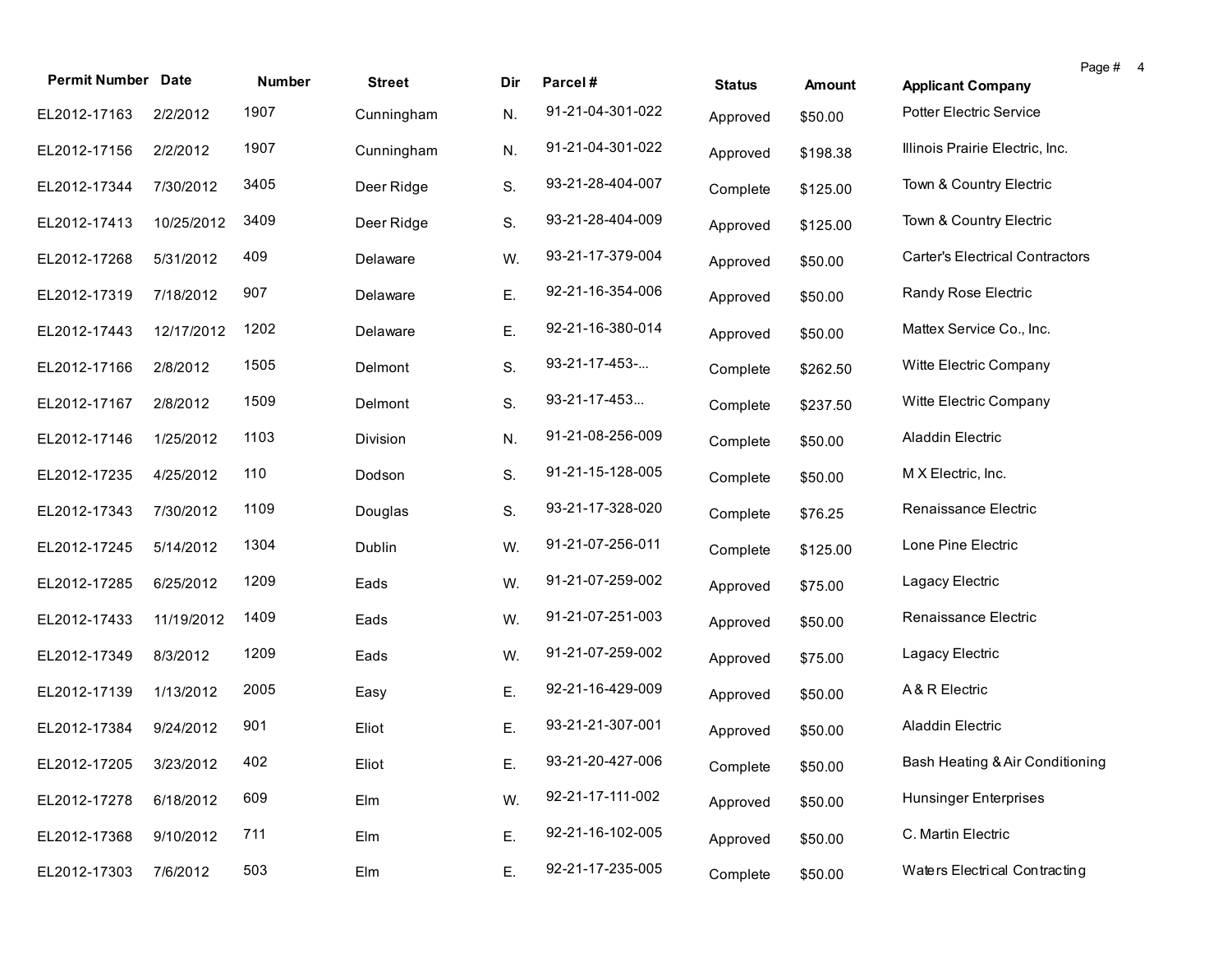| <b>Permit Number Date</b> |            | Number    | <b>Street</b> | Dir. | Parcel#          | <b>Status</b> | Amount   | <b>Applicant Company</b>               | Page # | - 5 |
|---------------------------|------------|-----------|---------------|------|------------------|---------------|----------|----------------------------------------|--------|-----|
| EL2012-17288              | 6/27/2012  | 1103      | Fairview      | W.   | 91-21-07-426-008 | Approved      | \$50.00  | <b>Carter's Electrical Contractors</b> |        |     |
| EL2012-17176              | 2/24/2012  | 2023      | Falcon        | S.   | 93-21-21-202-081 | Approved      | \$50.00  | Peter Heinricher                       |        |     |
| EL2012-17189              | 3/8/2012   | 2024      | Falcon        | S.   | 93-21-21-202-074 | Approved      | \$50.00  | C. Martin Electric                     |        |     |
| EL2012-17292              | 6/28/2012  | 3205      | Fawn Hill     | S.   | 93-21-28-254-003 | Complete      | \$50.00  | Randy Rose Electric                    |        |     |
| EL2012-17340              | 7/27/2012  | 1505-1629 | Florida       | Ε.   | 93-21-21-201-013 | Complete      | \$50.00  | <b>Hesterberg Electric</b>             |        |     |
| EL2012-17351              | 8/9/2012   | 8         | Florida       |      | 93-21-20-201-012 | Complete      | \$50.00  | Waters Electrical Contracting          |        |     |
| EL2012-17272              | 6/8/2012   | 502       | Florida       | W.   | 93-21-17-379-010 | Complete      | \$50.00  | Omer's Mechanicals LLC                 |        |     |
| EL2012-17310              | 7/13/2012  | 1104      | Garfield      | S.   | 93-21-17-330-008 | Complete      | \$50.00  | Martindale Electric LLC                |        |     |
| EL2012-17218              | 4/11/2012  | 1004&1006 | Garfield      | S.   | 93-21-17-330-004 | Complete      | \$50.00  | Aladdin Electric                       |        |     |
| EL2012-17352              | 8/14/2012  | 108       | George Huff   | W.   | 93-21-20-252-028 | Complete      | \$50.00  | Electric Bob's, Inc.                   |        |     |
| EL2012-17171              | 2/13/2012  | 1010      | Geraldine     | N.   | 91-21-08-278-008 | Approved      | \$50.00  | Brent E. Wilson                        |        |     |
| EL2012-17290              | 6/28/2012  | 105       | Glover        | S.   | 92-21-16-127-019 | Complete      | \$50.00  | Waters Electrical Contracting          |        |     |
| EL2012-17145              | 1/25/2012  | 606       | Glover        | S.   | 92-21-16-178-019 | Complete      | \$50.00  | Aladdin Electric                       |        |     |
| EL2012-17429              | 11/15/2012 | 1608      | Golfview      | N.   | 91-21-05-477-015 | Approved      | \$50.00  | Lagacy Electric                        |        |     |
| EL2012-17263              | 5/23/2012  | 1706      | Golfview      | N.   | 91-21-05-477-012 | Complete      | \$50.00  | Waters Electrical Contracting          |        |     |
| EL2012-17382              | 9/21/2012  | 710       | Goodwin       | S.   | 93-21-18-277-009 | Complete      | \$50.00  | Fred's Plbg-Heating, AC & Elect.       |        |     |
| EL2012-17149              | 1/25/2012  | 1009      | Goodwin       | N.   | 91-21-07-260-006 | Approved      | \$50.00  | <b>Carter's Electrical Contractors</b> |        |     |
| EL2012-17444              | 12/17/2012 | 2501      | Grange        | S.   | 93-21-20-451-025 | Approved      | \$50.00  | Remco Electrical Corp.                 |        |     |
| EL2012-17258 5/22/2012    |            | 709       | Green         | E.   | 92-21-16-109-002 | Approved      | \$50.00  | M X Electric, Inc.                     |        |     |
| EL2012-17342              | 7/27/2012  | 809       | Green         | W.   | 92-21-17-103-001 | Approved      | \$50.00  | <b>Bodine Electric</b>                 |        |     |
| EL2012-17287              | 6/25/2012  | 403       | Green         | W.   | 92-21-17-133-004 | Approved      | \$187.50 | Omer's Mechanicals LLC                 |        |     |
| EL2012-17225              | 4/17/2012  | 401       | Green         | W.   | 92-21-17-133-005 | Incomplete    | \$50.00  | Stan's Electrical                      |        |     |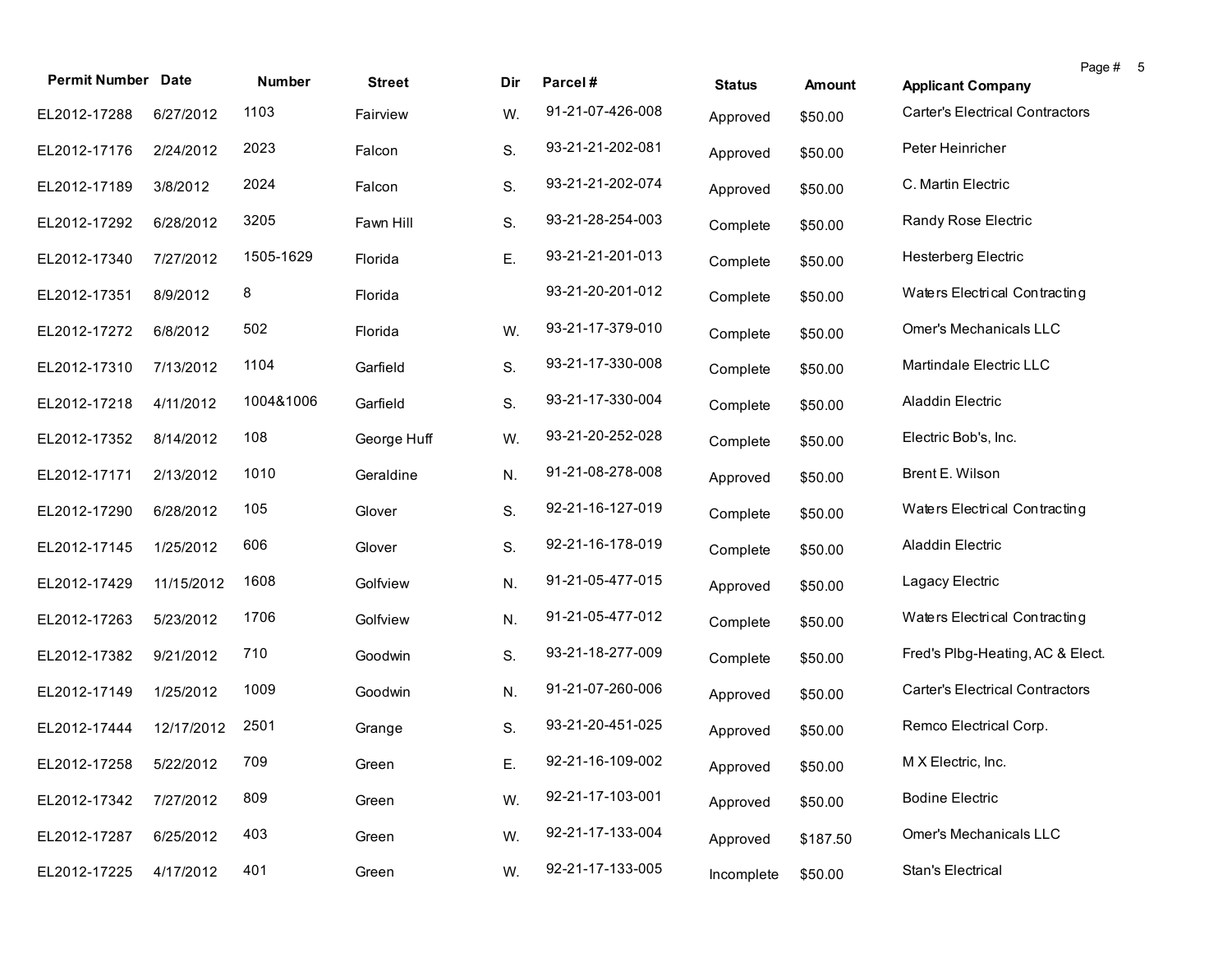| <b>Permit Number Date</b> |            | Number | <b>Street</b> | Dir | Parcel#                      |               |               |                             | Page # 6 |  |
|---------------------------|------------|--------|---------------|-----|------------------------------|---------------|---------------|-----------------------------|----------|--|
|                           |            |        |               |     |                              | <b>Status</b> | <b>Amount</b> | <b>Applicant Company</b>    |          |  |
| EL2012-17234              | 4/25/2012  | 401    | Green         | W.  | 92-21-17-133-005             | Complete      | \$50.00       | Remco Electrical Corp.      |          |  |
| EL2012-17403              | 10/10/2012 | 1107   | Gregory       | N.  | 91-21-07-277-014             | Approved      | \$75.00       | Livey Electric, Inc.        |          |  |
| EL2012-17453              | 12/31/2012 | 917    | Gregory       | N.  | 91-21-07-281-010             | Complete      | \$50.00       | M X Electric, Inc.          |          |  |
| EL2012-17140              | 1/17/2012  | 700    | Gregory       | S.  | 93-21-18-280-022             | Complete      | \$65.00       | T. Davis Electric           |          |  |
| EL2012-17224              | 4/13/2012  | 807    | Grove         | S.  | 92-21-17-286-022             | Complete      | \$50.00       | Illinois Electrical Group   |          |  |
| EL2012-17316              | 7/13/2012  | 601    | Guardian      | N.  | 91-21-09-426-014             | Approved      | \$50.00       | Lagacy Electric             |          |  |
| EL2012-17265              | 5/25/2012  | 507    | Harding       | Ε.  | 93-21-20-281-029             | Approved      | \$50.00       | <b>Gallier Electric</b>     |          |  |
| EL2012-17243              | 5/4/2012   | 105    | Hartle        | S.  | 92-21-16-128-013             | Complete      | \$50.00       | Remco Electrical Corp.      |          |  |
| EL2012-17311              | 7/13/2012  | 813    | Hawthorne     | Ε.  | 92-21-16-307-012             | Complete      | \$50.00       | Aladdin Electric            |          |  |
| EL2012-17399              | 10/5/2012  | 807    | Hawthorne     | Ε.  | 92-21-16-307-009             | Complete      | \$50.00       | Illinois Electrical Group   |          |  |
| EL2012-17137              | 1/10/2012  | 1006   | Hill          | W.  | 91-21-07-428-012             | Complete      | \$50.00       | Temples Electric            |          |  |
| EL2012-17226              | 4/17/2012  | 1309   | Hill          | W.  | 91-21-07-407-001 thru<br>003 | Approved      | \$114.00      | Remco Electrical Corp.      |          |  |
| EL2012-17135              | 1/10/2012  | 1004   | Hill          | W.  | 91-21-07-428-013             | Complete      | \$50.00       | Temples Electric            |          |  |
| EL2012-17164              | 2/3/2012   | 1002   | Hill          | W.  | 91-21-07-428-014             | Approved      | \$50.00       | Illinois Electrical Group   |          |  |
| EL2012-17326              | 7/20/2012  | 909    | Hill          | W.  | 91-21-07-429-012             | Complete      | \$50.00       | Electric Bob's, Inc.        |          |  |
| EL2012-17211              | 4/4/2012   | 1008   | Hill          | W.  | 91-21-07-428-011             | Complete      | \$50.00       | C. Martin Electric          |          |  |
| EL2012-17251              | 5/14/2012  | 1113   | Hill          | W.  | 91-21-07-427-004             | Approved      | \$50.00       | <b>Bud Allen's Electric</b> |          |  |
| EL2012-17194              | 3/14/2012  | 1603   | Hillcrest     | S.  | 93-21-17-478-016             | Approved      | \$50.00       | Paul Wefel                  |          |  |
| EL2012-17213 4/5/2012     |            | 1604   | Horizon       | Ε.  | 93-21-28-407-023             | Complete      | \$125.00      | Town & Country Electric     |          |  |
| EL2012-17365              | 8/31/2012  | 1611   | Horizon       | E.  | 93-21-28-408-006             | Approved      | \$125.00      | Edelman Electric            |          |  |
| EL2012-17375              | 9/17/2012  | 1709   | Horizon       | Ε.  | 93-21-28-408-011             | Complete      | \$125.00      | Edelman Electric            |          |  |
| EL2012-17385              | 9/24/2012  | 1616   | Hunter        | Ε.  | 92-21-16-402-030             | Approved      | \$50.00       | <b>Eddie Boutilier</b>      |          |  |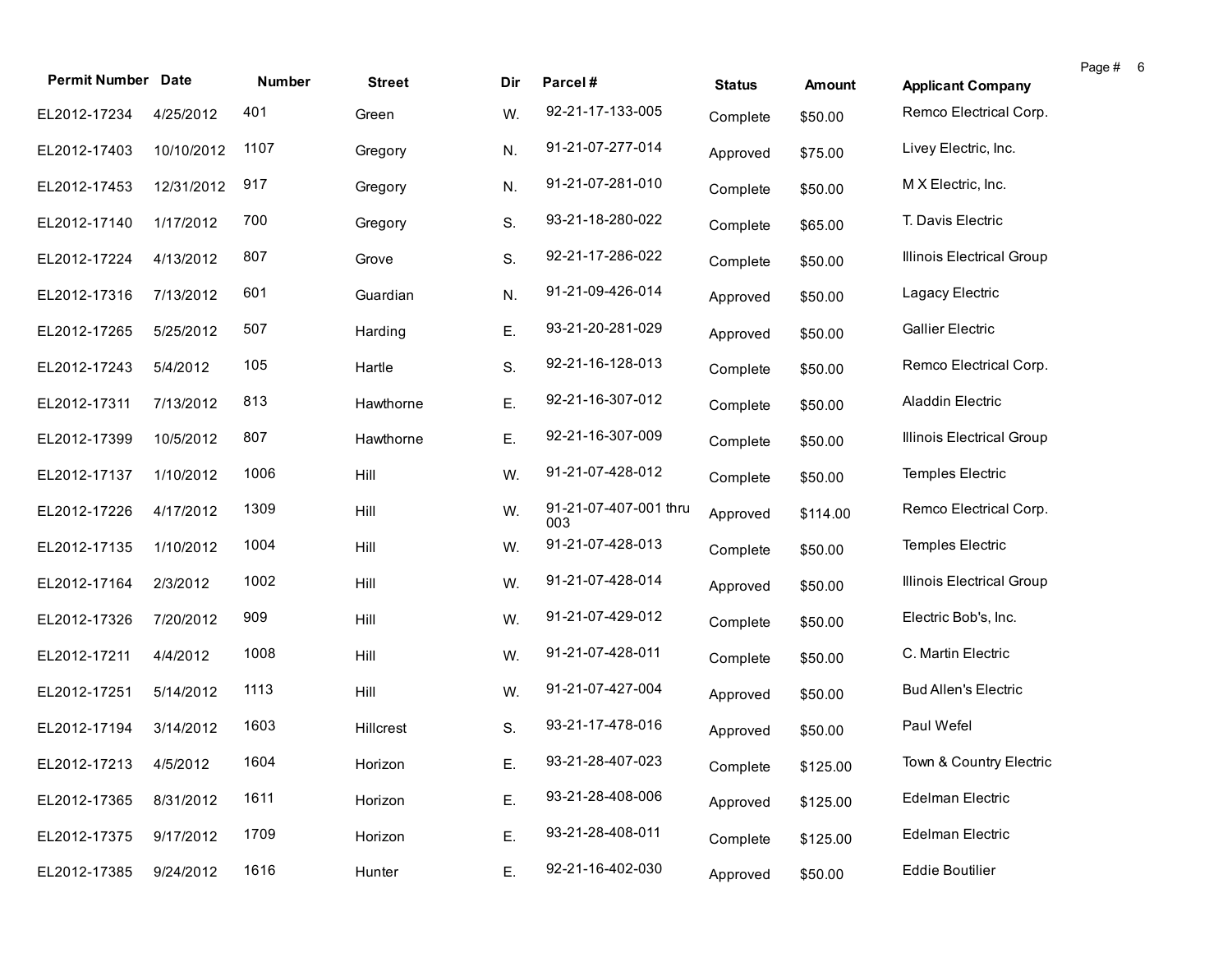| <b>Permit Number Date</b> |            | Number  |               |     |                  |               |            |                                     | Page # 7 |  |
|---------------------------|------------|---------|---------------|-----|------------------|---------------|------------|-------------------------------------|----------|--|
|                           |            |         | <b>Street</b> | Dir | Parcel#          | <b>Status</b> | Amount     | <b>Applicant Company</b>            |          |  |
| EL2012-17282              | 6/20/2012  | 701     | Illinois      | W.  | 92-21-17-155-008 | Complete      | \$250.00   | Electric Bob's, Inc.                |          |  |
| EL2012-17454              | 12/31/2012 | 509     | Illinois      | W.  | 92-21-17-176-002 | Complete      | \$50.00    | M X Electric, Inc.                  |          |  |
| EL2012-17255              | 5/18/2012  | 508     | Indiana       | W.  | 93-21-17-328-010 | Approved      | \$50.00    | A & R Electric                      |          |  |
| EL2012-17295              | 6/28/2012  | 801     | Indiana       | W.  | 93-21-17-304-005 | Complete      | \$125.00   | Lone Pine Electric                  |          |  |
| EL2012-17188              | 3/8/2012   | 207     | lowa          | W.  | 93-21-17-330-002 | Approved      | \$50.00    | Omer's Mechanicals LLC              |          |  |
| EL2012-17312              | 7/13/2012  | 706     | lowa          | W.  | 93-21-17-305-023 | Complete      | \$50.00    | Epic Electric                       |          |  |
| EL2012-17230              | 4/23/2012  | 1619    | Ivanhoe       | Ε.  | 92-21-16-454-016 | Complete      | \$50.00    | Remco Electrical Corp.              |          |  |
| EL2012-17377              | 9/17/2012  | 1906    | Jane Ann      | Ε.  | 93-21-28-276-026 | Approved      | \$50.00    | James Taylor                        |          |  |
| EL2012-17328              | 7/24/2012  | 1910    | Kathryn       | S.  | 93-21-21-280-013 | Complete      | \$50.00    | Rich Electric, Inc.                 |          |  |
| EL2012-17298              | 6/27/2012  | 1910    | Kathryn       | S.  | 93-21-21-280-013 | Complete      | \$151.86   | <b>ADT Security</b>                 |          |  |
| EL2012-17169              | 2/13/2012  | 302     | Kerr          | Ε.  | 91-21-08-276-011 | Complete      | \$50.00    | M X Electric, Inc.                  |          |  |
| EL2012-17302              | 7/6/2012   | 702-732 | Killarney     | W.  | 91-21-05-302-007 | Complete      | \$50.00    | T. Davis Electric                   |          |  |
| EL2012-17144              | 1/25/2012  | 2207    | Lantern Hill  | Ε.  | 91-21-15-304-013 | Approved      | \$50.00    | Chris Skelton                       |          |  |
| EL2012-17138              | 1/11/2012  | 1500    | Lincoln       | N.  | 91-21-08-101-027 | Approved      | \$4,750.00 | Excel Electric, Inc.                |          |  |
| EL2012-17331              | 7/24/2012  | 1204    | Lincoln       | S.  | 93-21-17-304-001 | Complete      | \$50.00    | Seico Inc.                          |          |  |
| EL2012-17165              | 2/8/2012   | 1804    | Lincoln       | N.  | 91-21-05-353-021 | Complete      | \$50.00    | Edelman Electric                    |          |  |
| EL2012-17289              | 6/27/2012  | 1002    | Lincoln       | S.  | 93-21-17-302-001 | Complete      | \$1,564.31 | Kaiser Electrical Contractors, Inc. |          |  |
| EL2012-17246              | 5/14/2012  | 1002    | Lincoln       | S.  | 93-21-17-302-001 | Complete      | \$50.00    | Kaiser Electrical Contractors, Inc. |          |  |
| EL2012-17178 2/29/2012    |            | 3201    | Lincoln       | N.  | 91-15-31-400-033 | Approved      | \$81.25    | Edelman Electric                    |          |  |
| EL2012-17389              | 9/28/2012  | 1002    | Lincoln       | S.  | 93-21-17-302-001 | Complete      | \$353.25   | Thompson Electronics Co.            |          |  |
| EL2012-17387              | 9/28/2012  | 1102    | Lincoln       | S.  | 93-21-17-303-001 | Approved      | \$50.00    | Remco Electrical Corp.              |          |  |
| EL2012-17229              | 4/18/2012  | 1802    | Lincoln       | N.  | 91-21-05-353-020 | Complete      | \$50.00    | T. Davis Electric                   |          |  |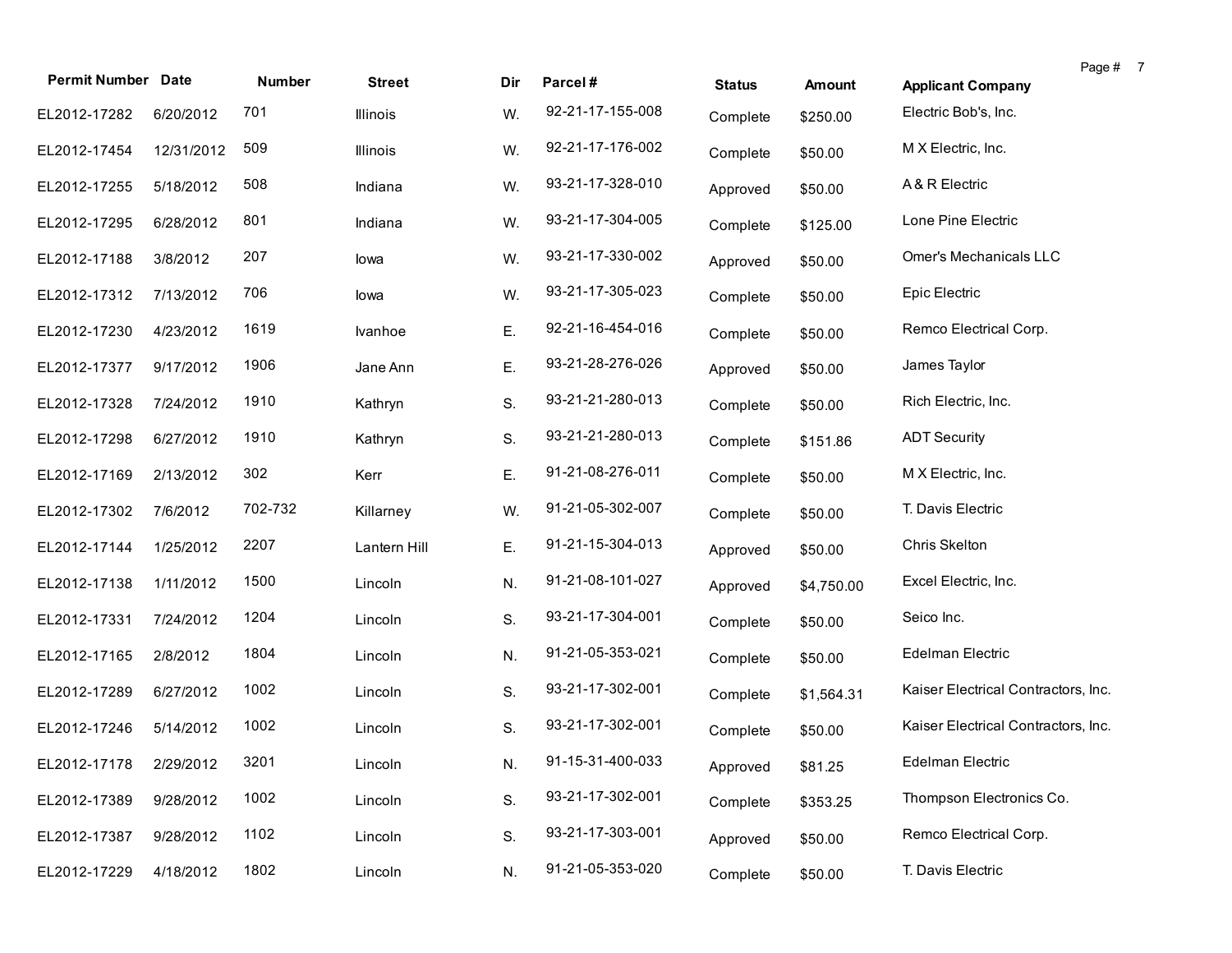| <b>Permit Number Date</b> |            | <b>Number</b> | <b>Street</b> | Dir | Parcel#          |               |          |                                        | Page # 8 |  |
|---------------------------|------------|---------------|---------------|-----|------------------|---------------|----------|----------------------------------------|----------|--|
|                           |            |               |               |     | 91-21-07-226-019 | <b>Status</b> | Amount   | <b>Applicant Company</b>               |          |  |
| EL2012-17269              | 6/1/2012   | 1321          | Lincoln       | N.  |                  | Complete      | \$50.00  | Dyson Electric                         |          |  |
| EL2012-17187              | 3/8/2012   | 1802          | Lincoln       | N.  | 91-21-05-353-020 | Complete      | \$50.00  | T. Davis Electric                      |          |  |
| EL2012-17305              | 7/6/2012   | 1501          | Lincoln       | N.  | 91-21-07-226-022 | Complete      | \$195.00 | Kaiser Electrical Contractors, Inc.    |          |  |
| EL2012-17184              | 3/2/2012   | 808           | Lincoln       | N.  | 91-21-08-301-001 | Approved      | \$50.00  | <b>Carter's Electrical Contractors</b> |          |  |
| EL2012-17207              | 3/30/2012  | 504-506       | Lincoln       | S.  | 92-21-17-151-004 | Complete      | \$88.00  | Town & Country Electric                |          |  |
| EL2012-17424              | 11/5/2012  | 1900          | Lincoln       | N.  | 91-21-05-301-012 | Approved      | \$459.00 | Fleming Electric Inc.                  |          |  |
| EL2012-17152              | 1/27/2012  | 1608          | Lincolnwood   | S.  | 92-21-16-478-018 | Approved      | \$50.00  | Travis Bauer                           |          |  |
| EL2012-17133              | 1/10/2012  | 901           | Linview       | N.  | 91-21-08-151-041 | Complete      | \$50.00  | <b>PMax Electric</b>                   |          |  |
| EL2012-17279              | 6/18/2012  | 906           | Linview       | N.  | 91-21-08-152-016 | Approved      | \$50.00  | <b>Carter's Electrical Contractors</b> |          |  |
| EL2012-17291              | 6/28/2012  | 310           | Lynn          | S.  | 92-21-16-111-008 | Complete      | \$50.00  | Remco Electrical Corp.                 |          |  |
| EL2012-17267              | 5/31/2012  | 402           | Lynn          | S.  | 92-21-16-111-009 | Approved      | \$50.00  | Remco Electrical Corp.                 |          |  |
| EL2012-17333              | 7/24/2012  | 1008          | Lynn          | S.  | 92-21-16-303-016 | Approved      | \$50.00  | Lagacy Electric                        |          |  |
| EL2012-17300              | 6/29/2012  | 708           | Lynn          | S.  | 92-21-16-163-007 | Complete      | \$50.00  | Aladdin Electric                       |          |  |
| EL2012-17425              | 11/5/2012  | 205           | Lynn          | S.  | 92-21-16-103-021 | Approved      | \$50.00  | M X Electric, Inc.                     |          |  |
| EL2012-17367              | 9/10/2012  | 912           | Lynn          | S.  | 92-21-16-303-012 | Approved      | \$50.00  | Epic Electric                          |          |  |
| EL2012-17347              | 7/31/2012  | 1011          | Lynn          | S.  | 92-21-16-302-034 | Complete      | \$50.00  | Aladdin Electric                       |          |  |
| EL2012-17354              | 8/16/2012  | 1011          | Lynn          | S.  | 92-21-16-302-034 | Approved      | \$50.00  | David McElhaney                        |          |  |
| EL2012-17172              | 2/13/2012  | 908           | Main          | Ε.  | 91-21-09-355-020 | Complete      | \$50.00  | Glesco Electric, Inc.                  |          |  |
| EL2012-17248 5/14/2012    |            | 709           | Main          | Ε.  | 92-21-16-101-004 | Complete      | \$50.00  | Aladdin Electric                       |          |  |
| EL2012-17420              | 11/5/2012  | 1505          | Main          | Ε.  | 92-21-16-200-021 | Approved      | \$250.00 | Central Illinois Electric              |          |  |
| EL2012-17374              | 9/17/2012  | 1505          | Main          | Ε.  | 92-21-16-200-021 | Approved      | \$143.75 | Central Illinois Electric              |          |  |
| EL2012-17455              | 12/31/2012 | 201           | Main          | W.  | 92-21-17-205-003 | Approved      | \$50.00  | Electric Bob's, Inc.                   |          |  |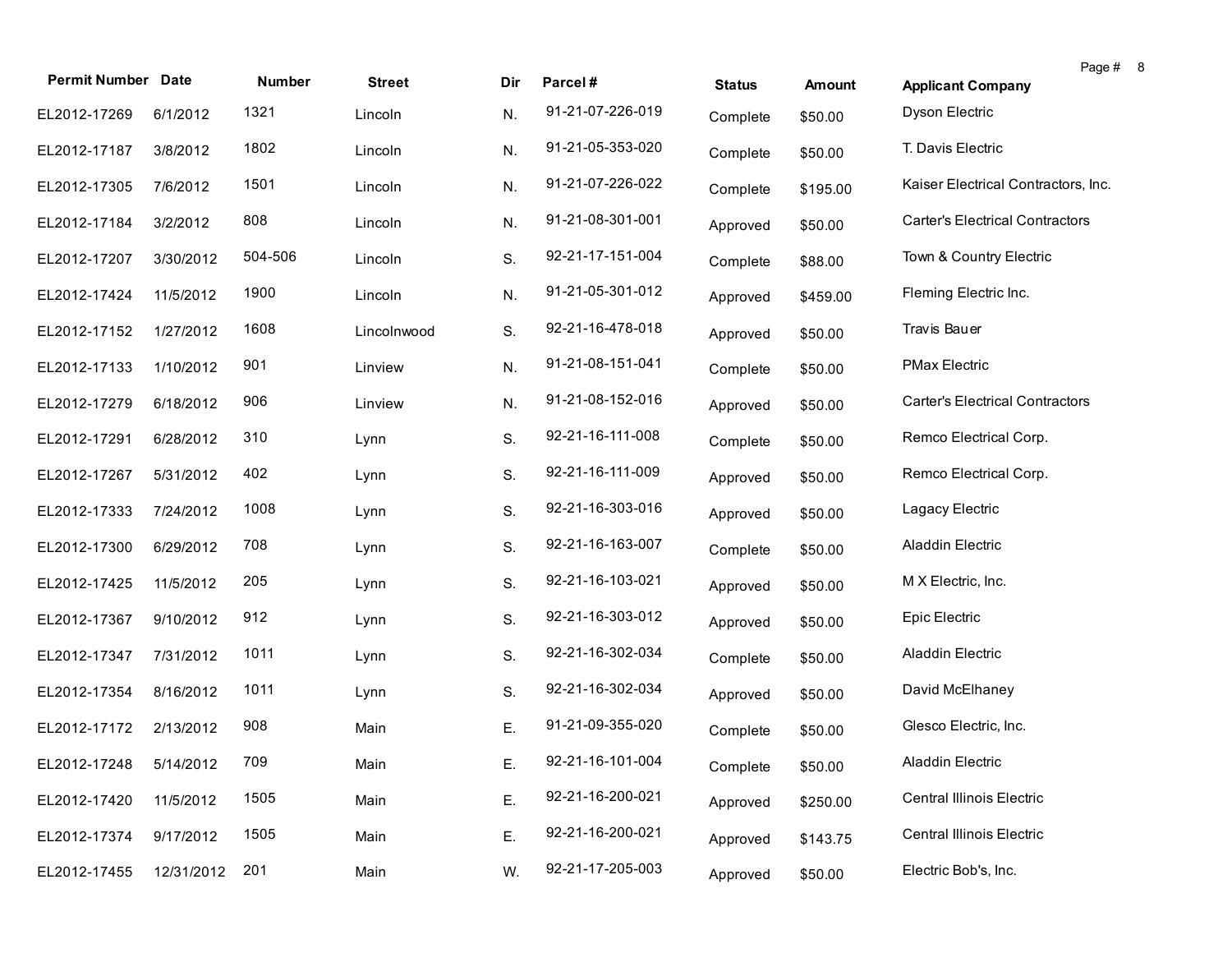| <b>Permit Number Date</b> |            | Number             | <b>Street</b> | Dir | Parcel#          | <b>Status</b> | Amount     | <b>Applicant Company</b>         | Page # 9 |  |
|---------------------------|------------|--------------------|---------------|-----|------------------|---------------|------------|----------------------------------|----------|--|
| EL2012-17239              | 4/30/2012  | 603                | Main          | W.  | 91-21-08-363-022 | Approved      | \$50.00    | Renaissance Electric             |          |  |
| EL2012-17259              | 5/22/2012  | 903                | Main          | Ε.  | 92-21-16-104-002 | Complete      | \$50.00    | M X Electric, Inc.               |          |  |
| EL2012-17202              | 3/21/2012  | 111                | Main          | W.  | 92-21-17-206-030 | Approved      | \$.00      | Aladdin Electric                 |          |  |
| EL2012-17200              | 3/16/2012  | 201                | Main          | W.  | 92-21-17-205-003 | Complete      | \$75.00    | Electric Bob's, Inc.             |          |  |
| EL2012-17236              | 4/25/2012  | 1007               | Main          | Ε.  | 92-21-16-104-009 | Approved      | \$50.00    | M X Electric, Inc.               |          |  |
| EL2012-17390              | 9/28/2012  | 1505               | Main          | Ε.  | 92-21-16-200-021 | Approved      | \$900.00   | Central Illinois Electric        |          |  |
| EL2012-17191              | 3/9/2012   | 1003               | Main          | W.  | 91-21-07-482-006 | Complete      | \$50.00    | Electric Bob's, Inc.             |          |  |
| EL2012-17217              | 4/11/2012  | 1003               | Main          | W.  | 91-21-07-482-006 | Complete      | \$1,100.00 | Electric Bob's, Inc.             |          |  |
| EL2012-17409              | 10/19/2012 | 1802               | Main          | Ε.  | 91-21-09-478-002 | Approved      | \$50.00    | Aladdin Electric                 |          |  |
| EL2012-17190              | 3/9/2012   | 804 1/2            | Main          | Ε.  | 91-21-09-353-015 | Complete      | \$50.00    | Coleman Electrical Service, Inc. |          |  |
| EL2012-17449              | 12/18/2012 | 1103               | Main          | W.  | 91-21-07-478-007 | Approved      | \$68.75    | Martindale Electric LLC          |          |  |
| EL2012-17219              | 4/11/2012  | 1505               | Main          | Ε.  | 92-21-16-200-021 | Complete      | \$2,547.25 | Central Illinois Electric        |          |  |
| EL2012-17332              | 7/24/2012  | 1003 & 1003<br>1/2 | McHenry       | Ε.  | 93-21-21-376-006 | Approved      | \$50.00    | Martindale Electric LLC          |          |  |
| EL2012-17261              | 5/22/2012  | 407                | McHenry       | Е.  | 93-21-20-476-006 | Approved      | \$50.00    | <b>Phillip Gable</b>             |          |  |
| EL2012-17148              | 1/25/2012  | 503                | McHenry       | Ε.  | 93-21-20-476-008 | Complete      | \$50.00    | Epic Electric                    |          |  |
| EL2012-17419              | 11/5/2012  | 102                | Meadow        | W.  | 93-21-20-201-023 | Approved      | \$125.00   | Epic Electric                    |          |  |
| EL2012-17277              | 6/14/2012  | 1207               | Michigan      | Ε.  | 92-21-16-378-012 | Complete      | \$50.00    | Witte Electric Company           |          |  |
| EL2012-17322              | 7/20/2012  | 610                | Michigan      | W.  | 93-21-17-308-026 | Approved      | \$50.00    | <b>Gallier Electric</b>          |          |  |
| EL2012-17142 1/25/2012    |            | 602                | Michigan      | W.  | 93-21-17-308-030 | Complete      | \$113.75   | Renaissance Electric             |          |  |
| EL2012-17283              | 6/20/2012  | 305                | Michigan      | W.  | 93-21-17-380-002 | Complete      | \$125.00   | Waters Electrical Contracting    |          |  |
| EL2012-17242              | 5/4/2012   | 603                | Michigan      | W.  | 93-21-17-355-007 | Approved      | \$62.50    | Mark & Tracie Peecher            |          |  |
| EL2012-17325              | 7/20/2012  | 19                 | Montclair     |     | 93-21-20-251-008 | Approved      | \$50.00    | Edelman Electric                 |          |  |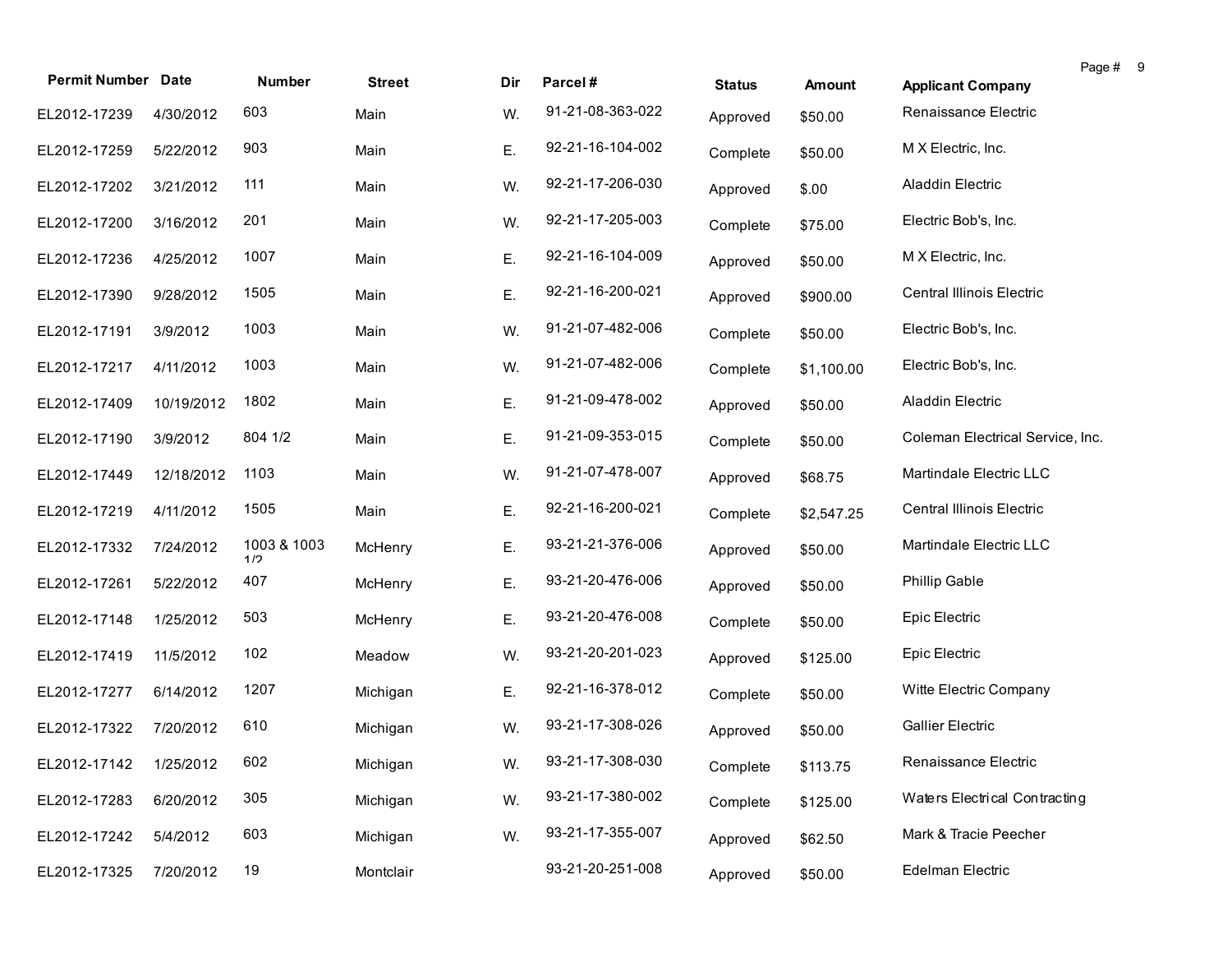| <b>Permit Number Date</b>    |            | Number | <b>Street</b> | Dir | Parcel#          | <b>Status</b> | <b>Amount</b> | Page #<br><b>Applicant Company</b> | 10 |
|------------------------------|------------|--------|---------------|-----|------------------|---------------|---------------|------------------------------------|----|
| EL2012-17132                 | 1/10/2012  | 28     | Montclair     |     | 93-21-20-203-024 | Complete      | \$80.00       | <b>Eddie Boutilier</b>             |    |
| EL2012-17360                 | 8/21/2012  | 1207   | Nevada        | W.  | 93-21-18-255-001 | Complete      | \$50.00       | A & R Electric                     |    |
| EL2012-17423                 | 11/5/2012  | 302    | Nevada        | W.  | 92-21-17-184-015 | Complete      | \$61.25       | M X Electric, Inc.                 |    |
| EL2012-17383                 | 9/24/2012  | 209    | Nevada        | W.  | 92-21-17-189-003 | Complete      | \$50.00       | <b>Boma Electric</b>               |    |
| EL2012-17262                 | 5/22/2012  | 307    | Nevada        | W.  | 92-21-17-185-006 | Approved      | \$50.00       | Epic Electric                      |    |
| EL2012-17447                 | 12/17/2012 | 2405   | North Shore   | N.  | 91-21-06-227-004 | Approved      | \$598.00      | Best Electric Co.                  |    |
| EL2012-17134                 | 1/10/2012  | 712    | Ohio          | W.  | 93-21-17-306-017 | Complete      | \$50.00       | Bright Electric Project & Repair   |    |
| EL2012-17318                 | 7/18/2012  | 710    | Ohio          | W.  | 93-21-17-306-018 | Complete      | \$50.00       | M X Electric, Inc.                 |    |
| EL2012-17380                 | 9/19/2012  | 610    | Ohio          | W.  | 93-21-17-306-022 | Complete      | \$50.00       | Waters Electrical Contracting      |    |
| EL2012-17174                 | 2/23/2012  | 803    | Orchard       | N.  | 91-21-08-308-014 | Complete      | \$57.00       | A & R Electric                     |    |
| EL2012-17192                 | 3/14/2012  | 605    | Oregon        | W.  | 92-21-17-161-004 | Approved      | \$50.00       | Remco Electrical Corp.             |    |
| EL2012-17244                 | 5/4/2012   | 610    | Oregon        | W.  | 92-21-17-160-011 | Complete      | \$50.00       | Martindale Electrifc LLC           |    |
| EL2012-17442                 | 12/7/2012  | 803    | Oregon        | W.  | 92-21-17-153-004 | Complete      | \$50.00       | F.E. Moran Security Solutions      |    |
| EL2012-17151                 | 1/27/2012  | 201    | Oregon        | Ε.  | 92-21-17-264-001 | Complete      | \$50.00       | <b>PMax Electric</b>               |    |
| EL2012-17353                 | 8/16/2012  | 403    | Oregon        | W.  | 92-21-17-180-016 | Complete      | \$50.00       | A & R Electric                     |    |
| EL2012-17286                 | 6/25/2012  | 201    | Oregon        | Ε.  | 92-21-17-264-001 | Complete      | \$50.00       | C. Martin Electric                 |    |
| EL2012-17400                 | 10/5/2012  | 606    | Park          | W.  | 91-21-08-309-007 | Complete      | \$175.00      | Potter Electric Service            |    |
| EL2012-17445                 | 12/17/2012 | 606    | Park          | W.  | 91-21-08-309-007 | Approved      | \$3,212.50    | Potter Electric Service            |    |
| EL2012-17417 10/30/2012 1400 |            |        | Park          | W.  | 91-21-07-404-001 | Approved      | \$200.00      | Provena Covenant Medical Center    |    |
| EL2012-17418                 | 11/5/2012  | 707    | Park          | W.  | 91-21-08-307-002 | Complete      | \$149.00      | Potter Electric Service            |    |
| EL2012-17356                 | 8/16/2012  | 611    | Park          | W.  | 91-21-08-310-001 | Approved      | \$200.00      | <b>Carle Foundation Hospital</b>   |    |
| EL2012-17362                 | 8/27/2012  | 606    | Park          | W.  | 91-21-08-309-007 | Complete      | \$50.00       | Potter Electric Service            |    |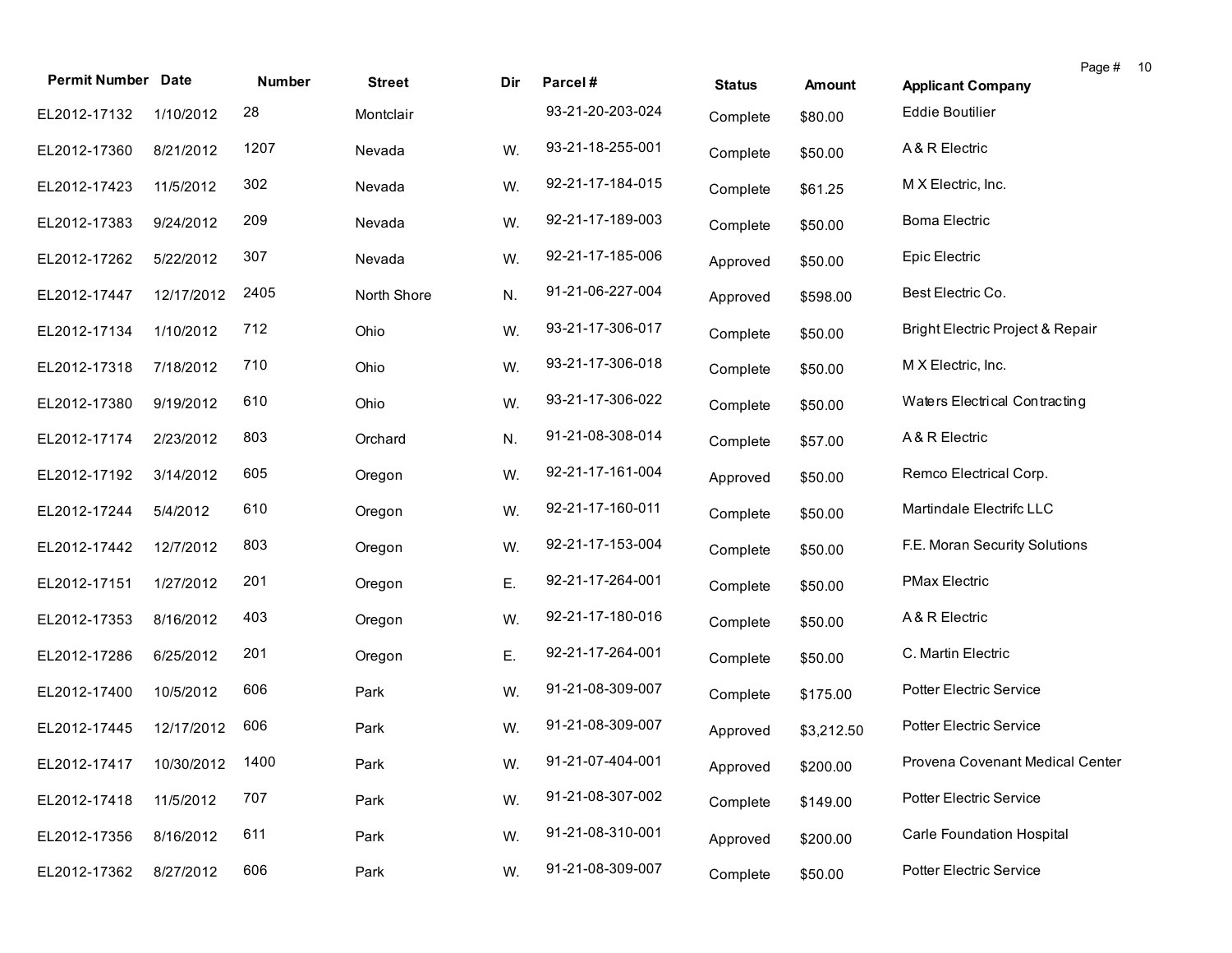| <b>Permit Number Date</b> |            | Number | <b>Street</b> | Dir | Parcel#               | <b>Status</b> | Amount     | <b>Applicant Company</b>               | Page # 11 |  |
|---------------------------|------------|--------|---------------|-----|-----------------------|---------------|------------|----------------------------------------|-----------|--|
| EL2012-17196              | 3/14/2012  | 611    | Park          | W.  | 91-21-08-310-001      | Complete      | \$2,799.00 | Potter Electric Service                |           |  |
| EL2012-17208              | 3/30/2012  | 1400   | Park          | W.  | 91-21-07-404-001      | Approved      | \$350.00   | Anderson Electric                      |           |  |
| EL2012-17247              | 5/14/2012  | 415    | Park          | W.  | 91-21-08-328-001      | Complete      | \$50.00    | Dan Block Electric, Inc.               |           |  |
| EL2012-17249              | 5/14/2012  | 1400   | Park          | W.  | 91-21-07-404-001      | Approved      | \$80.00    | Aladdin Electric                       |           |  |
| EL2012-17240              | 5/1/2012   | 611    | Park          | W.  | 91-21-08-310-001      | Complete      | \$454.70   | <b>Potter Electric Service</b>         |           |  |
| EL2012-17197              | 3/14/2012  | 707    | Park          | W.  | 91-21-08-307-002      | Approved      | \$2,972.00 | Potter Electric Service                |           |  |
| EL2012-17153              | 1/27/2012  | 505    | Pega          |     | 91-21-05-277-003(b)   | Approved      | \$81.25    | Creative Thermal Solutions, Inc.       |           |  |
| EL2012-17337              | 7/27/2012  | 601    | Pega          |     | $91-21-05-277-003(a)$ | Approved      | \$66.00    | Creative Thermal Solutions, Inc.       |           |  |
| EL2012-17154              | 1/27/2012  | 601    | Pega          |     | $91-21-05-277-003(a)$ | Approved      | \$81.25    | Creative Thermal Solutions, Inc.       |           |  |
| EL2012-17336              | 7/27/2012  | 601    | Pega          |     | $91-21-05-277-003(a)$ | Approved      | \$254.00   | Creative Thermal Solutions, Inc.       |           |  |
| EL2012-17338              | 7/27/2012  | 505    | Pega          |     | 91-21-05-277-003(b)   | Approved      | \$50.00    | Creative Thermal Solutions, Inc.       |           |  |
| EL2012-17335              | 7/27/2012  | 601    | Pega          |     | $91-21-05-277-003(a)$ | Complete      | \$291.00   | Creative Thermal Solutions, Inc.       |           |  |
| EL2012-17315              | 7/13/2012  | 602    | Pega          | Ε.  | 91-21-05-277-003(d)   | Complete      | \$888.00   | Remco Electrical Corp.                 |           |  |
| EL2012-17221              | 4/13/2012  | 601    | Pega          |     | $91-21-05-277-003(a)$ | Complete      | \$77.13    | Creative Thermal Solutions, Inc.       |           |  |
| EL2012-17308              | 7/6/2012   | 501    | Pega          | Ε.  | 91-21-05-277-003(c)   | Complete      | \$1,703.00 | T. Davis Electric                      |           |  |
| EL2012-17431              | 11/19/2012 | 501    | Pega          | Ε.  | 91-21-05-277-003(c)   | Complete      | \$50.00    | Creative Thermal Solutions, Inc.       |           |  |
| EL2012-17430              | 11/19/2012 | 602    | Pega          | Ε.  | 91-21-05-277-003(d)   | Complete      | \$50.00    | Creative Thermal Solutions, Inc.       |           |  |
| EL2012-17348              | 8/3/2012   | 809    | Pennsylvania  | W.  | 93-21-17-352-008      | Complete      | \$50.00    | A.N.F. Electric                        |           |  |
| EL2012-17158 2/2/2012     |            | 806    | Pennsylvania  | W.  | 93-21-17-351-006      | Complete      | \$55.00    | Waters Electrical Contracting          |           |  |
| EL2012-17304              | 7/6/2012   | 1009   | Pennsylvania  | W.  | 93-21-18-478-001      | Approved      | \$50.00    | Robert M. Hart                         |           |  |
| EL2012-17438              | 11/29/2012 | 713    | Pennsylvania  | W.  | 93-21-17-356-002      | Approved      | \$66.50    | Remco Electrical Corp.                 |           |  |
| EL2012-17220              | 4/13/2012  | 1403   | Pennsylvania  | Ε.  | 92-21-16-382-011      | Approved      | \$50.00    | <b>Carter's Electrical Contractors</b> |           |  |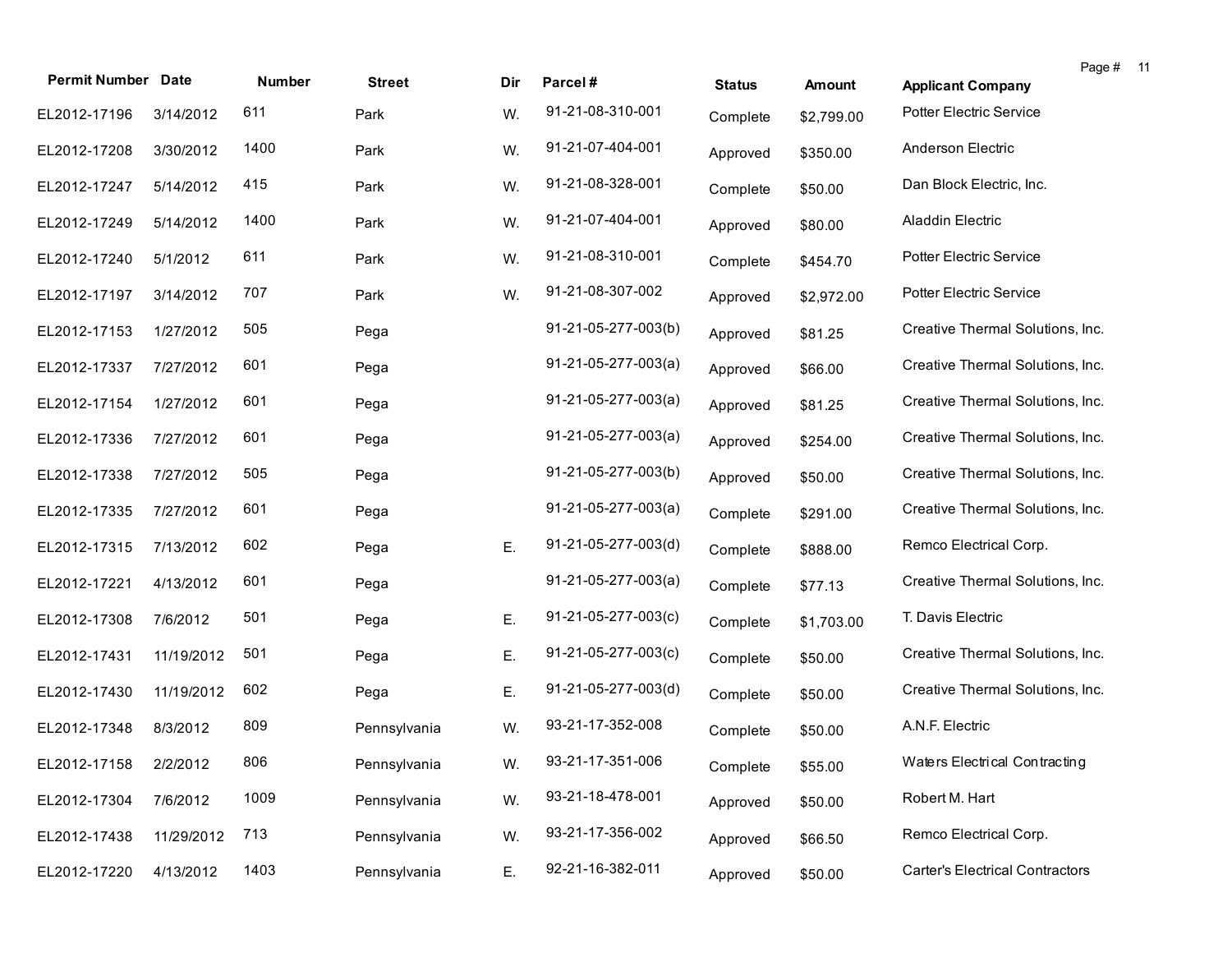|                           |            |           |               |     |                   |               |               | Page #<br>12                                 |
|---------------------------|------------|-----------|---------------|-----|-------------------|---------------|---------------|----------------------------------------------|
| <b>Permit Number Date</b> |            | Number    | <b>Street</b> | Dir | Parcel#           | <b>Status</b> | <b>Amount</b> | <b>Applicant Company</b>                     |
| EL2012-17193              | 3/14/2012  | 609       | Pennsylvania  | W.  | 93-21-17-356-008  | Complete      | \$50.00       | <b>Bud Allen's Electric</b>                  |
| EL2012-17357              | 8/17/2012  | 1009      | Pennsylvania  | W.  | 93-21-18-478-001  | Complete      | \$50.00       | Robert Hart                                  |
| EL2012-17355              | 8/16/2012  | 809       | Pennsylvania  | W.  | 93-21-17-352-008  | Complete      | \$50.00       | F.E. Moran, Inc. Alarm & Monitoring Services |
| EL2012-17451              | 12/24/2012 | 511       | Pennsylvania  | W.  | 93-21-17-377-001  | Approved      | \$50.00       | Bright Electric Project & Repair             |
| EL2012-17223              | 4/13/2012  | 2200      | Philo         | S.  | 93-21-21-400-002  | Complete      | \$50.00       | <b>Bodine Electric</b>                       |
| EL2012-17439              | 12/6/2012  | 2860      | Philo         | S.  | 93-21-28-201-004b | Complete      | \$330.00      | Davis Electric                               |
| EL2012-17180              | 3/1/2012   | 2740      | Philo         | S.  | 93-21-28-201-004  | Complete      | \$297.00      | T. Davis Electric                            |
| EL2012-17410              | 10/19/2012 | 1803-1809 | Philo         | S.  | 93-21-21-126-050  | Approved      | \$50.00       | All Circuits Electric Inc.                   |
| EL2012-17179              | 3/1/2012   | 2500      | Philo         | S.  | 93-21-21-451-005  | Complete      | \$92.00       | Central Illinois Electrical Services (CIES)  |
| EL2012-17396              | 10/5/2012  | 1705      | Philo         | S.  | 93-21-21-126-031  | Approved      | \$50.00       | Davis Electric                               |
| EL2012-17293              | 6/28/2012  | 1717      | Philo         | S.  | 93-21-21-126-047  | Approved      | \$1,375.00    | Electric Bob's, Inc.                         |
| EL2012-17386              | 9/28/2012  | 1803-1809 | Philo         | S.  | 93-21-21-126-050  | Complete      | \$50.00       | Temples Electric                             |
| EL2012-17147              | 1/25/2012  | 1819      | Philo         | S.  | 93-21-21-126-040  | Approved      | \$50.00       | Aladdin Electric                             |
| EL2012-17155              | 1/27/2012  | 1717      | Philo         | S.  | 93-21-21-126-047  | Approved      | \$50.00       | Electric Bob's, Inc.                         |
| EL2012-17216              | 4/11/2012  | 2810      | Plantation    | Е.  | 93-21-22-401-002  | Complete      | \$125.00      | Edelman Electric                             |
| EL2012-17301              | 7/6/2012   | 311       | Poplar        | S.  | 92-21-16-130-015  | Complete      | \$50.00       | Witte Electric Company                       |
| EL2012-17314              | 7/13/2012  | 310       | Poplar        | S.  | 92-21-16-131-005  | Complete      | \$50.00       | Waters Electrical Contracting                |
| EL2012-17227              | 4/17/2012  | 2501      | Prairie Green |     | 91-21-15-326-008  | Complete      | \$50.00       | Epic Electric                                |
| EL2012-17306              | 7/6/2012   | 1905      | Prairie Winds | S.  | 93-21-21-276-001  | Complete      | \$82.00       | Waters Electrical Contracting                |
| EL2012-17209              | 3/30/2012  | 210       | Race          | S.  | 92-21-17-212-003  | Complete      | \$125.00      | M X Electric, Inc.                           |
| EL2012-17432              | 11/19/2012 | 1305      | Race          | S.  | 93-21-17-380-009  | Approved      | \$87.50       | Town & Country Electric                      |
| EL2012-17379              | 9/17/2012  | 608       | Race          | S.  | 92-21-17-256-008  | Complete      | \$50.00       | Aladdin Electric                             |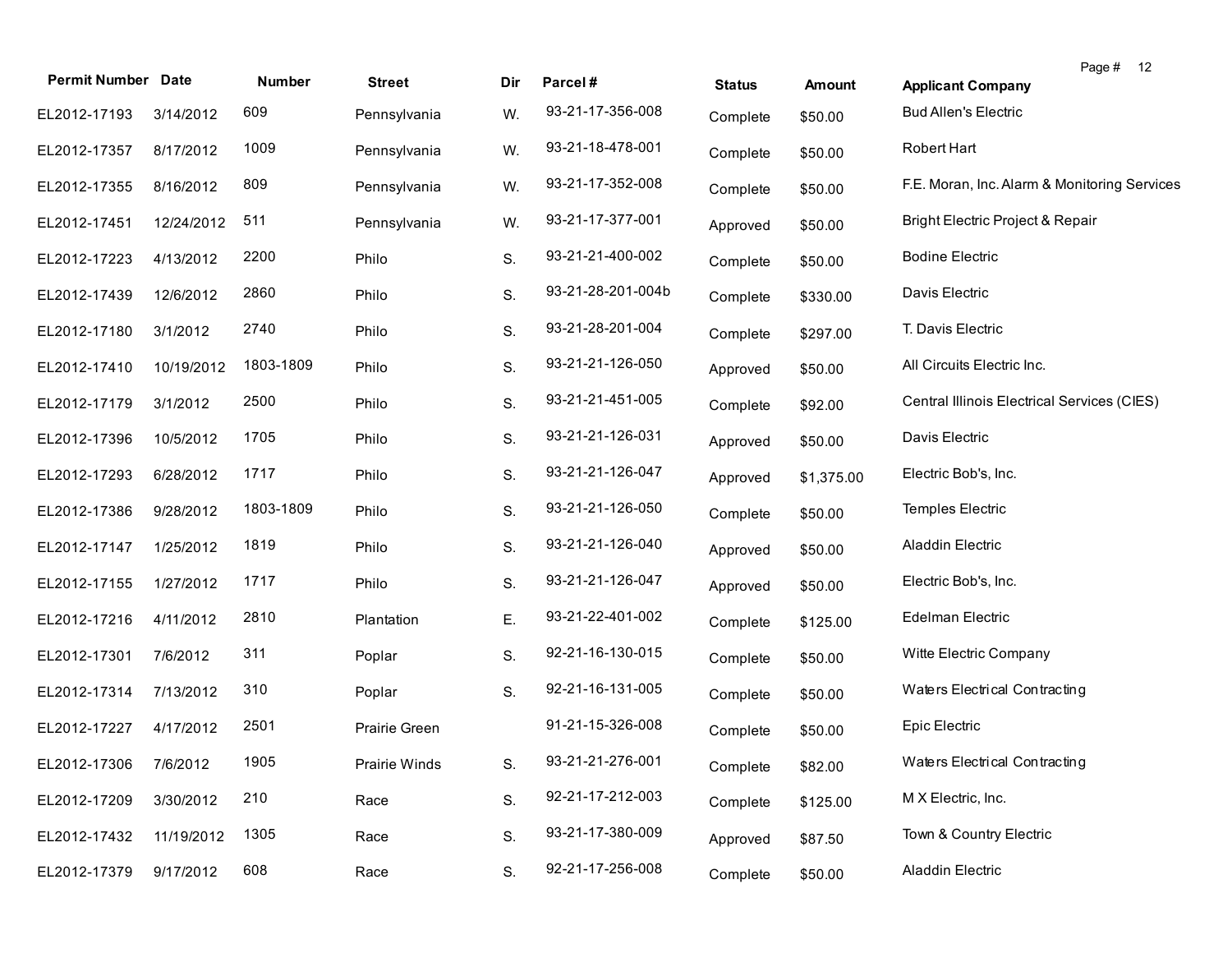| <b>Permit Number Date</b>    |            | <b>Number</b> | <b>Street</b> | Dir | Parcel#          | <b>Status</b> | <b>Amount</b> | <b>Applicant Company</b>  | Page # 13 |  |
|------------------------------|------------|---------------|---------------|-----|------------------|---------------|---------------|---------------------------|-----------|--|
| EL2012-17201                 | 3/21/2012  | 2106          | Rainbow View  | Ε.  | 91-21-15-304-024 |               |               | Erika Eigenbrod           |           |  |
|                              |            |               |               |     |                  | Approved      | \$50.00       |                           |           |  |
| EL2012-17392                 | 9/28/2012  | 2106          | Rainbow View  | Ε.  | 91-21-15-304-024 | Complete      | \$50.00       | Remco Electrical Corp.    |           |  |
| EL2012-17270                 | 6/6/2012   | 2508          | Skyline       | N.  | 91-21-03-103-009 | Complete      | \$125.00      | Randy Rose Electric       |           |  |
| EL2012-17414                 | 10/25/2012 | 2608          | Skyline       | N.  | 91-21-03-103-003 | Approved      | \$125.00      | Town & Country Electric   |           |  |
| EL2012-17254                 | 5/15/2012  | 2701          | Somerset      | N.  | 91-21-03-129-006 | Complete      | \$250.00      | Parson's Electric         |           |  |
| EL2012-17437                 | 11/29/2012 | 709           | Springfield   | W.  | 92-21-17-104-003 | Approved      | \$50.00       | Remco Electrical Corp.    |           |  |
| EL2012-17131                 | 1/9/2012   | 312           | Springfield   | W.  | 92-21-17-130-014 | Approved      | \$50.00       | Illinois Electrical Group |           |  |
| EL2012-17398                 | 10/5/2012  | 4             | Squire        |     | 92-21-16-432-021 | Complete      | \$50.00       | <b>PMax Electric</b>      |           |  |
| EL2012-17317                 | 7/18/2012  | 2422          | St. Andrews   | S.  | 93-21-22-305-006 | Complete      | \$50.00       | M X Electric, Inc.        |           |  |
| EL2012-17161                 | 2/2/2012   | 3029          | Stillwater    | Ε.  | 93-21-22-426-047 | Complete      | \$75.00       | Hausmann Electric, Inc.   |           |  |
| EL2012-17324                 | 7/20/2012  | 3027          | Stillwater    | Ε.  | 93-21-22-426-046 | Approved      | \$75.00       | Hausmann Electric, Inc.   |           |  |
| EL2012-17323                 | 7/20/2012  | 3025          | Stillwater    | Ε.  | 93-21-22-426-045 | Approved      | \$75.00       | Hausmann Electric, Inc.   |           |  |
| EL2012-17428                 | 11/15/2012 | 3034          | Stillwater    | Ε.  | 93-21-22-400-011 | Approved      | \$600.00      | Mike Birt                 |           |  |
| EL2012-17160                 | 2/2/2012   | 3031          | Stillwater    | Ε.  | 93-21-22-426-048 | Complete      | \$75.00       | Hausmann Electric, Inc.   |           |  |
| EL2012-17394                 | 10/3/2012  | 3034          | Stillwater    | Ε.  | 93-21-22-400-011 | Approved      | \$50.00       | C. Martin Electric        |           |  |
| EL2012-17313                 | 7/13/2012  | 3001          | Stone Creek   | Ε.  | 93-21-22-402-011 | Complete      | \$125.00      | Dan Block Electric, Inc.  |           |  |
| EL2012-17162                 | 2/2/2012   | 2309          | Stone Creek   | S.  | 93-21-22-304-004 | Closed        | \$50.00       | Epic Electric             |           |  |
| EL2012-17237                 | 4/26/2012  | 2309          | Stone Creek   | S.  | 93-21-22-304-004 | Complete      | \$50.00       | Renaissance Electric      |           |  |
| EL2012-17406 10/18/2012 2103 |            |               | Stonebrooke   | S.  | 93-21-22-426-024 | Approved      | \$75.00       | Dan Block Electric, Inc.  |           |  |
| EL2012-17232                 | 4/25/2012  | 1004          | Stoughton     | W.  | 91-21-07-482-013 | Approved      | \$50.00       | Town & Country Electric   |           |  |
| EL2012-17330                 | 7/24/2012  | 1303          | Tremont       | W.  | 91-21-07-208-008 | Complete      | \$50.00       | Willie J. Thomas Jr.      |           |  |
| EL2012-17276                 | 6/14/2012  | 1306          | University    | Ε.  | 91-21-09-403-001 | Complete      | \$281.25      | Jorgenson Electric, Inc.  |           |  |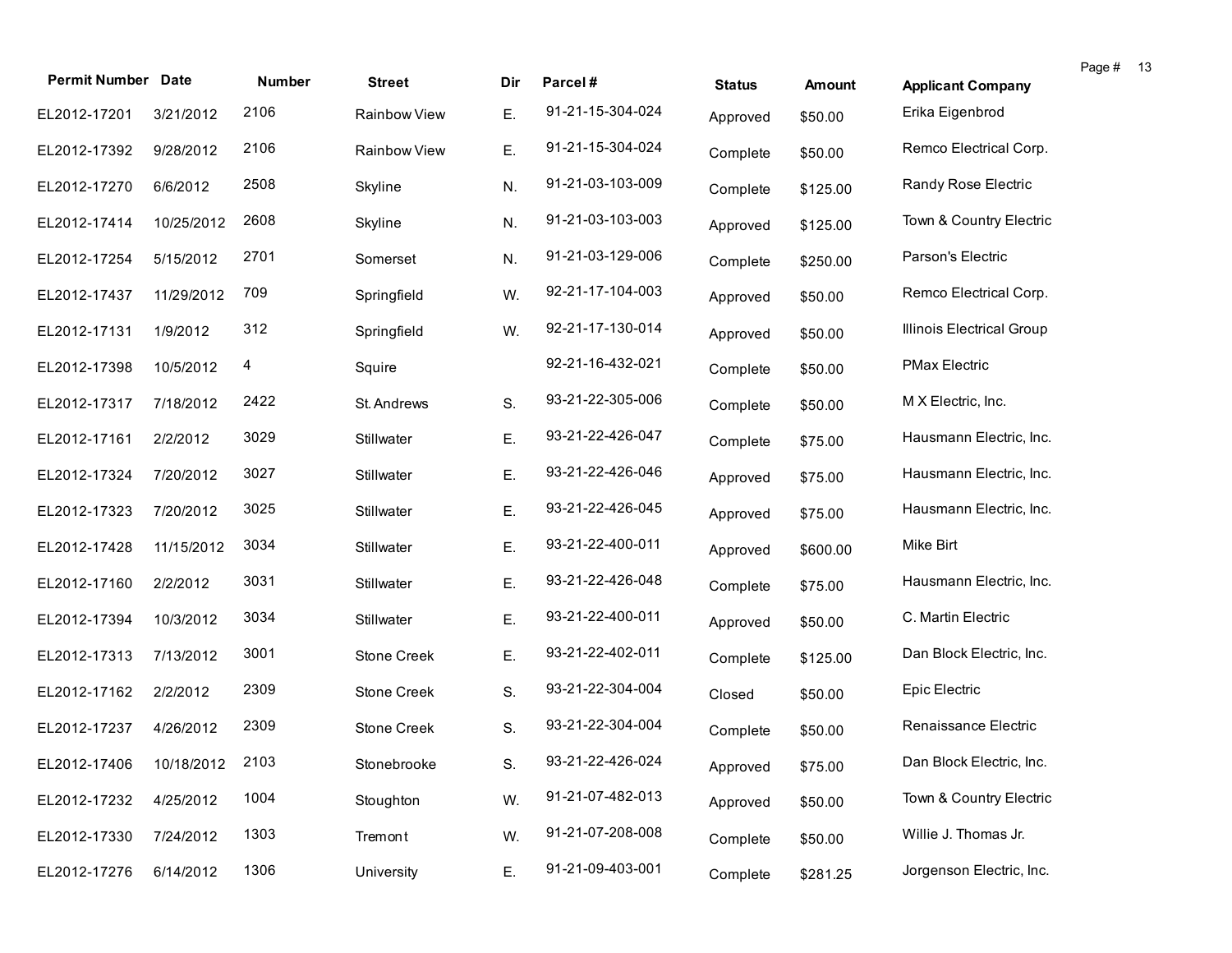| <b>Permit Number Date</b> |            | Number | <b>Street</b> | Dir | Parcel#                        | <b>Status</b> | <b>Amount</b> | Page # 14<br><b>Applicant Company</b> |  |
|---------------------------|------------|--------|---------------|-----|--------------------------------|---------------|---------------|---------------------------------------|--|
| EL2012-17434              | 11/26/2012 | 901    | University    | W.  | 91-21-07-484-003&007& Approved |               | \$1,488.00    | Electric Bob's, Inc.                  |  |
| EL2012-17402              | 10/9/2012  | 2100   | University    | Ε.  | 91-21-09-476-003               | Approved      | \$1,812.50    | Kaiser Electrical Contractors, Inc.   |  |
| EL2012-17309              | 7/6/2012   | 1509   | University    | Ε.  | 91-21-09-451-007               | Complete      | \$87.50       | Illini F.S. Inc.                      |  |
| EL2012-17195              | 3/14/2012  | 602    | University    | W.  | 91-21-08-310-001A              | Approved      | \$1,355.00    | Potter Electric Service               |  |
| EL2012-17405              | 10/18/2012 | 1210   | University    | Ε.  | 91-21-09-401-007               | Approved      | \$.00         | City of Urbana                        |  |
| EL2012-17175              | 2/23/2012  | 808    | University    | Ε.  | 91-21-09-305-010               | Complete      | \$50.00       | <b>PMax Electric</b>                  |  |
| EL2012-17203              | 3/21/2012  | 810    | University    | W.  | 91-21-08-304-012               | Complete      | \$50.00       | Aladdin Electric                      |  |
| EL2012-17426              | 11/15/2012 | 1306   | University    | Ε.  | 91-21-09-403-001               | Approved      | \$262.50      | Jorgenson Electric, Inc.              |  |
| EL2012-17361              | 8/21/2012  | 501    | University    | Ε.  | 91-21-08-480-016               | Complete      | \$50.00       | Remco Electrical Corp.                |  |
| EL2012-17238              | 4/27/2012  | 1101   | University    | Ε.  | 91-21-09-376-001               | Approved      | \$50.00       | Best Electric Co.                     |  |
| EL2012-17329              | 7/23/2012  | 105    | University    | Ε.  | 91-21-08-459-007               | Complete      | \$50.00       | Aladdin Electric                      |  |
| EL2012-17281              | 6/20/2012  | 1408   | University    | W.  | 91-21-07-405-014,<br>011&012   | Approved      | \$51.75       | Glesco Electric, Inc.                 |  |
| EL2012-17297              | 6/28/2012  | 105    | University    | Ε.  | 91-21-08-459-007               | Complete      | \$50.00       | T. Davis Electric                     |  |
| EL2012-17260              | 5/22/2012  | 713    | Urbana        | S.  | 92-21-17-284-021               | Complete      | \$50.00       | <b>Brian Weldy</b>                    |  |
| EL2012-17214              | 4/5/2012   | 2210   | Vawter        | S.  | 93-21-21-332-008               | Complete      | \$50.00       | Dan Block Electric, Inc.              |  |
| EL2012-17339              | 7/27/2012  | 610    | Vermont       | W.  | 93-21-17-356-021               | Approved      | \$50.00       | Waters Electrical Contracting         |  |
| EL2012-17321              | 7/18/2012  | 510    | Vermont       | W.  | 93-21-17-377-012               | Complete      | \$50.00       | Waters Electrical Contracting         |  |
| EL2012-17436              | 11/21/2012 | 607    | Vermont       | W.  | 93-21-17-357-011               | Approved      | \$50.00       | Aladdin Electric                      |  |
| EL2012-17204 3/21/2012    |            | 1703   | Vernon        | Ε.  | 93-21-28-407-008               | Complete      | \$125.00      | Town & Country Electric               |  |
| EL2012-17441              | 12/7/2012  | 708    | Vine          | S.  | 92-21-17-284-039               | Approved      | \$125.00      | Rich Electric, Inc.                   |  |
| EL2012-17372              | 9/17/2012  | 200    | Vine          | N.  | 91-21-08-478-015               | Complete      | \$50.00       | Sentinel Electric                     |  |
| EL2012-17381              | 9/21/2012  | 400    | Vine          | S.  | 92-21-17-238-013               | Approved      | \$.00         | Glesco Electric, Inc.                 |  |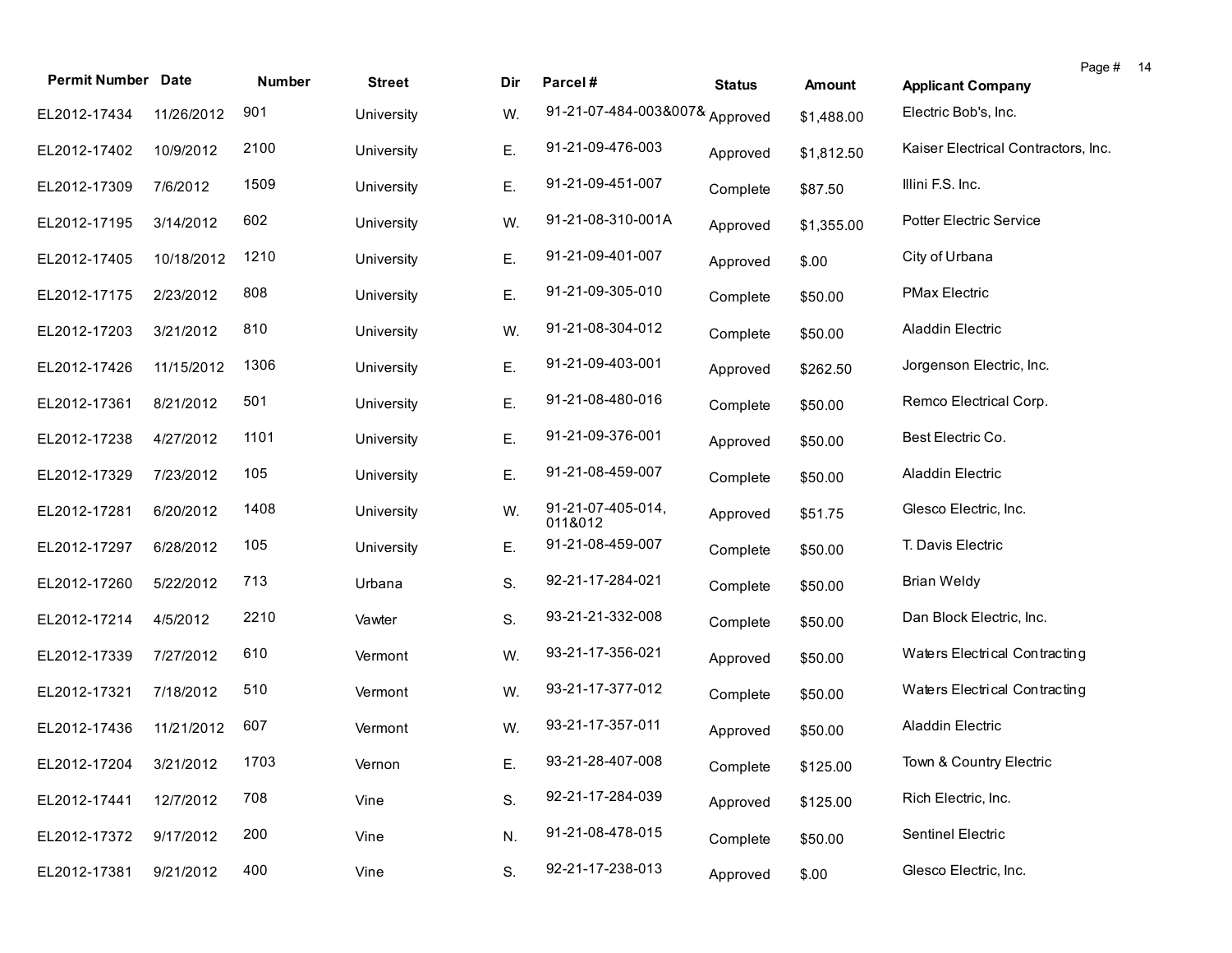| <b>Permit Number Date</b> |            | <b>Number</b> | <b>Street</b> | Dir | Parcel#          | <b>Status</b> | <b>Amount</b> | Page # 15<br><b>Applicant Company</b>  |
|---------------------------|------------|---------------|---------------|-----|------------------|---------------|---------------|----------------------------------------|
| EL2012-17228              | 4/17/2012  | 400           | Vine          | S.  | 92-21-17-238-013 | Approved      | \$.00         | City of Urbana                         |
| EL2012-17210              | 4/4/2012   | 1102          | Wabash        | S.  | 92-21-16-304-014 | Approved      | \$75.00       | Jorgenson Electric, Inc.               |
| EL2012-17296              | 6/28/2012  | 711           | Wabash        | S.  | 92-21-16-163-020 | Approved      | \$50.00       | <b>Edward Schell</b>                   |
| EL2012-17284              | 6/20/2012  | 2614          | Wadsworth     | S.  | 93-21-22-452-008 | Complete      | \$50.00       | Epic Electric                          |
| EL2012-17359              | 8/20/2012  | 2626          | Wadsworth     | S.  | 93-21-22-452-005 | Approved      | \$125.00      | Dan Block Electric, Inc.               |
| EL2012-17280              | 6/20/2012  | 2614          | Wadsworth     | S.  | 93-21-22-452-008 | Approved      | \$300.00      | Epic Electric                          |
| EL2012-17271              | 6/6/2012   | 402           | Washington    | W.  | 92-21-17-181-015 | Approved      | \$50.00       | Ray Terry Doyle                        |
| EL2012-17181              | 3/1/2012   | 510           | Washington    | W.  | 92-21-17-162-024 | Approved      | \$105.00      | Martindale & Harper Electric           |
| EL2012-17341              | 7/27/2012  | 404           | Washington    | Ε.  | 92-21-17-285-024 | Complete      | \$187.50      | Waters Electrical Contracting          |
| EL2012-17415              | 10/30/2012 | 1509          | Washington    | Ε.  | 92-21-16-401-011 | Approved      | \$50.00       | Renaissance Electric                   |
| EL2012-17412              | 10/19/2012 | 1509          | Washington    | Ε.  | 92-21-16-401-011 | Approved      | \$50.00       | Renaissance Electric                   |
| EL2012-17212              | 4/4/2012   | 304           | Washington    | W.  | 92-21-17-185-015 | Approved      | \$75.00       | Dyson Electric                         |
| EL2012-17407              | 10/19/2012 | 1776          | Washington    | Ε.  | 92-21-16-200-006 | Complete      | \$50.00       | <b>Champaign County</b>                |
| EL2012-17411              | 10/19/2012 | 302           | Washington    | W.  | 92-21-17-185-016 | Complete      | \$55.00       | <b>Carter's Electrical Contractors</b> |
| EL2012-17274              | 6/13/2012  | 1605          | Wiley         | S.  | 92-21-16-352-013 | Complete      | \$.00         | Waters Electrical Contracting          |
| EL2012-17264              | 5/23/2012  | 1505          | Wiley         | S.  | 92-21-16-352-009 | Complete      | \$50.00       | Remco Electrical Corp.                 |
| EL2012-17376              | 9/17/2012  | 1107          | Willard       | Ε.  | 93-21-21-380-007 | Approved      | \$50.00       | Tyler A. Rosenbeck                     |
| EL2012-17388              | 9/28/2012  | 1818          | Windsor       | Ε.  | 93-21-21-404-001 | Complete      | \$218.80      | Potter Electric Service                |
| EL2012-17199              | 3/16/2012  | 101           | Windsor       | W.  | 93-21-29-200-008 | Approved      | \$750.00      | Electric Bob's, Inc.                   |
| EL2012-17183              | 3/2/2012   | 1710          | Windsor       | Ε.  | 93-21-21-400-026 | Approved      | \$322.00      | T. Davis Electric                      |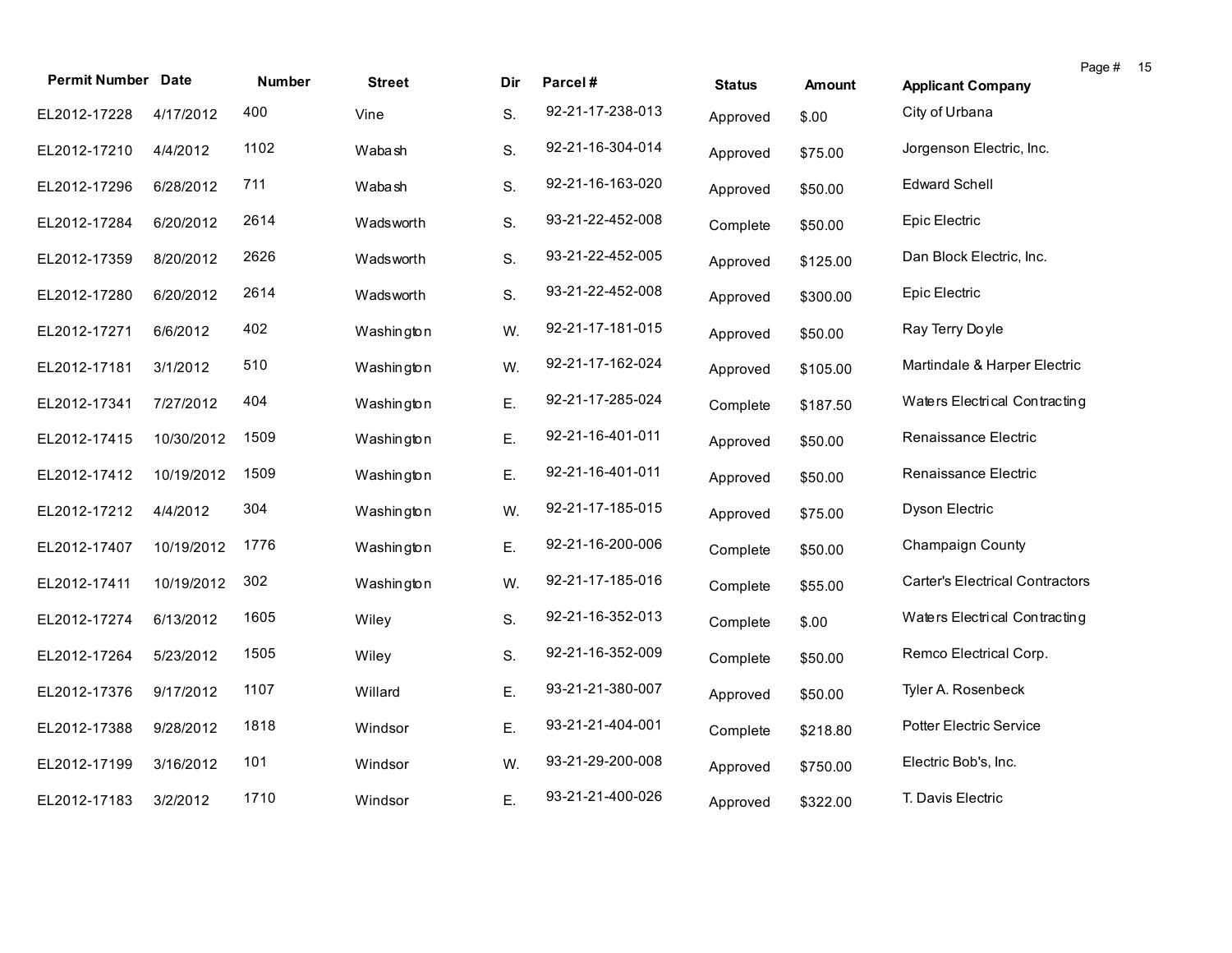| <b>Permit Number Date</b> | Number | <b>Street</b> | Dir | Parcel#                                   |                    | <b>Status</b> | <b>Amount</b> | <b>Applicant Company</b> | Page #      | - 16 |
|---------------------------|--------|---------------|-----|-------------------------------------------|--------------------|---------------|---------------|--------------------------|-------------|------|
|                           |        |               |     | <b>Total Permits</b><br><b>Total Fees</b> | 326<br>\$59,453.35 |               |               |                          | pm&erpt.srw |      |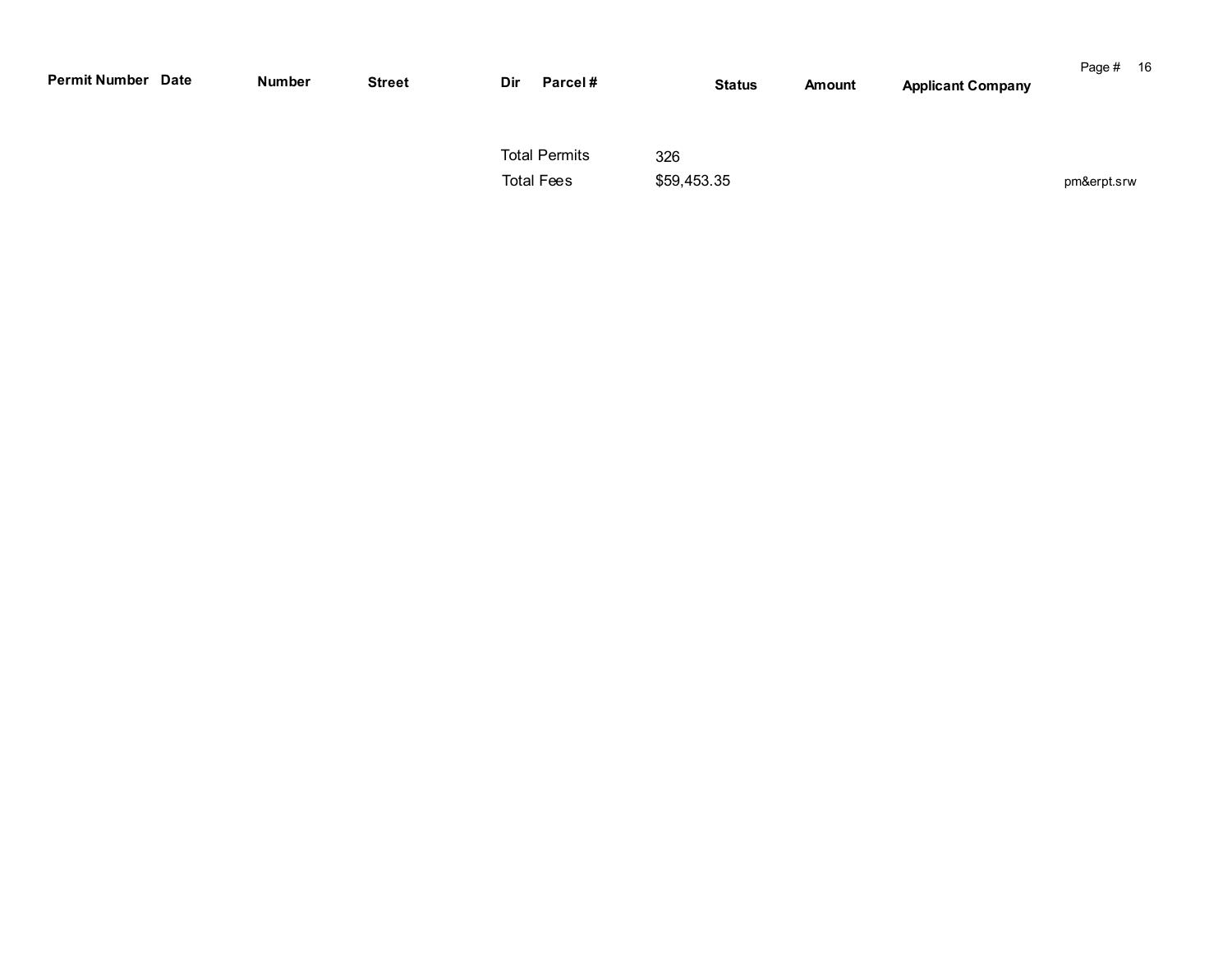#### MECHANICAL PERMITS

### January 1 - December 31, 2012

| <b>Permit Number Date</b> |            | <b>Number</b> | <b>Street</b>   | Dir | Parcel#          | <b>Status</b> | <b>Amount</b> | Page # 1<br><b>Applicant Company</b>       |
|---------------------------|------------|---------------|-----------------|-----|------------------|---------------|---------------|--------------------------------------------|
| MC2012-13038              | 6/22/2012  | 201           | Abbey           | N.  | 91-21-10-401-001 | Approved      | \$75.00       | Service Experts                            |
| MC2012-13150              | 10/19/2012 | 906           | Airport         | Ε.  | 91-15-33-300-005 | Approved      | \$687.50      | Mattex Service Co., Inc.                   |
| MC2012-13145              | 10/15/2012 | 906           | Airport         | Ε.  | 91-15-33-300-005 | Complete      | \$150.00      | Mattex Service Co., Inc.                   |
| MC2012-13155              | 10/25/2012 | 906           | Airport         | Ε.  | 91-15-33-300-005 | Approved      | \$150.00      | Mattex Service Co., Inc.                   |
| MC2012-12960              | 3/27/2012  | 2017          | Anderson        | S.  | 93-21-21-154-011 | Approved      | \$60.00       | <b>Service Experts</b>                     |
| MC2012-13087              | 7/27/2012  | 401           | Anderson        | S.  | 92-21-17-245-004 | Complete      | \$60.00       | Champaign Heating & Air                    |
| MC2012-13098              | 8/14/2012  | 1903          | Anderson        | S.  | 93-21-21-151-008 | Approved      | \$250.00      | R. C.'s Plumbing, Heating & Electrical     |
| MC2012-12947              | 3/9/2012   | 308           | Anthony         | Ε.  | 91-21-05-276-006 | Approved      | \$188.00      | Service Experts                            |
| MC2012-12928              | 2/6/2012   | 810           | Anthony         | W.  | 91-21-05-100-017 | Approved      | \$60.00       | Carle Foundation Hospital                  |
| MC2012-13043              | 6/29/2012  | 1111          | Austin          | S.  | 92-21-16-403-007 | Approved      | \$60.00       | Lanz Heating & Cooling/Plumbing            |
| MC2012-12934              | 2/21/2012  | 1012          | Austin          | S.  | 92-21-16-402-021 | Complete      | \$72.50       | Rich Heating & Cooling, Inc.               |
| MC2012-13205              | 12/6/2012  | 3206          | Baronry         | S.  | 93-21-28-255-003 | Approved      | \$162.50      | <b>Service Experts</b>                     |
| MC2012-13072              | 7/18/2012  | 1204          | Beech           | W.  | 91-21-07-259-013 | Complete      | \$60.00       | <b>Classic Plumbing</b>                    |
| MC2012-13075              | 7/20/2012  | 1204          | Beech           | W.  | 91-21-07-259-013 | Complete      | \$89.00       | Lanz Heating & Cooling/Plumbing            |
| MC2012-13063              | 7/10/2012  | 404           | Beringer        | N.  | 91-21-10-405-008 | Approved      | \$87.50       | <b>Service Experts</b>                     |
| MC2012-13030              | 6/15/2012  | 205           | Beringer        | N.  | 91-21-10-402-034 | Approved      | \$150.00      | <b>Service Experts</b>                     |
| MC2012-13068              | 7/13/2012  | 2704          | Boulder         | S.  | 93-21-28-225-007 | Approved      | \$169.00      | A& R Services/Mechanical Contractors, Inc. |
| MC2012-13032              | 6/18/2012  | 2704          | Boulder         | S.  | 93-21-28-225-007 | Approved      | \$160.00      | A& R Services/Mechanical Contractors, Inc. |
| MC2012-13046              | 6/29/2012  | 1203          | <b>Brighton</b> | Ε.  | 93-21-21-178-006 | Complete      | \$60.00       | Lanz Heating & Cooling/Plumbing            |
| MC2012-13061              | 7/10/2012  | 1320          | <b>Brighton</b> | Ε.  | 93-21-21-177-025 | Complete      | \$60.00       | Mattex Service Co., Inc.                   |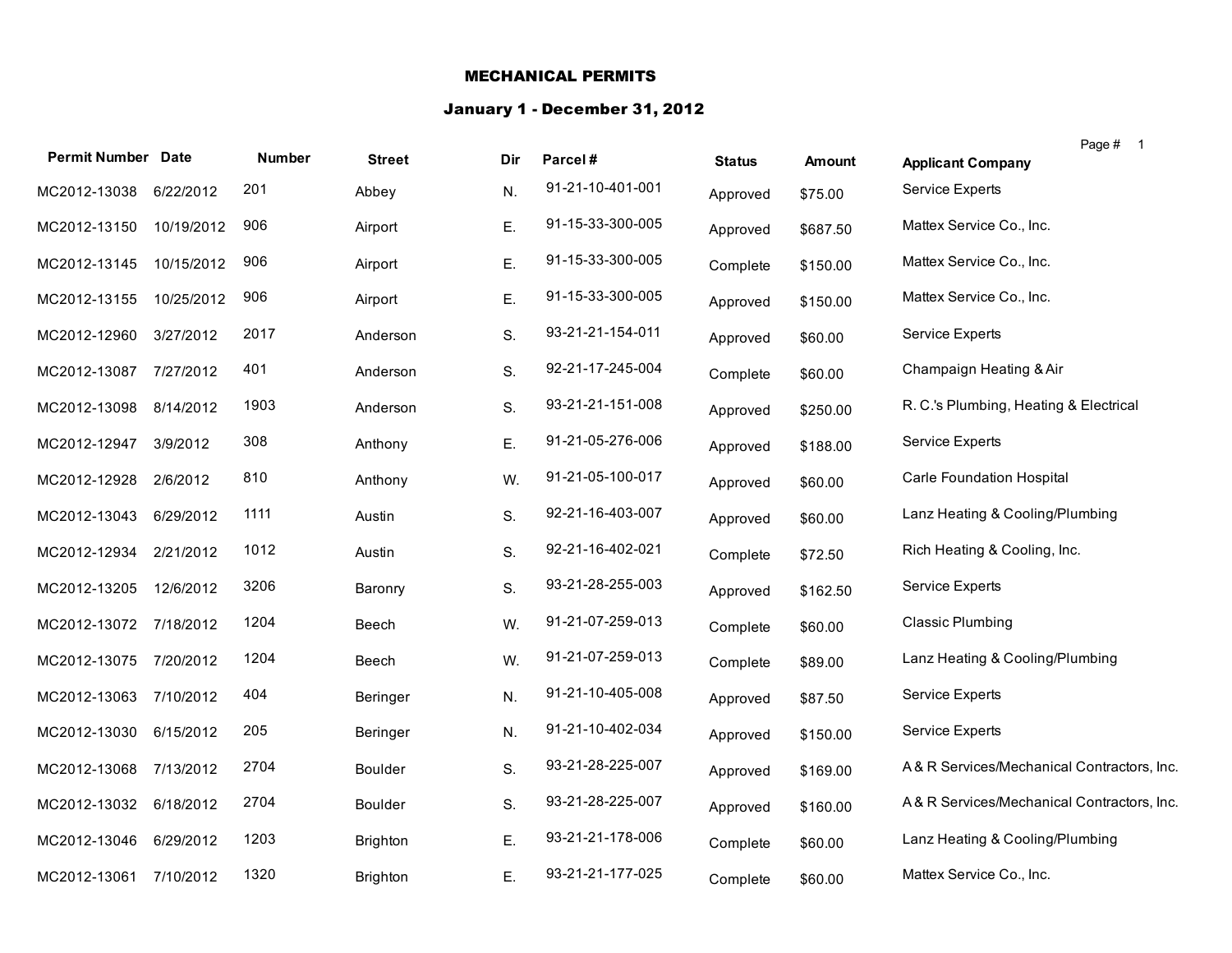| <b>Permit Number Date</b> |            | Number  | <b>Street</b>        | Dir. | Parcel#                          | <b>Status</b> | <b>Amount</b> | Page # 2<br><b>Applicant Company</b>       |
|---------------------------|------------|---------|----------------------|------|----------------------------------|---------------|---------------|--------------------------------------------|
| MC2012-13009              | 5/22/2012  | 1203    | <b>Brighton</b>      | Е.   | 93-21-21-178-006                 | Complete      | \$60.00       | Lanz Heating & Cooling/Plumbing            |
| MC2012-12943              | 3/6/2012   | 405     | Broadway             | N.   | 91-21-08-455-012                 | Approved      | \$75.00       | Service Experts                            |
| MC2012-13000              | 5/15/2012  | 300     | Broadway             | S.   | 92-21-17-212-024                 | Approved      | \$225.00      | Davis/Houk Mechanical, Inc.                |
| MC2012-12936              | 2/21/2012  | 716     | Broadway             | S.   | 92-21-17-263-008                 | Approved      | \$70.00       | Ray's Heating & Air Conditioning           |
| MC2012-13164              | 11/6/2012  | 717     | Broadway             | S.   | 92-21-17-262-001thru00           | Approved      | \$60.00       | Quality Plumbing, Heating & AC             |
| MC2012-13073              | 7/18/2012  | 221     | Broadway             | N.   | 91-21-08-457-019                 | Complete      | \$158.00      | Davis/Houk Mechanical, Inc.                |
| MC2012-13094              | 8/14/2012  | 115     | Broadway             | N.   | 91-21-08-458-006                 | Approved      | \$62.00       | Reliable Mechanical                        |
| MC2012-13023              | 6/13/2012  | 300     | Broadway             | S.   | 92-21-17-212-024                 | Approved      | \$686.25      | Champaign Heating & Air                    |
| MC2012-13101              | 8/14/2012  | 300     | Broadway             | S.   | 92-21-17-212-024                 | Approved      | \$175.00      | A& R Services/Mechanical Contractors, Inc. |
| MC2012-13067              | 7/13/2012  | 300     | Broadway             | S.   | 92-21-17-212-024                 | Approved      | \$60.00       | Illini Fire Equipment                      |
| MC2012-12972              | 4/13/2012  | 904-908 | Broadway             | N.   | 91-21-08-257-014thru12: Complete |               | \$60.00       | Lanz Heating & Cooling/Plumbing            |
| MC2012-12965              | 4/5/2012   | 300     | Broadway             | S.   | 92-21-17-212-024                 | Complete      | \$288.00      | Davis/Houk Mechanical, Inc.                |
| MC2012-13045              | 6/29/2012  | 901     | Broadway             | N.   | 91-21-08-201-003                 | Approved      | \$135.00      | Mattex Service Co., Inc.                   |
| MC2012-13203              | 12/4/2012  | 1401    | Broadway             | N.   | 91-21-08-201-003a                | Approved      | \$.00         | <b>Commercial Refrigeration</b>            |
| MC2012-13035              | 6/21/2012  | 401     | <b>Brookens</b>      | Ε.   | 93-21-20-476-020                 | Approved      | \$81.00       | Bash Heating & Air Conditioning            |
| MC2012-13069              | 7/13/2012  | 1602    | <b>Bunker</b>        | S.   | 91-21-15-355-021                 | Complete      | \$60.00       | Kuchefski Heating & AC                     |
| MC2012-13059              | 7/10/2012  | 601     | <b>Burkwood East</b> | Е.   | 93-21-20-228-013                 | Approved      | \$177.00      | Mike Williams Plumbing & Heating           |
| MC2012-13171              | 11/9/2012  | 2503    | Burlison             | S.   | 93-21-20-453-011                 | Complete      | \$73.75       | All Seasons Heating & AC                   |
| MC2012-13210 12/17/2012   |            | 1008    | <b>Busey</b>         | N.   | 91-21-08-153-013                 | Approved      | \$60.00       | Bash Heating & Air Conditioning            |
| MC2012-13217              | 12/20/2012 | 908     | <b>Busey</b>         | N.   | 91-21-08-153-018                 | Approved      | \$60.00       | R. C.'s Plumbing, Heating & Electrical     |
| MC2012-13168              | 11/9/2012  | 1101    | <b>Busey</b>         | N.   | 91-21-08-152-029                 | Complete      | \$75.00       | Mattex Service Co., Inc.                   |
| MC2012-13191              | 11/21/2012 | 1109    | <b>Busey</b>         | N.   | 91-21-08-152-025                 | Complete      | \$60.00       | Champaign Heating & Air                    |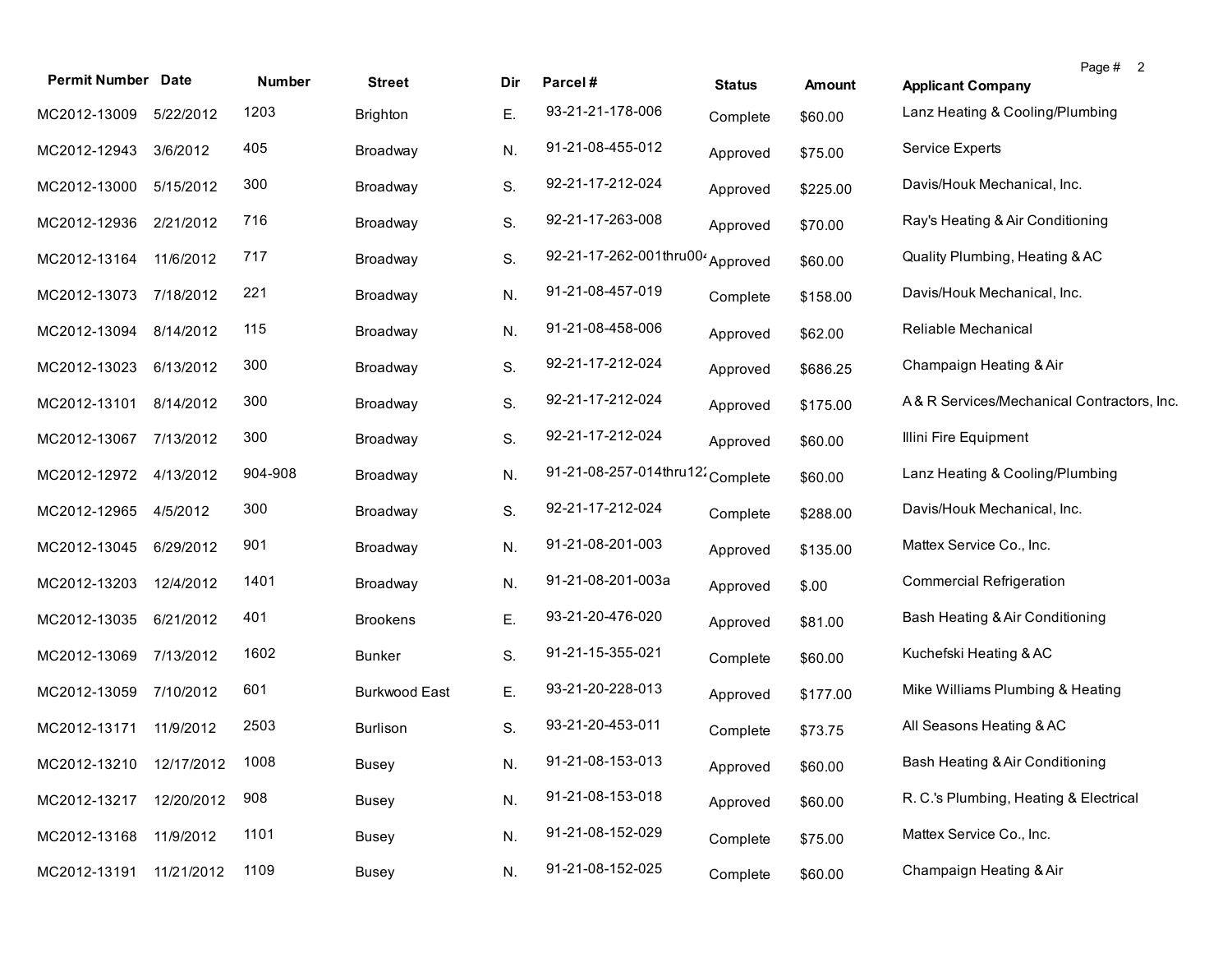| <b>Permit Number Date</b> |            | Number | <b>Street</b> | Dir | Parcel#          | <b>Status</b> | <b>Amount</b> | Page # 3<br><b>Applicant Company</b> |
|---------------------------|------------|--------|---------------|-----|------------------|---------------|---------------|--------------------------------------|
| MC2012-13092 8/3/2012     |            | 107    | <b>Busey</b>  | N.  | 91-21-08-355-017 | Approved      | \$60.00       | Morse Mechanical                     |
| MC2012-12977 4/17/2012    |            | 1717   | <b>Butzow</b> | Ε.  | 91-21-09-426-006 | Approved      | \$60.00       | <b>Service Experts</b>               |
| MC2012-13114              | 8/31/2012  | 612    | California    | W.  | 92-21-17-159-008 | Approved      | \$60.00       | Service Experts                      |
| MC2012-12951              | 3/14/2012  | 2702   | Castlerock    | Ε.  | 93-21-22-180-004 | Approved      | \$100.00      | <b>Atkins Construction</b>           |
| MC2012-12974              | 4/17/2012  | 2702   | Castlerock    | Ε.  | 93-21-22-180-004 | Complete      | \$162.00      | Lanz Heating & Cooling/Plumbing      |
| MC2012-13100              | 8/14/2012  | 2730   | Castlerock    | Ε.  | 93-21-22-256-004 | Approved      | \$124.00      | Jesse Heating & Air Conditioning     |
| MC2012-13055              | 6/29/2012  | 3109-A | Chatham       |     | 93-21-28-252-011 | Approved      | \$60.00       | Ray's Heating & Air Conditioning     |
| MC2012-13106              | 8/24/2012  | 710    | Church        | W.  | 91-21-08-305-017 | Complete      | \$60.00       | Carle Hospital                       |
| MC2012-13158              | 10/30/2012 | 1208   | Church        | W.  | 91-21-07-411-012 | Complete      | \$60.00       | Pro Temp of Illinois                 |
| MC2012-13112              | 8/31/2012  | 602    | Church        | W.  | 91-21-08-308-021 | Approved      | \$60.00       | Carle Hospital                       |
| MC2012-12933              | 2/21/2012  | 702    | Coler         | N.  | 91-21-08-308-010 | Complete      | \$87.50       | Davis/Houk Mechanical, Inc.          |
| MC2012-12953              | 3/15/2012  | 303    | Colorado      | Ε.  | 93-21-20-276-009 | Approved      | \$60.00       | Mattex Service Co., Inc.             |
| MC2012-13213              | 12/18/2012 | 705    | Colorado      | Ε.  | 93-21-21-152-042 | Approved      | \$60.00       | Lanz Heating & Cooling/Plumbing      |
| MC2012-13020              | 6/6/2012   | 705    | Colorado      | Ε.  | 93-21-21-152-042 | Complete      | \$60.00       | Lanz Heating & Cooling/Plumbing      |
| MC2012-13099              | 8/14/2012  | 303    | Colorado      | Ε.  | 93-21-20-276-009 | Approved      | \$60.00       | Mattex Service Co., Inc.             |
| MC2012-12961              | 3/27/2012  | 2207   | Combes        | S.  | 93-21-21-308-011 | Approved      | \$60.00       | Service Experts                      |
| MC2012-12909              | 1/18/2012  | 2207   | Combes        | S.  | 93-21-21-308-011 | Approved      | \$60.00       | <b>Service Experts</b>               |
| MC2012-13175 11/15/2012   |            | 1704   | Cottage Grove | S.  | 93-21-21-126-021 | Approved      | \$61.00       | Kelso Heating & Cooling, Inc.        |
| MC2012-13162 11/5/2012    |            | 308    | Cottage Grove | S.  | 92-21-16-130-004 | Approved      | \$60.00       | Ray's Heating & Air Conditioning     |
| MC2012-13174              | 11/15/2012 | 1704   | Cottage Grove | S.  | 93-21-21-126-021 | Approved      | \$61.00       | Kelso Heating & Cooling, Inc.        |
| MC2012-12958              | 3/21/2012  | 2508   | Cottage Grove | S.  | 93-21-21-378-004 | Approved      | \$111.00      | Quality Plumbing, Heating & AC       |
| MC2012-13166              | 11/8/2012  | 204    | Cottage Grove | S.  | 92-21-16-126-013 | Complete      | \$60.00       | Rent Champaign                       |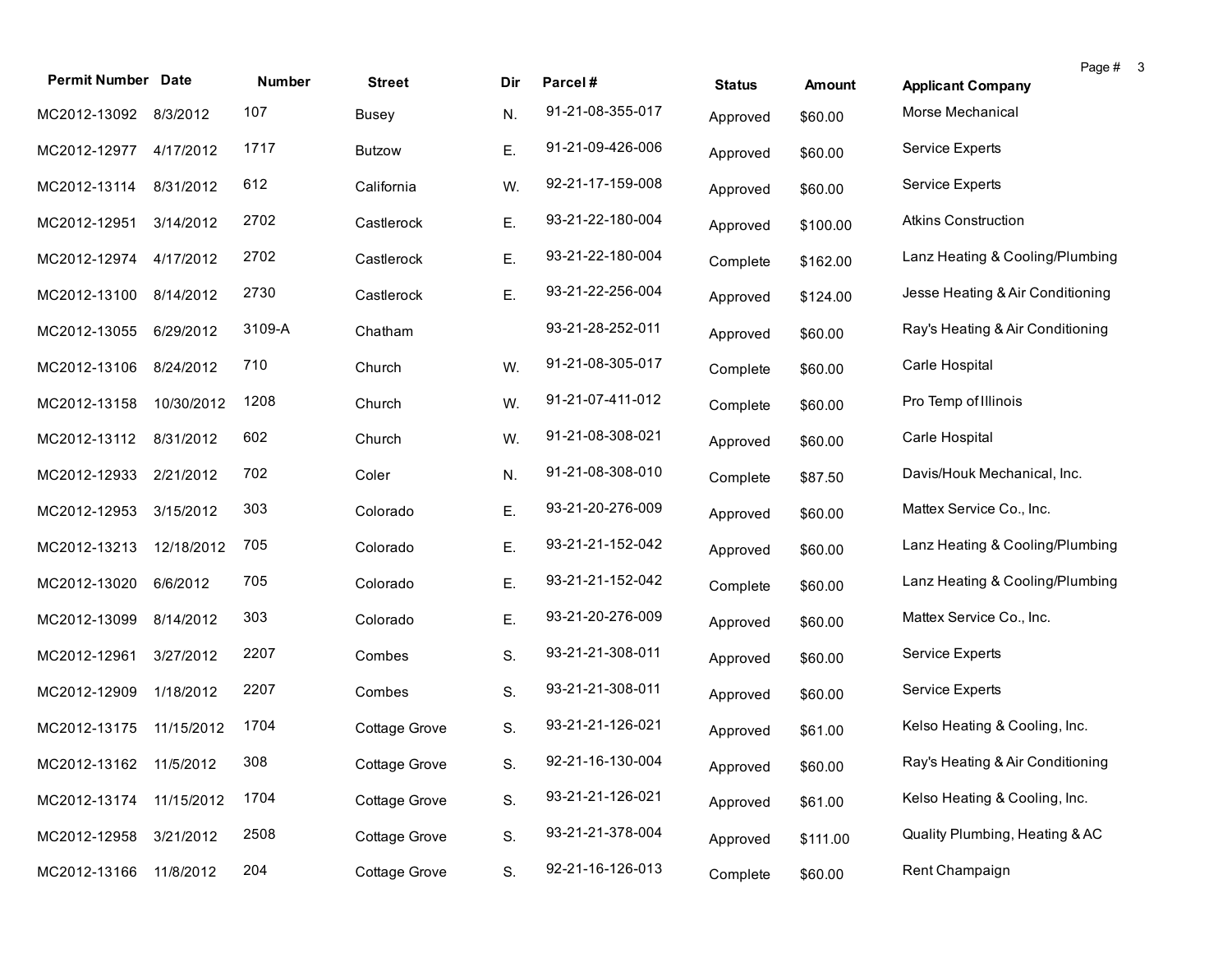| <b>Permit Number Date</b> |            | Number | <b>Street</b>         | Dir | Parcel#          | <b>Status</b> | <b>Amount</b> | Page # 4<br><b>Applicant Company</b> |  |
|---------------------------|------------|--------|-----------------------|-----|------------------|---------------|---------------|--------------------------------------|--|
| MC2012-13167              | 11/8/2012  | 108    | Cottage Grove         | S.  | 92-21-16-126-010 | Complete      | \$60.00       | Rent Champaign                       |  |
| MC2012-13204              | 12/6/2012  | 1405   | Cottage Grove         | S.  | 92-21-16-351-028 | Approved      | \$60.00       | Lanz Heating & Cooling/Plumbing      |  |
| MC2012-13053              | 6/29/2012  | 2212   | <b>Country Squire</b> | Ε.  | 91-21-15-305-032 | Approved      | \$60.00       | Ray's Heating & Air Conditioning     |  |
| MC2012-12903              | 1/10/2012  | 2113   | <b>Country Squire</b> | Ε.  | 91-21-15-306-007 | Complete      | \$60.00       | Lanz Heating & Cooling/Plumbing      |  |
| MC2012-13071              | 7/18/2012  | 2009   | <b>Country Squire</b> | Ε.  | 92-21-16-432-035 | Approved      | \$124.00      | Mike Williams Plumbing & Heating     |  |
| MC2012-12895              | 1/3/2012   | 906    | Crestwood             | Ε.  | 92-21-16-303-032 | Complete      | \$100.00      | Jesse Heating & Air Conditioning     |  |
| MC2012-13148              | 10/19/2012 | 304    | Crystal Lake          | Ε.  | 91-21-08-404-024 | Approved      | \$60.00       | Rich Heating & Cooling, Inc.         |  |
| MC2012-13118              | 9/10/2012  | 1304   | Cunningham            | N.  | 91-21-09-103-001 | Complete      | \$101.00      | Quality Plumbing, Heating & AC       |  |
| MC2012-13091              | 8/1/2012   | 3405   | Deer Ridge            | S.  | 93-21-28-404-007 | Complete      | \$50.00       | Vliet Builders LLC                   |  |
| MC2012-13135              | 10/5/2012  | 3409   | Deer Ridge            | S.  | 93-21-28-404-009 | Approved      | \$50.00       | Vliet Builders LLC                   |  |
| MC2012-13173              | 11/14/2012 | 3405   | Deer Ridge            | S.  | 93-21-28-404-007 | Complete      | \$85.00       | Kelso Heating & Cooling, Inc.        |  |
| MC2012-13051              | 6/29/2012  | 203    | Delaware              | W.  | 93-21-17-383-009 | Approved      | \$60.00       | Ray's Heating & Air Conditioning     |  |
| MC2012-13123              | 9/14/2012  | 407    | Delaware              | W.  | 93-21-17-379-005 | Approved      | \$60.00       | Bash Heating & Air Conditioning      |  |
| MC2012-13170              | 11/9/2012  | 1106   | Delaware              | Ε.  | 92-21-16-380-012 | Complete      | \$60.00       | All Seasons Heating & AC             |  |
| MC2012-13142              | 10/11/2012 | 605    | Delaware              | W.  | 93-21-17-358-010 | Complete      | \$156.00      | Mattex Service Co., Inc.             |  |
| MC2012-13014              | 6/1/2012   | 1009   | Division              | N.  | 91-21-08-256-012 | Approved      | \$60.00       | Service Experts                      |  |
| MC2012-12962              | 3/27/2012  | 1305   | Division              | N.  | 91-21-08-204-010 | Complete      | \$60.00       | A-Z Heating & Air                    |  |
| MC2012-13143              | 10/11/2012 | 1205   | Dublin                | W.  | 91-21-07-261-004 | Complete      | \$61.50       | Lanz Heating & Cooling/Plumbing      |  |
| MC2012-13057 7/10/2012    |            | 1304   | Dublin                | W.  | 91-21-07-256-011 | Complete      | \$88.00       | Lanz Heating & Cooling/Plumbing      |  |
| MC2012-12896              | 1/3/2012   | 1210   | Dublin                | W.  | 91-21-07-260-009 | Approved      | \$60.00       | Duden-Silver Heating & Cooling       |  |
| MC2012-13036              | 6/22/2012  | 1209   | Eads                  | W.  | 91-21-07-259-002 | Approved      | \$60.00       | Riley Homes Inc.                     |  |
| MC2012-13008              | 5/21/2012  | 1106   | Eads                  | W.  | 91-21-07-276-022 | Complete      | \$60.00       | Wright's Heating & Air               |  |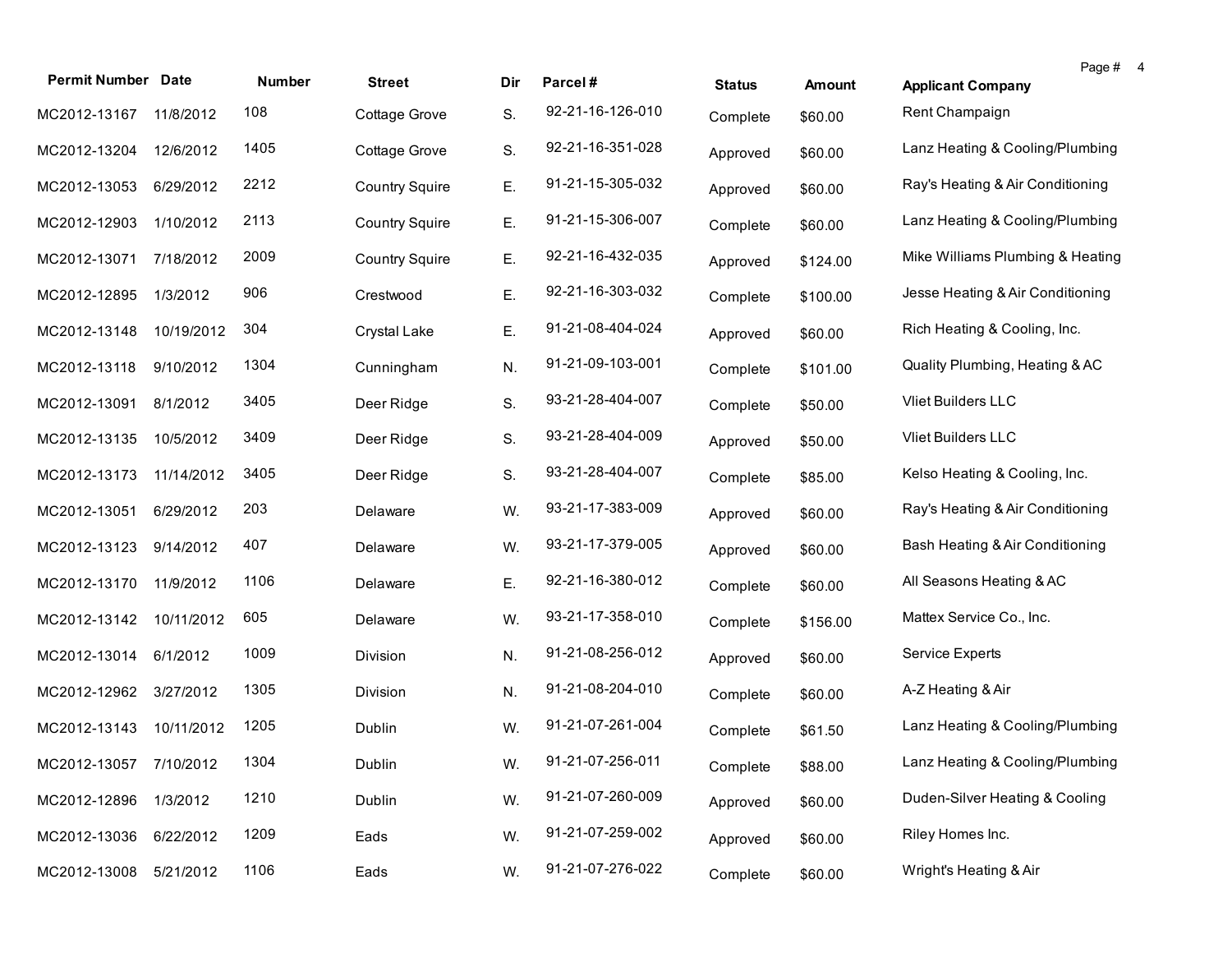| <b>Permit Number Date</b> |            | Number  | <b>Street</b>  | Dir | Parcel#                         | <b>Status</b> | <b>Amount</b> | Page #<br>-5<br><b>Applicant Company</b> |
|---------------------------|------------|---------|----------------|-----|---------------------------------|---------------|---------------|------------------------------------------|
| MC2012-13021              | 6/8/2012   | 2007    | Eagle Ridge    | S.  | 93-21-21-202-056                | Complete      | \$88.00       | Rose Heating & Air Conditioning          |
| MC2012-13117              | 9/10/2012  | 1702    | Eagle Ridge    |     | 93-21-21-402-006                | Approved      | \$60.00       | Service Experts                          |
| MC2012-13186              | 11/21/2012 | 2004    | Eagle Ridge    | S.  | 93-21-21-202-028                | Approved      | \$70.00       | Ray's Heating & Air Conditioning         |
| MC2012-12946              | 3/9/2012   | 1910    | Easy           | Ε.  | 92-21-16-428-006                | Approved      | \$87.50       | <b>Service Experts</b>                   |
| MC2012-12948              | 3/9/2012   | 403     | Eliot          | Е.  | 93-21-20-432-004                | Approved      | \$109.00      | Bash Heating & Air Conditioning          |
| MC2012-13095              | 8/14/2012  | 1306    | Eliot          | Ε.  | 93-21-21-328-015                | Approved      | \$63.00       | Ray's Heating & Air Conditioning         |
| MC2012-13147              | 10/19/2012 | 1202    | Ellis          | W.  | 91-21-07-208-028                | Approved      | \$60.00       | Champaign Heating & Air                  |
| MC2012-13115              | 8/31/2012  | 711     | Elm            | Е.  | 92-21-16-102-005                | Approved      | \$65.00       | A to Z Heating & Air                     |
| MC2012-13179              | 11/15/2012 | 402     | Evergreen West | Е.  | 93-21-20-228-021                | Complete      | \$99.00       | Lanz Heating & Cooling/Plumbing          |
| MC2012-13104              | 8/21/2012  | 1626    | Fairlawn       | Е.  | 92-21-16-455-095                | Complete      | \$60.00       | Lanz Heating & Cooling/Plumbing          |
| MC2012-13211              | 12/17/2012 | 302-611 | Fairlawn       | Е.  | 93-21-17-428-007thru11(Complete |               | \$60.00       | Lanz Heating & Cooling/Plumbing          |
| MC2012-13202              | 12/4/2012  | 302-611 | Fairlawn       | Е.  | 93-21-17-428-007thru11(Approved |               | \$60.00       | R. C.'s Plumbing, Heating & Electrical   |
| MC2012-13037              | 6/22/2012  | 2209    | Fletcher       | S.  | 93-21-21-330-012                | Complete      | \$117.50      | Lanz Heating & Cooling/Plumbing          |
| MC2012-13002              | 5/15/2012  | 2002    | Florida        | Е.  | 92-21-16-479-025                | Complete      | \$100.00      | Lanz Heating & Cooling/Plumbing          |
| MC2012-12927              | 2/3/2012   | 603     | Florida        | Е.  | 93-21-20-226-015                | Approved      | \$60.00       | Harrelson Plumbing & Heating             |
| MC2012-13003              | 5/15/2012  | 204     | Florida        | W.  | 93-21-17-383-018                | Complete      | \$62.50       | Lanz Heating & Cooling/Plumbing          |
| MC2012-13180              | 11/15/2012 | 701     | Florida        | Е.  | 93-21-21-101-001                | Complete      | \$60.00       | Rose Heating & Air Conditioning          |
| MC2012-13108              | 8/24/2012  | 111     | Franklin       | W.  | 91-21-08-253-005                | Approved      | \$60.00       | A to Z Heating & Air                     |
| MC2012-13042 6/28/2012    |            | 304     | George Huff    | Е.  | 93-21-20-277-008                | Approved      | \$75.00       | Service Experts                          |
| MC2012-12950              | 3/13/2012  | 606     | Glover         | S.  | 92-21-16-178-019                | Approved      | \$67.50       | <b>Heiser Heating</b>                    |
| MC2012-13016              | 6/1/2012   | 708     | Goodwin        | S.  | 93-21-18-277-002                | Approved      | \$60.00       | <b>Service Experts</b>                   |
| MC2012-13056              | 7/6/2012   | 708     | Goodwin        | S.  | 93-21-18-277-002                | Approved      | \$60.00       | M3 Mechanical                            |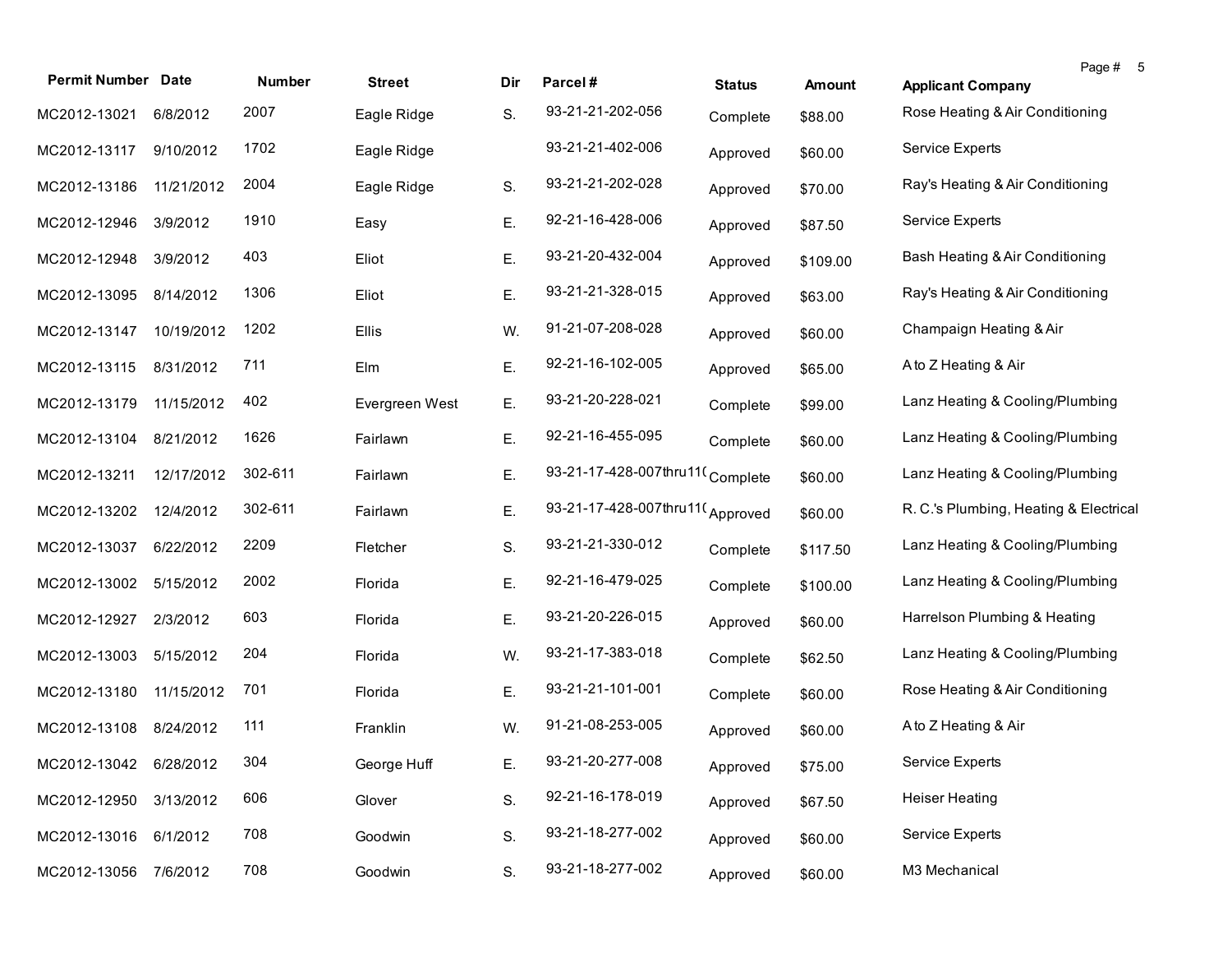| <b>Permit Number Date</b> |            | Number                | <b>Street</b> | Dir | Parcel#                          | <b>Status</b> | <b>Amount</b> | Page # 6<br><b>Applicant Company</b> |  |
|---------------------------|------------|-----------------------|---------------|-----|----------------------------------|---------------|---------------|--------------------------------------|--|
| MC2012-13017              | 6/1/2012   | 710                   | Goodwin       | S.  | 93-21-18-277-009                 | Approved      | \$125.00      | Service Experts                      |  |
| MC2012-13206              | 12/6/2012  | 2105                  | Grange        | S.  | 93-21-20-401-009                 | Complete      | \$82.50       | Halfar Plumbing                      |  |
| MC2012-12899              | 1/6/2012   | 2203                  | Grange        | S.  | 93-21-20-405-008                 | Complete      | \$60.00       | Lanz Heating & Cooling/Plumbing      |  |
| MC2012-13208              | 12/11/2012 | 2205                  | Grange        | S.  | 93-21-20-405-009                 | Approved      | \$75.00       | Service Experts                      |  |
| MC2012-13081              | 7/25/2012  | 1205                  | Grant         | S.  | 92-21-16-328-020                 | Approved      | \$75.00       | <b>Service Experts</b>               |  |
| MC2012-13004              | 5/18/2012  | 1203                  | Green         | W.  | 93-21-18-204-003                 | Complete      | \$191.25      | Nogle & Black                        |  |
| MC2012-13031              | 6/18/2012  | 403                   | Green         | W.  | 92-21-17-133-004                 | Approved      | \$60.00       | Bohdan Rudawski                      |  |
| MC2012-12975              | 4/17/2012  | 401                   | Green         | W.  | 92-21-17-133-005                 | Complete      | \$60.00       | Bohdan Rudaswki                      |  |
| MC2012-12915              | 1/20/2012  | 205                   | Green         | W.  | 92-21-17-211-002                 | Complete      | \$.00         | Rose Heating & Air Conditioning      |  |
| MC2012-12944              | 3/6/2012   | 916                   | Gregory       | N.  | 91-21-07-282-008                 | Approved      | \$60.00       | Lanz Heating & Cooling/Plumbing      |  |
| MC2012-13139              | 10/10/2012 | 1107                  | Gregory       | N.  | 91-21-07-277-014                 | Approved      | \$66.25       | Brad Oehler/Airtec Inc.              |  |
| MC2012-13041              | 6/27/2012  | 705                   | Grove         | S.  | 92-21-17-286-014                 | Approved      | \$62.50       | <b>Service Experts</b>               |  |
| MC2012-12966              | 4/10/2012  | 807                   | Grove         | S.  | 92-21-17-286-022                 | Approved      | \$62.50       | Derrick White                        |  |
| MC2012-12979              | 4/18/2012  | 1604                  | Grove         | S.  | 93-21-17-481-009                 | Complete      | \$60.00       | Mattex Service Co., Inc.             |  |
| MC2012-12898              | 1/6/2012   | 1916                  | Hagan         | N.  | 91-21-05-426-019                 | Approved      | \$113.00      | Lanz Heating & Cooling/Plumbing      |  |
| MC2012-13062              | 7/10/2012  | 1319                  | Harding       | Ε.  | 93-21-21-177-044                 | Complete      | \$60.00       | Mattex Service Co., Inc.             |  |
| MC2012-13024              | 6/13/2012  | 1004                  | Harding       | Ε.  | 93-21-21-152-043thru08(Complete  |               | \$60.00       | Lanz Heating & Cooling/Plumbing      |  |
| MC2012-12929              | 2/8/2012   | 1004                  | Harding       | Ε.  | 93-21-21-152-043thru08! Approved |               | \$60.00       | Champaign Heating & Air              |  |
| MC2012-13165 11/7/2012    |            | 1001&1001 1/2 Harding |               | Е.  | 93-21-21-153-009                 | Approved      | \$60.00       | P & P Service Center, Inc.           |  |
| MC2012-13090              | 7/31/2012  | 1315                  | Harding       | Ε.  | 93-21-21-177-045                 | Complete      | \$60.00       | Mattex Service Co., Inc.             |  |
| MC2012-12995              | 5/14/2012  | 1201                  | Harding       | Ε.  | 93-21-21-177-004                 | Approved      | \$60.00       | Service Experts                      |  |
| MC2012-13050              | 6/29/2012  | 802                   | Harmon        | Ε.  | 93-21-21-354-011                 | Approved      | \$75.00       | Ray's Heating & Air Conditioning     |  |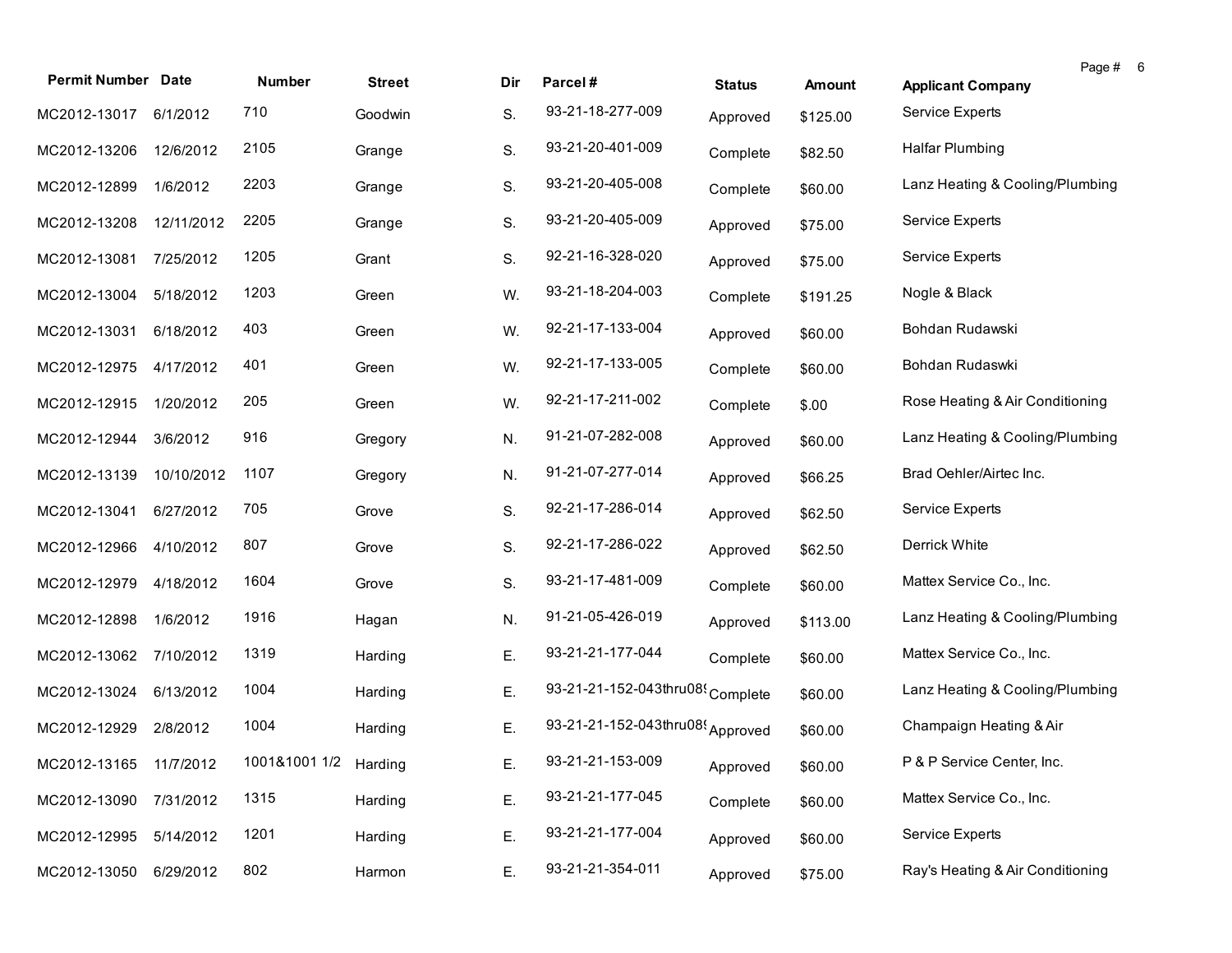| <b>Permit Number Date</b> |            | Number | <b>Street</b> | Dir | Parcel#          | <b>Status</b> | Amount   | <b>Applicant Company</b>         | Page # 7 |  |
|---------------------------|------------|--------|---------------|-----|------------------|---------------|----------|----------------------------------|----------|--|
| MC2012-13121              | 9/13/2012  | 807    | Hawthorne     | Ε.  | 92-21-16-307-009 | Complete      | \$60.00  | Derrick White                    |          |  |
| MC2012-12983              | 4/24/2012  | 2809   | Haydon        | Ε.  | 91-21-10-410-019 | Complete      | \$.00    | Art Porter                       |          |  |
| MC2012-13093              | 8/14/2012  | 1103   | Highlands     | N.  | 91-21-08-276-022 | Approved      | \$60.00  | A to Z Heating & Air             |          |  |
| MC2012-13025              | 6/13/2012  | 807    | Hill          | W.  | 91-21-08-302-011 | Approved      | \$60.00  | Carle Foundation Hospital        |          |  |
| MC2012-13019              | 6/5/2012   | 814    | Hill          | W.  | 91-21-08-301-014 | Complete      | \$62.50  | Lanz Heating & Cooling/Plumbing  |          |  |
| MC2012-13089              | 7/31/2012  | 1407   | Hillcrest     |     | 93-21-17-478-012 | Approved      | \$75.00  | Service Experts                  |          |  |
| MC2012-13189              | 11/21/2012 | 115    | Holmes        | Ε.  | 93-21-20-407-001 | Complete      | \$91.25  | Mattex Service Co., Inc.         |          |  |
| MC2012-13177              | 11/15/2012 | 1611   | Horizon       | Ε.  | 93-21-28-408-006 | Approved      | \$50.00  | Clayton Sales Co.                |          |  |
| MC2012-12923              | 2/1/2012   | 1603   | Horizon       | Е.  | 93-21-28-408-002 | Complete      | \$77.00  | Kelso Heating & Cooling, Inc.    |          |  |
| MC2012-13151              | 10/19/2012 | 1611   | Horizon       | Е.  | 93-21-28-408-006 | Approved      | \$81.25  | Rich Heating & Cooling, Inc.     |          |  |
| MC2012-12994              | 5/9/2012   | 1604   | Horizon       | Е.  | 93-21-28-407-023 | Complete      | \$81.00  | Kelso Heating & Cooling, Inc.    |          |  |
| MC2012-13136              | 10/8/2012  | 1709   | Horizon       | Е.  | 93-21-28-408-011 | Complete      | \$82.00  | Rich Heating & Cooling, Inc.     |          |  |
| MC2012-12967              | 4/10/2012  | 1604   | Horizon       | Ε.  | 93-21-28-407-023 | Complete      | \$50.00  | Vliet Builders LLC               |          |  |
| MC2012-13119              | 9/12/2012  | 1709   | Horizon       | Е.  | 93-21-28-408-011 | Complete      | \$50.00  | Ironwood Builders, Inc.          |          |  |
| MC2012-13198              | 11/30/2012 | 1557   | Hunter        | Е.  | 92-21-16-403-001 | Complete      | \$60.00  | Quality Plumbing, Heating & AC   |          |  |
| MC2012-13141              | 10/11/2012 | 712    | Illinois      | W.  | 92-21-17-108-003 | Complete      | \$76.00  | Dennis HVAC, Inc.                |          |  |
| MC2012-13039              | 6/22/2012  | 701    | Illinois      | W.  | 92-21-17-155-008 | Complete      | \$200.00 | Fred's Plbg-Heating, AC & Elect. |          |  |
| MC2012-12922              | 1/27/2012  | 309    | Illinois      | W.  | 92-21-17-182-003 | Approved      | \$60.00  | Service Experts                  |          |  |
| MC2012-13199 12/3/2012    |            | 716    | Indiana       | W.  | 93-21-17-307-004 | Complete      | \$95.00  | Lanz Heating & Cooling/Plumbing  |          |  |
| MC2012-12973              | 4/17/2012  | 701    | lowa          | W.  | 93-21-17-306-012 | Complete      | \$109.75 | Rose Heating & Air Conditioning  |          |  |
| MC2012-13178              | 11/15/2012 | 302    | lowa          | W.  | 93-21-17-327-017 | Approved      | \$60.00  | Bash Heating & Air Conditioning  |          |  |
| MC2012-12955              | 3/19/2012  | 1407   | Jackson       | S.  | 92-21-16-452-017 | Approved      | \$104.00 | Mike Williams Plumbing & Heating |          |  |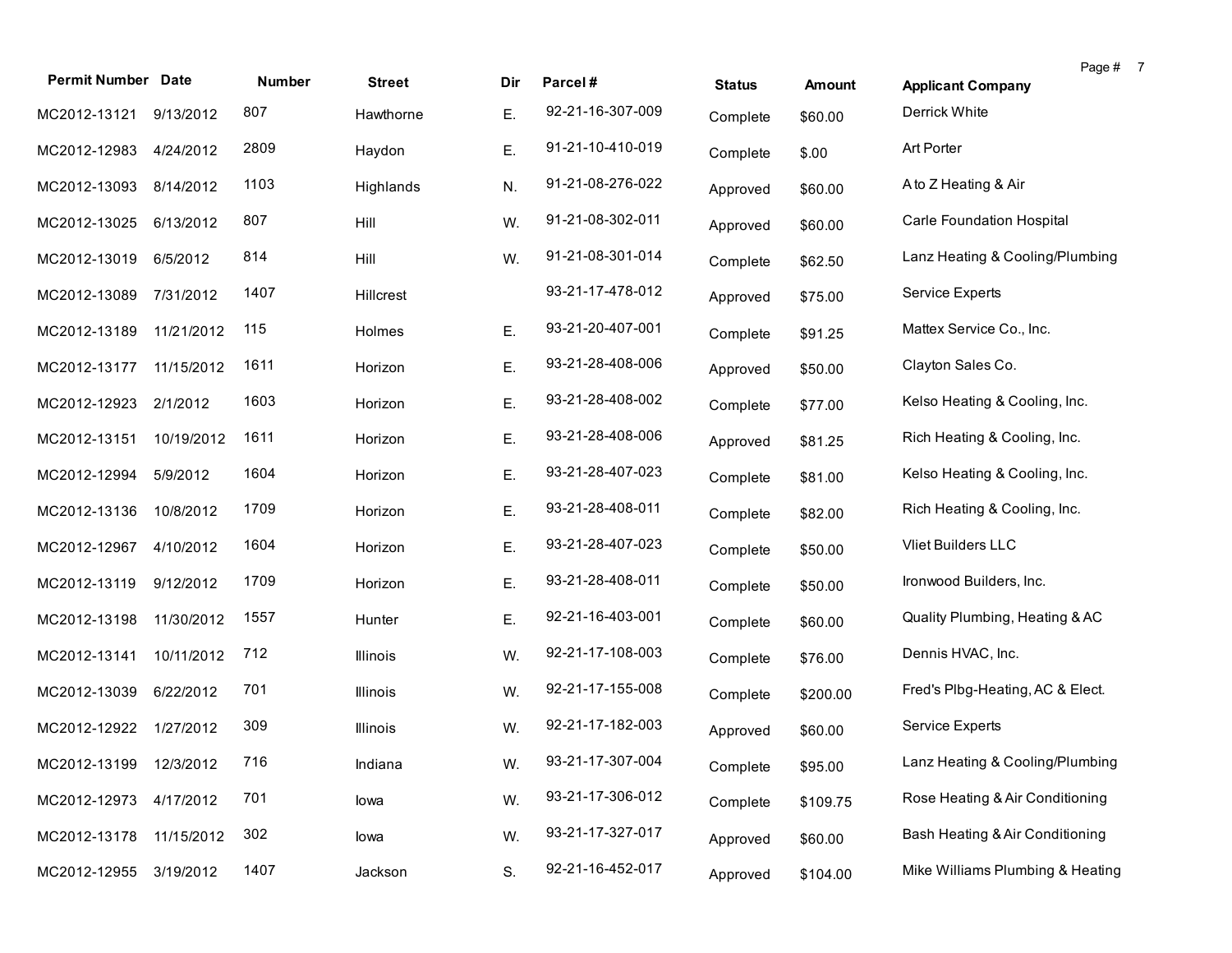| <b>Permit Number Date</b> |            | Number  | <b>Street</b> | Dir | Parcel#          | <b>Status</b> | <b>Amount</b> | Page # 8<br><b>Applicant Company</b>       |
|---------------------------|------------|---------|---------------|-----|------------------|---------------|---------------|--------------------------------------------|
| MC2012-13026              | 6/13/2012  | 1707    | James Cherry  | Ε.  | 92-21-16-461-014 | Approved      | \$60.00       | Bash Heating & Air Conditioning            |
| MC2012-12894              | 1/3/2012   | 1114    | Lanore        | S.  | 92-21-16-432-007 | Complete      | \$60.00       | Mattex Service Co., Inc.                   |
| MC2012-12921              | 1/27/2012  | 1107    | Lanore        | S.  | 92-21-16-404-017 | Complete      | \$60.00       | Nogle & Black                              |
| MC2012-12920              | 1/25/2012  | 2301    | Lantern Hill  | Ε.  | 91-21-15-304-017 | Approved      | \$61.00       | Mike Williams Plumbing & Heating           |
| MC2012-12930              | 2/8/2012   | 2106    | Lantern Hill  | Ε.  | 91-21-15-303-013 | Approved      | \$60.00       | R. C.'s Plumbing, Heating & Electrical     |
| MC2012-13005              | 5/21/2012  | 903     | Lierman       | S.  | 92-21-16-401-014 | Approved      | \$60.00       | Douglas Berry                              |
| MC2012-13006              | 5/21/2012  | 909     | Lierman       | S.  | 92-21-16-401-015 | Approved      | \$60.00       | Douglas Berry                              |
| MC2012-13209              | 12/17/2012 | 1900    | Lincoln       | N.  | 91-21-05-301-012 | Approved      | \$205.00      | Pipco Co.                                  |
| MC2012-13156              | 10/25/2012 | 2611    | Lincoln       | N.  | 91-21-06-226-001 | Complete      | \$112.50      | Mattex Service Co., Inc.                   |
| MC2012-13152              | 10/19/2012 | 1500    | Lincoln       | N.  | 91-21-08-101-027 | Approved      | \$1,075.00    | F. E. Moran, Inc.                          |
| MC2012-12941              | 2/29/2012  | 3201    | Lincoln       | N.  | 91-15-31-400-033 | Approved      | \$122.40      | Duden-Silver Heating & Cooling             |
| MC2012-13128              | 9/28/2012  | 1002    | Lincoln       | S.  | 93-21-17-302-001 | Approved      | \$360.00      | F.E. Moran dba Prevention Fire Protection  |
| MC2012-12980              | 4/23/2012  | 1500    | Lincoln       | N.  | 91-21-08-101-027 | Approved      | \$1,281.63    | F. E. Moran, Inc.                          |
| MC2012-13131              | 10/2/2012  | 1002    | Lincoln       | S.  | 93-21-17-302-001 | Approved      | \$78.00       | Lanz Heating & Cooling/Plumbing            |
| MC2012-13066              | 7/13/2012  | 1002    | Lincoln       | S.  | 93-21-17-302-001 | Complete      | \$60.00       | Illini Fire Equipment                      |
| MC2012-12957              | 3/19/2012  | 1500    | Lincoln       | N.  | 91-21-08-101-027 | Approved      | \$312.50      | F. E. Moran, Inc.                          |
| MC2012-12963              | 4/4/2012   | 1500    | Lincoln       | N.  | 91-21-08-101-027 | Approved      | \$3,665.00    | A& R Services/Mechanical Contractors, Inc. |
| MC2012-13049              | 6/29/2012  | 1002    | Lincoln       | S.  | 93-21-17-302-001 | Complete      | \$350.00      | Custom Air Company                         |
| MC2012-13060 7/10/2012    |            | 504-506 | Lincoln       | S.  | 92-21-17-151-004 | Complete      | \$137.50      | Lanz Heating & Cooling/Plumbing            |
| MC2012-12902              | 1/6/2012   | 1802    | Lincoln       | N.  | 91-21-05-353-020 | Approved      | \$60.00       | A& R Services/Mechanical Contractors, Inc. |
| MC2012-13190              | 11/21/2012 | 1404    | Lincolnwood   | S.  | 92-21-16-478-004 | Approved      | \$60.00       | Mattex Service Co., Inc.                   |
| MC2012-12984              | 4/24/2012  | 1206    | Linview       | N.  | 91-21-08-152-002 | Complete      | \$60.00       | Duden-Silver Heating & Cooling             |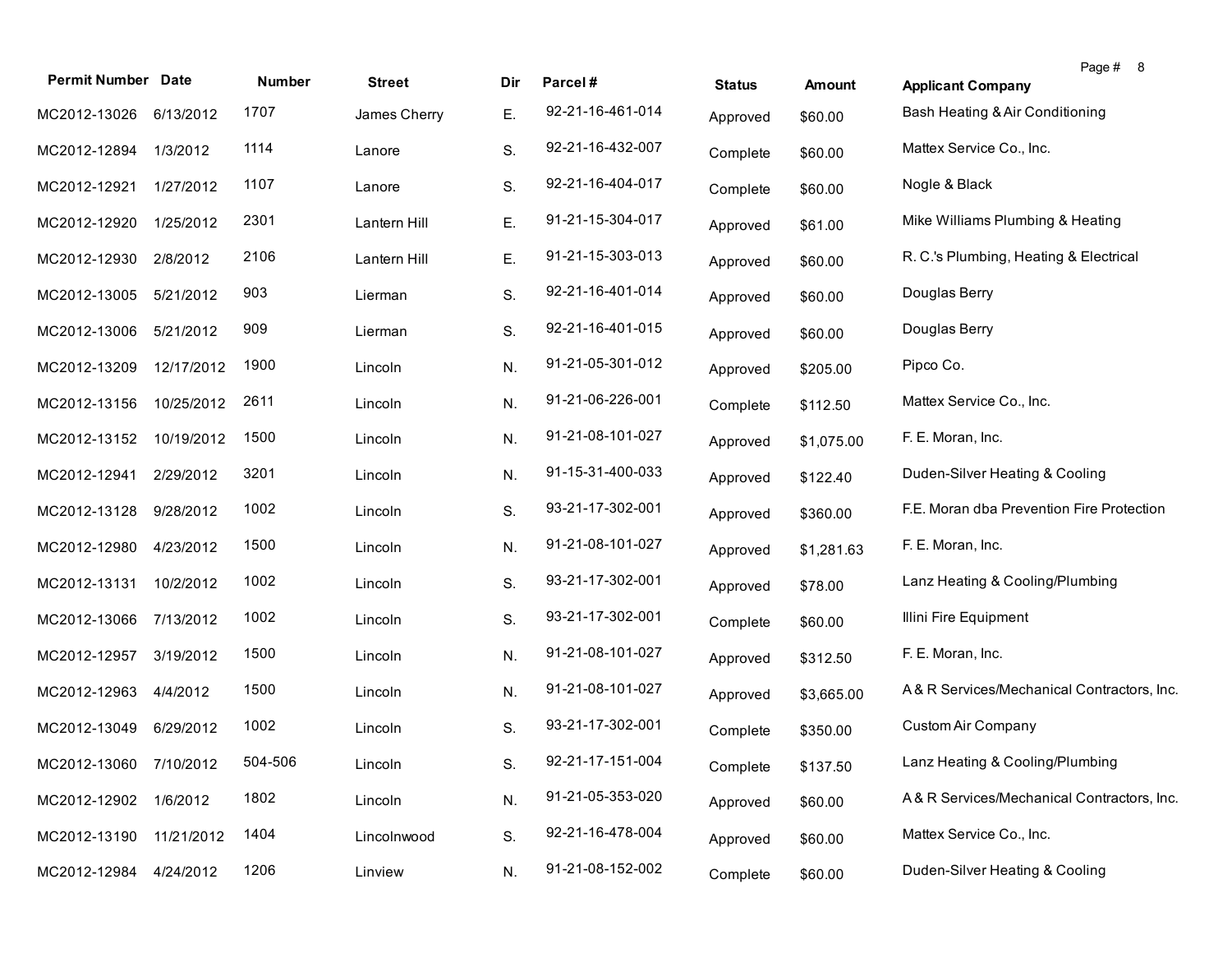| <b>Permit Number Date</b> |            | Number             | <b>Street</b> | Dir | Parcel#              | <b>Status</b> | Amount   | <b>Applicant Company</b>               | Page # 9 |  |
|---------------------------|------------|--------------------|---------------|-----|----------------------|---------------|----------|----------------------------------------|----------|--|
| MC2012-13113              | 8/31/2012  | 912                | Lynn          | S.  | 92-21-16-303-012     | Approved      | \$60.00  | <b>Harold Colbert Company II</b>       |          |  |
| MC2012-13187 11/21/2012   |            | 113                | Lynn          | N.  | 91-21-09-353-007     | Approved      | \$75.00  | Ray's Heating & Air Conditioning       |          |  |
| MC2012-13181              | 11/15/2012 | 814                | Main          | W.  | 91-21-08-353-013     | Complete      | \$.00    | <b>Collins Heating</b>                 |          |  |
| MC2012-12945              | 3/9/2012   | 102                | Main          | Ε.  | 92-21-17-203-001=004 | Complete      | \$63.00  | Allied Mechanical Service Inc.         |          |  |
| MC2012-13040              | 6/27/2012  | 1505               | Main          | Ε.  | 92-21-16-200-021     | Complete      | \$107.50 | Polar Refrigeration, LLC               |          |  |
| MC2012-13137              | 10/9/2012  | 1304               | Main          | Ε.  | 91-21-09-379-012     | Complete      | \$443.75 | Fire Suppression Systems               |          |  |
| MC2012-13022              | 6/21/2012  | 1003               | Main          | W.  | 91-21-07-482-006     | Approved      | \$673.00 | F. E. Moran, Inc.                      |          |  |
| MC2012-13169              | 11/9/2012  | 1505               | Main          | Ε.  | 92-21-16-200-021     | Approved      | \$562.00 | Reliable Mechanical                    |          |  |
| MC2012-12912              | 1/20/2012  | 1505               | Main          | Ε.  | 92-21-16-200-021     | Approved      | \$250.00 | Reliable Mechanical                    |          |  |
| MC2012-13028              | 6/14/2012  | 102                | Main          | Ε.  | 92-21-17-203-001=004 | Complete      | \$187.50 | Midstate Mechanical LLC                |          |  |
| MC2012-12935              | 2/21/2012  | 806                | McCullough    | S.  | 92-21-17-181-003     | Approved      | \$75.00  | Ray's Heating & Air Conditioning       |          |  |
| MC2012-12939              | 2/24/2012  | 503                | McHenry       | Ε.  | 93-21-20-476-008     | Approved      | \$60.00  | Kelso Heating & Cooling, Inc.          |          |  |
| MC2012-13078              | 7/25/2012  | 1003 & 1003<br>1/2 | McHenry       | Ε.  | 93-21-21-376-006     | Approved      | \$95.00  | Quality Plumbing, Heating & AC         |          |  |
| MC2012-13138              | 10/10/2012 | 204                | Michigan      | W.  | 93-21-17-332-017     | Approved      | \$60.00  | Service Experts                        |          |  |
| MC2012-12931              | 2/21/2012  | 2008               | Michigan      | Ε.  | 92-21-16-432-053     | Approved      | \$60.00  | Service Experts                        |          |  |
| MC2012-13107              | 8/24/2012  | 305                | Michigan      | W.  | 93-21-17-380-002     | Approved      | \$60.00  | Rose Heating & Air Conditioning        |          |  |
| MC2012-13197              | 11/29/2012 | 704                | Michigan      | W.  | 93-21-17-308-023     | Approved      | \$119.86 | Quality Plumbing, Heating & AC         |          |  |
| MC2012-13157              | 10/30/2012 | 2104               | Mills         | S.  | 93-21-20-430-002     | Approved      | \$94.50  | Bratcher Heating & AC                  |          |  |
| MC2012-13070 7/13/2012    |            | 411                | Mumford       | Ε.  | 93-21-20-427-007     | Approved      | \$90.00  | Bash Heating & Air Conditioning        |          |  |
| MC2012-13077              | 7/25/2012  | 2903               | Myra Ridge    | S.  | 93-21-28-226-014     | Approved      | \$60.00  | R. C.'s Plumbing, Heating & Electrical |          |  |
| MC2012-12900              | 1/6/2012   | 2903               | Myra Ridge    | S.  | 93-21-28-226-014     | Complete      | \$60.00  | Bennett Heating & A/C                  |          |  |
| MC2012-12925              | 2/2/2012   | 401                | Nevada        | W.  | 92-21-17-181-009     | Approved      | \$60.00  | Bash Heating & Air Conditioning        |          |  |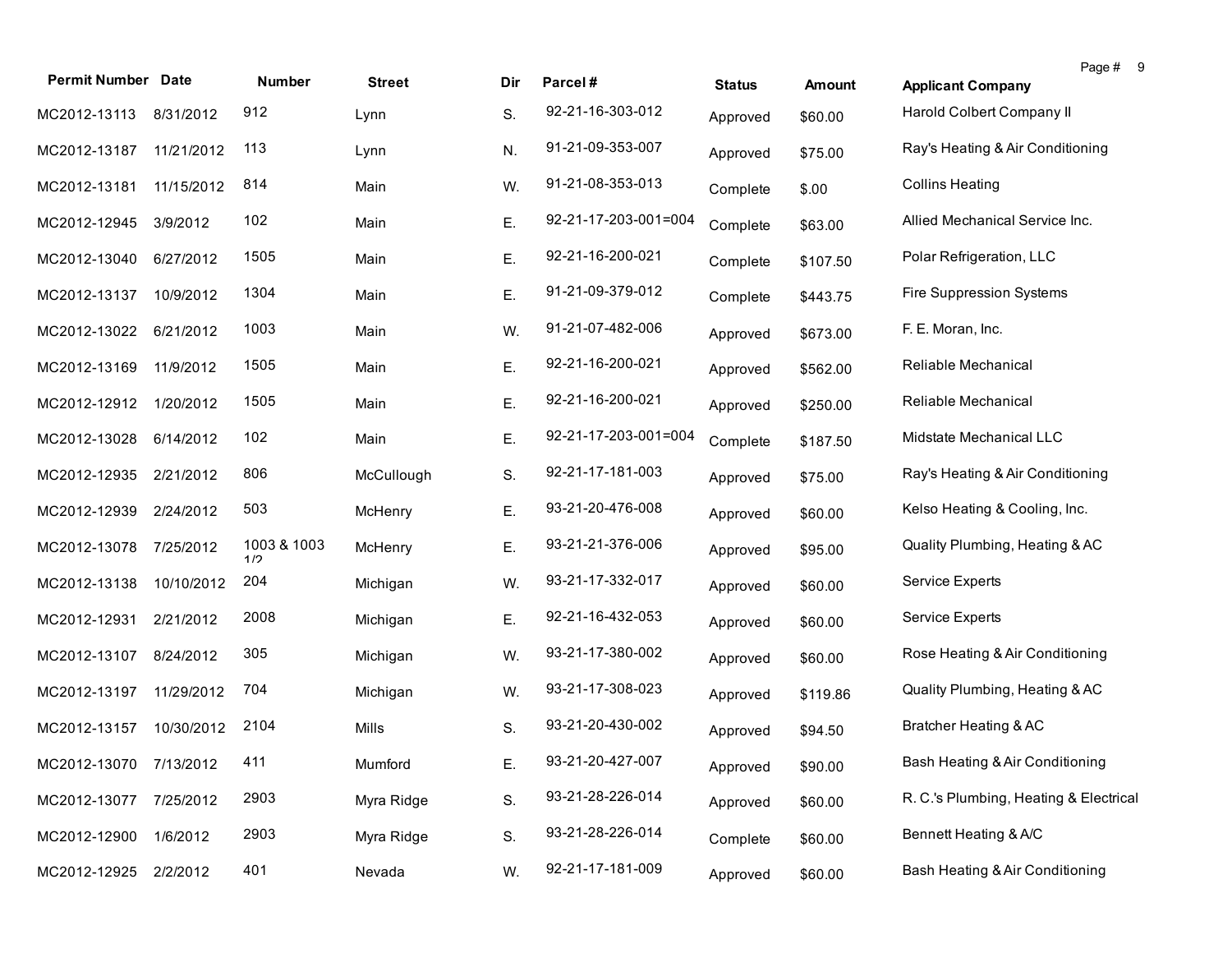| <b>Permit Number Date</b> |            | Number | <b>Street</b> | Dir | Parcel#          | <b>Status</b> | Amount     | Page #<br>10<br><b>Applicant Company</b>   |
|---------------------------|------------|--------|---------------|-----|------------------|---------------|------------|--------------------------------------------|
| MC2012-13195              | 11/26/2012 | 506    | Nevada        | W.  | 92-21-17-161-022 | Approved      | \$106.00   | Bash Heating & Air Conditioning            |
| MC2012-13054              | 6/29/2012  | 1201   | Orchard       | S.  | 93-21-17-308-014 | Approved      | \$75.00    | Ray's Heating & Air Conditioning           |
| MC2012-12916              | 1/25/2012  | 803    | Orchard       | N.  | 91-21-08-308-014 | Approved      | \$60.00    | Carle Foundation Hospital                  |
| MC2012-13194              | 11/26/2012 | 1203   | Orchard       | S.  | 93-21-17-308-015 | Approved      | \$60.00    | Bash Heating & Air Conditioning            |
| MC2012-12985              | 4/26/2012  | 603    | Oregon        | Ε.  | 92-21-17-287-001 | Complete      | \$248.43   | Bratcher Heating & AC                      |
| MC2012-13160              | 11/5/2012  | 803    | Oregon        | W.  | 92-21-17-153-004 | Complete      | \$65.00    | Ray's Heating & Air Conditioning           |
| MC2012-13082              | 7/25/2012  | 610    | Oregon        | W.  | 92-21-17-160-011 | Approved      | \$79.00    | Bash Heating & Air Conditioning            |
| MC2012-12913              | 1/20/2012  | 408    | Oregon        | Ε.  | 92-21-17-281-008 | Complete      | \$60.00    | Rose Heating & Air Conditioning            |
| MC2012-13192              | 11/21/2012 | 409    | Oregon        | Ε.  | 92-21-17-285-004 | Approved      | \$60.00    | A to Z Heating & Air                       |
| MC2012-13196              | 11/29/2012 | 611    | Oregon        | W.  | 92-21-17-161-001 | Approved      | \$150.00   | <b>Service Experts</b>                     |
| MC2012-13219              | 12/28/2012 | 403    | Oregon        | W.  | 92-21-17-180-016 | Approved      | \$50.00    | Wells & Wells Construction                 |
| MC2012-13013              | 5/31/2012  | 505    | Oregon        | Ε.  | 92-21-17-286-002 | Approved      | \$60.00    | <b>Service Experts</b>                     |
| MC2012-13133              | 10/3/2012  | 1107   | Oregon        | Ε.  | 92-21-16-179-004 | Approved      | \$60.00    | Steve Rogers                               |
| MC2012-13214              | 12/18/2012 | 807    | Oregon        | Ε.  | 92-21-16-162-004 | Complete      | \$60.00    | Rose Heating & Air Conditioning            |
| MC2012-12959              | 3/27/2012  | 803    | Oregon        | W.  | 92-21-17-153-004 | Approved      | \$235.94   | F. E. Moran, Inc.                          |
| MC2012-13047              | 6/29/2012  | 201    | Oregon        | Е.  | 92-21-17-264-001 | Complete      | \$60.00    | Derrick White                              |
| MC2012-12971              | 4/12/2012  | 611    | Park          | W.  | 91-21-08-310-001 | Approved      | \$228.00   | F. E. Moran, Inc.                          |
| MC2012-12970              | 4/12/2012  | 611    | Park          | W.  | 91-21-08-310-001 | Approved      | \$60.00    | F. E. Moran, Inc.                          |
| MC2012-13144 10/11/2012   |            | 606    | Park          | W.  | 91-21-08-309-007 | Approved      | \$123.36   | A&R Services/Mechanical Contractors, Inc.  |
| MC2012-13159              | 10/31/2012 | 707    | Park          | W.  | 91-21-08-307-002 | Approved      | \$99.37    | A& R Services/Mechanical Contractors, Inc. |
| MC2012-12954              | 3/15/2012  | 611    | Park          | W.  | 91-21-08-310-001 | Approved      | \$2,475.00 | Reliable Mechanical                        |
| MC2012-12991              | 5/4/2012   | 2004   | Park Ridge    | Ε.  | 93-21-28-276-008 | Complete      | \$60.00    | A-Z Heating & Air                          |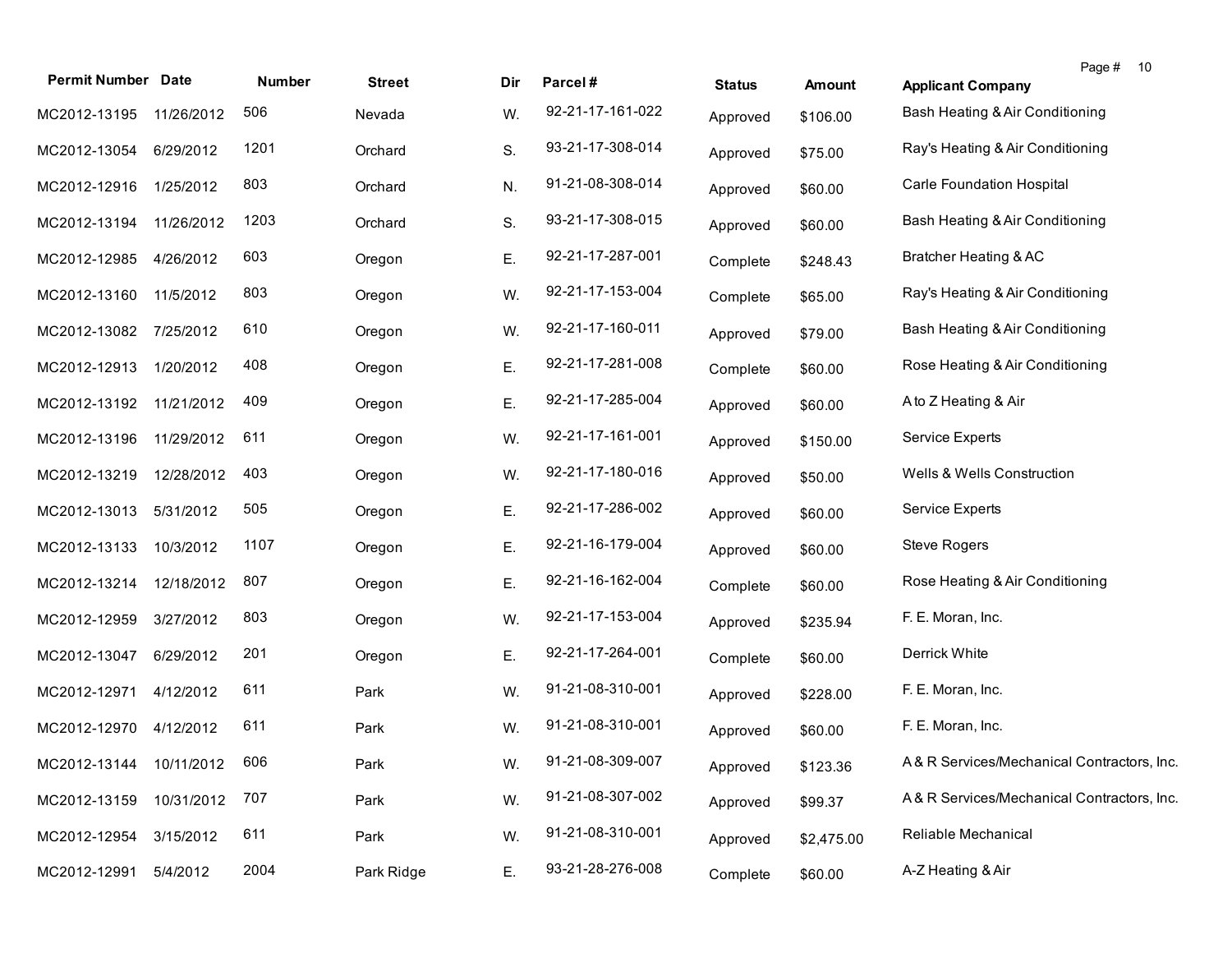| <b>Permit Number Date</b> |            | Number | <b>Street</b> | Dir | Parcel#               | <b>Status</b> | <b>Amount</b> | Page # 11<br><b>Applicant Company</b> |  |
|---------------------------|------------|--------|---------------|-----|-----------------------|---------------|---------------|---------------------------------------|--|
| MC2012-13027              | 6/14/2012  | 1105   | Patton        | S.  | 92-21-16-329-014      | Complete      | \$60.00       | Heating & AC Specialists              |  |
| MC2012-12992              | 5/8/2012   | 601    | Pega          |     | $91-21-05-277-003(a)$ | Complete      | \$341.25      | Barber & DeAtley                      |  |
| MC2012-13185              | 11/19/2012 | 501    | Pega          | Ε.  | 91-21-05-277-003(c)   | Approved      | \$188.00      | Creative Thermal Solutions Inc.       |  |
| MC2012-12993              | 5/8/2012   | 505    | Pega          |     | 91-21-05-277-003(b)   | Complete      | \$341.25      | Barber & DeAtley                      |  |
| MC2012-13184              | 11/19/2012 | 602    | Pega          | Ε.  | 91-21-05-277-003(d)   | Complete      | \$89.68       | Creative Thermal Solutions, Inc.      |  |
| MC2012-13126              | 9/19/2012  | 208    | Pell          | Ε.  | 93-21-20-407-009      | Approved      | \$60.00       | Service Experts                       |  |
| MC2012-13011              | 5/23/2012  | 1003   | Pennsylvania  | Ε.  | 92-21-16-353-007      | Approved      | \$62.50       | <b>Service Experts</b>                |  |
| MC2012-13188              | 11/21/2012 | 713    | Pennsylvania  | W.  | 93-21-17-356-002      | Approved      | \$113.00      | Ray's Heating & Air Conditioning      |  |
| MC2012-13130              | 9/28/2012  | 511    | Pennsylvania  | W.  | 93-21-17-377-001      | Complete      | \$100.00      | P & P Service Center, Inc.            |  |
| MC2012-13001              | 5/15/2012  | 504    | Pennsylvania  | Ε.  | 93-21-17-477-005      | Approved      | \$112.50      | Mattex Service Co., Inc.              |  |
| MC2012-12949              | 3/13/2012  | 1403   | Pennsylvania  | Ε.  | 92-21-16-382-011      | Complete      | \$60.00       | <b>Heiser Heating</b>                 |  |
| MC2012-13018              | 6/1/2012   | 301    | Pennsylvania  | W.  | 93-21-17-381-004      | Approved      | \$150.00      | <b>Service Experts</b>                |  |
| MC2012-13096              | 8/14/2012  | 601    | Pennsylvania  | W.  | 93-21-17-356-011      | Approved      | \$88.00       | Ray's Heating & Air Conditioning      |  |
| MC2012-12989              | 4/26/2012  | 209    | Pennsylvania  | W.  | 93-21-17-381-005      | Approved      | \$150.00      | <b>Service Experts</b>                |  |
| MC2012-12981              | 4/23/2012  | 1009   | Pennsylvania  | W.  | 93-21-18-478-001      | Approved      | \$632.00      | Prairie Fire Sprinkler                |  |
| MC2012-13033              | 6/21/2012  | 809    | Pennsylvania  | W.  | 93-21-17-352-008      | Complete      | \$978.00      | McDaniel Fire System                  |  |
| MC2012-12906              | 1/10/2012  | 3311   | Philo         | S.  | 93-21-28-330-001      | Approved      | \$312.50      | Kelso Heating & Cooling, Inc.         |  |
| MC2012-12897              | 1/3/2012   | 1306   | Philo         | S.  | 92-21-16-452-003      | Complete      | \$100.00      | Service Experts                       |  |
| MC2012-12942 2/29/2012    |            | 2740   | Philo         | S.  | 93-21-28-201-004      | Complete      | \$128.00      | Davis/Houk Mechanical, Inc.           |  |
| MC2012-12914              | 1/20/2012  | 1208   | Philo         | S.  | 92-21-16-455-121      | Complete      | \$75.00       | Service Experts                       |  |
| MC2012-12940              | 2/24/2012  | 905    | Philo         | S.  | 92-21-16-326-010      | Approved      | \$75.00       | Kelso Heating & Cooling, Inc.         |  |
| MC2012-13109              | 8/27/2012  | 2860   | Philo         | S.  | 93-21-28-201-004b     | Approved      | \$166.00      | Davis/Houk Mechanical, Inc.           |  |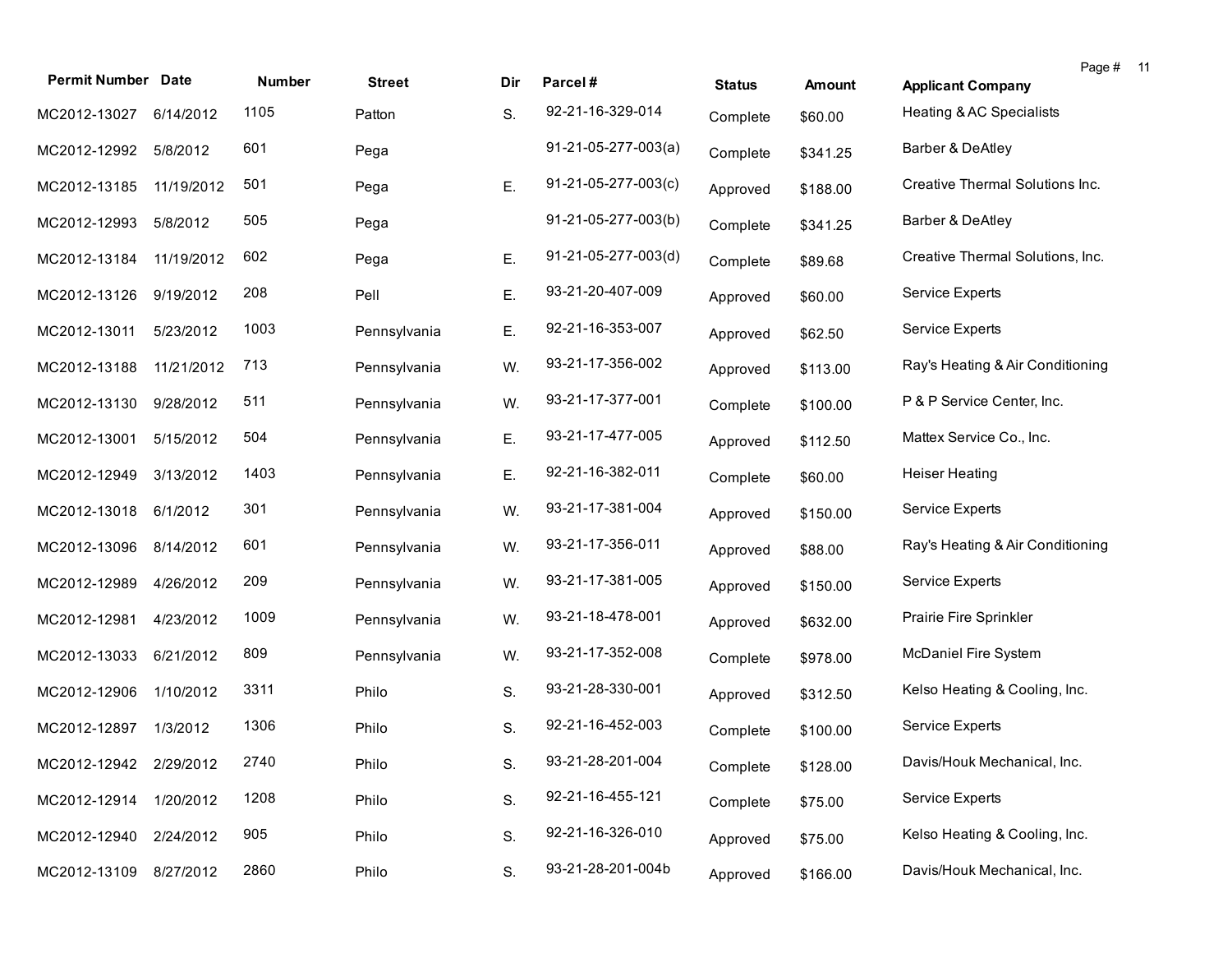| <b>Permit Number Date</b> |            | <b>Number</b> | <b>Street</b> | Dir | Parcel#          | <b>Status</b> | <b>Amount</b> | Page # 12<br><b>Applicant Company</b>      |
|---------------------------|------------|---------------|---------------|-----|------------------|---------------|---------------|--------------------------------------------|
| MC2012-13103              | 8/16/2012  | 1904          | Plains        | Ε.  | 93-21-28-229-020 | Approved      | \$60.00       | Ray's Heating & Air Conditioning           |
| MC2012-13010              | 5/22/2012  | 2810          | Plantation    | Е.  | 93-21-22-401-002 | Complete      | \$171.00      | Lanz Heating & Cooling/Plumbing            |
| MC2012-12964              | 4/4/2012   | 2810          | Plantation    | Е.  | 93-21-22-401-002 | Complete      | \$150.00      | <b>Atkins Construction</b>                 |
| MC2012-12969              | 4/11/2012  | 1706          | Pleasant      | S.  | 93-21-20-203-006 | Approved      | \$203.57      | Bratcher Heating & AC                      |
| MC2012-13161              | 11/5/2012  | 114           | Poplar        | S.  | 92-21-16-127-011 | Approved      | \$60.00       | Ray's Heating & Air Conditioning           |
| MC2012-13182              | 11/15/2012 | 608           | Race          | S.  | 92-21-17-256-008 | Complete      | \$112.50      | Bryan Heating & AC                         |
| MC2012-13176              | 11/15/2012 | 1305          | Race          | S.  | 93-21-17-380-009 | Approved      | \$60.00       | Kelso Heating & Cooling, Inc.              |
| MC2012-13218              | 12/21/2012 | 205&211       | Race          | N.  | 91-21-08-453-017 | Approved      | \$112.00      | A& R Services/Mechanical Contractors, Inc. |
| MC2012-13132              | 10/2/2012  | 508           | Race          | S.  | 92-21-17-252-009 | Approved      | \$62.85       | Champaign Heating & Air                    |
| MC2012-13088              | 7/27/2012  | 900           | Race          | S.  | 93-21-17-401-023 | Complete      | \$60.00       | Lanz Heating & Cooling/Plumbing            |
| MC2012-12997              | 5/14/2012  | 1502          | Race          | S.  | 93-21-17-453-    | Approved      | \$60.00       | Mattex Service Co., Inc.                   |
| MC2012-12988              | 4/26/2012  | 210           | Race          | S.  | 92-21-17-212-003 | Approved      | \$.00         | Air King, Inc.                             |
| MC2012-12982              | 4/24/2012  | 118           | Race          | S.  | 92-21-17-206-025 | Approved      | \$107.00      | Champaign Heating & Air                    |
| MC2012-13124              | 9/19/2012  | 1903          | Rainbow       | Ε.  | 92-21-16-431-006 | Complete      | \$60.00       | Lanz Heating & Cooling/Plumbing            |
| MC2012-13105              | 8/21/2012  | 805           | Scovill       | Ε.  | 93-21-21-357-021 | Approved      | \$60.00       | Lanz Heating & Cooling/Plumbing            |
| MC2012-13153              | 10/19/2012 | 1104          | Silver        | Ε.  | 93-21-21-181-012 | Approved      | \$60.00       | Bash Heating & Air Conditioning            |
| MC2012-13074              | 7/20/2012  | 1811          | Silver Hill   | Ε.  | 93-21-28-281-006 | Complete      | \$60.00       | R. C.'s Plumbing, Heating & Electrical     |
| MC2012-13140              | 10/10/2012 | 2608          | Skyline       | N.  | 91-21-03-103-003 | Approved      | \$50.00       | Vliet Builders LLC                         |
| MC2012-13065              | 7/10/2012  | 2508          | Skyline       | N.  | 91-21-03-103-009 | Approved      | \$60.00       | <b>Blackie's Heating &amp; Cooling</b>     |
| MC2012-13086              | 7/26/2012  | 2508          | Skyline       | N.  | 91-21-03-103-009 | Approved      | \$50.00       | Clayton Sales Co.                          |
| MC2012-13058              | 7/10/2012  | 1003          | Smith         | S.  | 91-21-15-326-011 | Complete      | \$69.00       | Lanz Heating & Cooling/Plumbing            |
| MC2012-13044              | 6/29/2012  | 2505          | Somerset      |     | 91-21-03-129-011 | Approved      | \$130.00      | R. C.'s Plumbing, Heating & Electrical     |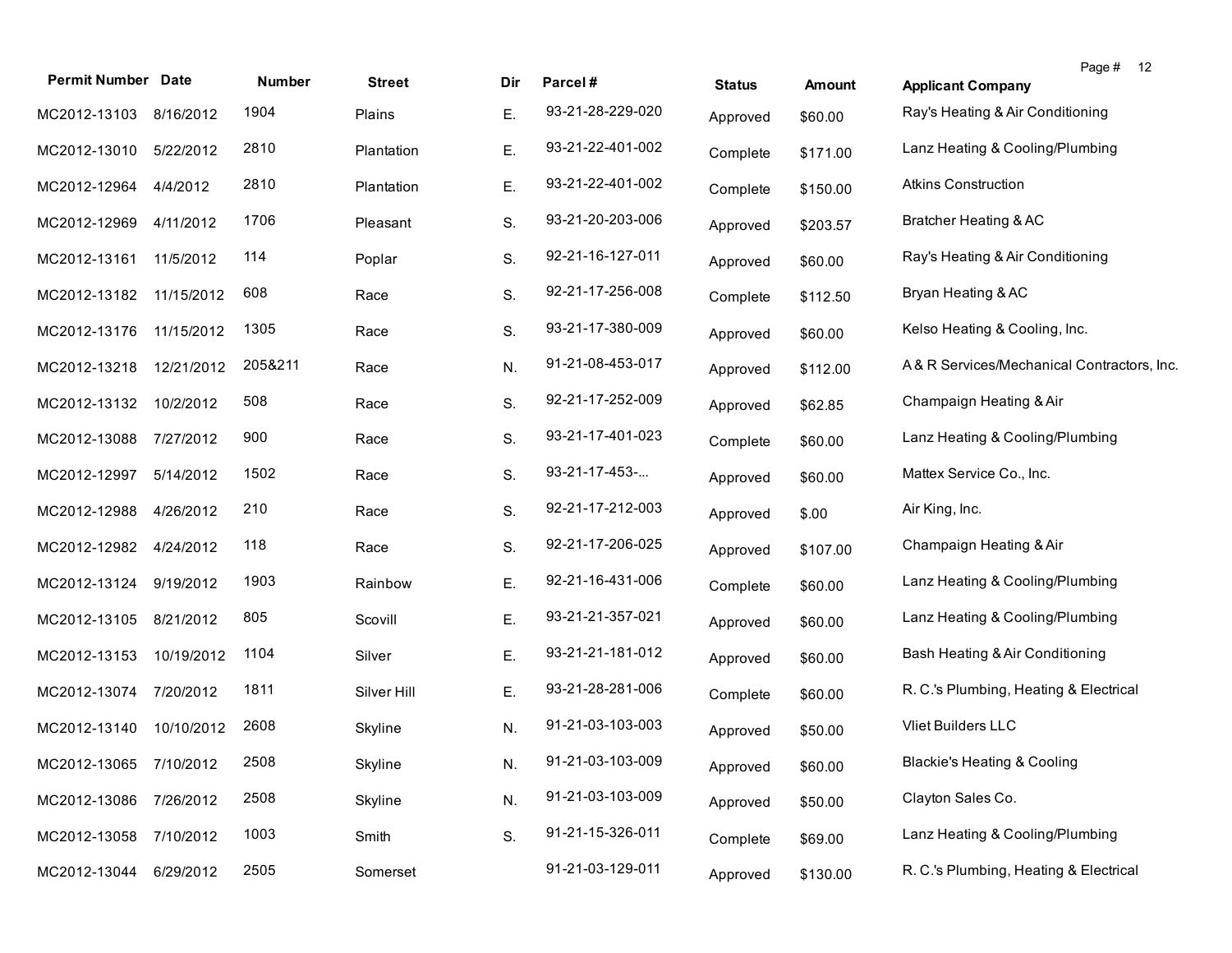| <b>Permit Number Date</b> |            | <b>Number</b> | <b>Street</b>   | Dir | Parcel#                        | <b>Status</b> | Amount     | Page # 13<br><b>Applicant Company</b>  |
|---------------------------|------------|---------------|-----------------|-----|--------------------------------|---------------|------------|----------------------------------------|
| MC2012-13080              | 7/25/2012  | 3027          | Stillwater      | Ε.  | 93-21-22-426-046               | Complete      | \$106.25   | Design-Air Heating & Air Conditioning  |
| MC2012-13079              | 7/25/2012  | 3025          | Stillwater      | Ε.  | 93-21-22-426-045               | Approved      | \$106.25   | Design-Air Heating & Air Conditioning  |
| MC2012-13193              | 11/26/2012 | 3034          | Stillwater      | Ε.  | 93-21-22-400-011               | Approved      | \$177.00   | F. E. Moran, Inc.                      |
| MC2012-13084              | 7/26/2012  | 3025          | Stillwater      | Ε.  | 93-21-22-426-045               | Approved      | \$50.00    | Clayton Sales Co.                      |
| MC2012-12908              | 1/13/2012  | 3031          | Stillwater      | Ε.  | 93-21-22-426-048               | Complete      | \$100.00   | Design-Air Heating & Air Conditioning  |
| MC2012-12907              | 1/13/2012  | 3029          | Stillwater      | Ε.  | 93-21-22-426-047               | Complete      | \$100.00   | Design-Air Heating & Air Conditioning  |
| MC2012-13085              | 7/26/2012  | 3027          | Stillwater      | Ε.  | 93-21-22-426-046               | Complete      | \$50.00    | Clayton Sales Co.                      |
| MC2012-13122              | 9/13/2012  | 3001          | Stone Creek     | Ε.  | 93-21-22-402-011               | Complete      | \$100.00   | R.J. Holland Co.                       |
| MC2012-13146              | 10/15/2012 | 2103          | Stonebrooke     | S.  | 93-21-22-426-024               | Approved      | \$85.00    | Design-Air Heating & Air Conditioning  |
| MC2012-13083              | 7/26/2012  | 605           | Sunnycrest East | Ε.  | 93-21-20-227-015               | Approved      | \$61.00    | R. C.'s Plumbing, Heating & Electrical |
| MC2012-12952              | 3/15/2012  | 409           | Sunnycrest West | Ε.  | 93-21-20-227-009               | Approved      | \$145.00   | Mattex Service Co., Inc.               |
| MC2012-13149              | 10/19/2012 | 814-C         | Sunset          | W.  | 91-21-08-101-020               | Approved      | \$60.00    | Lanz Heating & Cooling/Plumbing        |
| MC2012-13125              | 9/19/2012  | 2904          | Susan Stone     | S.  | 93-21-28-232-001               | Complete      | \$72.50    | Lanz Heating & Cooling/Plumbing        |
| MC2012-13116              | 9/7/2012   | 1303          | Tremont         | W.  | 91-21-07-208-008               | Approved      | \$90.00    | Rob Chambers                           |
| MC2012-12917              | 1/25/2012  | 602           | University      | W.  | 91-21-08-310-001A              | Approved      | \$60.00    | F. E. Moran, Inc.                      |
| MC2012-12919              | 1/25/2012  | 1212          | University      | Ε.  | 91-21-09-404-006               | Approved      | \$100.00   | Davis/Houk Mechanical, Inc.            |
| MC2012-13007              | 5/21/2012  | 1100          | University      | Ε.  | 91-21-09-326-001               | Complete      | \$60.00    | Nogle & Black                          |
| MC2012-13200              | 12/3/2012  | 901           | University      | W.  | 91-21-07-484-003&007& Approved |               | \$72.00    | F. E. Moran, Inc.                      |
| MC2012-13201 12/4/2012    |            | 2100          | University      | Ε.  | 91-21-09-476-003               | Approved      | \$437.50   | McCormick Dist. & Service              |
| MC2012-13207              | 12/7/2012  | 901           | University      | W.  | 91-21-07-484-003&007& Approved |               | \$1,310.00 | E.C. Mechanical, Inc.                  |
| MC2012-12901              | 1/6/2012   | 705           | University      | Ε.  | 91-21-09-351-021               | Complete      | \$60.00    | Rose Heating & Air Conditioning        |
| MC2012-12956              | 3/19/2012  | 808           | University      | Ε.  | 91-21-09-305-010               | Complete      | \$60.00    | Jesse Heating & Air Conditioning       |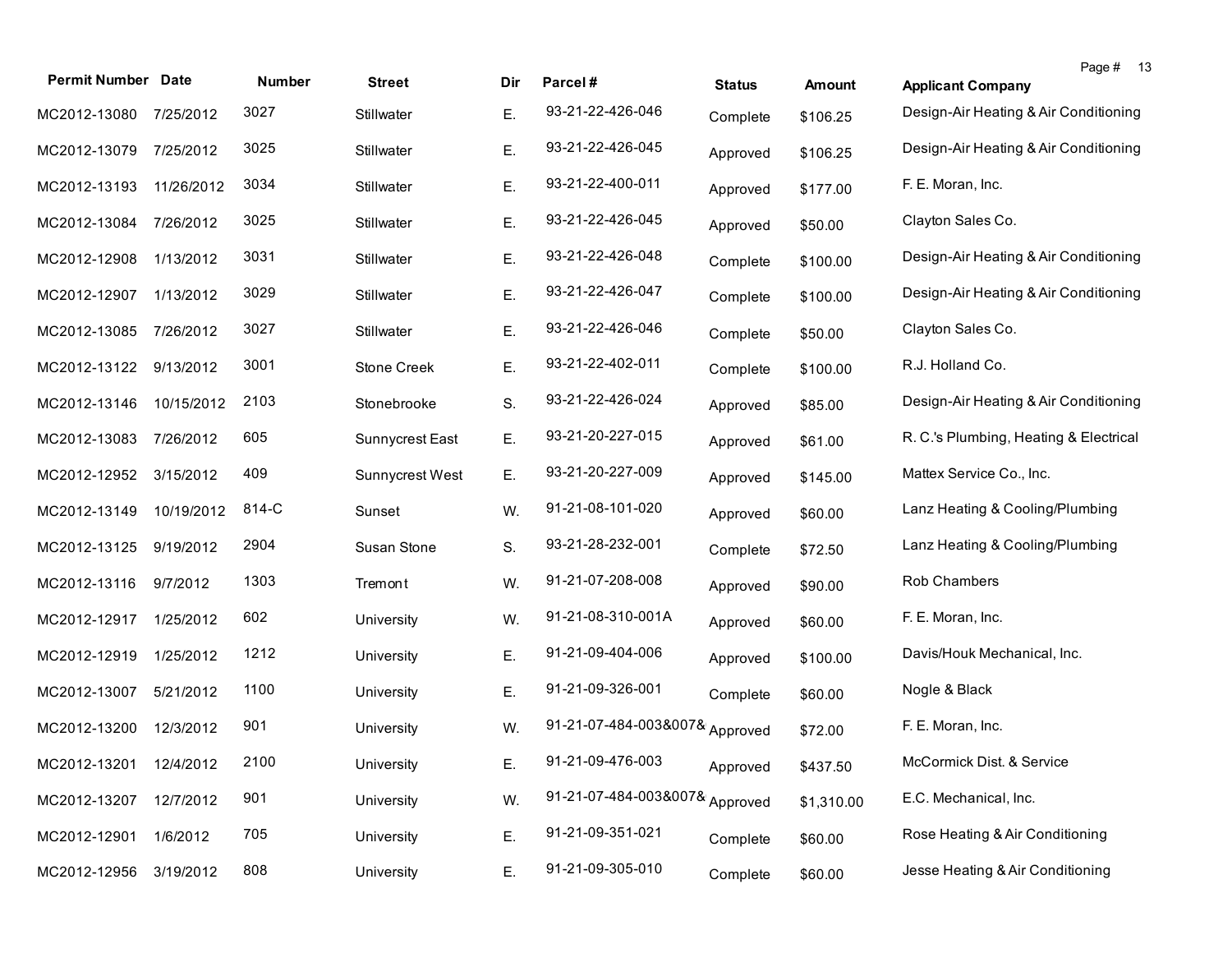| <b>Permit Number Date</b> |            | Number | <b>Street</b> | Dir | Parcel#          | <b>Status</b> | <b>Amount</b> | <b>Applicant Company</b>                   | Page # 14 |  |
|---------------------------|------------|--------|---------------|-----|------------------|---------------|---------------|--------------------------------------------|-----------|--|
| MC2012-12926              | 2/3/2012   | 1101   | University    | Е.  | 91-21-09-376-001 | Complete      | \$7,364.00    | A& R Services/Mechanical Contractors, Inc. |           |  |
| MC2012-12937              | 2/21/2012  | 405    | University    | W.  | 91-21-08-376-016 | Approved      | \$60.00       | <b>Carle Foundation Hospital</b>           |           |  |
| MC2012-13097              | 8/14/2012  | 2210   | Vawter        | S.  | 93-21-21-332-008 | Complete      | \$70.80       | Heating & AC Specialists                   |           |  |
| MC2012-12918              | 1/25/2012  | 2006   | Vawter        | S.  | 93-21-21-180-003 | Approved      | \$60.00       | Tristar Heating & Cooling                  |           |  |
| MC2012-13183              | 11/16/2012 | 2016   | Vawter        | S.  | 93-21-21-180-008 | Complete      | \$60.00       | Bryan's Htg. & AC                          |           |  |
| MC2012-13110              | 8/29/2012  | 610    | Vermont       | W.  | 93-21-17-356-021 | Complete      | \$118.00      | Rose Heating & Air Conditioning            |           |  |
| MC2012-12990              | 5/4/2012   | 713    | Vermont       | W.  | 93-21-17-357-002 | Approved      | \$75.00       | Service Experts                            |           |  |
| MC2012-13120              | 9/13/2012  | 305    | Vermont       | W.  | 93-21-17-382-003 | Complete      | \$60.00       | Mattex Service Co., Inc.                   |           |  |
| MC2012-12999              | 5/14/2012  | 305    | Vermont       | W.  | 93-21-17-382-003 | Complete      | \$60.00       | Mattex Service Co., Inc.                   |           |  |
| MC2012-12910              | 1/18/2012  | 503    | Vermont       | W.  | 93-21-17-378-005 | Approved      | \$60.00       | Service Experts                            |           |  |
| MC2012-13015              | 6/1/2012   | 608    | Vermont       | W.  | 93-21-17-356-022 | Complete      | \$69.00       | Lanz Heating & Cooling/Plumbing            |           |  |
| MC2012-12976              | 4/17/2012  | 1703   | Vernon        | Ε.  | 93-21-28-407-008 | Complete      | \$85.00       | Lanz Heating & Cooling/Plumbing            |           |  |
| MC2012-12987              | 4/26/2012  | 1703   | Vernon        | Ε.  | 93-21-28-407-008 | Complete      | \$50.00       | Clayton Sales Co.                          |           |  |
| MC2012-13127              | 9/24/2012  | 400    | Vine          | S.  | 92-21-17-238-013 | Approved      | \$.00         | A& R Services/Mechanical Contractors, Inc. |           |  |
| MC2012-12911              | 1/20/2012  | 1914   | Vine          | S.  | 93-21-20-276-007 | Complete      | \$62.50       | Lanz Heating & Cooling/Plumbing            |           |  |
| MC2012-13048              | 6/29/2012  | 110    | Vine          | N.  | 91-21-08-478-018 | Complete      | \$60.00       | Mike Meister                               |           |  |
| MC2012-12924              | 2/1/2012   | 706    | Vine          | S.  | 92-21-17-284-038 | Complete      | \$60.00       | Dennis HVAC, Inc.                          |           |  |
| MC2012-13172 11/13/2012   |            | 708    | Vine          | S.  | 92-21-17-284-039 | Approved      | \$50.00       | Signature Homebuilders LLC                 |           |  |
| MC2012-12986 4/26/2012    |            | 1102   | Wabash        | S.  | 92-21-16-304-014 | Complete      | \$60.00       | <b>Bratcher Heating &amp; AC</b>           |           |  |
| MC2012-13029              | 6/14/2012  | 2614   | Wadsworth     | S.  | 93-21-22-452-008 | Complete      | \$812.50      | Hoveln Heating & Cooling                   |           |  |
| MC2012-13216              | 12/18/2012 | 2626   | Wadsworth     | S.  | 93-21-22-452-005 | Approved      | \$50.00       | Clayton Sales Co.                          |           |  |
| MC2012-13134              | 10/3/2012  | 2626   | Wadsworth     | S.  | 93-21-22-452-005 | Approved      | \$288.00      | Rich Heating & Cooling, Inc.               |           |  |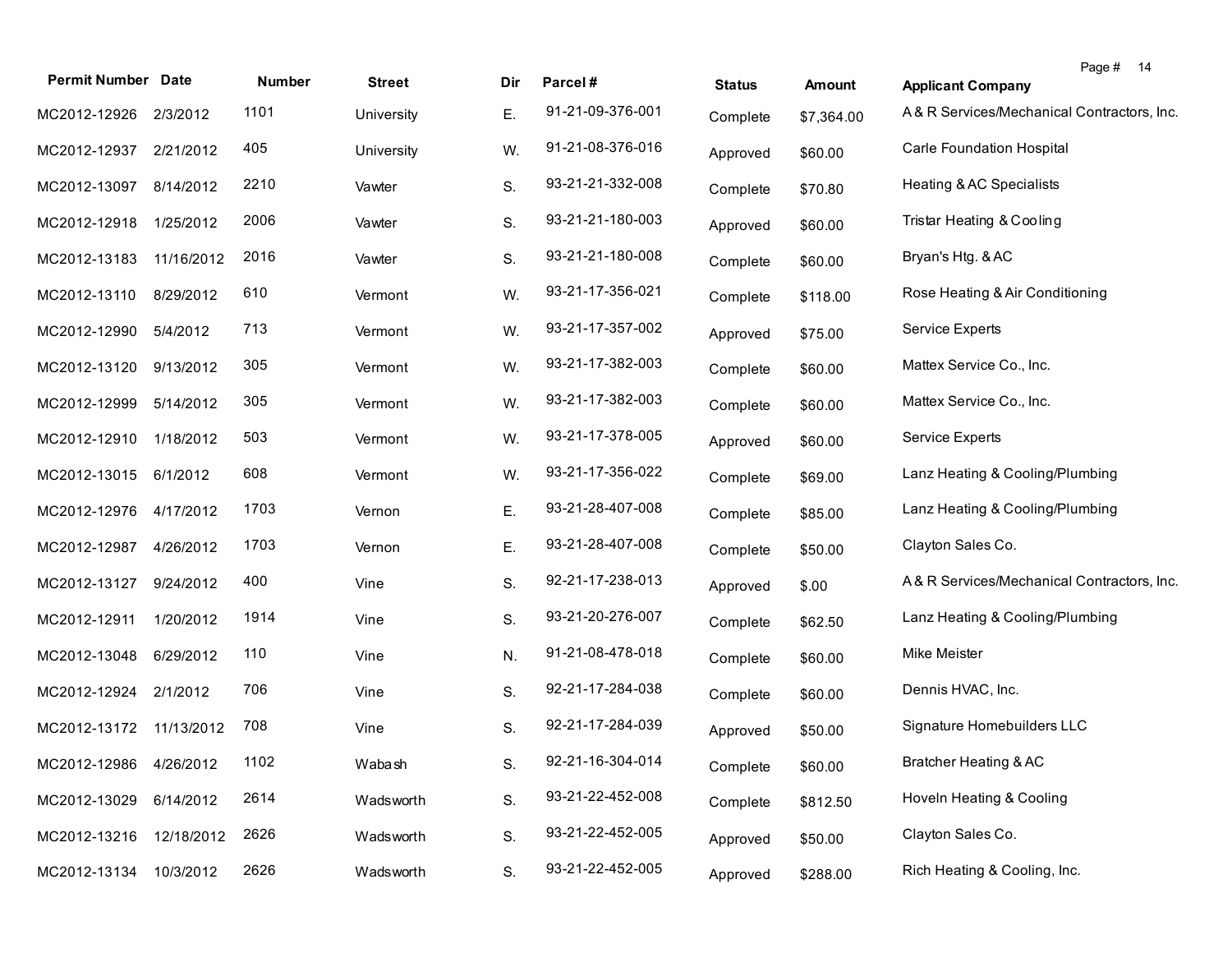| <b>Permit Number Date</b> |            | <b>Number</b> | <b>Street</b> | Dir | Parcel#          | <b>Status</b> | <b>Amount</b> | Page # 15<br><b>Applicant Company</b> |
|---------------------------|------------|---------------|---------------|-----|------------------|---------------|---------------|---------------------------------------|
| MC2012-13102              | 8/15/2012  | 2626          | Wadsworth     | S.  | 93-21-22-452-005 | Approved      | \$50.00       | McGuire Custom Designs, LLC           |
| MC2012-13034              | 6/21/2012  | 2614          | Wadsworth     | S.  | 93-21-22-452-008 | Approved      | \$50.00       | Clayton Sales Co.                     |
| MC2012-13212              | 12/17/2012 | 713           | Walnut        | S.  | 92-21-17-263-021 | Complete      | \$60.00       | Mattex Service Co., Inc.              |
| MC2012-12968              | 4/10/2012  | 1309          | Washington    | Ε.  | 92-21-16-327-017 | Approved      | \$153.11      | Boomerang's Bar & Grill               |
| MC2012-13215              | 12/18/2012 | 404           | Washington    | Ε.  | 92-21-17-285-024 | Complete      | \$162.00      | Rose Heating & Air Conditioning       |
| MC2012-13064              | 7/10/2012  | 708           | Washington    | Ε.  | 92-21-16-161-027 | Approved      | \$60.00       | Service Experts                       |
| MC2012-13052              | 6/29/2012  | 307           | Washington    | W.  | 93-21-17-327-002 | Approved      | \$75.00       | Ray's Heating & Air Conditioning      |
| MC2012-12998              | 5/14/2012  | 2007          | Washington    | Ε.  | 92-21-16-428-031 | Complete      | \$60.00       | Mattex Service Co., Inc.              |
| MC2012-12996              | 5/14/2012  | 609           | Washington    | W.  | 93-21-17-305-011 | Complete      | \$110.00      | Rose Heating & Air Conditioning       |
| MC2012-13154              | 10/19/2012 | 612           | Washington    | W.  | 92-21-17-162-017 | Complete      | \$60.00       | Lanz Heating & Cooling/Plumbing       |
| MC2012-12932              | 2/21/2012  | 708           | Washington    | Ε.  | 92-21-16-161-027 | Approved      | \$60.00       | <b>Service Experts</b>                |
| MC2012-12938              | 2/23/2012  | 312           | Washington    | W.  | 92-21-17-185-004 | Approved      | \$60.00       | Ray's Heating & Air Conditioning      |
| MC2012-13111              | 8/31/2012  | 2004          | Weaver        | Ε.  | 92-21-16-429-026 | Approved      | \$60.00       | <b>Service Experts</b>                |
| MC2012-13163              | 11/5/2012  | 117           | Whitehall     | W.  | 93-21-20-451-033 | Approved      | \$88.00       | Ray's Heating & Air Conditioning      |
| MC2012-13012              | 5/23/2012  | 1505          | Wiley         | S.  | 92-21-16-352-009 | Complete      | \$60.00       | A-Z Heating & Air                     |
| MC2012-13076              | 7/20/2012  | 1005 & 1007   | Willard       | Ε.  | 93-21-21-380-002 | Complete      | \$60.00       | Mattex Service Co., Inc.              |
| MC2012-12978              | 4/17/2012  | 1005 & 1007   | Willard       | Ε.  | 93-21-21-380-002 | Complete      | \$60.00       | Mattex Service Co., Inc.              |
| MC2012-12905              | 1/10/2012  | 1804          | Willow        | N.  | 91-21-04-351-007 | Complete      | \$50.00       | Greg Hitchins                         |
| MC2012-13129              | 9/28/2012  | 1818          | Windsor       | Ε.  | 93-21-21-404-001 | Approved      | \$60.00       | F. E. Moran, Inc.                     |
| MC2012-12904              | 1/10/2012  | 1710          | Windsor       | Ε.  | 93-21-21-400-026 | Approved      | \$60.00       | Davis/Houk Mechanical, Inc.           |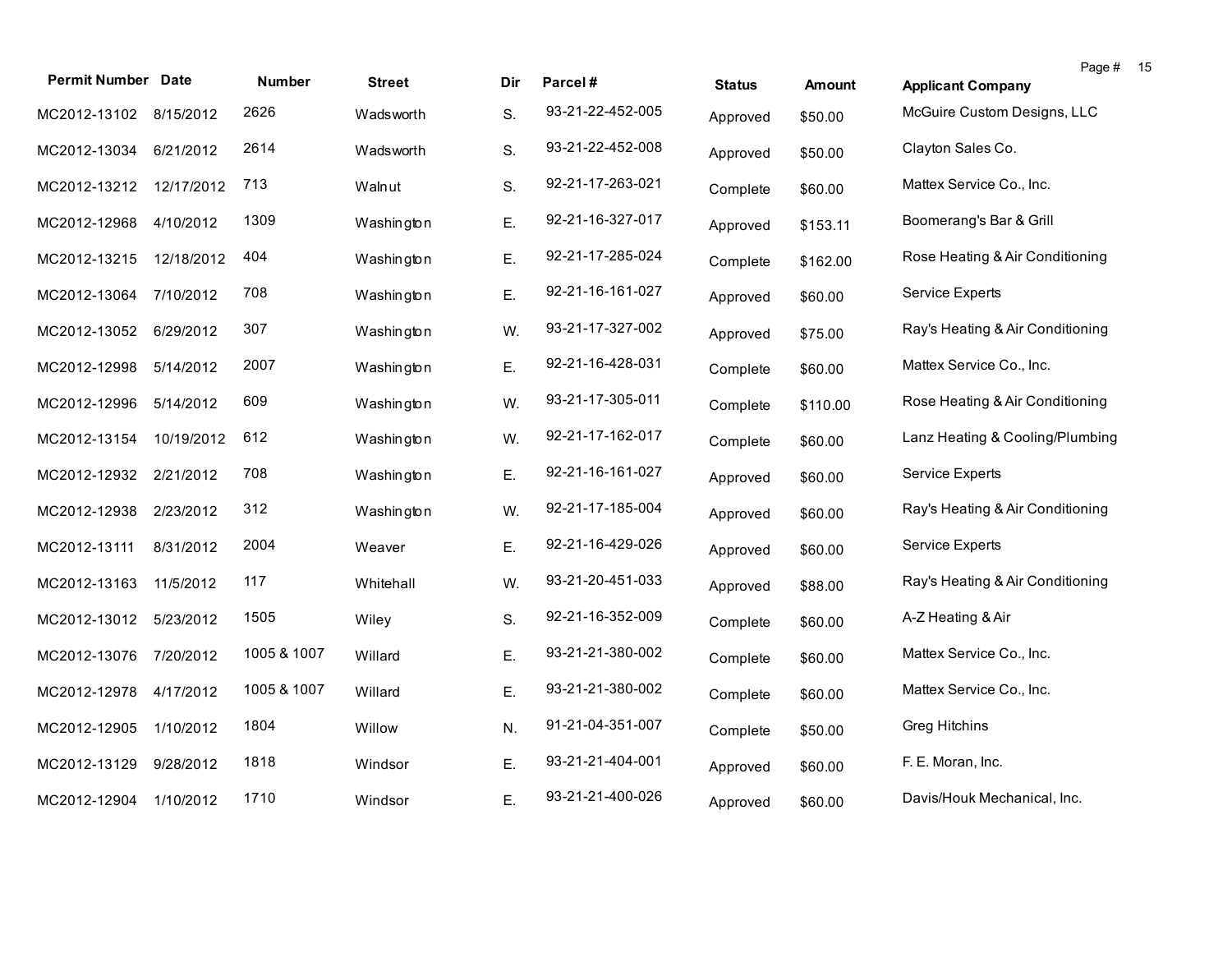| <b>Permit Number Date</b> | Number | <b>Street</b> | Dir | Parcel#                                   |                    | <b>Status</b> | Amount | <b>Applicant Company</b> | Page # 16   |  |
|---------------------------|--------|---------------|-----|-------------------------------------------|--------------------|---------------|--------|--------------------------|-------------|--|
|                           |        |               |     | <b>Total Permits</b><br><b>Total Fees</b> | 326<br>\$50,578.50 |               |        |                          | pm&erpt.srw |  |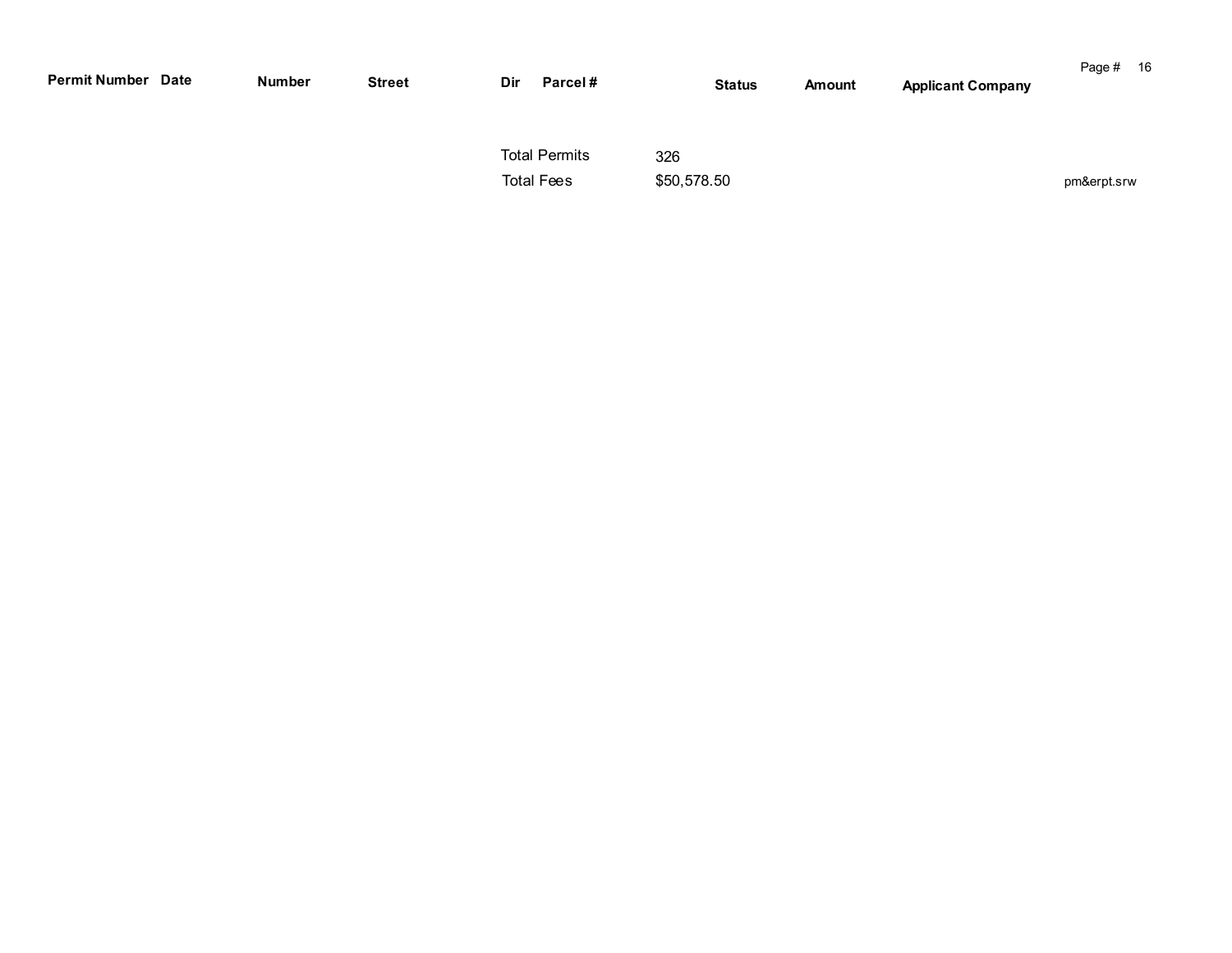## Utility Permits -- January 1 - December 31, 2012

| Permit                       | Date            | Number Street |                    | Dir Parcel #         | Fee Type | Amount   | <b>Applicant Company</b>                     | Impr. Type                       | EZ               |
|------------------------------|-----------------|---------------|--------------------|----------------------|----------|----------|----------------------------------------------|----------------------------------|------------------|
| UT2012-5139                  | 9/20/2012 1311  |               | Abercorn           | S. 91-21-15-390-020  | Utility  | \$25.00  | Main Street Fencing Co.                      | erect fence                      | $\overline{2}$   |
| UT2012-5051                  | 6/8/2012        | 1608          | Adams              | S. 92-21-16-461-002  | Utility  | \$25.00  | Nancy Barrett                                | erect fence                      | $\overline{2}$   |
| UT2012-5077                  | 6/29/2012 906   |               | Airport            | E. 91-15-33-300-005  | Utility  | \$50.00  | Frasca International Inc.                    | foundation                       | $\overline{2}$   |
| UT2012-5135                  | 9/18/2012 2209  |               | Anderson           | S. 93-21-21-303-005  | Utility  | \$25.00  | Linda Fox                                    | erect fence                      | $\overline{2}$   |
| UT2012-5000                  | 4/3/2012        | 1601          | Anderson           | S. 93-21-17-481-017  | Utility  | \$25.00  | Mark Overmyer                                | erect fence                      | $\overline{2}$   |
| UT2012-5144                  | 9/28/2012 3101  |               | Anthony            | E. 30-21-10-200-047  | Utility  | \$50.00  | Patrick M. Funkhouser                        | erect utility building           | $\overline{2}$   |
| SG2012-U-4968 1/13/2012 202  |                 |               | <b>Art Bartell</b> | S. 92-21-16-200-005I | Utility  | \$60.00  | American Dowell Signcrafters                 | erect 2 wall signs               | $\overline{2}$   |
| UT2012-4991                  | 3/19/2012 1012  |               | Austin             | S. 92-21-16-402-021  | Utility  | \$61.00  | Robby Cekander Home<br>Services              | repair sfr                       |                  |
| UT2012-5039                  | 5/25/2012 1405  |               | Beardsley          | W. 91-21-07-205-004  | Utility  | \$25.00  | SK Fence Co.                                 | erect fence                      |                  |
| UT2012-5026                  | 5/17/2012 2908  |               | Beringer           | E. 91-21-10-410-002  | Utility  | \$323.00 | Ohana Pools & Spas                           | erect pool                       | $\overline{2}$   |
| UT2012-5038                  | 5/22/2012 1209  |               | <b>Beslin</b>      | W. 91-21-07-410-004  | Utility  | \$50.00  | Robert Hambrick                              | repair sfr                       | $\mathbf{1}$     |
| UT2012-5011                  | 4/24/2012 2011  |               | Boudreau           | S. 93-21-20-252-018  | Utility  | \$25.00  | Gaines Fence Co.                             | erect fence                      | $\overline{2}$   |
| SG2012-U-5049 6/7/2012       |                 | 405           | Broadway           | N. 91-21-08-455-012  | Utility  | \$30.00  | American Dowell Signcrafters                 | erect 1 wall sign                | $\mathbf{1}$     |
| UT2012-5169                  | 10/29/2012 1008 |               | Broadway           | N. 91-21-08-255-002  | Utility  | \$25.00  | Paul Faber                                   | erect misc                       | $\mathbf{1}$     |
| UT2012-5146                  | 10/1/2012 202   |               | Broadway           | S. 92-21-17-212-004  | Utility  | \$105.00 | Urbana Champaign<br>Independent Media Center | erect tower                      | 1                |
| SG2012-U-5070 6/26/2012 300  |                 |               | Broadway           | S. 92-21-17-212-024  | Utility  | \$30.00  | American Dowell Signcrafters                 | erect 1 wall sign                | $\mathbf{1}$     |
| UT2012-5179                  | 11/19/2012 303  |               | Busey              | S. 92-21-17-103-019  | Utility  | \$115.00 | <b>JSM Development</b>                       | repair mfr                       | $\overline{2}$   |
| UT2012-5178                  | 11/19/2012 303  |               | Busey              | S. 92-21-17-103-019  | Utility  | \$86.00  | <b>JSM Development</b>                       | repair mfr                       | $\overline{2}$   |
| UT2012-5079                  | 7/11/2012 906   |               | California         | E. 92-21-16-154-012  | Utility  | \$25.00  | <b>Beth Peters</b>                           | erect fence                      | $\overline{2}$   |
| SG2012-U-5172 11/6/2012 1304 |                 |               | Cardinal           | W. 91-21-06-401-007  | Utility  | \$30.00  | American Dowell Signcrafters                 | erect freestanding monument sign | $\mathbf{1}$     |
| UT2012-5156                  | 10/8/2012 2702  |               | Castlerock         | E. 93-21-22-180-004  | Utility  | \$25.00  | SK Fence Co.                                 | erect fence                      | $\overline{2}$   |
| UT2012-5059                  | 6/15/2012 2730  |               | Castlerock         | E. 93-21-22-256-004  | Utility  | \$930.00 | <b>US Pro/United Services</b>                | repair sfr                       | $\overline{2}$   |
| UT2012-5076                  | 6/29/2012 2702  |               | Castlerock         | E. 93-21-22-180-004  | Utility  | \$354.00 | Backyard Creations Inc.                      | erect pool                       | $\boldsymbol{2}$ |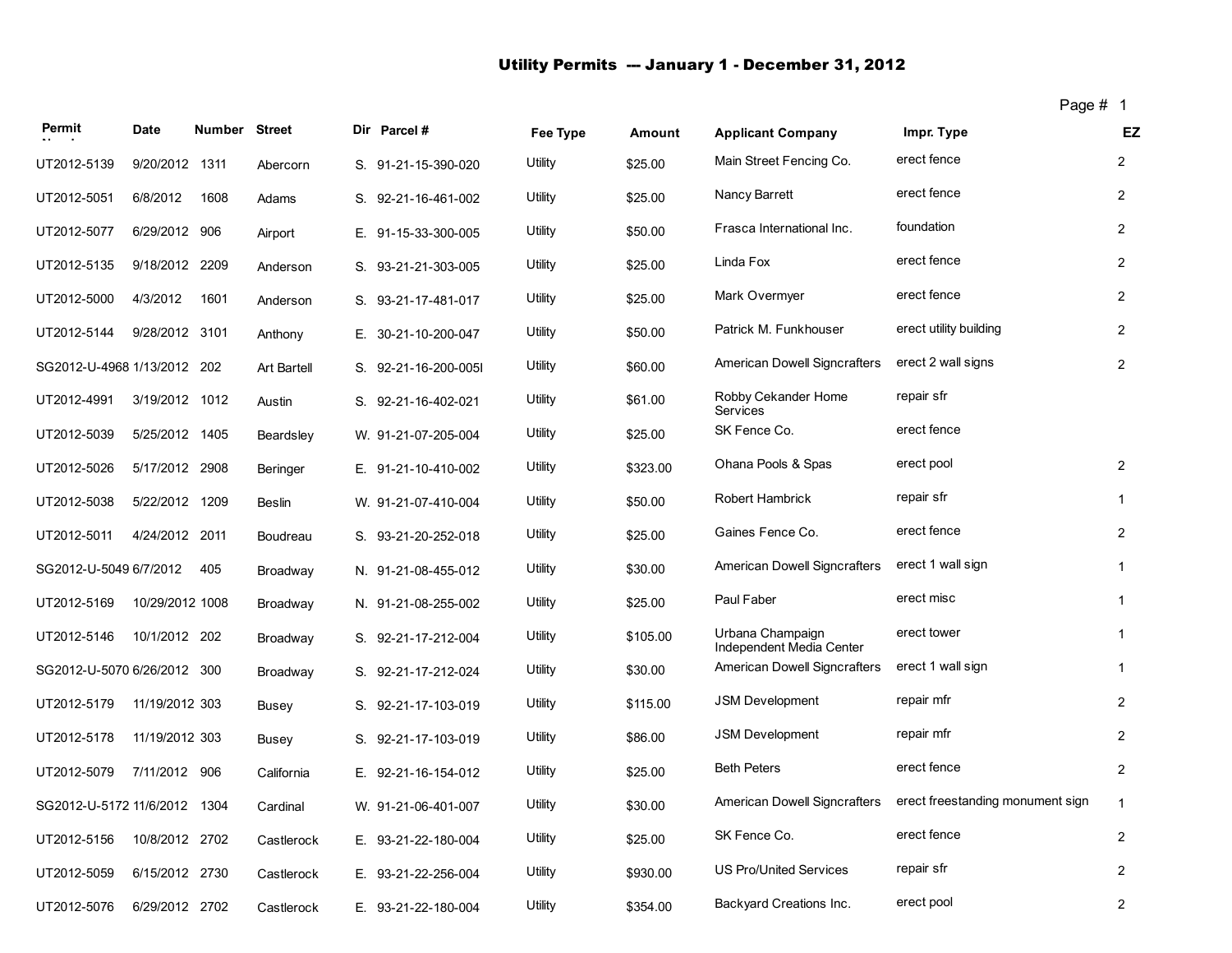| Permit                       | Date            | Number Street |               | Dir Parcel #                      | Fee Type | Amount  | <b>Applicant Company</b>              | Impr. Type                 | EZ             |
|------------------------------|-----------------|---------------|---------------|-----------------------------------|----------|---------|---------------------------------------|----------------------------|----------------|
| UT2012-5032                  | 5/18/2012 2809  |               | Clarion       | E. 91-21-10-404-015               | Utility  | \$25.00 | Main Street Fencing Co.               | erect fence                | $\overline{2}$ |
| UT2012-5175                  | 11/16/2012 805  |               | Coler         | S. 92-21-17-158-007               | Utility  | \$50.00 | Charles Smyth                         | repair roof                | $\overline{2}$ |
| UT2012-5215                  | 12/21/2012 1714 |               | Colorado      | E. 93-21-21-201-015               | Utility  | \$50.00 | Stone Ridge Square LLC                | repair balcony             | $\overline{2}$ |
| UT2012-5142                  | 9/20/2012 1102  |               | Colorado      | E. 93-21-21-126-033               | Utility  | \$60.00 | Campus Property Management repair mfr |                            | $\overline{2}$ |
| UT2012-5166                  | 10/24/2012 605  |               | Colorado      | E. 93-21-20-280-009               | Utility  | \$25.00 | Derik Schneider                       | erect fence                |                |
| UT2012-4985                  | 3/19/2012 1401  |               |               | Cottage Grove S. 92-21-16-351-026 | Utility  | \$25.00 | James Stockton                        | erect fence                | $\overline{2}$ |
| UT2012-4981                  | 3/5/2012        | 604           |               | Cottage Grove S. 92-21-16-176-007 | Utility  | \$50.00 | Harry Northen                         | erect garage               | $\overline{c}$ |
| UT2012-5050                  | 6/8/2012        | 1402          | Cottage Grove | S. 92-21-16-379-001               | Utility  | \$25.00 | SK Fence Co.                          | erect fence                | $\overline{c}$ |
| SG2012-U-5145 10/1/2012 1601 |                 |               | Cunningham    | N. 91-21-04-351-027               | Utility  | \$30.00 | United Sign & Awning                  | erect 1 wall sign          | $\mathbf{1}$   |
| UT2012-5159                  | 10/12/2012 1508 |               | Cunningham    | N. 91-21-09-103-020               | Utility  | \$50.00 | <b>Harbor Freight Tools</b>           | erect tent                 | $\overline{2}$ |
| UT2012-5052                  | 6/8/2012        | 1508          | Cunningham    | N. 91-21-09-103-020               | Utility  | \$50.00 | Harbor Freight Tools                  | erect tent                 | $\overline{2}$ |
| SG2012-U-5128 9/11/2012 1601 |                 |               | Cunningham    | N. 91-21-04-351-027               | Utility  | \$60.00 | United Sign & Awning                  | erect 2 freestanding signs | 1              |
| UT2012-5112                  | 8/24/2012 3008  |               | Cunningham    | N. 91-15-33-452-001               | Utility  | \$50.00 | Curry Construction Inc.               | foundation                 | $\overline{c}$ |
| UT2012-5096                  | 7/31/2012 1508  |               | Cunningham    | N. 91-21-09-103-020               | Utility  | \$50.00 | Harbor Freight                        | erect tent                 | $\overline{2}$ |
| UT2012-4988                  | 3/19/2012 1304  |               | Cunningham    | N. 91-21-09-103-001               | Utility  | \$25.00 | Kurt Beaumont                         | erect fence                | $\overline{2}$ |
| SG2012-U-4969 1/18/2012 1804 |                 |               | Cunningham    | N. 91-21-04-352-012               | Utility  | \$30.00 | 74 Motors Inc.                        | erect freestanding sign    | $\overline{2}$ |
| SG2012-U-5134 9/18/2012 1604 |                 |               | Cunningham    | N. 91-21-04-352-033               | Utility  | \$30.00 | Shear Impressions                     | erect wall sign            | $\overline{2}$ |
| SG2012-U-5137 9/20/2012 510  |                 |               | Cunningham    | N. 91-21-08-427-011               | Utility  | \$30.00 | Mayan Palace Spa & Salon              | erect 1 wall sign          | 1              |
| UT2012-4983                  | 3/16/2012 1505  |               | Curtiss       | S. 92-21-16-478-025               | Utility  | \$50.00 | Ismail Ozhoyta                        | repair sfr                 | $\overline{c}$ |
| UT2012-4999                  | 4/2/2012        | 3407          | Deer Ridge    | S. 93-21-28-404-008               | Utility  | \$25.00 | Lester Anderson                       | erect shed                 | 2              |
| UT2012-5161                  | 10/15/2012 508  |               | Delaware      | W. 93-21-17-378-013               | Utility  | \$25.00 | Gaines Fence Co.                      | erect fence                | $\overline{c}$ |
| UT2012-5075                  | 6/29/2012 2110  |               | Delaware      | E. 91-21-15-354-012               | Utility  | \$25.00 | Bounthary Chanthadouangsy             | erect fence                | $\overline{c}$ |
| UT2012-5094                  | 7/25/2012 306   |               | Delaware      | W. 93-21-17-382-014               | Utility  | \$25.00 | SK Fence Co.                          | erect fence                | $\overline{c}$ |
| UT2012-5021                  | 5/7/2012        | 801           | Delaware      | W. 93-21-17-354-004               | Utility  | \$25.00 | <b>Brooks Creek Cedar</b>             | erect fence                | $\overline{2}$ |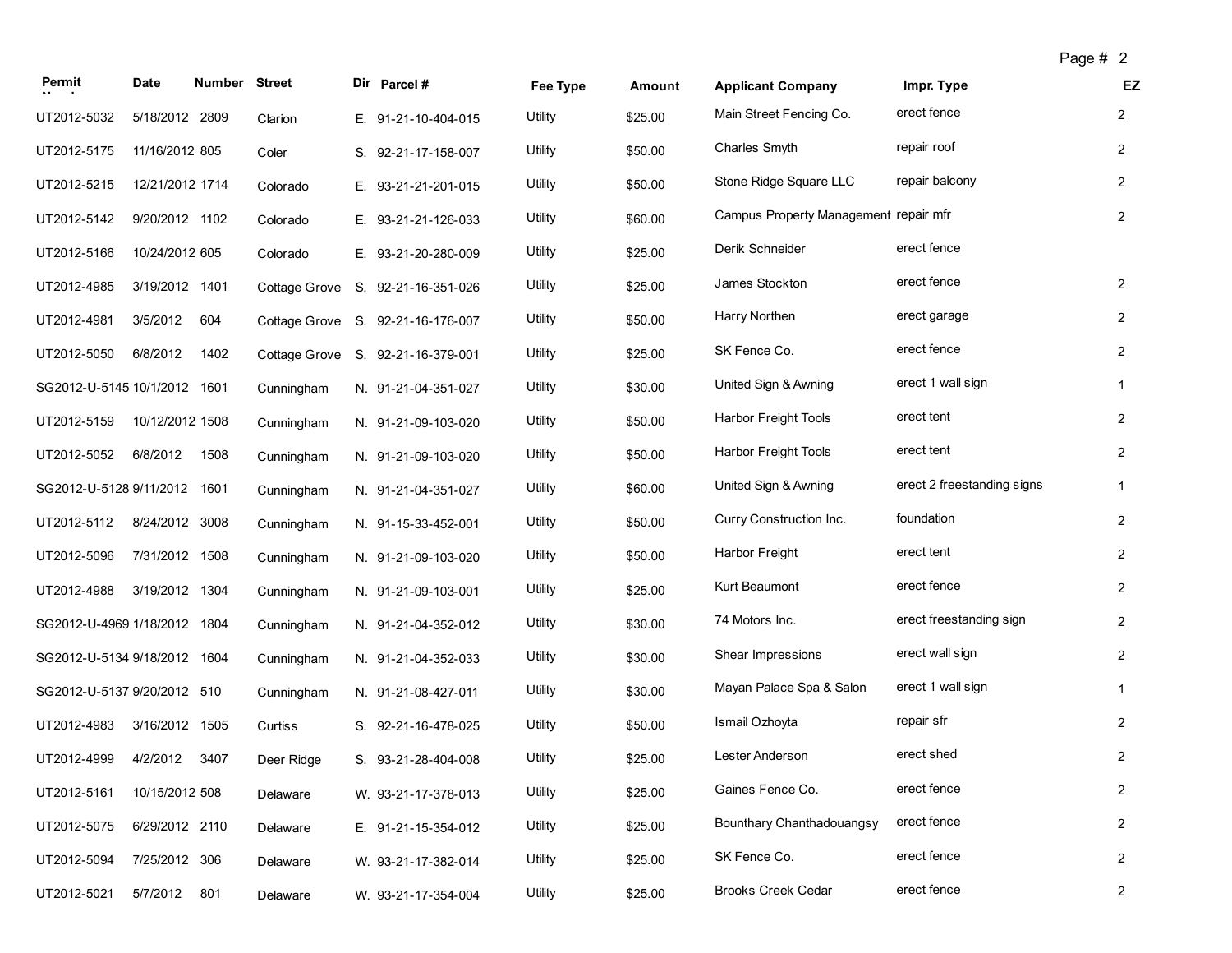| Permit                      | <b>Date</b>                | <b>Number Street</b> |           | Dir Parcel #             | Fee Type | Amount   | <b>Applicant Company</b>                | Impr. Type              | EZ             |
|-----------------------------|----------------------------|----------------------|-----------|--------------------------|----------|----------|-----------------------------------------|-------------------------|----------------|
| UT2012-5022                 | 5/7/2012                   | 2310                 | Delaware  | E. 91-21-15-354-022      | Utility  | \$25.00  | Leslie Harris                           | erect fence             | $\overline{2}$ |
| UT2012-5214                 | 12/18/2012 1009            |                      | Douglas   | S. 93-21-17-328-016      | Utility  | \$25.00  | <b>Brendan Harley</b>                   | erect fence             | $\overline{2}$ |
| UT2012-5133                 | 9/18/2012 1210             |                      | Dublin    | W. 91-21-07-260-009      | Utility  | \$25.00  | Tem Jones                               | erect fence             | $\mathbf{1}$   |
| UT2012-5054                 | 6/12/2012 1302             |                      | Eads      | W. 91-21-07-254-011      | Utility  | \$50.00  | Coach House Garages                     | erect garage            | $\mathbf{1}$   |
| UT2012-5121                 | 8/27/2012 2501             |                      | Fairfield | N. 91-21-04-229-026      | Utility  | \$25.00  | Gaines Fence Co.                        | erect fence             | $\overline{2}$ |
| UT2012-5017                 | 4/27/2012 1613             |                      | Fairlawn  | E. 92-21-16-457-007      | Utility  | \$50.00  | Boxer Home Improvement, Inc. repair sfr |                         | $\overline{2}$ |
| UT2012-5098                 | 8/3/2012                   | 2210                 | Fletcher  | S. 93-21-21-331-005      | Utility  | \$25.00  | SK Fence Co.                            | erect fence             | $\overline{2}$ |
| UT2012-4970                 | 1/18/2012 1505-162 Florida |                      |           | E. 93-21-21-201-013      | Utility  | \$25.00  | The Pointe at U of I                    | erect fence             | 1              |
| UT2012-4993                 | 3/22/2012 3                |                      | Florida   | 93-21-20-201-015         | Utility  | \$115.00 | New Prairie Construction                | repair sfr              | $\overline{2}$ |
| UT2012-5084                 | 7/13/2012 2608             |                      | Florida   | E. 91-21-15-388-004      | Utility  | \$25.00  | Main Street Fencing Co.                 | erect fence             | $\overline{2}$ |
| UT2012-5045                 | 5/31/2012 603              |                      | Florida   | E. 93-21-20-226-015      | Utility  | \$25.00  | Matt Ramsey                             | erect shed              | $\overline{2}$ |
| UT2012-5111                 | 8/20/2012 1607             |                      | Golfview  | N. 91-21-05-476-018      | Utility  | \$25.00  | Mr. Charles Watkins                     | erect shed              |                |
| UT2012-5002                 | 4/11/2012 1808             |                      | Golfview  | N. 91-21-05-477-007      | Utility  | \$25.00  | Main Street Fencing Co.                 | erect fence             | $\mathbf{1}$   |
| UT2012-5217                 | 12/24/2012 300             |                      | Goodwin   | N. 91-21-07-477-015      | Utility  | \$60.00  | SRU Telecom                             | erect antenna           | $\overline{2}$ |
| UT2012-5188                 | 12/5/2012 710              |                      | Goodwin   | S. 93-21-18-277-009      | Utility  | \$50.00  | Chul Kim                                | repair business         | $\overline{2}$ |
| SG2012-U-5152 10/3/2012 710 |                            |                      | Goodwin   | S. 93-21-18-277-009      | Utility  | \$30.00  | Chul Kim/AMKO Corp.                     | erect 1 projecting sign | $\overline{2}$ |
| SG2012-U-5151 10/4/2012 710 |                            |                      | Goodwin   | S. 93-21-18-277-009      | Utility  | \$30.00  | Chul Kim/AMKO Corp.                     | erect roof sign         | $\overline{c}$ |
| UT2012-5118                 | 8/27/2012 300              |                      | Goodwin   | N. 91-21-07-477-015      | Utility  | \$90.00  | T-Steele Construction Inc.              | erect antenna           | $\overline{2}$ |
| UT2012-5099                 | 8/3/2012                   | 2207                 | Grange    | S. 93-21-20-405-010      | Utility  | \$50.00  | John Mies                               | erect utility building  | $\overline{2}$ |
| UT2012-5114                 | 8/27/2012 2207             |                      | Grange    | S. 93-21-20-405-010      | Utility  | \$50.00  | New Life Construction                   | erect deck              | $\overline{c}$ |
| UT2012-5108 8/13/2012 803   |                            |                      | Green     | W. 92-21-17-103-004      | Utility  | \$50.00  | Panel Tech Construction, Inc.           | repair mfr              | $\overline{c}$ |
| UT2012-5068                 | 6/26/2012 403              |                      | Green     | W. 92-21-17-133-004      | Utility  | \$72.00  | Bohdan Rudawski                         | erect garage            | $\overline{c}$ |
| UT2012-5176                 | 11/16/2012 309             |                      | High      | W. 92-21-17-138-003      | Utility  | \$25.00  | Jane McClintock                         | erect fence             | $\overline{2}$ |
| UT2012-5104                 | 8/10/2012 1309             |                      | Hill      | W. 91-21-07-407-001 thru | Utility  | \$25.00  | Jeff Parish                             | erect fence             | $\mathbf{1}$   |

 $\sim$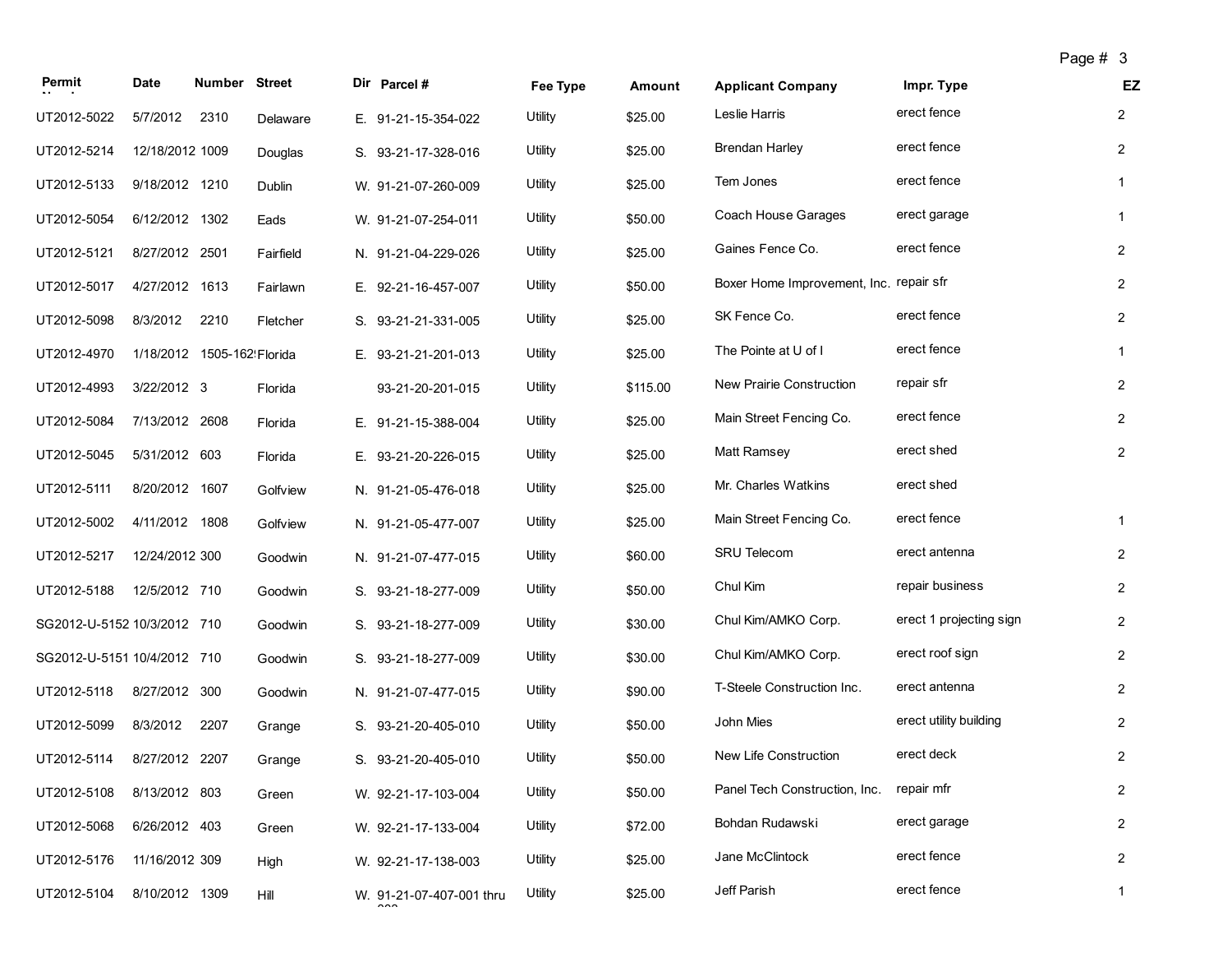| Permit                      | Date                      | Number Street |              | Dir Parcel #        | Fee Type | Amount   | <b>Applicant Company</b>   | Impr. Type               | EZ             |
|-----------------------------|---------------------------|---------------|--------------|---------------------|----------|----------|----------------------------|--------------------------|----------------|
| UT2012-4984                 | 3/16/2012 505             |               | Holmes       | E. 93-21-20-434-004 | Utility  | \$25.00  | Rodger Sloan               | erect shed               | $\overline{2}$ |
| UT2012-5162                 | 10/15/2012 104            |               | Holmes       | W. 93-21-20-401-014 | Utility  | \$25.00  | Gaines Fence Co.           | erect fence              | $\overline{2}$ |
| UT2012-5097                 | 8/1/2012                  | 1604          | Horizon      | E. 93-21-28-407-023 | Utility  | \$25.00  | David R. Rich              | erect shed               | $\overline{c}$ |
| UT2012-5213                 | 12/18/2012 1603           |               | Horizon      | E. 93-21-28-408-002 | Utility  | \$25.00  | Kimberlee Ford             | erect fence              | $\overline{2}$ |
| UT2012-5181                 | 11/20/2012 1709           |               | Horizon      | E. 93-21-28-408-011 | Utility  | \$25.00  | SK Fence Co.               | erect fence              | $\overline{2}$ |
| UT2012-5078                 | 6/29/2012 901             |               | Illinois     | E. 92-21-16-154-009 | Utility  | \$25.00  | Kristin Stauffer           | erect fence              | $\overline{2}$ |
| UT2012-5064                 | 6/18/2012 412             |               | Illinois     | W. 92-21-17-134-008 | Utility  | \$25.00  | Danielle Chynoweth         | erect fence              | $\overline{2}$ |
| UT2012-5100                 | 8/6/2012                  | 109           | Illinois     | W. 92-21-17-252-014 | Utility  | \$90.00  | T-Mobile Central LLC       | erect antenna            | $\overline{2}$ |
| UT2012-5174                 | 11/9/2012 509             |               | Illinois     | W. 92-21-17-176-002 | Utility  | \$50.00  | <b>Custom Home Updates</b> | repair sfr               | $\overline{2}$ |
| UT2012-4995                 | 3/28/2012 701             |               | Illinois     | W. 92-21-17-155-008 | Utility  | \$50.00  | Haynes Construction        | repair roof              | $\overline{2}$ |
| UT2012-4987                 | 3/19/2012 902             |               | Illinois     | E. 92-21-16-111-011 | Utility  | \$25.00  | Philip Kennedy             | erect fence              | $\overline{2}$ |
| UT2012-5062                 | 6/18/2012 716             |               | Indiana      | W. 93-21-17-307-004 | Utility  | \$60.00  | Halfar Masonry             | repair porch             | $\overline{2}$ |
| UT2012-5016                 | 4/25/2012 609             |               | Indiana      | W. 93-21-17-308-010 | Utility  | \$25.00  | Gaines Fence Co.           | erect fence              | $\overline{2}$ |
| UT2012-5091                 | 7/25/2012 400             |               | Indiana      | W. 93-21-17-329-001 | Utility  | \$.00    | Dodds Company              | repair misc              | $\overline{c}$ |
| UT2012-5053                 | 6/8/2012                  | 701           | Indiana      | W. 93-21-17-308-008 | Utility  | \$50.00  | Phil Frye                  | erect accessory building | $\overline{2}$ |
| UT2012-5060                 | 6/15/2012 205             |               | lowa         | W. 93-21-17-330-003 | Utility  | \$95.00  | Ken Moyer                  | erect garage             | $\overline{c}$ |
| UT2012-5155                 | 10/8/2012 608             |               | lowa         | W. 93-21-17-305-028 | Utility  | \$25.00  | Mel Fros                   | erect fence              | $\overline{2}$ |
| SG2012-U-5073 6/29/2012 810 |                           |               | lowa         | W. 93-21-17-301-004 | Utility  | \$30.00  | Gabe's Place LLC           | erect 1 wall sign        | $\overline{2}$ |
| UT2012-5010                 | 4/20/2012 1201 1/2 Kenyon |               |              | W. 91-21-06-402-007 | Utility  | \$72.00  | Verizon Wireless           | erect antenna            | $\mathbf{1}$   |
| UT2012-5004                 | 4/13/2012 1001            |               | Killarney    | W. 91-21-06-426-013 | Utility  | \$50.00  | Holiday Inn                | erect tent               | 2              |
| UT2012-4979                 | 2/10/2012 2204            |               | Lantern Hill | E. 91-21-15-303-018 | Utility  | \$50.00  | Robert Douglas             | erect misc               | $\overline{2}$ |
| UT2012-5202                 | 12/11/2012 1601           |               | Lincoln      | N. 91-21-06-476-011 | Utility  | \$257.00 | The Scion Group LLC        | replace windows          | $\mathbf{1}$   |
| UT2012-5201                 | 12/11/2012 1601           |               | Lincoln      | N. 91-21-06-476-011 | Utility  | \$217.00 | The Scion Group LLC        | replace windows          | $\mathbf{1}$   |
| UT2012-5203                 | 12/11/2012 1601           |               | Lincoln      | N. 91-21-06-476-011 | Utility  | \$217.00 | The Scion Group LLC        | replace windows          | $\mathbf{1}$   |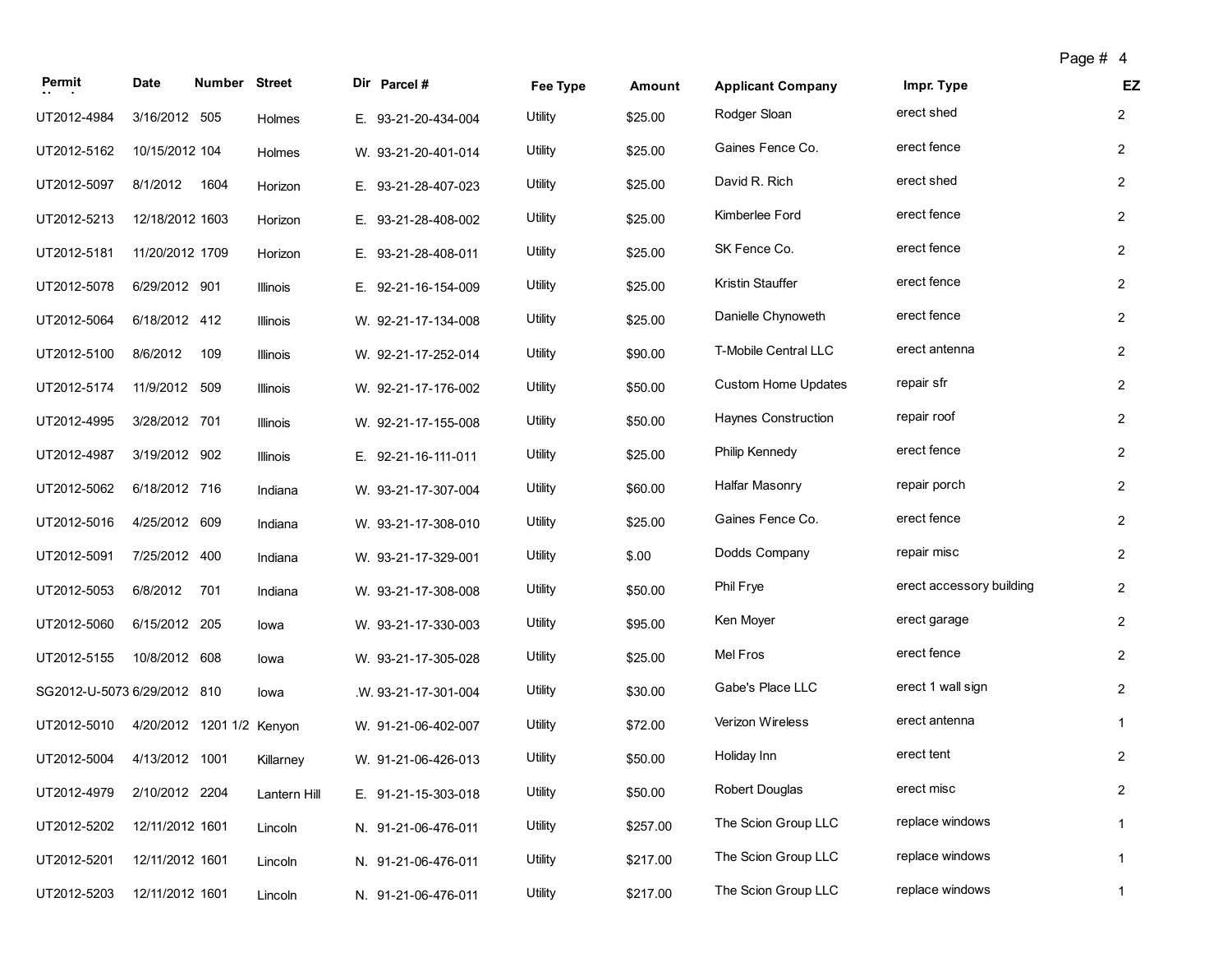| Permit                       | Date            | Number Street |         | Dir Parcel #        | Fee Type | Amount   | <b>Applicant Company</b>            | Impr. Type                            | EZ             |
|------------------------------|-----------------|---------------|---------|---------------------|----------|----------|-------------------------------------|---------------------------------------|----------------|
| UT2012-5200                  | 12/11/2012 1601 |               | Lincoln | N. 91-21-06-476-011 | Utility  | \$217.00 | The Scion Group LLC                 | replace windows                       | 1              |
| UT2012-5199                  | 12/11/2012 1601 |               | Lincoln | N. 91-21-06-476-011 | Utility  | \$257.00 | The Scion Group LLC                 | replace windows                       | $\mathbf{1}$   |
| UT2012-5204                  | 12/11/2012 1601 |               | Lincoln | N. 91-21-06-476-011 | Utility  | \$137.00 | The Scion Group LLC                 | replace windows                       | $\mathbf{1}$   |
| UT2012-5206                  | 12/11/2012 1601 |               | Lincoln | N. 91-21-06-476-011 | Utility  | \$217.00 | The Scion Group LLC                 | replace windows                       | $\mathbf{1}$   |
| UT2012-4992                  | 3/21/2012 1601  |               | Lincoln | N. 91-21-06-476-011 | Utility  | \$83.00  | <b>Allied Services</b>              | repair mfr                            | 1              |
| UT2012-5205                  | 12/11/2012 1601 |               | Lincoln | N. 91-21-06-476-011 | Utility  | \$257.00 | The Scion Group LLC                 | replace windows                       | $\mathbf{1}$   |
| UT2012-5207                  | 12/11/2012 1601 |               | Lincoln | N. 91-21-06-476-011 | Utility  | \$137.00 | The Scion Group LLC                 | replace windows                       | $\mathbf{1}$   |
| UT2012-5208                  | 12/11/2012 1601 |               | Lincoln | N. 91-21-06-476-011 | Utility  | \$217.00 | The Scion Group LLC                 | replace windows                       | $\mathbf{1}$   |
| UT2012-5209                  | 12/11/2012 1601 |               | Lincoln | N. 91-21-06-476-011 | Utility  | \$129.00 | The Scion Group LLC                 | replace windows                       | $\mathbf{1}$   |
| SG2012-U-4978 2/8/2012       |                 | 1600          | Lincoln | N. 91-21-05-354-013 | Utility  | \$60.00  | <b>American Dowell Signcrafters</b> | erect 2 wall signs                    | 1              |
| SG2012-U-5102 8/9/2012       |                 | 1600          | Lincoln | N. 91-21-05-354-013 | Utility  | \$60.00  | American Dowell Signcrafters        | erect 2 wall signs                    | $\mathbf{1}$   |
| UT2012-4976                  | 2/2/2012        | 801-807       | Lincoln | S. 93-21-18-281-007 | Utility  | \$50.00  | New Life Construction               | repair foundation                     | $\overline{c}$ |
| SG2012-U-4971 1/18/2012 1802 |                 |               | Lincoln | N. 91-21-05-353-020 | Utility  | \$30.00  | <b>American Dowell Signcrafters</b> | erect freestanding sign (reface only) | $\overline{1}$ |
| UT2012-5197                  | 12/11/2012 1601 |               | Lincoln | N. 91-21-06-476-011 | Utility  | \$217.00 | The Scion Group LLC                 | replace windows                       | 1              |
| UT2012-5192                  | 12/11/2012 1601 |               | Lincoln | N. 91-21-06-476-011 | Utility  | \$257.00 | The Scion Group LLC                 | replace windows                       | 1              |
| UT2012-5041                  | 5/25/2012 1002  |               | Lincoln | S. 93-21-17-302-001 | Utility  | \$50.00  | Gary Olsen                          | foundation                            | $\overline{2}$ |
| UT2012-5168                  | 10/29/2012 1102 |               | Lincoln | S. 93-21-17-303-001 | Utility  | \$368.00 | Renewal by Anderson                 | install windows                       |                |
| UT2012-5189                  | 12/11/2012 1601 |               | Lincoln | N. 91-21-06-476-011 | Utility  | \$217.00 | The Scion Group                     | replace windows                       | 1              |
| UT2012-5190                  | 12/11/2012 1601 |               | Lincoln | N. 91-21-06-476-011 | Utility  | \$217.00 | The Scion Group LLC                 | replace windows                       | 1              |
| UT2012-5191                  | 12/11/2012 1601 |               | Lincoln | N. 91-21-06-476-011 | Utility  | \$217.00 | The Scion Group LLC                 | replace windows                       | 1              |
| UT2012-5171                  | 11/6/2012 1900  |               | Lincoln | N. 91-21-05-301-012 | Utility  | \$50.00  | O'Shea Builders                     | foundation                            | $\mathbf{1}$   |
| UT2012-5193                  | 12/11/2012 1601 |               | Lincoln | N. 91-21-06-476-011 | Utility  | \$137.00 | The Scion Group                     | replace windows                       | $\mathbf{1}$   |
| SG2012-U-5013 4/25/2012 1600 |                 |               | Lincoln | N. 91-21-05-354-013 | Utility  | \$30.00  | American Dowell Signcrafters        | erect 1 wall sign                     | $\mathbf{1}$   |
| UT2012-5194                  | 12/11/2012 1601 |               | Lincoln | N. 91-21-06-476-011 | Utility  | \$217.00 | The Scion Group LLC                 | replace windows                       | $\mathbf{1}$   |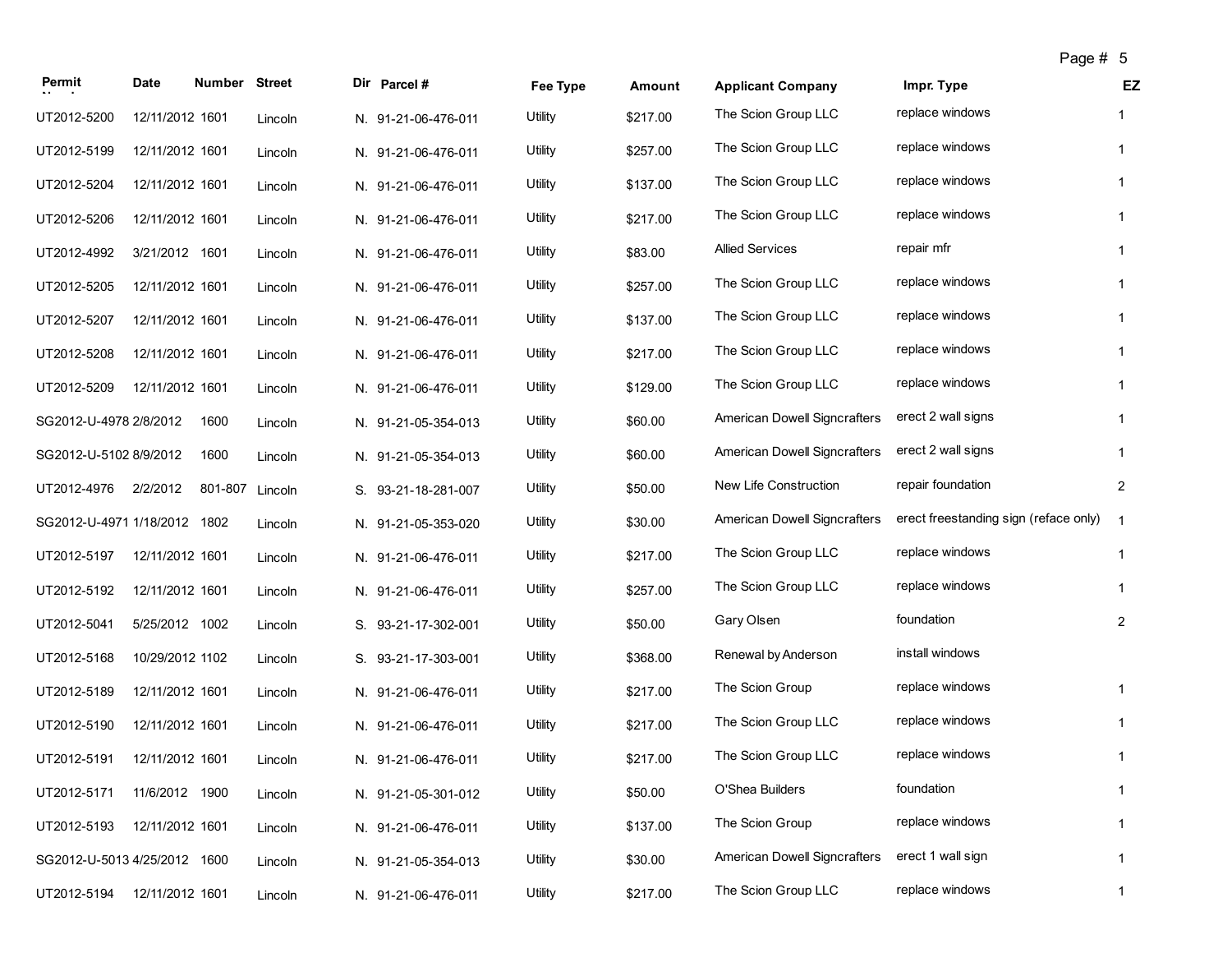| Permit                      | <b>Date</b>     | Number Street |            | Dir Parcel #            | Fee Type | <b>Amount</b> | <b>Applicant Company</b>          | Impr. Type                | EZ             |
|-----------------------------|-----------------|---------------|------------|-------------------------|----------|---------------|-----------------------------------|---------------------------|----------------|
| UT2012-5195                 | 12/11/2012 1601 |               | Lincoln    | N. 91-21-06-476-011     | Utility  | \$217.00      | The Scion Group LLC               | replace windows           | $\mathbf{1}$   |
| UT2012-5196                 | 12/11/2012 1601 |               | Lincoln    | N. 91-21-06-476-011     | Utility  | \$257.00      | The Scion Group                   | replace windows           | $\mathbf{1}$   |
| UT2012-5198                 | 12/11/2012 1601 |               | Lincoln    | N. 91-21-06-476-011     | Utility  | \$217.00      | The Scion Group LLC               | replace windows           | $\mathbf{1}$   |
| UT2012-5036                 | 5/22/2012 928   |               | Linview    | N. 91-21-08-152-005     | Utility  | \$25.00       | Kenneth Martin                    | erect fence               | $\overline{2}$ |
| UT2012-5048                 | 6/7/2012        | 1008          | Lynn       | S. 92-21-16-303-016     | Utility  | \$117.00      | White Construction Co.            | erect garage              | $\overline{2}$ |
| UT2012-5040                 | 5/25/2012 402   |               | Lynn       | S. 92-21-16-111-009     | Utility  | \$50.00       | William Bajema                    | repair sfr                | $\overline{2}$ |
| UT2012-5107                 | 8/13/2012 509   |               | Main       | W. 91-21-08-363-005     | Utility  | \$50.00       | Twin City Tent and Awning         | erect awning              | $\mathbf{1}$   |
| UT2012-5163                 | 10/15/2012 806  |               | Main       | W. 91-21-08-353-018     | Utility  | \$.00         | C.A. Meyer Construction           | repair sfr                | $\overline{2}$ |
| SG2012-U-5140 9/20/2012 102 |                 |               | Main       | E. 92-21-17-203-001=004 | Utility  | \$30.00       | American Dowell Signcrafters      | erect freestanding sign   | $\mathbf{1}$   |
| UT2012-5183                 | 11/26/2012 806  |               | Main       | W. 91-21-08-353-018     | Utility  | \$.00         | C.A. Meyer Construction           | repair porch              | $\overline{2}$ |
| UT2012-5185                 | 11/29/2012 201  |               | Main       | W. 92-21-17-205-003     | Utility  | \$363.00      | Daniel Contracting                | erect misc                | $\mathbf{1}$   |
| UT2012-5117                 | 8/27/2012 1911  |               | Main       | E. 92-21-16-200-005C    | Utility  | \$570.00      | <b>Cross Construction</b>         | parking lot               | $\overline{2}$ |
| SG2012-U-4965 1/6/2012      |                 | 908           | Main       | E. 91-21-09-355-020     | Utility  | \$30.00       | <b>Prairie Signs</b>              | erect 1 freestanding sign | $\mathbf{1}$   |
| UT2012-5043                 | 5/31/2012 608   |               | Main       | W. 91-21-08-362-010     | Utility  | \$50.00       | <b>Curt Meyer</b>                 | repair porch              | $\mathbf{1}$   |
| UT2012-5005                 | 4/13/2012 1110  |               | Main       | E. 91-21-09-379-007     | Utility  | \$25.00       | Omar Orrala                       | erect fence               | $\mathbf{1}$   |
| UT2012-4975                 | 1/27/2012 1505  |               | Main       | E. 92-21-16-200-021     | Utility  | \$119.00      | Roessler Construction<br>Company  | foundation                | $\mathbf{1}$   |
| UT2012-5042                 | 5/31/2012 1505  |               | Main       | E. 92-21-16-200-021     | Utility  | \$1,552.00    | <b>Tecta Illinois Roofing LLC</b> | repair roof               | $\mathbf{1}$   |
| UT2012-5120                 | 8/27/2012 804   |               | Maple      | S. 92-21-17-286-011     | Utility  | \$25.00       | Gaines Fence Co.                  | erect fence               |                |
| UT2012-4994                 | 3/28/2012 401   |               | Maple      | S. 92-21-17-243-004     | Utility  | \$50.00       | <b>Mike Husler</b>                | repair duplex             | $\overline{2}$ |
| UT2012-5086                 | 7/18/2012 1704  |               | Marc Trail | E. 93-21-28-402-008     | Utility  | \$25.00       | Jeff Parish                       | erect fence               | $\overline{2}$ |
| UT2012-5087                 | 7/20/2012 1704  |               | Marc Trail | E. 93-21-28-402-008     | Utility  | \$50.00       | Jeff Parish                       | erect deck                | $\overline{2}$ |
| UT2012-5147                 | 10/1/2012 1501  |               | Maryland   | S. 93-21-18-476-002     | Utility  | \$90.00       | T-Mobile Central LLC              | erect antenna             | $\overline{2}$ |
| UT2012-5216                 | 12/24/2012 1501 |               | Maryland   | S. 93-21-18-476-002     | Utility  | \$60.00       | <b>SRU Telecom</b>                | erect antenna             | $\overline{2}$ |

UT2012-5158 10/11/2012 507 McCullough S. 92-21-17-176-011 Utility \$50.00 Dannie Otto repair roof repair roof 2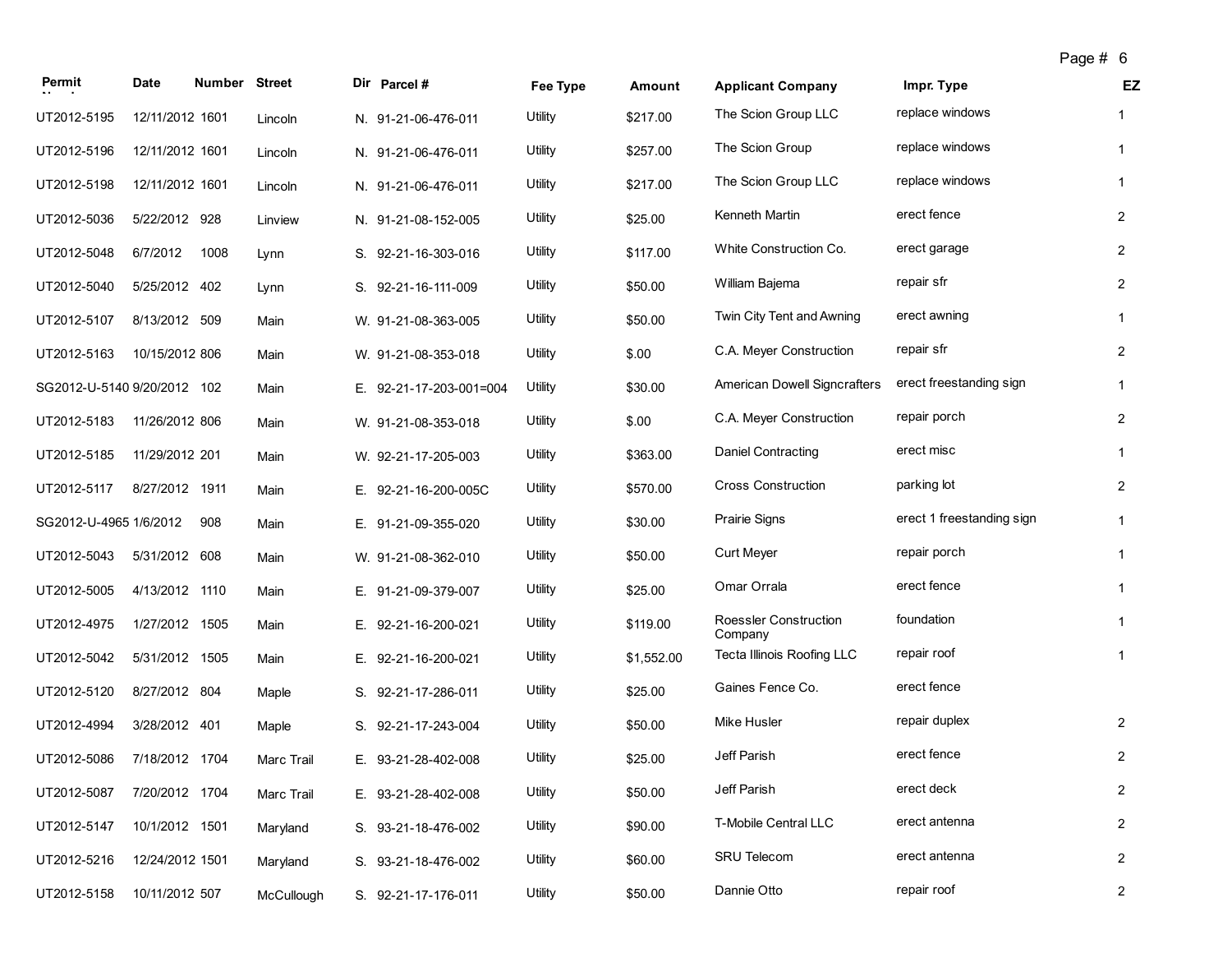|                              |                 |                      |             |                     |          |          |                                            |                            | Page # 7 |                |
|------------------------------|-----------------|----------------------|-------------|---------------------|----------|----------|--------------------------------------------|----------------------------|----------|----------------|
| Permit                       | Date            | <b>Number Street</b> |             | Dir Parcel #        | Fee Type | Amount   | <b>Applicant Company</b>                   | Impr. Type                 |          | EZ             |
| UT2012-5035                  | 5/22/2012 407   |                      | McHenry     | E. 93-21-20-476-006 | Utility  | \$25.00  | <b>Philip Gable</b>                        | erect fence                |          | $\overline{2}$ |
| UT2012-4966                  | 1/6/2012        | 503                  | McHenry     | E. 93-21-20-476-008 | Utility  | \$349.00 | <b>Service Master</b>                      | repair sfr                 |          |                |
| UT2012-5009                  | 4/19/2012 309   |                      | McHenry     | E. 93-21-20-476-003 | Utility  | \$50.00  | Mark Eschbach                              | erect deck                 |          | $\overline{2}$ |
| UT2012-5129                  | 9/11/2012 103   |                      | Meadow      | W. 93-21-20-202-003 | Utility  | \$50.00  | Stan Johnson                               | erect deck                 |          | $\overline{2}$ |
| UT2012-4967                  | 1/13/2012 3308  |                      | Memory      | S. 93-21-28-427-003 | Utility  | \$25.00  | SK Fence Co.                               | erect fence                |          | $\overline{2}$ |
| UT2012-5138                  | 9/20/2012       | 3304                 | Memory      | S. 93-21-28-427-001 | Utility  | \$25.00  | Nancy Ford                                 | erect shed                 |          | $\overline{2}$ |
| UT2012-5056                  | 6/14/2012 508 & | 510                  | Michigan    | E. 93-21-17-430-007 | Utility  | \$25.00  | Campus Property Management erect fence     |                            |          | $\overline{2}$ |
| UT2012-5012                  | 4/24/2012 2209  |                      | Michigan    | E. 91-21-15-351-031 | Utility  | \$25.00  | SK Fence Co.                               | erect fence                |          | $\overline{2}$ |
| UT2012-5153                  | 10/4/2012 610   |                      | Michigan    | W. 93-21-17-308-026 | Utility  | \$25.00  | <b>Kuester Construction</b>                | erect fence                |          | $\overline{2}$ |
| UT2012-5028                  | 5/17/2012       | 1610                 | Montgomery  | S. 91-21-15-388-027 | Utility  | \$25.00  | Carlos A. Jimenez                          | erect fence                |          | $\overline{2}$ |
| UT2012-5154                  | 10/4/2012 1708  |                      | Mumford     | E. 93-21-21-202-085 | Utility  | \$50.00  | David L. Scheitlin Construction erect deck |                            |          | $\overline{2}$ |
| SG2012-U-5123 8/29/2012 2500 |                 |                      | North Shore | N. 91-21-06-228-003 | Utility  | \$30.00  | A-1 Sign                                   | erect 1 wall sign          |          | $\mathbf{1}$   |
| SG2012-U-5105 8/10/2012 1111 |                 |                      | O'Brien     | 91-21-04-151-003    | Utility  | \$30.00  | All-Brite Signs of Illinois                | erect 1 wall sign          |          | $\mathbf{1}$   |
| SG2012-U-5106 8/10/2012 1111 |                 |                      | O'Brien     | 91-21-04-151-003    | Utility  | \$60.00  | All-Brite Signs of Illinois                | erect 2 freestanding signs |          | $\mathbf{1}$   |
| UT2012-5165                  | 10/15/2012 1408 |                      | Ogelthorpe  | S. 91-21-15-387-041 | Utility  | \$25.00  | Daniel J. Klopfenstein                     | erect fence                |          | $\overline{2}$ |
| UT2012-5092                  | 7/25/2012 802   |                      | Ohio        | W. 93-21-17-302-011 | Utility  | \$50.00  | Bash & Schrock                             | demolish garage            |          | $\overline{2}$ |
| UT2012-5069                  | 6/26/2012 1008  |                      | Orchard     | S. 93-21-17-328-004 | Utility  | \$25.00  | Mary Laskowski                             | erect fence                |          | $\overline{2}$ |
| SG2012-U-5071 6/29/2012 807  |                 |                      | Oregon      | W. 92-21-17-153-002 | Utility  | \$30.00  | Gabe's Place LLC                           | erect 1 wall sign          |          |                |
| UT2012-5019                  | 5/7/2012        | 702                  | Oregon      | E. 92-21-16-156-005 | Utility  | \$50.00  | Dean Lamb                                  | repair roof                |          | $\overline{2}$ |
| UT2012-5065                  | 6/25/2012 611   |                      | Oregon      | W. 92-21-17-161-001 | Utility  | \$25.00  | William Huff                               | erect shed                 |          | $\overline{2}$ |
| UT2012-5066                  | 6/26/2012 603   |                      | Oregon      | E. 92-21-17-287-001 | Utility  | \$50.00  | Eco Roofer's Inc.                          | repair roof                |          |                |
| SG2012-U-5072 6/29/2012 811  |                 |                      | Oregon      | W. 92-21-17-153-001 | Utility  | \$30.00  | Gabe's Place LLC                           | erect 1 wall sign          |          | $\overline{2}$ |
| UT2012-5116                  | 8/27/2012 810   |                      | Park        | E. 91-21-09-304-005 | Utility  | \$121.00 | <b>TCT Construction</b>                    | repair duplex              |          | $\overline{2}$ |
| UT2012-5177                  | 11/19/2012 601  |                      | Pega        | 91-21-05-277-003(a) | Utility  | \$272.00 | Barber & DeAtley                           | erect misc                 |          | $\mathbf{1}$   |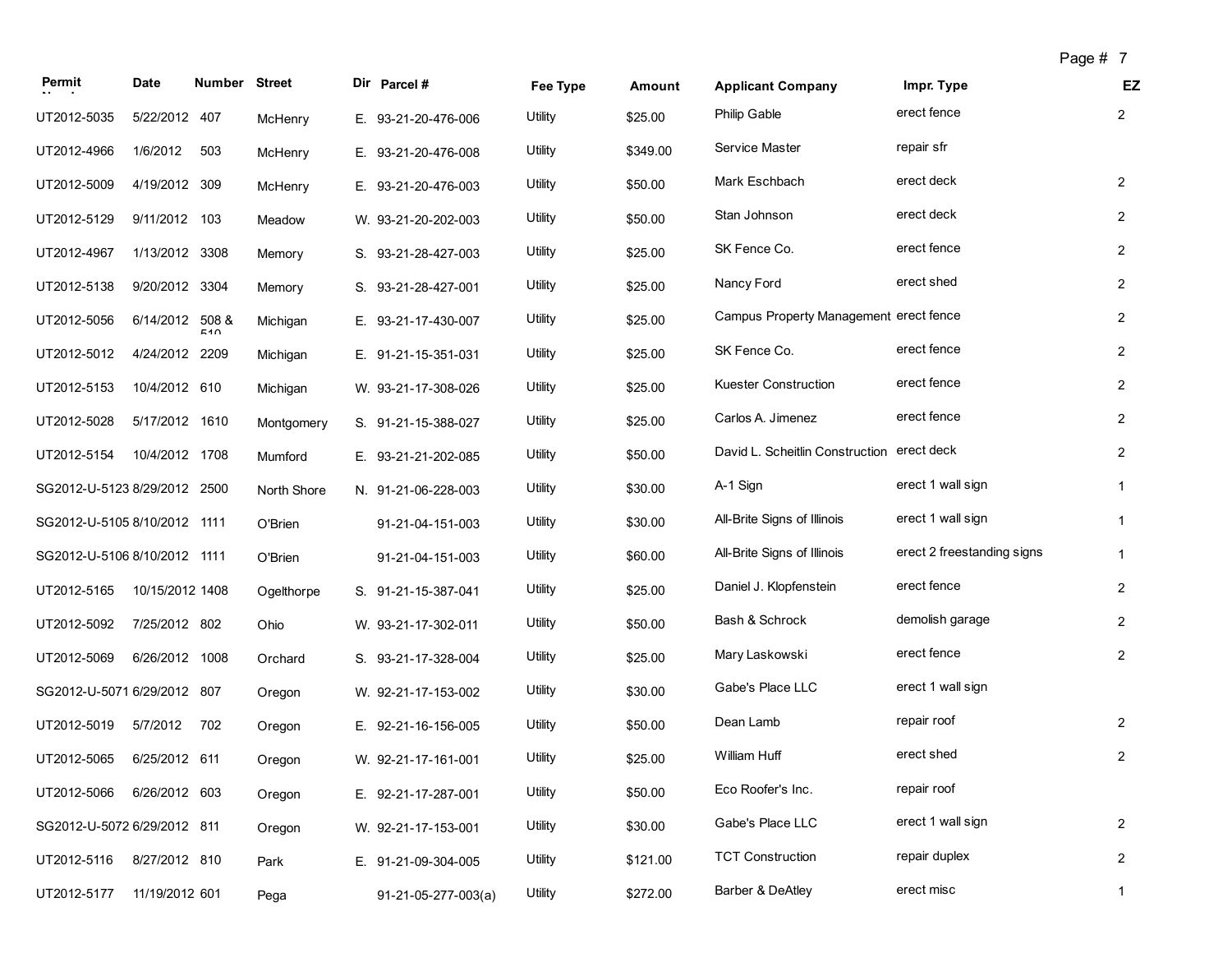| Permit                                  | Date                      | Number Street |                      | Dir Parcel #         | Fee Type | Amount     | <b>Applicant Company</b>     | Impr. Type        | EZ             |
|-----------------------------------------|---------------------------|---------------|----------------------|----------------------|----------|------------|------------------------------|-------------------|----------------|
| UT2012-5055                             | 6/12/2012 809             |               | Pennsylvania         | W. 93-21-17-352-008  | Utility  | \$560.00   | <b>Bruens Construction</b>   | repair misc       | $\overline{2}$ |
| UT2012-5167                             | 10/24/2012 2005           |               | Philo                | S. 93-21-21-180-011  | Utility  | \$25.00    | SK Fence Co.                 | erect fence       | $\mathbf{1}$   |
| SG2012-U-4990 3/19/2012 2740            |                           |               | Philo                | S. 93-21-28-201-004  | Utility  | \$47.00    | American Dowell Signcrafters | erect 1 wall sign | $\mathbf{1}$   |
| UT2012-4982 3/15/2012 2200              |                           |               | Philo                | S. 93-21-21-400-002  | Utility  | \$50.00    | Dex Conaway                  | erect misc        | $\overline{2}$ |
| UT2012-4980                             | 2/24/2012 1704            |               | Philo                | S. 93-21-21-201-010  | Utility  | \$25.00    | SK Fence Co.                 | erect fence       | $\mathbf{1}$   |
| SG2012-U-5173 11/6/2012 2500            |                           |               | Philo                | S. 93-21-21-451-005  | Utility  | \$30.00    | <b>Prairie Signs</b>         | erect 1 wall sign | $\mathbf{2}$   |
| SG2012-U-4998 4/2/2012                  |                           | 2018          | Philo                | S. 93-21-21-202-090D | Utility  | \$30.00    | Rick's Bakery Cafe Inc.      | erect 1 wall sign | $\mathbf{1}$   |
| UT2012-5186                             | 11/29/2012 1103           |               | Philo                | S. 92-21-16-331-006  | Utility  | \$25.00    | SK Fence Co.                 | erect fence       | $\overline{2}$ |
| UT2012-5184                             | 11/26/2012 3311           |               | Philo                | S. 93-21-28-330-001  | Utility  | \$240.00   | Homework by Lyndall          | repair church     | $\overline{2}$ |
| SG2012-U-5220 12/28/2012 2860           |                           |               | Philo                | S. 93-21-28-201-004b | Utility  | \$30.00    | American Dowell Signcrafters | erect 1 wall sign | $\mathbf{1}$   |
| UT2012-5080 7/11/2012 1806              |                           |               | Philo                | S. 93-21-21-201-016  | Utility  | \$90.00    | T-Mobile Central             | erect antenna     | $\mathbf{1}$   |
| SG2012-U-5115 8/27/2012 1803-180! Philo |                           |               |                      | S. 93-21-21-126-050  | Utility  | \$30.00    | American Dowell Signcrafters | erect 1 wall sign | $\mathbf{1}$   |
| UT2012-5113                             | 8/24/2012 2860            |               | Philo                | S. 93-21-28-201-004b | Utility  | \$780.00   | Dodds Company                | parking lot       | $\mathbf{1}$   |
| UT2012-5082                             | 7/13/2012 1005            |               | Philo                | S. 92-21-16-331-003  | Utility  | \$50.00    | Bosworth Roofing             | repair roof       | $\overline{2}$ |
| UT2012-5141                             | 9/20/2012 1705            |               | Philo                | S. 93-21-21-126-031  | Utility  | \$108.00   | Daniel Contracting, Inc.     | erect misc        | $\mathbf{1}$   |
| UT2012-4997                             | 4/2/2012                  | 2211          | Pond                 | S. 93-21-21-329-014  | Utility  | \$25.00    | Mark Kirkland                | erect fence       | $\overline{2}$ |
| SG2012-U-5089 7/20/2012 1905            |                           |               | <b>Prairie Winds</b> | S. 93-21-21-276-001  | Utility  | \$50.00    | Twin City Tent and Awning    | erect awning      | $\overline{2}$ |
| UT2012-5143                             | 9/27/2012 903             |               | Race                 | S. 93-21-17-327-010  | Utility  | \$25.00    | <b>Brooks Creek Cedar</b>    | erect fence       |                |
| UT2012-5125                             | 8/31/2012 804             |               | Race                 | S. 92-21-17-261-009  | Utility  | \$50.00    | Roofs by Rodger              | repair roof       |                |
| UT2012-5170                             | 11/6/2012 210             |               | Race                 | S. 92-21-17-212-003  | Utility  | \$.00      | Xiao Jin Yuan                | parking lot       | $\mathbf{1}$   |
| UT2012-5074                             | 6/29/2012 1001 1/2 Saline |               |                      | W. 91-15-31-280-006  | Utility  | \$50.00    | ECF                          | foundation        | $\overline{2}$ |
| UT2012-5090                             | 7/24/2012 1001 1/2 Saline |               |                      | W. 91-15-31-280-006  | Utility  | \$7,800.00 | <b>ECF</b>                   | erect misc        | $\overline{2}$ |
| UT2012-5119                             | 8/27/2012 7               |               | Shuman               | 93-21-20-281-010     | Utility  | \$25.00    | Robert Van Buren             | erect fence       | $\overline{2}$ |
|                                         |                           |               |                      |                      |          |            |                              |                   |                |

UT2012-5015 4/25/2012 2310 Shurts S. 93-21-20-476-038 Utility \$50.00 Maryan Staske erect deck erect deck 2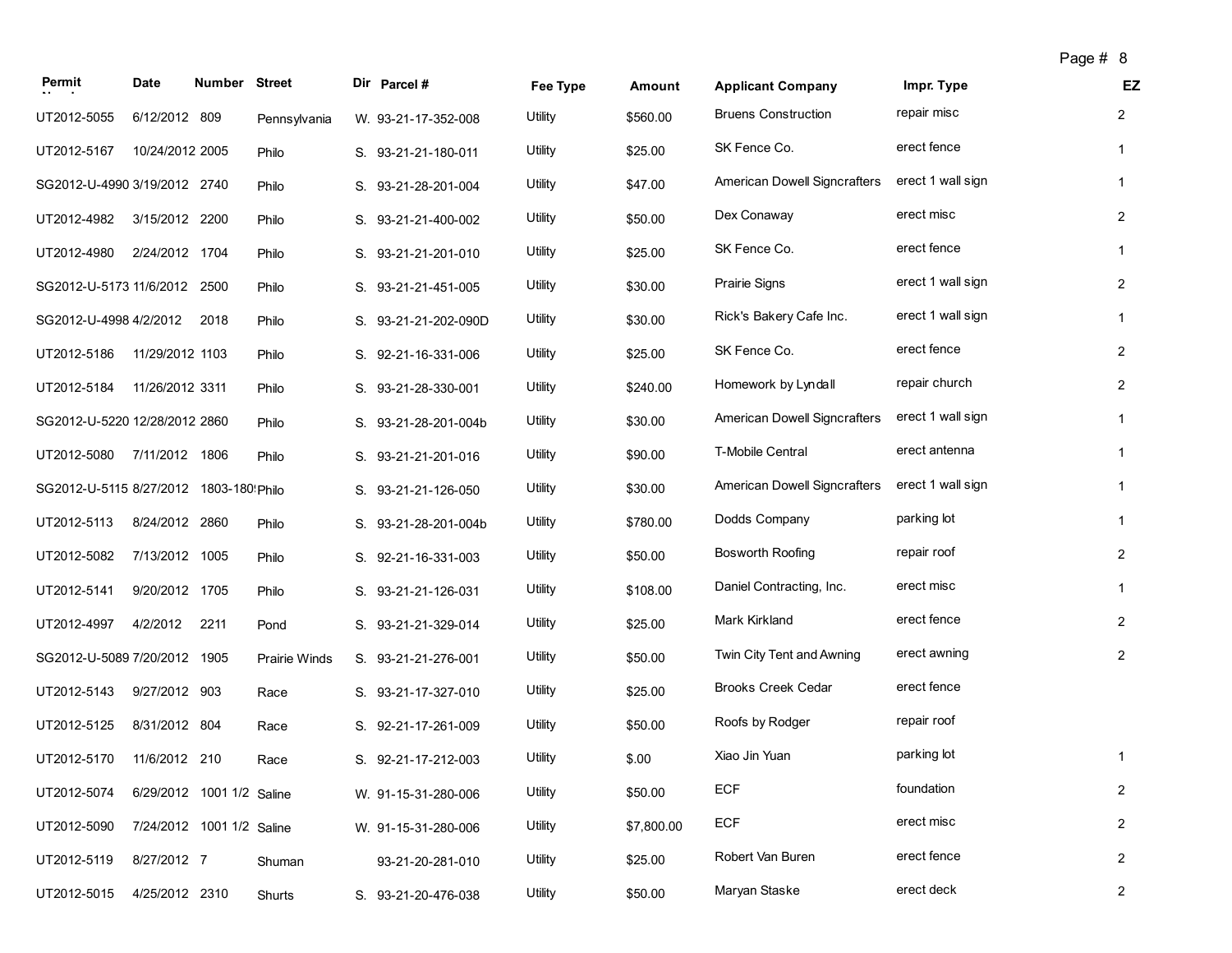| Permit                        | Date            | Number Street |                    | Dir Parcel #                        | Fee Type | Amount   | <b>Applicant Company</b>                                | Impr. Type                         | EZ                      |
|-------------------------------|-----------------|---------------|--------------------|-------------------------------------|----------|----------|---------------------------------------------------------|------------------------------------|-------------------------|
| UT2012-5033                   | 5/18/2012 906   |               | Shurts             | E. 93-21-21-355-021                 | Utility  | \$50.00  | <b>Michael Gewirtz</b>                                  | erect misc                         | $\overline{2}$          |
| UT2012-5160                   | 10/12/2012 2508 |               | Skyline            | N. 91-21-03-103-009                 | Utility  | \$25.00  | Lauren Redman                                           | erect fence                        | $\overline{2}$          |
| UT2012-5020                   | 5/7/2012        | 2701          | Somerset           | N. 91-21-03-129-006                 | Utility  | \$50.00  | <b>US Pro/United Services</b>                           | erect deck                         | $\overline{2}$          |
| UT2012-5027                   | 5/17/2012 2701  |               | Somerset           | N. 91-21-03-129-006                 | Utility  | \$25.00  | SK Fence Co.                                            | erect fence                        | $\overline{2}$          |
| UT2012-5130                   | 9/13/2012 2601  |               | Somerset           | 91-21-03-129-014                    | Utility  | \$25.00  | SK Fence Co.                                            | erect fence                        | $\overline{2}$          |
| UT2012-5149                   | 10/1/2012 2409  |               | Somerset           | 30-21-03-129-010                    | Utility  | \$25.00  | SK Fence Co.                                            | erect fence                        | $\overline{2}$          |
| UT2012-5037                   | 5/22/2012 407   |               | Springfield        | W. 92-21-17-131-014                 | Utility  | \$50.00  | TCT Construction Inc.                                   | repair business                    | $\overline{2}$          |
| UT2012-5150                   | 10/1/2012 3034  |               | <b>Stillwater</b>  | E. 93-21-22-400-011                 | Utility  | \$50.00  | Raymond Miller Construction                             | foundation                         | $\overline{2}$          |
| UT2012-4977                   | 2/3/2012        | 2746          | <b>Stone Creek</b> | E. 93-21-22-104-001                 | Utility  | \$25.00  | SK Fence Co.                                            | erect fence                        | $\overline{2}$          |
| UT2012-5136                   | 9/18/2012 707   |               | Stoughton          | W. 91-21-08-360-003                 | Utility  | \$54.00  | <b>Bullock Garages</b>                                  | erect garage                       | $\overline{2}$          |
| UT2012-5006                   | 4/13/2012 707   |               | Stoughton          | W. 91-21-08-360-003                 | Utility  | \$50.00  | Moseley Bros, Inc.                                      | demolish garage                    | $\overline{2}$          |
| UT2012-5095                   | 7/30/2012 1812  |               | Summit             | E. 93-21-28-227-006                 | Utility  | \$50.00  | Zachery Mikalik                                         | erect deck                         | $\overline{2}$          |
| UT2012-5081                   | 7/11/2012 908   |               | Sunnycrest         | E. 93-21-21-101-023                 | Utility  | \$50.00  | Will Aldridge                                           | erect deck                         | $\overline{c}$          |
| UT2012-5003                   | 4/11/2012 602   |               |                    | Sunnycrest East E. 93-21-20-226-032 | Utility  | \$25.00  | Trent Schaffer                                          | erect fence                        | $\overline{2}$          |
| UT2012-5088                   | 7/20/2012 1502  |               | Trails             | E. 93-21-28-251-001                 | Utility  | \$25.00  | Berta Paulino                                           | erect fence                        | $\overline{2}$          |
| UT2012-5044                   | 5/31/2012 1504  |               | Trails             | E. 93-21-28-251-002                 | Utility  | \$25.00  | Main Street Fencing Co.                                 | erect fence                        | $\overline{2}$          |
| UT2012-5218                   | 12/24/2012 1509 |               | University         | E. 91-21-09-451-007                 | Utility  | \$50.00  | Illini F.S. Inc.                                        | foundation                         | $\overline{2}$          |
| UT2012-5001                   | 4/11/2012 1201  |               | University         | E. 91-21-09-376-010                 | Utility  | \$496.00 | <b>Matthew Snyder</b>                                   | pave misc                          | $\overline{2}$          |
| SG2012-U-5210 12/12/2012 2100 |                 |               | University         | E. 91-21-09-476-003                 | Utility  | \$94.00  | Casey's Retail Company                                  | erect 3 wall signs                 | $\overline{2}$          |
| SG2012-U-5212 12/12/2012 2100 |                 |               | University         | E. 91-21-09-476-003                 | Utility  | \$45.00  | Casey's Retail Company                                  | erect 1 freestanding monument sign | 2                       |
| SG2012-U-5211 12/12/2012 2100 |                 |               | University         | E. 91-21-09-476-003                 | Utility  | \$60.00  | Casey's Retail Company                                  | erect 2 canopy signs               | $\overline{\mathbf{c}}$ |
| SG2012-U-5067 6/26/2012 105   |                 |               | University         | E. 91-21-08-459-007                 | Utility  | \$90.00  | American Dowell Signcrafters                            | erect 3 wall signs                 | $\mathbf{1}$            |
| UT2012-5024                   | 5/8/2012        | 206           | University         | E. 91-21-08-405-034                 | Utility  | \$511.00 | University of Illinois Emp. Credit parking lot<br>Union |                                    | $\mathbf{1}$            |
| UT2012-5157                   | 10/9/2012 2100  |               | University         | E. 91-21-09-476-003                 | Utility  | \$558.00 | TCT Construction Inc.                                   | erect canopy                       | $\overline{2}$          |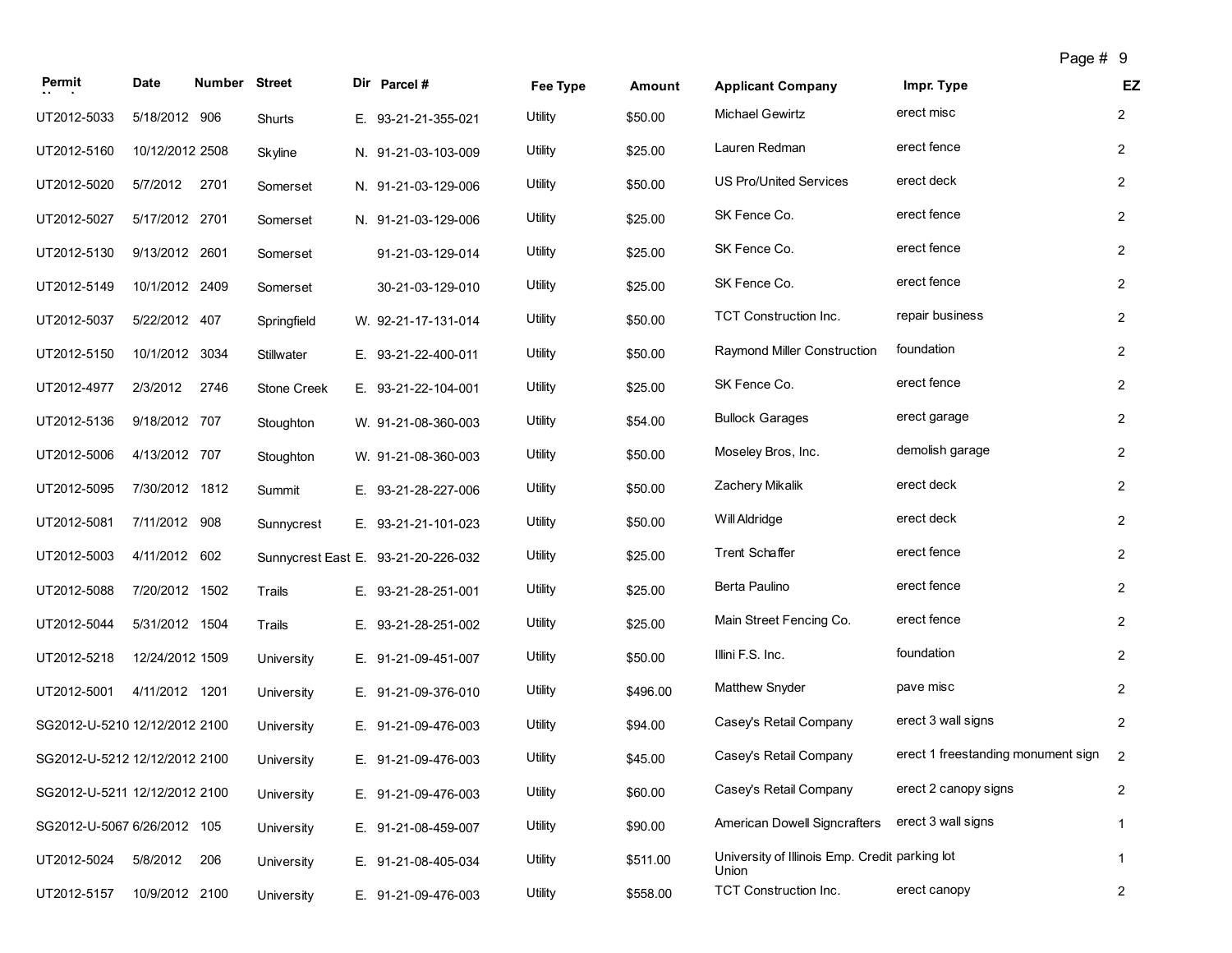| Permit                       | <b>Date</b>     | <b>Number Street</b> |            | Dir Parcel #         | Fee Type | Amount  | <b>Applicant Company</b>               | Impr. Type                | EZ             |
|------------------------------|-----------------|----------------------|------------|----------------------|----------|---------|----------------------------------------|---------------------------|----------------|
| UT2012-5058                  | 6/15/2012 105   |                      | University | E. 91-21-08-459-007  | Utility  | \$50.00 | <b>THR Associates</b>                  | erect tent                | $\mathbf{1}$   |
| UT2012-5148                  | 10/1/2012 602   |                      | University | W. 91-21-08-310-001A | Utility  | \$90.00 | T-Mobile Central LLC                   | erect antenna             | $\overline{2}$ |
| UT2012-5127                  | 9/10/2012 506   |                      | Urbana     | S. 92-21-17-277-003  | Utility  | \$50.00 | Jeff Parish                            | repair porch              | $\overline{2}$ |
| UT2012-5029                  | 5/17/2012 204   |                      | Urbana     | S. 92-21-17-234-002  | Utility  | \$50.00 | Chambana Roofing                       | repair roof               | $\overline{2}$ |
| UT2012-4989                  | 3/19/2012 2008  |                      | Vawter     | S. 93-21-21-180-017  | Utility  | \$25.00 | SK Fence Co.                           | erect fence               | $\overline{2}$ |
| UT2012-5109                  | 8/17/2012 2008  |                      | Vawter     | S. 93-21-21-180-017  | Utility  | \$50.00 | Campus Property Management repair mfr  |                           | $\overline{2}$ |
| UT2012-5008                  | 4/19/2012 613   |                      | Vermont    | W. 93-21-17-357-009  | Utility  | \$25.00 | Maggie Wachter                         | erect fence               | $\overline{2}$ |
| SG2012-U-5164 10/15/2012 114 |                 |                      | Vine       | N. 91-21-08-478-015A | Utility  | \$90.00 | American Dowell Signcrafters           | erect 3 wall signs        | $\mathbf{1}$   |
| UT2012-5046                  | 5/31/2012 1707  |                      | Vine       | S. 93-21-20-203-013  | Utility  | \$50.00 | Joe Pitlik                             | repair roof               | $\overline{2}$ |
| UT2012-5014                  | 4/25/2012 806   |                      | Vine       | S. 92-21-17-284-011  | Utility  | \$54.00 | New Prairie Construction               | repair sfr                | $\overline{2}$ |
| UT2012-5182                  | 11/21/2012 1907 |                      | Vine       | S. 93-21-20-251-035  | Utility  | \$25.00 | Don Keefer                             | erect fence               | $\overline{2}$ |
| UT2012-4996                  | 3/30/2012 1102  |                      | Wabash     | S. 92-21-16-304-014  | Utility  | \$50.00 | Servpro of Champaign-Urbana repair sfr |                           | $\overline{2}$ |
| UT2012-5132                  | 9/17/2012 704   |                      | Wabash     | S. 92-21-16-165-001  | Utility  | \$50.00 | Leslie C. Bettridge                    | repair sfr                | $\overline{2}$ |
| UT2012-5057                  | 6/14/2012 1511  |                      | Washington | E. 92-21-16-401-023  | Utility  | \$25.00 | Scott Nugent                           | erect fence               | $\overline{2}$ |
| UT2012-5030                  | 5/17/2012 108   |                      | Washington | W. 92-21-17-261-014  | Utility  | \$50.00 | Roofs by Rodger                        | repair roof               | $\overline{2}$ |
| UT2012-5124                  | 8/31/2012 118   |                      | Water      | W. 91-21-08-457-016  | Utility  | \$50.00 | Seth Fein                              | erect tent                |                |
| UT2012-5085                  | 7/17/2012 407   |                      | Webber     | S. 92-21-16-107-007  | Utility  | \$50.00 | Lee Stoops                             | repair sfr                | $\overline{2}$ |
| UT2012-5063                  | 6/18/2012 809   |                      | Webber     | S. 92-21-16-161-022  | Utility  | \$25.00 | Lisa Power/Kelli Mills                 | erect fence               | $\overline{2}$ |
| UT2012-5093                  | 7/25/2012 2306  |                      | Whitson    | S. 93-21-21-377-026  | Utility  | \$25.00 | <b>Bryan Carrel</b>                    | erect fence               | $\overline{2}$ |
| UT2012-5031                  | 5/17/2012 1407  |                      | Wiley      | S. 92-21-16-352-006  | Utility  | \$.00   | Cynthia Edler                          | demolish garage           | $\overline{c}$ |
| UT2012-4986 3/19/2012 1911   |                 |                      | Willow     | N. 91-21-05-477-003  | Utility  | \$25.00 | Donald Webb                            | erect fence               | $\overline{c}$ |
| SG2012-U-5101 8/7/2012 2310  |                 |                      | Willow     | N. 91-21-04-100-018  | Utility  | \$60.00 | Soccer Planet                          | Erect 1 freestanding sign | $\overline{c}$ |
| UT2012-5034                  | 5/21/2012 2106  |                      | Windsor    | E. 93-21-22-300-002  | Utility  | \$25.00 | <b>Pickle Construction</b>             | erect fence               | $\overline{2}$ |
| UT2012-5180                  | 11/20/2012 2115 |                      | Zuppke     | S. 93-21-20-426-013  | Utility  | \$25.00 | Don Allen                              | erect fence               | $\overline{2}$ |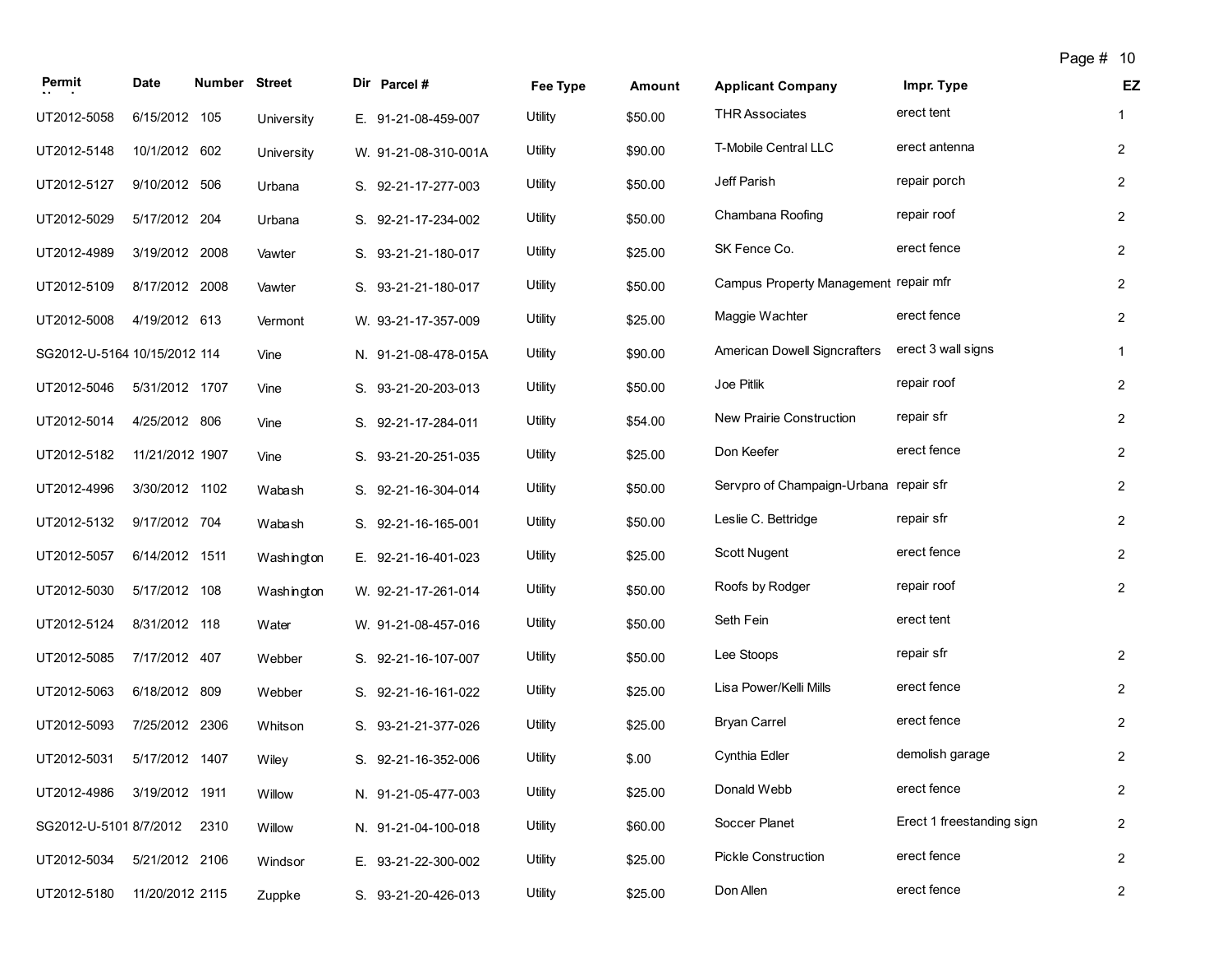| Permit<br>$\sim 10^{-1}$ and $\sim 10^{-1}$ | <b>Date</b>    | Number | <b>Street</b> | Dir Parcel#         | Fee Type       | Amount  | <b>Applicant Company</b> | Impr. Type  | EZ |
|---------------------------------------------|----------------|--------|---------------|---------------------|----------------|---------|--------------------------|-------------|----|
| UT2012-5103                                 | 8/10/2012 2110 |        | Zuppke        | S. 93-21-20-427-005 | <b>Utility</b> | \$25.00 | Erika Salomon            | erect fence | ົ  |
|                                             |                |        |               |                     |                |         | <b>Total Permits</b>     | 240         |    |
|                                             |                |        |               |                     |                |         | <b>Total Fees</b>        | \$28,993.00 |    |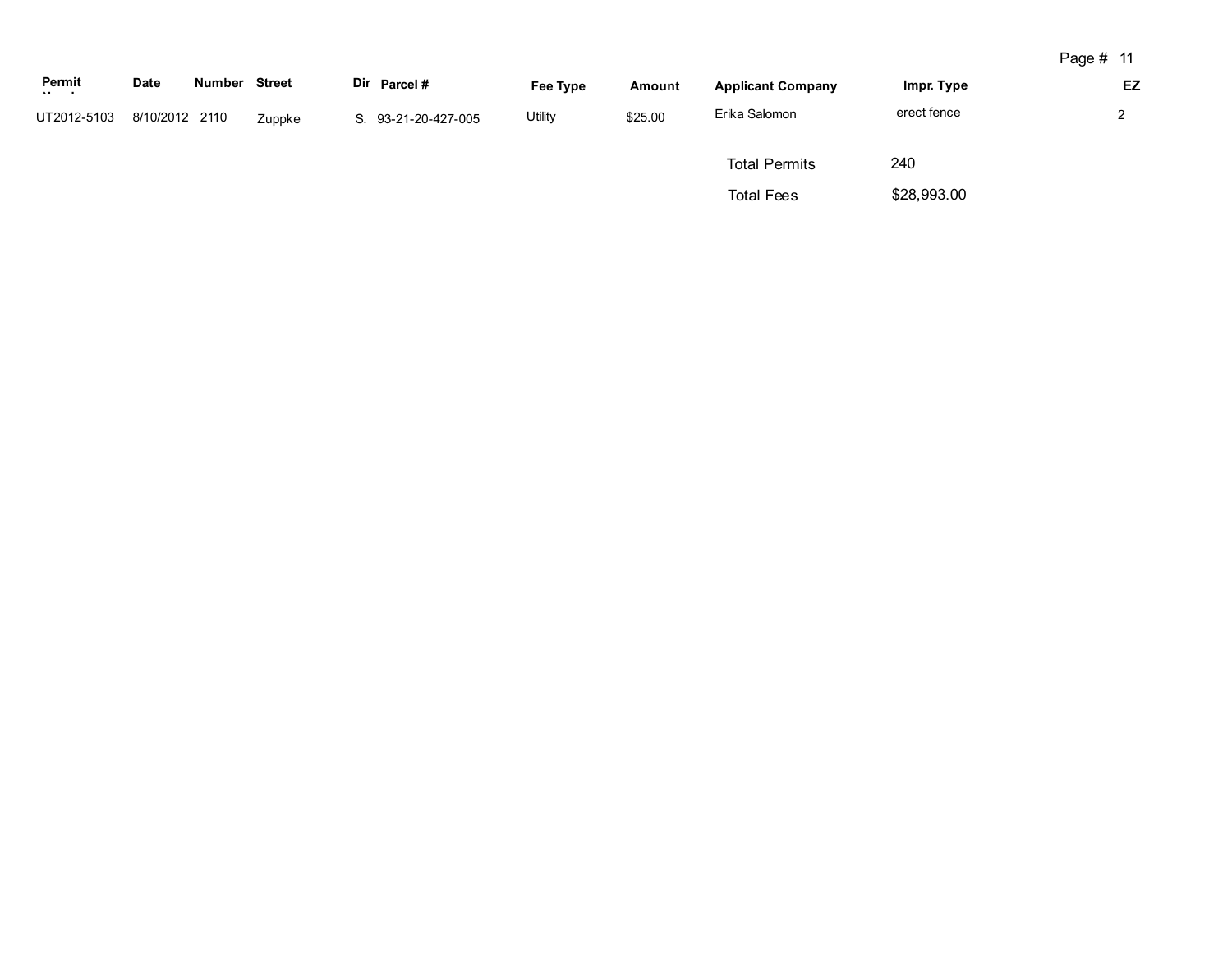## PLUMBING PERMITS

## January 1 - December 31, 2012

| <b>Permit Number Date</b> |            | <b>Number</b> | <b>Street</b>    | Dir | Parcel#          | <b>Status</b> | Amount   | Page #<br>$\overline{\phantom{0}}$ 1<br><b>Applicant Company</b> |
|---------------------------|------------|---------------|------------------|-----|------------------|---------------|----------|------------------------------------------------------------------|
| PL2012-17284              | 11/29/2012 | 1401          | Adams            | S.  | 92-21-16-459-007 | Complete      | \$50.00  | D & S Sewer Service                                              |
| PL2012-17062              | 5/18/2012  | 1603          | Adams            | S.  | 92-21-16-453-010 | Complete      | \$50.00  | Halfar Plumbing                                                  |
| PL2012-17261              | 11/7/2012  | 906           | Airport          | Ε.  | 91-15-33-300-005 | Approved      | \$225.00 | Vogelsang/Zindars Plumbing                                       |
| PL2012-17159              | 8/14/2012  | 1903          | Anderson         | S.  | 93-21-21-151-008 | Approved      | \$50.00  | R. C.'s Plumbing, Heating & Electrical                           |
| PL2012-17278              | 11/21/2012 | 1710          | Anderson         | S.  | 93-21-21-103-017 | Complete      | \$50.00  | Stephens Excavating & Concrete                                   |
| PL2012-17269              | 11/15/2012 | 1701          | Anderson         | S.  | 93-21-20-226-017 | Complete      | \$50.00  | Mid-State Sewer Service                                          |
| PL2012-17238              | 10/19/2012 | 1501          | Anderson         | S.  | 93-21-17-481-014 | Approved      | \$50.00  | Mike Williams Plumbing & Heating                                 |
| PL2012-17205              | 9/28/2012  | 705           | Anderson         | S.  | 92-21-17-287-013 | Complete      | \$60.00  | Darby's Plumbing, Inc.                                           |
| PL2012-17058              | 5/18/2012  | 2506          | Anderson         | S.  | 93-21-21-357-003 | Complete      | \$50.00  | Fred's Plbg-Heating, AC & Elect.                                 |
| PL2012-16980              | 3/8/2012   | 2909          | Artesia Crossing | Ε.  | 91-21-10-406-021 | Approved      | \$50.00  | Quality Plumbing, Heating & AC                                   |
| PL2012-17203              | 9/24/2012  | 304           | Ashmore          |     | 30-21-05-403-006 | Approved      | \$50.00  | Mike Williams Plumbing & Heating                                 |
| PL2012-16975              | 3/6/2012   | 1012          | Austin           | S.  | 92-21-16-402-021 | Complete      | \$108.00 | Rich Plumbing, Inc.                                              |
| PL2012-16990              | 3/19/2012  | 1805          | Autumn Ridge     | Ε.  | 93-21-28-282-005 | Approved      | \$50.00  | Ameriplumb                                                       |
| PL2012-17186              | 8/31/2012  | 705           | Beacon Hill      | N.  | 91-21-10-409-016 | Complete      | \$50.00  | <b>Brett Dowling</b>                                             |
| PL2012-17176              | 8/24/2012  | 705           | Beacon Hill      | N.  | 91-21-10-409-016 | Approved      | \$.00    | Rich Plumbing, Inc.                                              |
| PL2012-17085              | 6/5/2012   | 1204          | Beech            | W.  | 91-21-07-259-013 | Complete      | \$50.00  | Stephens Excavating & Concrete                                   |
| PL2012-17140              | 7/18/2012  | 1204          | Beech            | W.  | 91-21-07-259-013 | Complete      | \$144.00 | <b>Classic Plumbing</b>                                          |
| PL2012-16995              | 3/19/2012  | 2905          | Beringer         | Ε.  | 91-21-10-405-030 | Complete      | \$50.00  | Halfar Plumbing                                                  |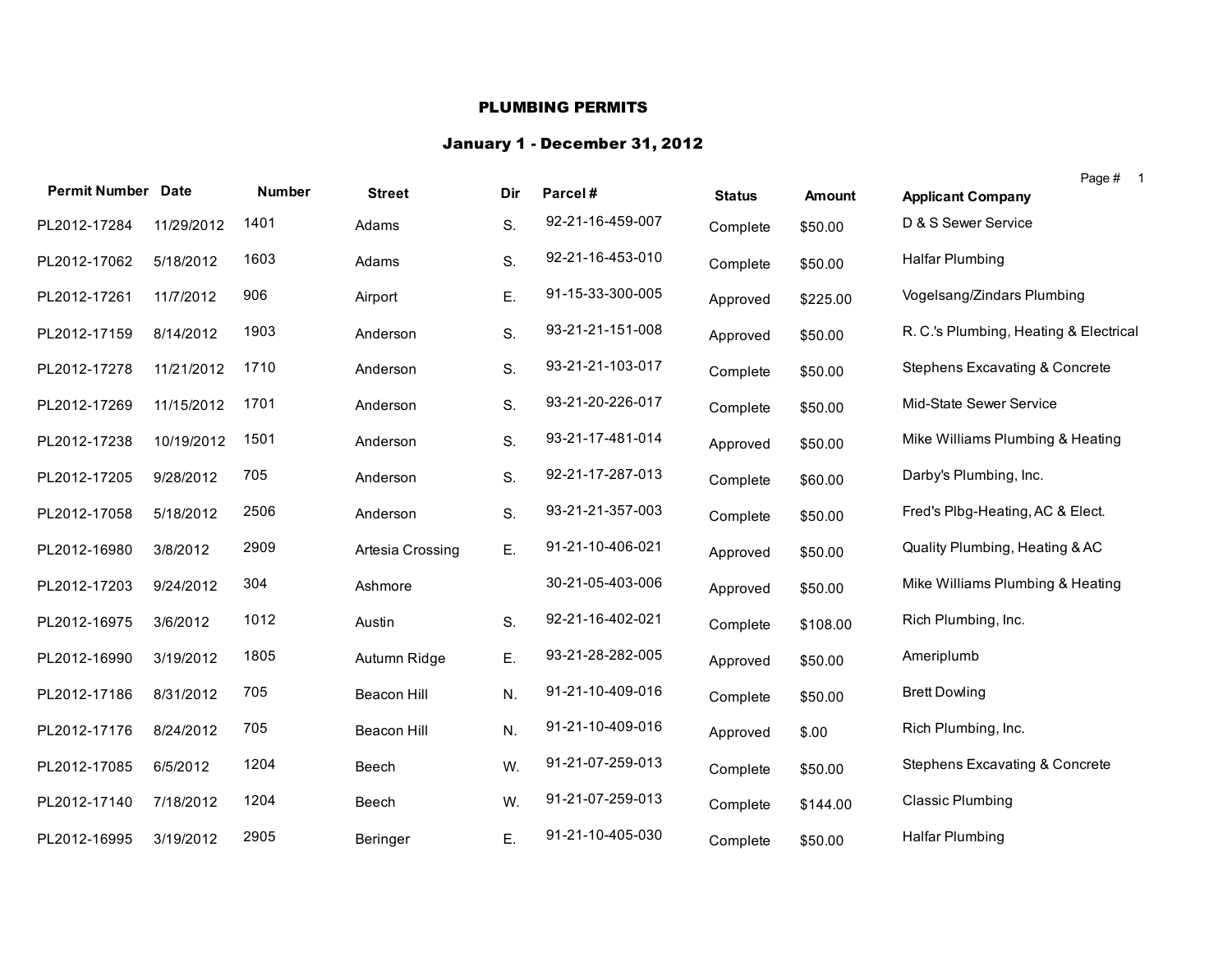| <b>Permit Number Date</b> |            | <b>Number</b> | <b>Street</b>        | Dir | Parcel#                 | <b>Status</b> | <b>Amount</b> | Page # 2<br><b>Applicant Company</b>      |
|---------------------------|------------|---------------|----------------------|-----|-------------------------|---------------|---------------|-------------------------------------------|
| PL2012-17087              | 6/8/2012   | 2903          | Beringer             | Ε.  | 91-21-10-405-031        | Complete      | \$50.00       | Halfar Plumbing                           |
| PL2012-17095              | 6/13/2012  | 2403          | Boudreau             | S.  | 93-21-20-452-014        | Approved      | \$50.00       | Quality Plumbing, Heating & AC            |
| PL2012-17106              | 6/18/2012  | 2704          | <b>Boulder</b>       | S.  | 93-21-28-225-007        | Complete      | \$60.00       | Davis/Houk Mechanical, Inc.               |
| PL2012-17137              | 7/18/2012  | 2704          | Boulder              | S.  | 93-21-28-225-007        | Complete      | \$72.00       | A&R Services/Mechanical Contractors, Inc. |
| PL2012-16922              | 1/24/2012  | 1107          | Brighton             | Ε.  | 93-21-21-178-004        | Complete      | \$50.00       | Stephens Excavating & Concrete            |
| PL2012-17221              | 10/5/2012  | 803           | Brighton             | Ε.  | 93-21-21-155-006        | Complete      | \$50.00       | Roto Rooter 1                             |
| PL2012-17285              | 11/29/2012 | 400           | Broadway             | N.  | 91-21-08-459-005        | Complete      | \$50.00       | Roto Rooter                               |
| PL2012-17068              | 5/22/2012  | 910           | Broadway             | N.  | 91-21-08-257-001        | Complete      | \$50.00       | Stephens Excavating & Concrete            |
| PL2012-17256              | 11/6/2012  | 717           | Broadway             | S.  | 92-21-17-262-001thru004 | Approved      | \$50.00       | Quality Plumbing, Heating & AC            |
| PL2012-17008              | 4/5/2012   | 300           | Broadway             | S.  | 92-21-17-212-024        | Complete      | \$60.00       | Davis/Houk Mechanical, Inc.               |
| PL2012-16962              | 2/27/2012  | 702           | Broadway             | N.  | 91-21-08-404-010        | Complete      | \$50.00       | Mid-State Sewer Service                   |
| PL2012-17251              | 10/31/2012 | 1401          | Broadway             | N.  | 91-21-08-201-003a       | Approved      | \$.00         | Pipeworks Inc.                            |
| PL2012-17048              | 5/14/2012  | 300           | Broadway             | S.  | 92-21-17-212-024        | Approved      | \$468.00      | Davis/Houk Mechanical, Inc.               |
| PL2012-17001              | 3/28/2012  | 405           | Broadway             | N.  | 91-21-08-455-012        | Complete      | \$60.00       | Clark Plumbing & Heating, Inc.            |
| PL2012-17258              | 11/6/2012  | 1006          | Broadway             | N.  | 91-21-08-255-003        | Approved      | \$50.00       | Quality Plumbing, Heating & AC            |
| PL2012-16928              | 1/27/2012  | 1402          | Broadway             | N.  | 30-21-08-202-015        | Complete      | \$50.00       | Mid-State Sewer Service                   |
| PL2012-16961              | 2/27/2012  | 403           | <b>Brookens</b>      | Ε.  | 93-21-20-476-021        | Complete      | \$50.00       | Mid-State Sewer Service                   |
| PL2012-16946              | 2/8/2012   | 804           | Burkwood             | Ε.  | 93-21-21-103-023        | Complete      | \$50.00       | D & S Sewer Service                       |
| PL2012-17128              | 7/10/2012  | 601           | <b>Burkwood East</b> | Ε.  | 93-21-20-228-013        | Approved      | \$50.00       | Mike Williams Plumbing & Heating          |
| PL2012-17010              | 4/10/2012  | 2012          | Burlison             | S.  | 93-21-20-254-006        | Approved      | \$50.00       | Roto Rooter                               |
| PL2012-17060              | 5/18/2012  | 2407          | <b>Burlison</b>      | S.  | 93-21-20-453-008        | Approved      | \$50.00       | Timothy R. Spence Builders                |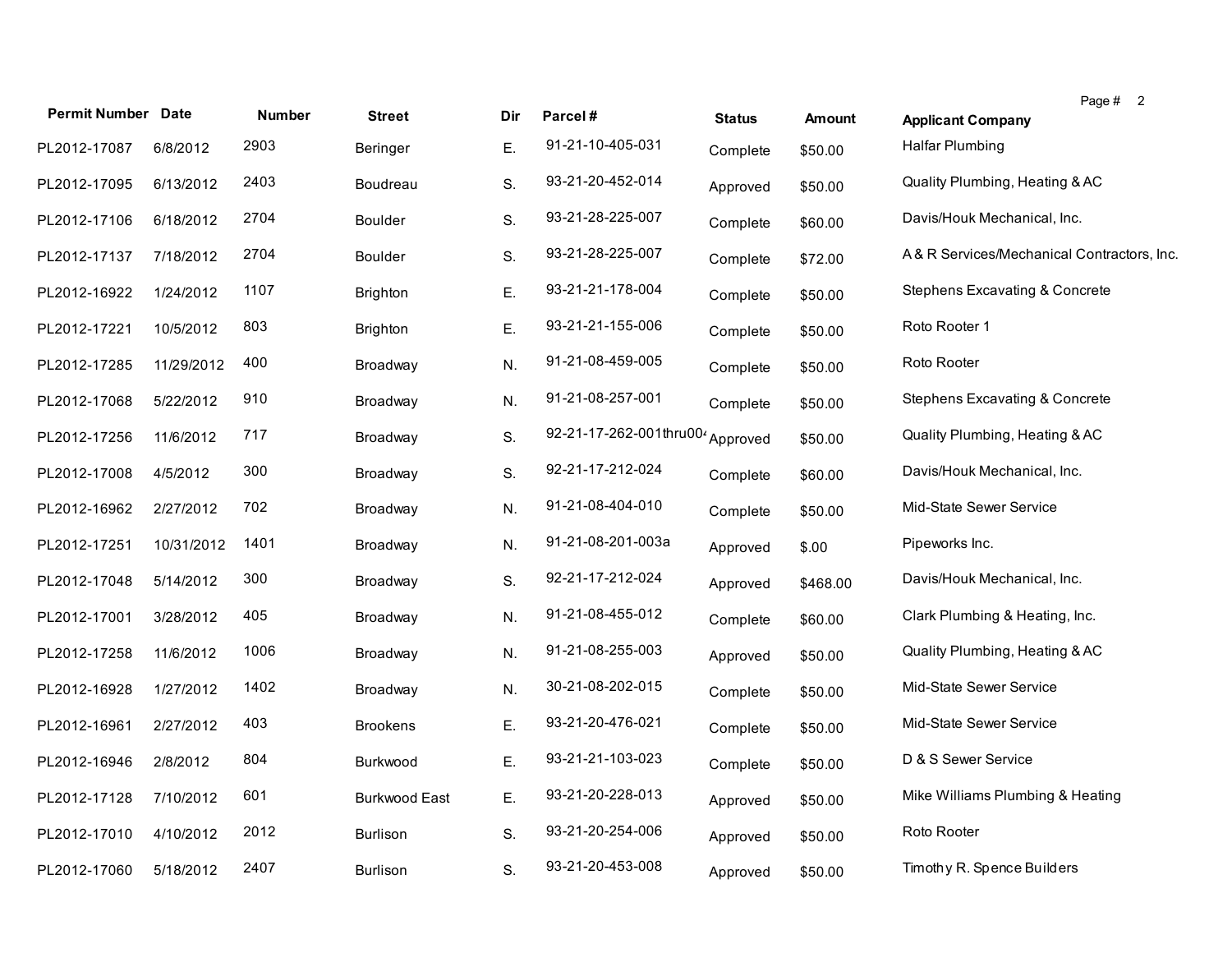| <b>Permit Number Date</b> |            | <b>Number</b> | <b>Street</b>   | Dir | Parcel#          | <b>Status</b> | <b>Amount</b> | Page $# 3$<br><b>Applicant Company</b>     |
|---------------------------|------------|---------------|-----------------|-----|------------------|---------------|---------------|--------------------------------------------|
| PL2012-16994              | 3/19/2012  | 2028          | <b>Burlison</b> | S.  | 93-21-20-254-014 | Complete      | \$50.00       | ReBath of Illinois                         |
| PL2012-17077              | 5/31/2012  | 8             | <b>Burnett</b>  |     | 93-21-20-251-025 | Complete      | \$50.00       | Mid-State Sewer Service                    |
| PL2012-17321              | 12/27/2012 | 709           | Busey           | N.  | 91-21-08-302-020 | Complete      | \$50.00       | A& R Services/Mechanical Contractors, Inc. |
| PL2012-17072              | 5/25/2012  | 1403          | Busey           | S.  | 93-21-17-352-007 | Complete      | \$50.00       | <b>Halfar Plumbing</b>                     |
| PL2012-17006              | 4/4/2012   | 1008          | Busey           | N.  | 91-21-08-153-013 | Complete      | \$50.00       | Roto Rooter                                |
| PL2012-17155              | 8/3/2012   | 701           | Busey           | S.  | 92-21-17-153-006 | Complete      | \$50.00       | <b>Halfar Plumbing</b>                     |
| PL2012-16908              | 1/6/2012   | 1403          | Busey           | S.  | 93-21-17-352-007 | Approved      | \$50.00       | <b>Halfar Plumbing</b>                     |
| PL2012-17044              | 5/9/2012   | 404           | Busey           | S.  | 92-21-17-108-002 | Complete      | \$50.00       | ABC Heating & Air Conditioning Inc         |
| PL2012-17307              | 12/18/2012 | 908           | <b>Busey</b>    | N.  | 91-21-08-153-018 | Approved      | \$50.00       | R. C.'s Plumbing, Heating & Electrical     |
| PL2012-17093              | 6/13/2012  | 611           | California      | W.  | 92-21-17-160-001 | Complete      | \$50.00       | D & S Sewer Service                        |
| PL2012-17225              | 10/10/2012 | 601           | California      | W.  | 92-21-17-160-010 | Complete      | \$50.00       | Clark Plumbing & Heating, Inc.             |
| PL2012-17296              | 12/7/2012  | 508           | California      | W.  | 92-21-17-176-008 | Approved      | \$50.00       | Hillard's Plumbing, Heating & Cooling Co.  |
| PL2012-17111              | 6/21/2012  | 509           | California      | W.  | 92-21-17-177-002 | Complete      | \$50.00       | Simply Plumbing                            |
| PL2012-16955              | 2/23/2012  | 2707          | California      | Ε.  | 30-21-15-258-010 | Complete      | \$50.00       | <b>Stephens Excavating &amp; Concrete</b>  |
| PL2012-16958              | 2/24/2012  | 706           | California      | W.  | 92-21-17-155-013 | Complete      | \$50.00       | <b>Halfar Plumbing</b>                     |
| PL2012-17302              | 12/11/2012 | 205           | California      | W.  | 92-21-17-255-002 | Complete      | \$50.00       | Quality Plumbing, Heating & AC             |
| PL2012-17188              | 9/10/2012  | 2714          | California      | Ε.  | 30-21-15-257-032 | Complete      | \$50.00       | <b>Stephens Excavating &amp; Concrete</b>  |
| PL2012-17162              | 8/14/2012  | 904           | Carle           | S.  | 93-21-17-327-012 | Complete      | \$50.00       | <b>Stephens Excavating &amp; Concrete</b>  |
| PL2012-17264              | 11/9/2012  | 1508          | Carver          | N.  | 91-21-07-202-002 | Complete      | \$50.00       | <b>Stephens Excavating &amp; Concrete</b>  |
| PL2012-17244              | 10/26/2012 | 1508          | Carver          | N.  | 91-21-07-202-002 | Complete      | \$50.00       | Whalen Plumbing & Heating                  |
| PL2012-16989              | 3/15/2012  | 2702          | Castlerock      | Ε.  | 93-21-22-180-004 | Complete      | \$372.00      | Lanz Heating & Cooling/Plumbing            |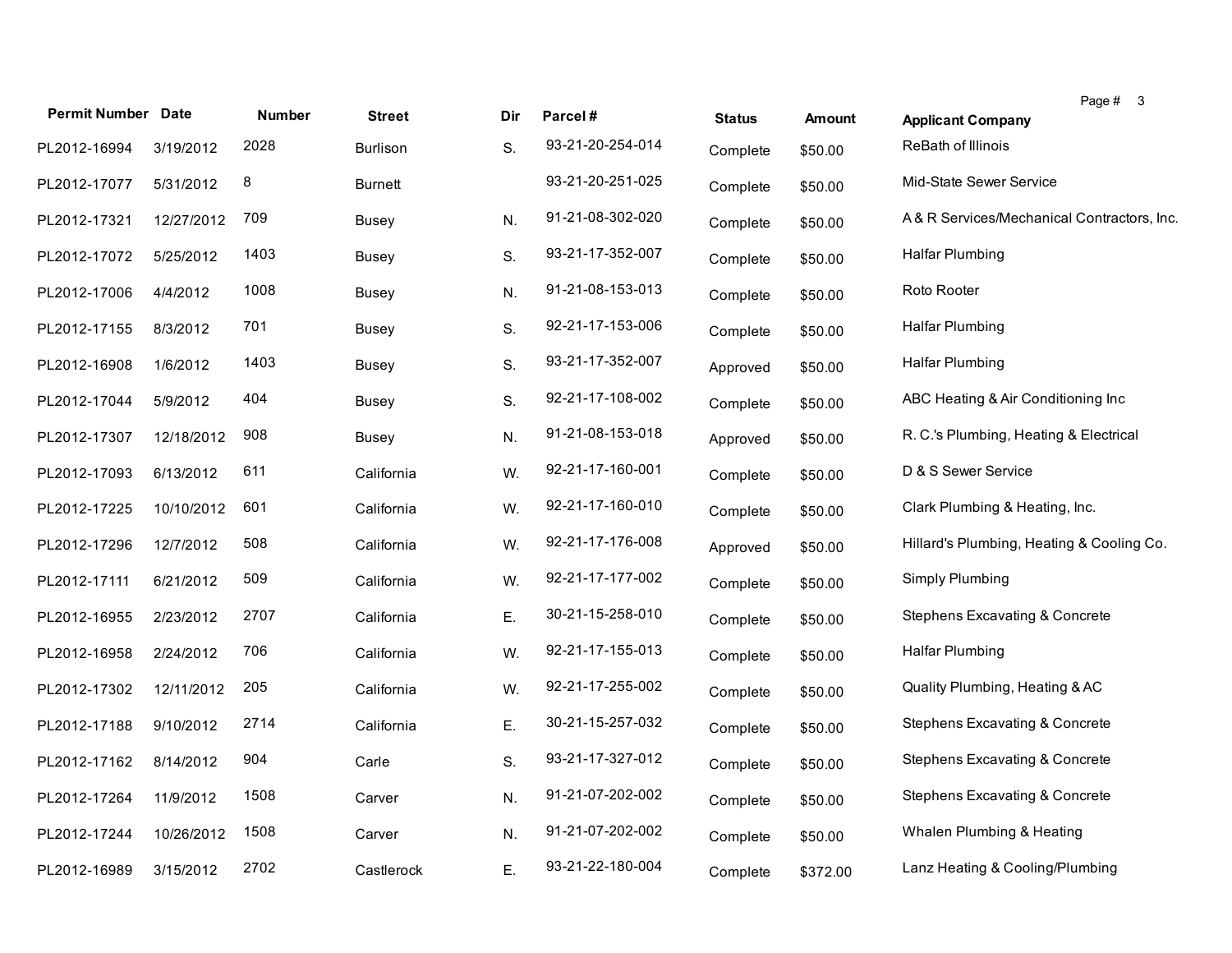| <b>Permit Number Date</b> |            | <b>Number</b> | <b>Street</b> | Dir | Parcel#              |               |               | Page # 4                           |
|---------------------------|------------|---------------|---------------|-----|----------------------|---------------|---------------|------------------------------------|
|                           |            |               |               |     |                      | <b>Status</b> | <b>Amount</b> | <b>Applicant Company</b>           |
| PL2012-16986              | 3/14/2012  | 2702          | Castlerock    | Ε.  | 93-21-22-180-004     | Complete      | \$50.00       | <b>Atkins Construction</b>         |
| PL2012-17171              | 8/21/2012  | 2730          | Castlerock    | Ε.  | 93-21-22-256-004     | Complete      | \$50.00       | <b>Halfar Plumbing</b>             |
| PL2012-16945              | 2/8/2012   | 3110          | Chatham       | S.  | 93-21-28-253-003     | Complete      | \$50.00       | Halfar Plumbing                    |
| PL2012-17270              | 11/15/2012 | 1208          | Church        | W.  | 91-21-07-411-012     | Complete      | \$50.00       | Quality Plumbing, Heating & AC     |
| PL2012-16954              | 2/23/2012  | 1110          | Church        | W.  | 91-21-07-427-016     | Complete      | \$50.00       | Simply Plumbing                    |
| PL2012-17179              | 8/27/2012  | 813           | Clark         | W.  | 91-21-08-353-005     | Complete      | \$50.00       | Vogelsang/Zindars Plumbing         |
| PL2012-16951              | 2/21/2012  | 702           | Coler         | N.  | 91-21-08-308-010     | Complete      | \$50.00       | Davis/Houk Mechanical, Inc.        |
| PL2012-17325              | 12/28/2012 | 106           | Coler         | S.  | 92-21-17-110-001     | Approved      | \$50.00       | <b>Halfar Plumbing</b>             |
| PL2012-17147              | 7/27/2012  | 106           | Coler         | S.  | 92-21-17-110-001     | Approved      | \$50.00       | <b>Halfar Plumbing</b>             |
| PL2012-17143              | 7/25/2012  | 2206          | Combes        | S.  | 93-21-21-329-003     | Complete      | \$50.00       | Stephens Excavating & Concrete     |
| PL2012-17051              | 5/15/2012  | 2210          | Combes        | S.  | 93-21-21-329-005&006 | Complete      | \$50.00       | Fred's Plbg-Heating, AC & Elect.   |
| PL2012-17082              | 6/1/2012   | 1704          | Cottage Grove | S.  | 93-21-21-126-021     | Approved      | \$132.00      | ABC Heating & Air Conditioning Inc |
| PL2012-16985              | 3/13/2012  | 1104          | Cottage Grove | S.  | 92-21-16-328-004     | Complete      | \$50.00       | Roto Rooter                        |
| PL2012-16984              | 3/13/2012  | 1310          | Cottage Grove | S.  | 92-21-16-378-002     | Complete      | \$50.00       | Roto Rooter                        |
| PL2012-17260              | 11/7/2012  | 212           | Cottage Grove | S.  | 92-21-16-126-017     | Complete      | \$150.00      | ABC Heating & Air Conditioning Inc |
| PL2012-17081              | 6/1/2012   | 1704          | Cottage Grove | S.  | 93-21-21-126-021     | Approved      | \$132.00      | ABC Heating & Air Conditioning Inc |
| PL2012-16931              | 2/1/2012   | 2202          | Cottage Grove | S.  | 93-21-21-308-001     | Complete      | \$50.00       | Mid-State Sewer Service            |
| PL2012-17055              | 5/17/2012  | 102           | Cottage Grove | S.  | 92-21-16-126-002     | Complete      | \$50.00       | ABC Heating & Air Conditioning Inc |
| PL2012-17199              | 9/19/2012  | 2002          | Cottage Grove | S.  | 93-21-21-177-001     | Complete      | \$50.00       | Stephens Excavating & Concrete     |
| PL2012-17151              | 8/3/2012   | 604           | Cottage Grove | S.  | 92-21-16-176-007     | Approved      | \$50.00       | Harry Northen                      |
| PL2012-17257              | 11/6/2012  | 1403          | Cottage Grove | S.  | 92-21-16-351-027     | Complete      | \$50.00       | ReBath of Illinois                 |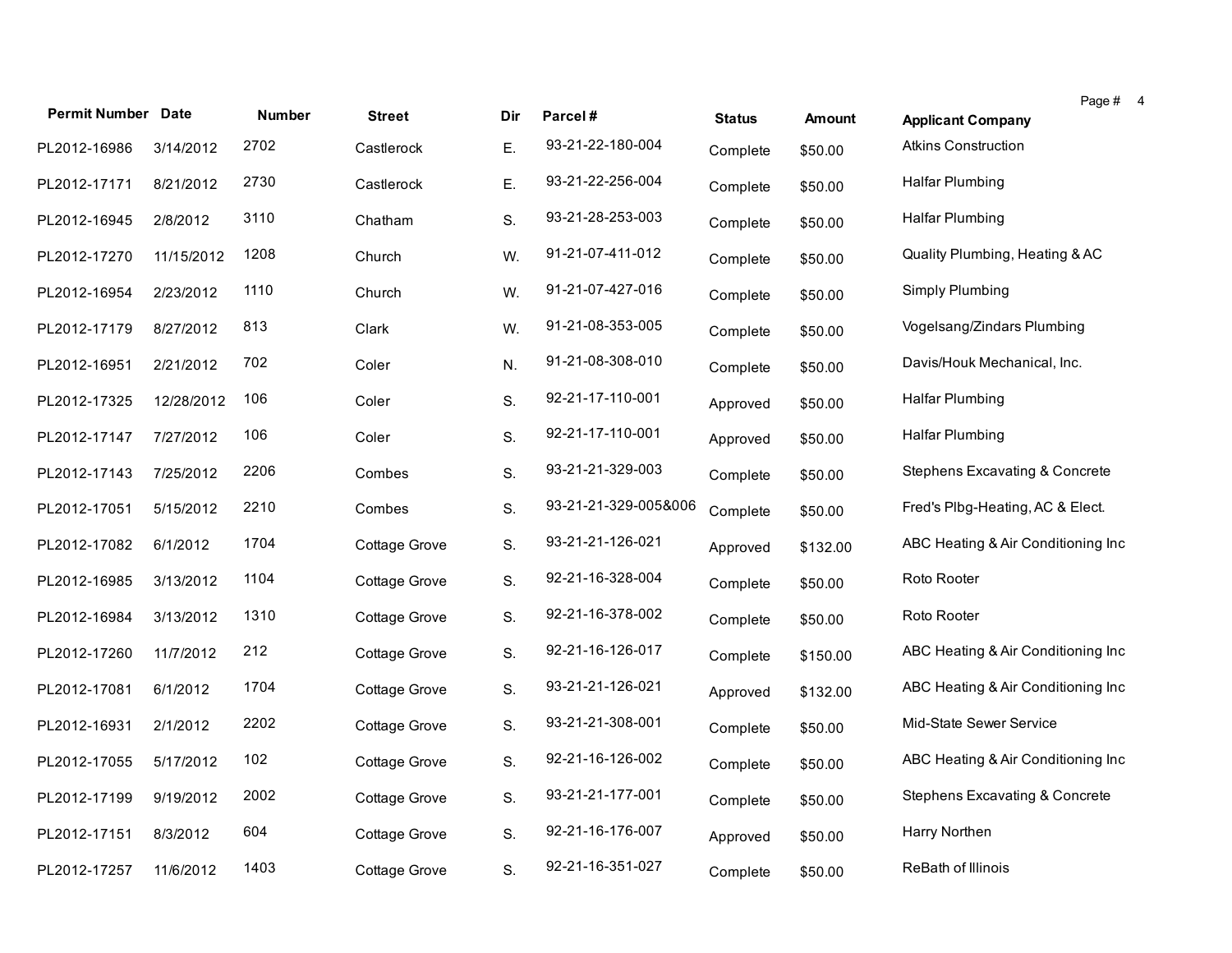| <b>Permit Number Date</b> |            | <b>Number</b> | <b>Street</b>         | Dir | Parcel#          | <b>Status</b> | Amount   | Page #<br><b>Applicant Company</b>    |
|---------------------------|------------|---------------|-----------------------|-----|------------------|---------------|----------|---------------------------------------|
| PL2012-17168              | 8/16/2012  | 210           | Cottage Grove         | S.  | 92-21-16-126-016 | Complete      | \$50.00  | Mid-State Sewer Service               |
| PL2012-17237              | 10/19/2012 | 1105          | <b>Country Squire</b> | S.  | 92-21-16-432-015 | Complete      | \$50.00  | Roto Rooter                           |
| PL2012-17131              | 7/10/2012  | 1902          | <b>Country Squire</b> | Ε.  | 92-21-16-431-022 | Approved      | \$50.00  | Quality Plumbing, Heating & AC        |
| PL2012-17138              | 7/18/2012  | 2009          | <b>Country Squire</b> | Ε.  | 92-21-16-432-035 | Approved      | \$50.00  | Mike Williams Plumbing & Heating      |
| PL2012-17233              | 10/19/2012 | 1003          | Crestwood             | Ε.  | 92-21-16-306-011 | Complete      | \$50.00  | Mr. Rooter Plumbing                   |
| PL2012-16939              | 2/3/2012   | 906           | Crestwood             | Ε.  | 92-21-16-303-032 | Approved      | \$50.00  | <b>Bodie Cargo</b>                    |
| PL2012-17097              | 6/13/2012  | 1003          | Crestwood             | Ε.  | 92-21-16-306-011 | Complete      | \$50.00  | Mr. Rooter Plumbing                   |
| PL2012-17130              | 7/10/2012  | 203           | Crystal Lake          | Ε.  | 91-21-08-405-010 | Approved      | \$50.00  | Quality Plumbing, Heating & AC        |
| PL2012-17098              | 6/13/2012  | 1809          | Cunningham            | N.  | 91-21-04-301-023 | Approved      | \$50.00  | <b>Burdick Plumbing &amp; Heating</b> |
| PL2012-16930              | 2/1/2012   | 1907          | Cunningham            | N.  | 91-21-04-301-022 | Complete      | \$240.00 | Spencer Plumbing                      |
| PL2012-17267              | 11/15/2012 | 1002          | Cunningham            | N.  | 91-21-08-279-006 | Approved      | \$50.00  | Quality Plumbing, Heating & AC        |
| PL2012-16971              | 3/2/2012   | 1706          | Cunningham            | N.  | 91-21-04-352-022 | Complete      | \$50.00  | Quality Plumbing, Heating & AC        |
| PL2012-17201              | 9/19/2012  | 3008          | Cunningham            | N.  | 91-15-33-452-001 | Approved      | \$557.40 | <b>Curry Construction</b>             |
| PL2012-17185              | 8/29/2012  | 1604          | Cunningham            | N.  | 91-21-04-352-033 | Complete      | \$50.00  | <b>VIP Plumbing Service</b>           |
| PL2012-17079              | 6/1/2012   | 1301          | Cunningham            | N.  | 91-21-08-229-002 | Complete      | \$120.00 | Davis/Houk Mechanical, Inc.           |
| PL2012-16937              | 2/3/2012   | 1907          | Cunningham            | N.  | 91-21-04-301-022 | Complete      | \$372.00 | Spencer Plumbing                      |
| PL2012-16978              | 3/7/2012   | 709           | Cunningham            | N.  | 91-21-08-404-005 | Complete      | \$50.00  | D & S Sewer Service                   |
| PL2012-16941              | 2/8/2012   | 3309          | Deer Ridge            | S.  | 93-21-28-404-003 | Approved      | \$50.00  | Quality Plumbing, Heating & AC        |
| PL2012-17190              | 9/10/2012  | 3405          | Deer Ridge            | S.  | 93-21-28-404-007 | Complete      | \$216.00 | Quality Plumbing, Heating & AC        |
| PL2012-17298              | 12/7/2012  | 3409          | Deer Ridge            | S.  | 93-21-28-404-009 | Approved      | \$192.00 | Quality Plumbing, Heating & AC        |
| PL2012-17272              | 11/19/2012 | 307           | Delaware              | W.  | 93-21-17-383-002 | Complete      | \$50.00  | D & S Sewer Service                   |

5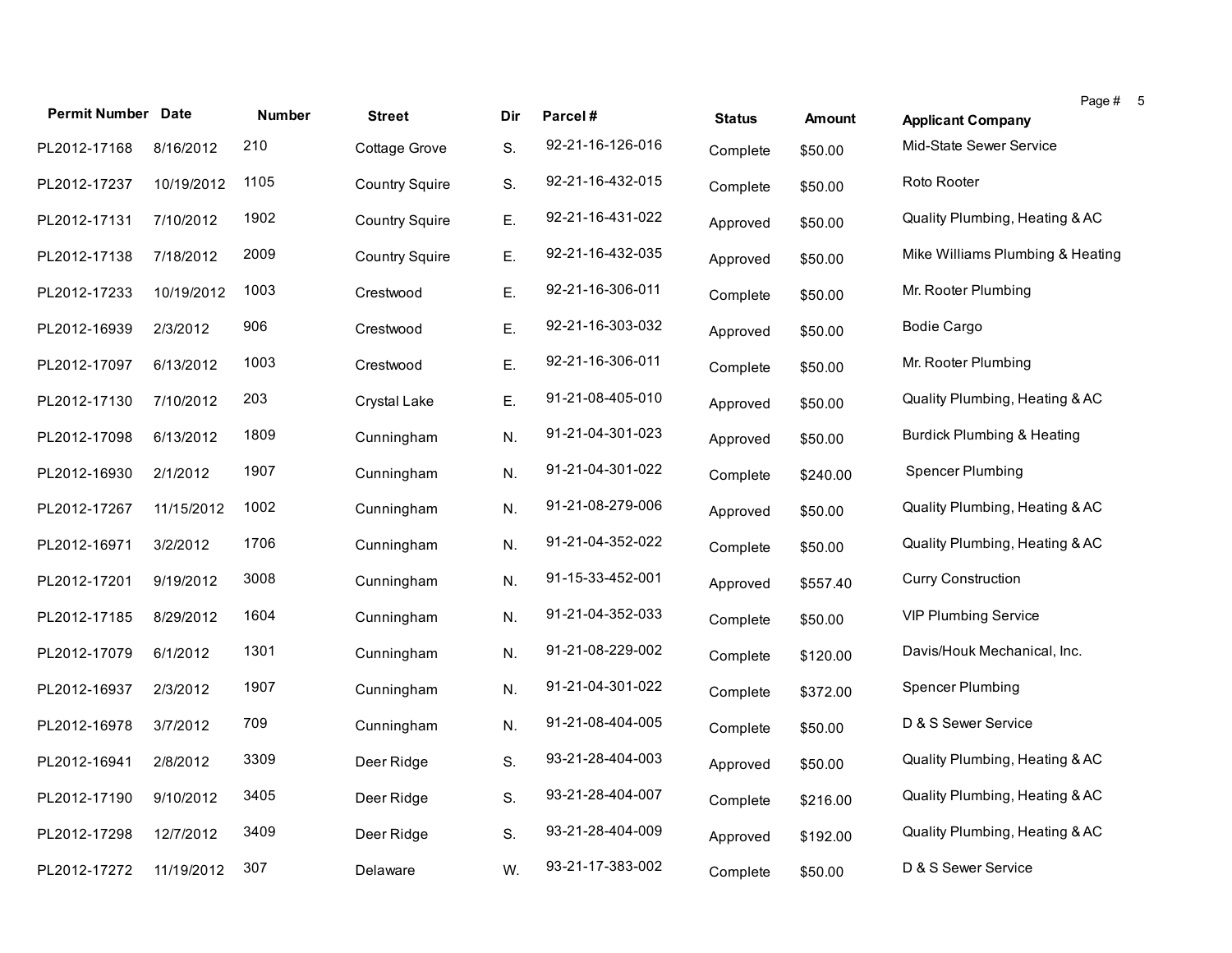|                           |            |        |               |     |                  |               |               | Page # 6                        |  |
|---------------------------|------------|--------|---------------|-----|------------------|---------------|---------------|---------------------------------|--|
| <b>Permit Number Date</b> |            | Number | <b>Street</b> | Dir | Parcel#          | <b>Status</b> | <b>Amount</b> | <b>Applicant Company</b>        |  |
| PL2012-17196              | 9/14/2012  | 407    | Delaware      | W.  | 93-21-17-379-005 | Complete      | \$50.00       | Harold Colbert Company II       |  |
| PL2012-17040              | 5/4/2012   | 1202   | Delaware      | Ε.  | 92-21-16-380-014 | Approved      | \$50.00       | Lanz Heating & Cooling/Plumbing |  |
| PL2012-17234              | 10/19/2012 | 907    | Delaware      | Ε.  | 92-21-16-354-006 | Approved      | \$72.00       | Artisan Plumbing Inc.           |  |
| PL2012-17132              | 7/10/2012  | 903    | Division      | N.  | 91-21-08-257-013 | Approved      | \$50.00       | Stephens Excavating & Concrete  |  |
| PL2012-16948              | 2/21/2012  | 1103   | Division      | N.  | 91-21-08-256-009 | Complete      | \$96.00       | Kobel Plumbing & Heating        |  |
| PL2012-16950              | 2/21/2012  | 1503   | Division      | N.  | 30-21-08-202-024 | Approved      | \$50.00       | Misch-Rooterman                 |  |
| PL2012-17266              | 11/15/2012 | 209    | Dodson        | S.  | 30-21-15-127-006 | Complete      | \$50.00       | Stephens Excavating & Concrete  |  |
| PL2012-17084              | 6/5/2012   | 1304   | Dublin        | W.  | 91-21-07-256-011 | Complete      | \$50.00       | Stephens Excavating & Concrete  |  |
| PL2012-17094              | 6/13/2012  | 1304   | <b>Dublin</b> | W.  | 91-21-07-256-011 | Closed        | \$168.00      | Lanz Heating & Cooling/Plumbing |  |
| PL2012-17114              | 6/22/2012  | 1304   | <b>Dublin</b> | W.  | 91-21-07-256-011 | Complete      | \$144.00      | Classic Plumbing                |  |
| PL2012-16909              | 1/10/2012  | 1210   | <b>Dublin</b> | W.  | 91-21-07-260-009 | Complete      | \$50.00       | Simply Plumbing                 |  |
| PL2012-16992              | 3/19/2012  | 1204   | Eads          | W.  | 91-21-07-258-013 | Approved      | \$132.00      | Clark Plumbing & Heating, Inc.  |  |
| PL2012-17113              | 6/22/2012  | 1209   | Eads          | W.  | 91-21-07-259-002 | Approved      | \$168.00      | Veach Builders Inc              |  |
| PL2012-17019              | 4/17/2012  | 1305   | Eastern       | Ε.  | 92-21-16-330-008 | Approved      | \$50.00       | Stephens Excavating & Concrete  |  |
| PL2012-17259              | 11/7/2012  | 1106   | Eastern       | Ε.  | 92-21-16-326-013 | Approved      | \$50.00       | Stephens Excavating & Concrete  |  |
| PL2012-17117              | 6/27/2012  | 2208   | Easy          | Ε.  | 91-21-15-301-007 | Approved      | \$50.00       | Gale May Plumbing               |  |
| PL2012-16973              | 3/6/2012   | 1306   | Eliot         | Ε.  | 93-21-21-328-015 | Complete      | \$50.00       | Urbana Plumbing & Heating, Inc. |  |
| PL2012-17231              | 10/15/2012 | 1202   | Eliot         | Ε.  | 93-21-21-328-009 | Complete      | \$50.00       | Roto Rooter 1                   |  |
| PL2012-17227              | 10/10/2012 | 1202   | Eliot         | Ε.  | 93-21-21-328-009 | Complete      | \$50.00       | Roto Rooter 1                   |  |
| PL2012-17163              | 8/14/2012  | 1202   | Ellis         | W.  | 91-21-07-208-028 | Complete      | \$50.00       | Clark Plumbing & Heating, Inc.  |  |
| PL2012-17314              | 12/20/2012 | 711    | Elm           | Ε.  | 92-21-16-102-005 | Approved      | \$50.00       | Gale May Plumbing               |  |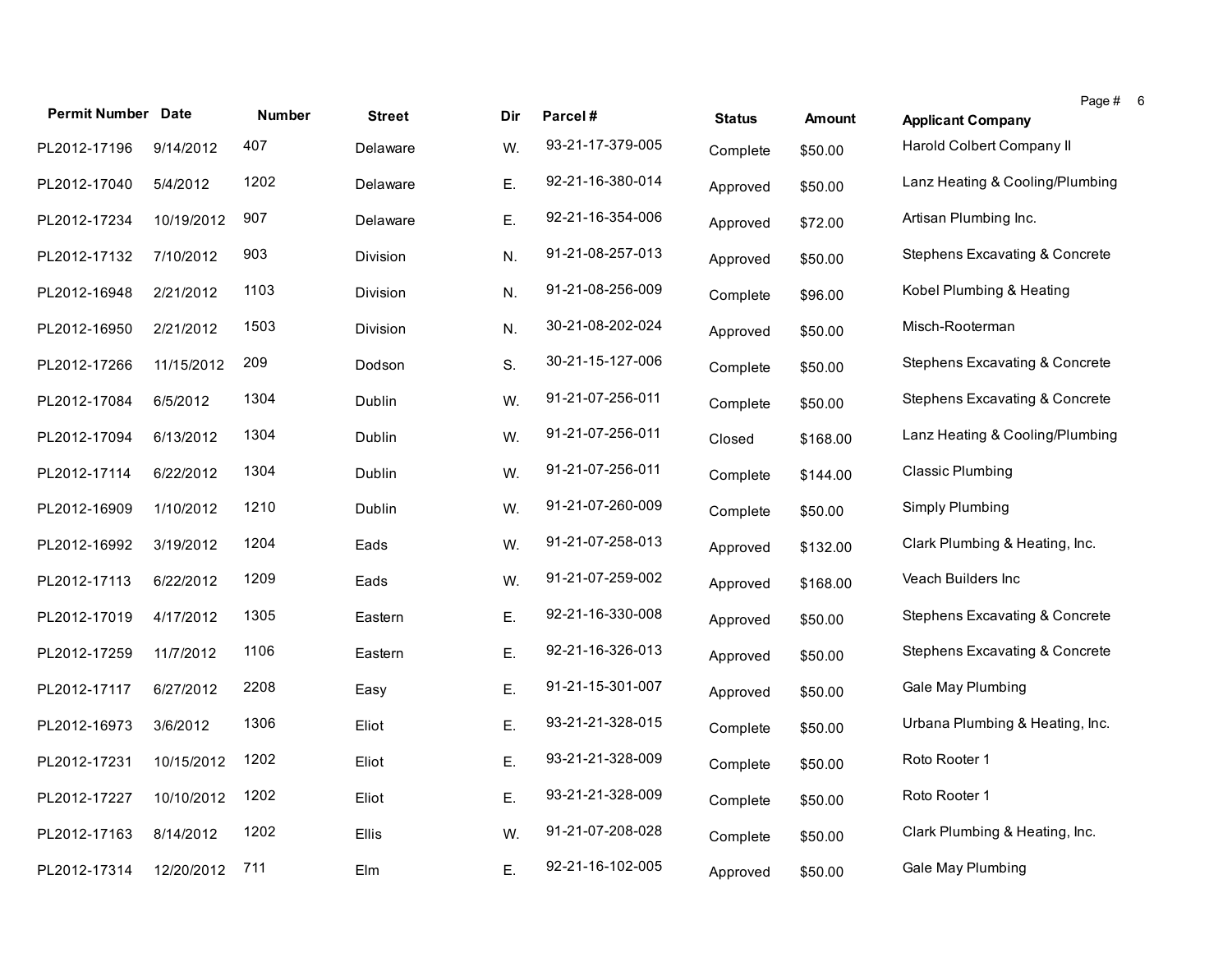| <b>Permit Number Date</b> |            | <b>Number</b> | <b>Street</b>  | Dir | Parcel#                         | <b>Status</b> | <b>Amount</b> | <b>Applicant Company</b>                  | Page # 7 |
|---------------------------|------------|---------------|----------------|-----|---------------------------------|---------------|---------------|-------------------------------------------|----------|
| PL2012-17180              | 8/27/2012  | 613           | Evergreen East | Ε.  | 93-21-21-105-003                | Complete      | \$50.00       | <b>Stephens Excavating &amp; Concrete</b> |          |
| PL2012-16972              | 3/2/2012   | 409           | Evergreen West | Ε.  | 93-21-20-229-009                | Complete      | \$50.00       | <b>Stephens Excavating &amp; Concrete</b> |          |
| PL2012-17002              | 3/28/2012  | 302-611       | Fairlawn       | Ε.  | 93-21-17-428-007thru11(Complete |               | \$50.00       | Clark Plumbing & Heating, Inc.            |          |
| PL2012-17212              | 10/3/2012  | 1614          | Fairlawn       | Ε.  | 92-21-16-455-090                | Approved      | \$50.00       | Quality Plumbing, Heating & AC            |          |
| PL2012-17173              | 8/23/2012  | 302-611       | Fairlawn       | Ε.  | 93-21-17-428-007thru11(Complete |               | \$50.00       | Clark Plumbing & Heating, Inc.            |          |
| PL2012-17136              | 7/13/2012  | 302-611       | Fairlawn       | Ε.  | 93-21-17-428-007thru11(Complete |               | \$50.00       | Clark Plumbing & Heating, Inc.            |          |
| PL2012-16925              | 1/25/2012  | 302-611       | Fairlawn       | Ε.  | 93-21-17-428-007thru11(Complete |               | \$50.00       | Clark Plumbing & Heating, Inc.            |          |
| PL2012-17316              | 12/21/2012 | 302-611       | Fairlawn       | Ε.  | 93-21-17-428-007thru11(Approved |               | \$50.00       | <b>Stephens Excavating &amp; Concrete</b> |          |
| PL2012-17187              | 8/31/2012  | 1602          | Fairlawn       | Ε.  | 92-21-16-455-116                | Complete      | \$50.00       | Mike Williams Plumbing & Heating          |          |
| PL2012-16926              | 1/25/2012  | 302-611       | Fairlawn       | Ε.  | 93-21-17-428-007thru11(Complete |               | \$50.00       | Clark Plumbing & Heating, Inc.            |          |
| PL2012-17311              | 12/18/2012 | 813           | Fairview       | W.  | 91-21-08-301-007                | Approved      | \$50.00       | Hillard's Plumbing, Heating & Cooling Co. |          |
| PL2012-16960              | 2/24/2012  | 2023          | Falcon         | S.  | 93-21-21-202-081                | Approved      | \$50.00       | Peter Heinricher                          |          |
| PL2012-16968              | 3/1/2012   | 2024          | Falcon         | S.  | 93-21-21-202-074                | Approved      | \$50.00       | Lanz Heating & Cooling/Plumbing           |          |
| PL2012-17053              | 5/15/2012  | 2002          | Florida        | Ε.  | 92-21-16-479-025                | Complete      | \$50.00       | Lanz Heating & Cooling/Plumbing           |          |
| PL2012-17061              | 5/18/2012  | 6             | Florida        |     | 93-21-20-201-011                | Approved      | \$50.00       | Timothy R. Spence Builders                |          |
| PL2012-17054              | 5/15/2012  | 204           | Florida        | W.  | 93-21-17-383-018                | Complete      | \$50.00       | Lanz Heating & Cooling/Plumbing           |          |
| PL2012-17038              | 5/4/2012   | 1505-1629     | Florida        | Ε.  | 93-21-21-201-013                | Approved      | \$50.00       | Fred's Plbg-Heating, AC & Elect.          |          |
| PL2012-17021              | 4/18/2012  | 1405          | Florida        | Ε.  | 93-21-21-126-046                | Approved      | \$50.00       | Quality Plumbing, Heating & AC            |          |
| PL2012-17120              | 6/28/2012  | 8             | Florida        |     | 93-21-20-201-012                | Complete      | \$50.00       | Simply Plumbing                           |          |
| PL2012-17303              | 12/11/2012 | $\sqrt{5}$    | Florida        |     | 93-21-20-201-006                | Complete      | \$50.00       | <b>Stephens Excavating &amp; Concrete</b> |          |
| PL2012-17146              | 7/26/2012  | 116           | Florida        | W.  | 93-21-17-454-011                | Approved      | \$50.00       | Quality Plumbing, Heating & AC            |          |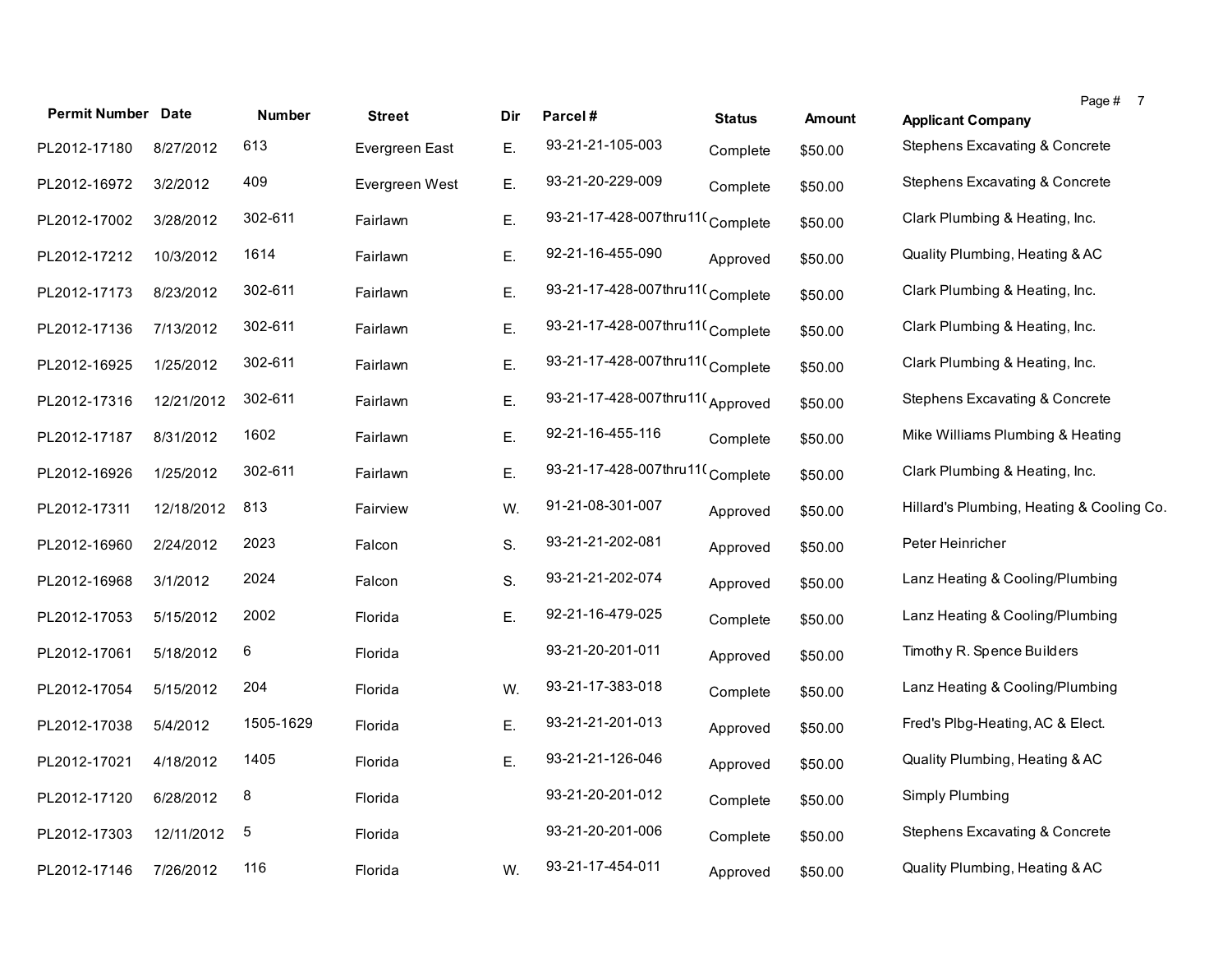| <b>Permit Number Date</b> |            | <b>Number</b> | <b>Street</b> | Dir | Parcel#          | <b>Status</b> | <b>Amount</b> | Page # 8<br><b>Applicant Company</b>       |
|---------------------------|------------|---------------|---------------|-----|------------------|---------------|---------------|--------------------------------------------|
| PL2012-17154              | 8/3/2012   | 2410          | Florida       | E.  | 91-21-15-386-002 | Approved      | \$50.00       | Quality Plumbing, Heating & AC             |
| PL2012-16938              | 2/3/2012   | 603           | Florida       | E.  | 93-21-20-226-015 | Approved      | \$96.00       | Harrelson Plumbing & Heating               |
| PL2012-17317              | 12/21/2012 | 1701          | Florida       | Ε.  | 93-21-21-201-014 | Approved      | \$50.00       | Quality Plumbing, Heating & AC             |
| PL2012-17318              | 12/21/2012 | 1701          | Florida       | E.  | 93-21-21-201-014 | Approved      | \$50.00       | Quality Plumbing, Heating & AC             |
| PL2012-16917              | 1/19/2012  | 1008          | Florida       | Ε.  | 92-21-16-354-020 | Complete      | \$50.00       | Stephens Excavating & Concrete             |
| PL2012-17223              | 10/9/2012  | 1808          | Galena        | Ε.  | 93-21-28-228-019 | Approved      | \$50.00       | Timothy R. Spence Builders                 |
| PL2012-17121              | 6/29/2012  | 2005          | George Huff   | S.  | 93-21-20-279-009 | Complete      | \$50.00       | Roto Rooter                                |
| PL2012-17172              | 8/21/2012  | 104           | George Huff   | Ε.  | 93-21-20-253-020 | Complete      | \$50.00       | Danforth Plumbing                          |
| PL2012-17226              | 10/10/2012 | 606           | Glover        | S.  | 92-21-16-178-019 | Complete      | \$60.00       | <b>Classic Plumbing</b>                    |
| PL2012-16919              | 1/20/2012  | 1803          | Golfview      | N.  | 91-21-05-476-013 | Complete      | \$50.00       | Stephens Excavating & Concrete             |
| PL2012-17076              | 5/31/2012  | 1706          | Golfview      | N.  | 91-21-05-477-012 | Complete      | \$50.00       | Vogelsang/Zindars Plumbing                 |
| PL2012-17274              | 11/19/2012 | 1608          | Golfview      | N.  | 91-21-05-477-015 | Complete      | \$50.00       | Whalen Plumbing & Heating                  |
| PL2012-17219              | 10/3/2012  | 710           | Goodwin       | S.  | 93-21-18-277-009 | Complete      | \$50.00       | Clark Plumbing & Heating, Inc.             |
| PL2012-17160              | 8/14/2012  | 710           | Goodwin       | S.  | 93-21-18-277-009 | Complete      | \$50.00       | Clark Plumbing & Heating, Inc.             |
| PL2012-17283              | 11/29/2012 | 2107          | Grange        | S.  | 93-21-20-401-019 | Complete      | \$50.00       | Roto Rooter                                |
| PL2012-17075              | 5/31/2012  | 1009          | Grant         | S.  | 92-21-16-328-012 | Complete      | \$50.00       | Danforth Plumbing                          |
| PL2012-17039              | 5/4/2012   | 408           | Green         | Ε.  | 92-21-17-234-009 | Complete      | \$50.00       | D & S Sewer Service                        |
| PL2012-17105              | 6/18/2012  | 403           | Green         | W.  | 92-21-17-133-004 | Approved      | \$156.00      | Craig Komar                                |
| PL2012-17018              | 4/17/2012  | 401           | Green         | W.  | 92-21-17-133-005 | Complete      | \$132.00      | Biagi Plumbing Corp.                       |
| PL2012-17043              | 5/9/2012   | 605           | Green         | W.  | 92-21-17-112-003 | Approved      | \$50.00       | <b>Stephens Excavating &amp; Concrete</b>  |
| PL2012-16979              | 3/8/2012   | 904           | Green         | W.  | 93-21-18-228-021 | Approved      | \$50.00       | A& R Services/Mechanical Contractors, Inc. |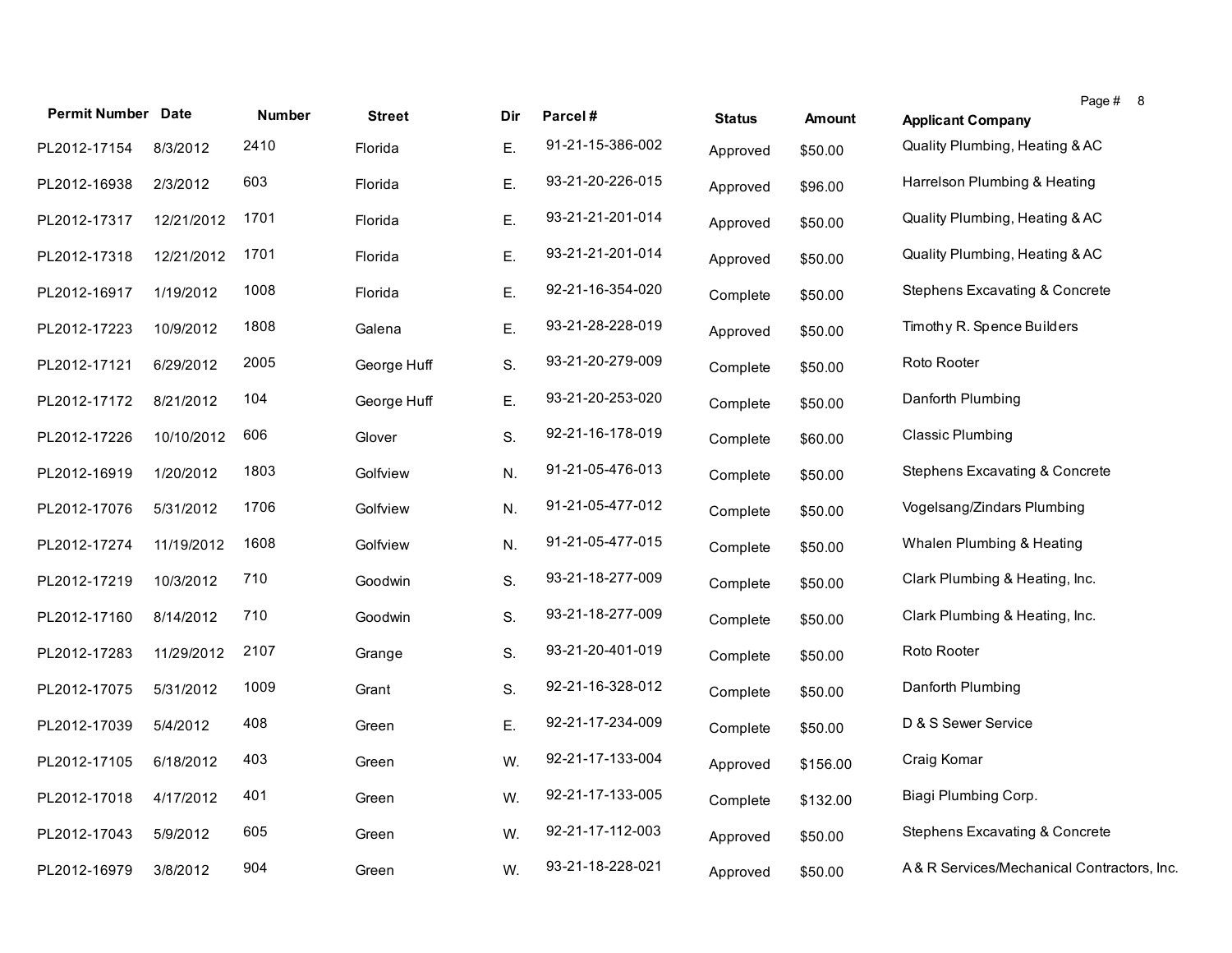| <b>Permit Number Date</b> |            | <b>Number</b> | <b>Street</b> | Dir | Parcel#          | <b>Status</b> | <b>Amount</b> | <b>Applicant Company</b>                  | Page # | - 9 |
|---------------------------|------------|---------------|---------------|-----|------------------|---------------|---------------|-------------------------------------------|--------|-----|
| PL2012-17276              | 11/21/2012 | 901           | Gregory       | N.  | 91-21-07-281-018 | Complete      | \$50.00       | Mike Williams Plumbing & Heating          |        |     |
| PL2012-16934              | 2/1/2012   | 700           | Gregory       | S.  | 93-21-18-280-022 | Complete      | \$72.00       | Davis/Houk Mechanical, Inc.               |        |     |
| PL2012-17022              | 4/18/2012  | 1107          | Gregory       | N.  | 91-21-07-277-014 | Approved      | \$50.00       | <b>Tarter Construction</b>                |        |     |
| PL2012-17036              | 5/4/2012   | 1107          | Gregory       | N.  | 91-21-07-277-014 | Approved      | \$168.00      | SOS Plumbing                              |        |     |
| PL2012-16910              | 1/10/2012  | 105           | Gregory       | N.  | 91-21-07-483-008 | Complete      | \$50.00       | Ameriplumb                                |        |     |
| PL2012-17034              | 4/27/2012  | 807           | Grove         | S.  | 92-21-17-286-022 | Approved      | \$50.00       | Gale May                                  |        |     |
| PL2012-17110              | 6/21/2012  | 2102          | Hagan         |     | 30-21-05-427-009 | Complete      | \$50.00       | <b>Stephens Excavating &amp; Concrete</b> |        |     |
| PL2012-17004              | 3/30/2012  | 612           | Harding       | Ε.  | 93-21-21-151-006 | Complete      | \$50.00       | Mike Williams Plumbing & Heating          |        |     |
| PL2012-17158              | 8/14/2012  | 1005          | Harding       | Ε.  | 93-21-21-153-011 | Complete      | \$50.00       | Fred's Plbg-Heating, AC & Elect.          |        |     |
| PL2012-17139              | 7/18/2012  | 1005          | Harding       | Ε.  | 93-21-21-153-011 | Complete      | \$50.00       | Fred's Plbg-Heating, AC & Elect.          |        |     |
| PL2012-17271              | 11/15/2012 | 614           | Harding       | Ε.  | 93-21-21-151-007 | Complete      | \$50.00       | Mike Williams Plumbing & Heating          |        |     |
| PL2012-17046              | 5/14/2012  | 1003          | Harding       | Ε.  | 93-21-21-153-010 | Complete      | \$50.00       | Fred's Plbg-Heating, AC & Elect.          |        |     |
| PL2012-17023              | 4/18/2012  | 704           | Harmon        | Ε.  | 93-21-21-354-008 | Approved      | \$50.00       | Hillard's Plumbing, Heating & Cooling Co. |        |     |
| PL2012-17239              | 10/25/2012 | 708           | Harmon        | Ε.  | 93-21-21-354-010 | Approved      | \$50.00       | Quality Plumbing, Heating & AC            |        |     |
| PL2012-17194              | 9/14/2012  | 807           | Hawthorne     | Ε.  | 92-21-16-307-009 | Complete      | \$60.00       | Gale May Plumbing                         |        |     |
| PL2012-17066              | 5/22/2012  | 2809          | Haydon        | Ε.  | 91-21-10-410-019 | Complete      | \$.00         | Art Porter                                |        |     |
| PL2012-17028              | 4/25/2012  | 706           | High          | Ε.  | 92-21-16-106-014 | Approved      | \$50.00       | Mike Williams Plumbing & Heating          |        |     |
| PL2012-17027              | 4/25/2012  | 704           | High          | Ε.  | 92-21-16-106-004 | Approved      | \$50.00       | Mike Williams Plumbing & Heating          |        |     |
| PL2012-17026              | 4/25/2012  | 702           | High          | Ε.  | 92-21-16-106-003 | Complete      | \$50.00       | Mike Williams Plumbing & Heating          |        |     |
| PL2012-17241              | 10/25/2012 | 2603          | High          | Ε.  | 30-21-15-256-002 | Approved      | \$50.00       | D & S Sewer Service                       |        |     |
| PL2012-17222              | 10/5/2012  | 1004          | Highland      | N.  | 91-21-08-277-006 | Complete      | \$50.00       | Mike Williams Plumbing & Heating          |        |     |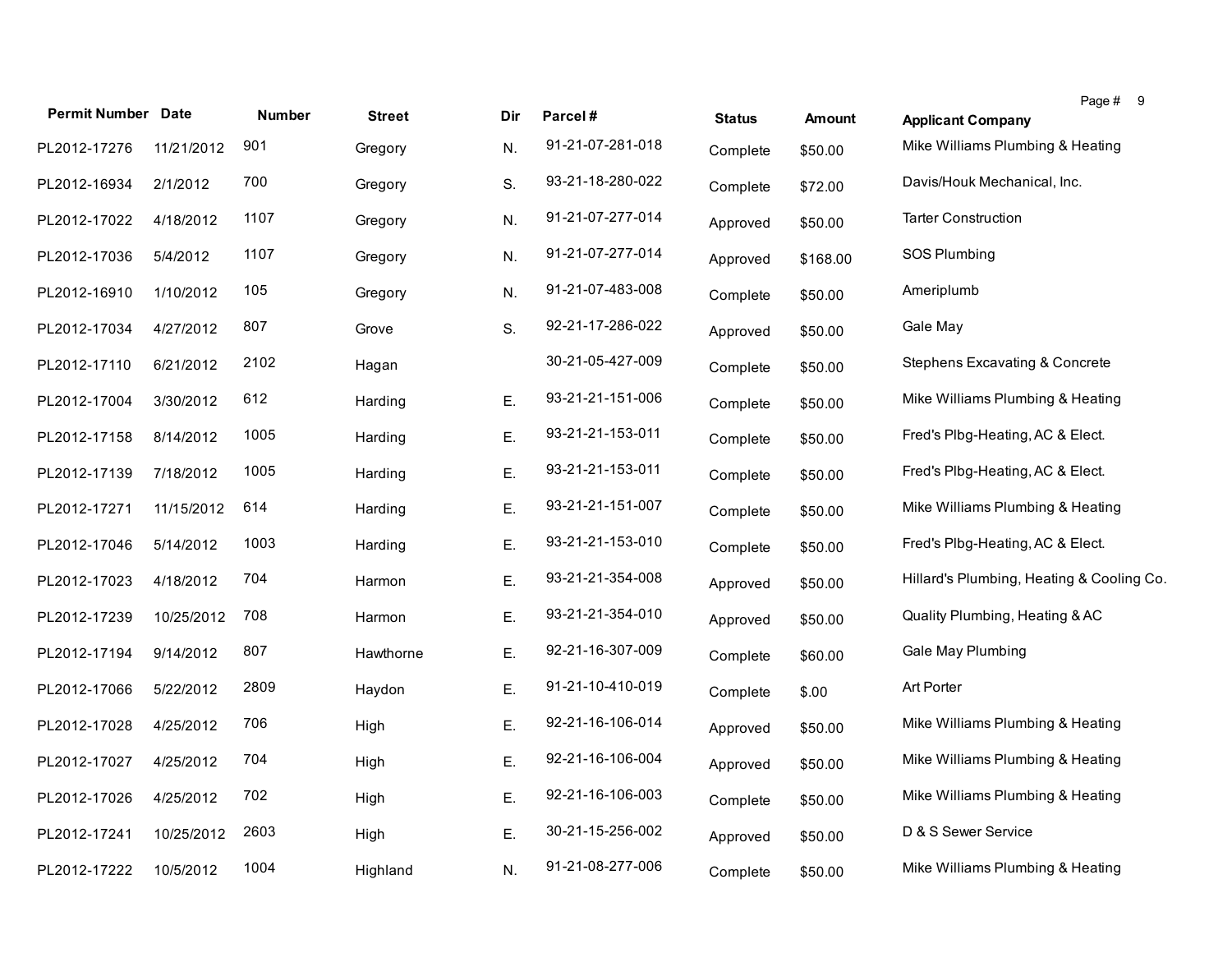|                           |            |               |                  |     |                  |               |               | Page # 10                        |
|---------------------------|------------|---------------|------------------|-----|------------------|---------------|---------------|----------------------------------|
| <b>Permit Number Date</b> |            | <b>Number</b> | <b>Street</b>    | Dir | Parcel#          | <b>Status</b> | <b>Amount</b> | <b>Applicant Company</b>         |
| PL2012-17032              | 4/26/2012  | 1003          | Highlands        | N.  | 91-21-08-276-027 | Complete      | \$50.00       | Gale May                         |
| PL2012-17198              | 9/19/2012  | 1002          | Highlands        | N.  | 91-21-08-277-016 | Complete      | \$50.00       | Stephens Excavating & Concrete   |
| PL2012-17174              | 8/24/2012  | 402           | Highlands        | Ε.  | 91-21-08-276-016 | Approved      | \$50.00       | Quality Plumbing, Heating & AC   |
| PL2012-16952              | 2/21/2012  | 806           | Hill             | W.  | 91-21-08-301-018 | Approved      | \$50.00       | Quality Plumbing, Heating & AC   |
| PL2012-17127              | 7/6/2012   | 1211          | Hill             | W.  | 91-21-07-411-001 | Approved      | \$50.00       | <b>Thompson Plumbing</b>         |
| PL2012-16974              | 3/6/2012   | 1603          | <b>Hillcrest</b> | S.  | 93-21-17-478-016 | Approved      | \$50.00       | Paul Wefel                       |
| PL2012-17191              | 9/12/2012  | 1709          | Horizon          | Ε.  | 93-21-28-408-011 | Complete      | \$50.00       | <b>MJE Construction</b>          |
| PL2012-17184              | 8/28/2012  | 1611          | Horizon          | Ε.  | 93-21-28-408-006 | Complete      | \$50.00       | <b>Isaacson Concrete</b>         |
| PL2012-17030              | 4/25/2012  | 1604          | Horizon          | Ε.  | 93-21-28-407-023 | Complete      | \$204.00      | Quality Plumbing, Heating & AC   |
| PL2012-17207              | 9/28/2012  | 1611          | Horizon          | Ε.  | 93-21-28-408-006 | Approved      | \$216.00      | Quality Plumbing, Heating & AC   |
| PL2012-17195              | 9/14/2012  | 1709          | Horizon          | Ε.  | 93-21-28-408-011 | Complete      | \$240.00      | Rich Plumbing, Inc.              |
| PL2012-17070              | 5/25/2012  | 1557          | Hunter           | Ε.  | 92-21-16-403-001 | Complete      | \$50.00       | Lanz Heating & Cooling/Plumbing  |
| PL2012-17326              | 12/31/2012 | 1557          | Hunter           | Ε.  | 92-21-16-403-001 | Complete      | \$50.00       | Mid-State Sewer Service          |
| PL2012-17116              | 6/22/2012  | 701           | <b>Illinois</b>  | W.  | 92-21-17-155-008 | Complete      | \$228.00      | Fred's Plbg-Heating, AC & Elect. |
| PL2012-16987              | 3/15/2012  | 2418          | Illinois         | Ε.  | 30-21-15-130-023 | Approved      | \$50.00       | D & S Sewer Service              |
| PL2012-17213              | 10/3/2012  | 602 & 604     | <b>Illinois</b>  | Ε.  | 92-21-17-245-003 | Approved      | \$50.00       | <b>ReBath of Illinois</b>        |
| PL2012-17042              | 5/8/2012   | 609           | <b>Illinois</b>  | W.  | 92-21-17-159-002 | Complete      | \$50.00       | Halfar Plumbing                  |
| PL2012-17189              | 9/10/2012  | 2713          | <b>Illinois</b>  | Ε.  | 30-21-15-257-014 | Complete      | \$50.00       | Stephens Excavating & Concrete   |
| PL2012-17169              | 8/17/2012  | 506           | <b>Illinois</b>  | W.  | 92-21-17-129-011 | Approved      | \$50.00       | <b>Halfar Plumbing</b>           |
| PL2012-17059              | 5/18/2012  | 609           | <b>Illinois</b>  | W.  | 92-21-17-159-002 | Approved      | \$50.00       | Timothy R. Spence Builders       |
| PL2012-17144              | 7/25/2012  | 803           | Indiana          | W.  | 93-21-17-304-004 | Complete      | \$50.00       | Danforth Plumbing                |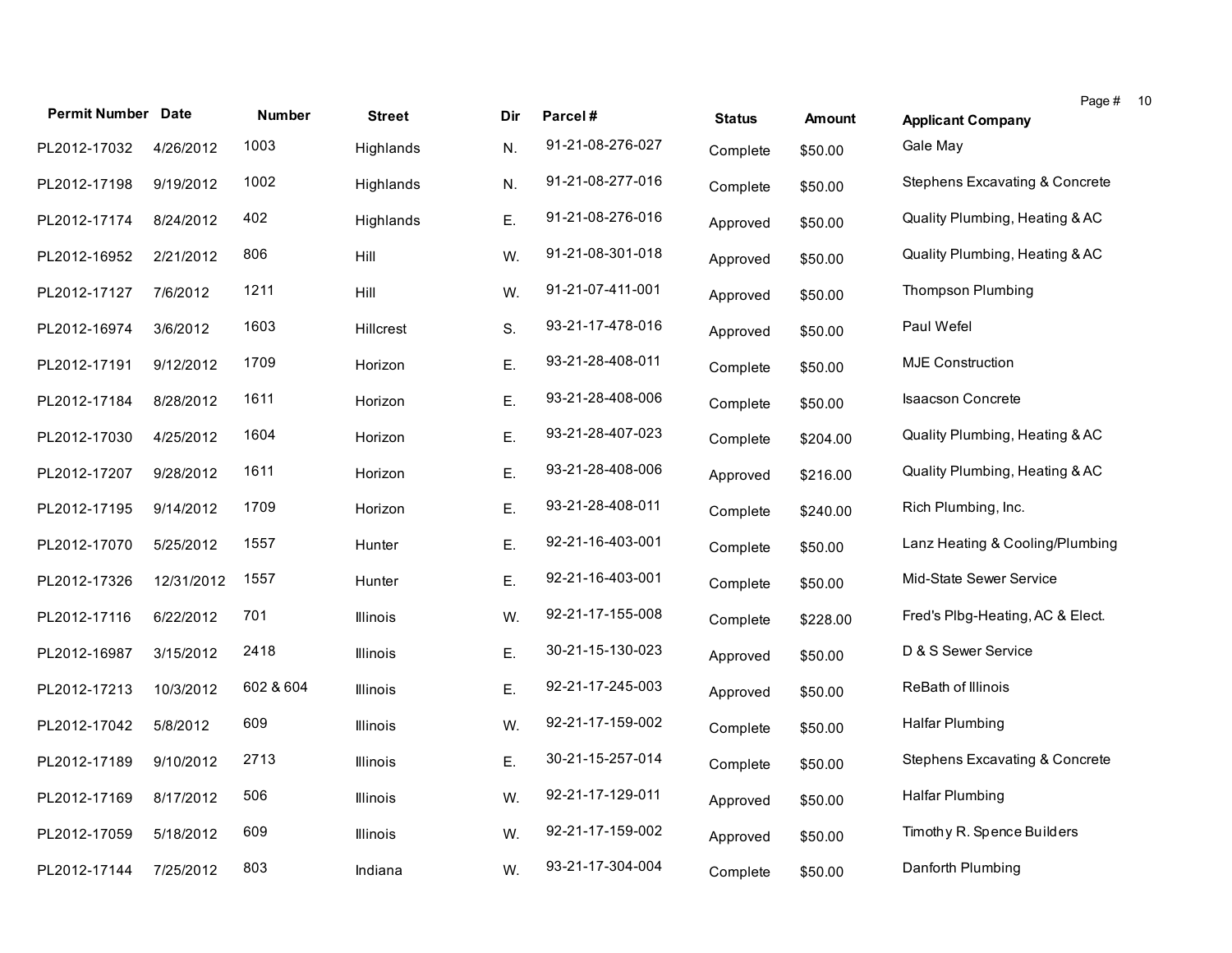| <b>Permit Number Date</b> |            | <b>Number</b> | <b>Street</b> | Dir | Parcel#          | <b>Status</b> | <b>Amount</b> | Page $#$ 11<br><b>Applicant Company</b>    |
|---------------------------|------------|---------------|---------------|-----|------------------|---------------|---------------|--------------------------------------------|
| PL2012-17125              | 7/6/2012   | 710           | Indiana       | W.  | 93-21-17-307-017 | Approved      | \$50.00       | Timothy R. Spence Builders                 |
| PL2012-17112              | 6/21/2012  | 801           | Indiana       | W.  | 93-21-17-304-005 | Complete      | \$156.00      | Lanz Heating & Cooling/Plumbing            |
| PL2012-17290              | 12/3/2012  | 716           | Indiana       | W.  | 93-21-17-307-004 | Complete      | \$50.00       | Lanz Heating & Cooling/Plumbing            |
| PL2012-17115              | 6/22/2012  | 706           | lowa          | W.  | 93-21-17-305-023 | Approved      | \$50.00       | James Thompson Plumbing                    |
| PL2012-17017              | 4/13/2012  | 1621          | Ivanhoe       | Ε.  | 92-21-16-454-015 | Complete      | \$50.00       | D & S Sewer Service                        |
| PL2012-17090              | 6/13/2012  | 702-732       | Killarney     | W.  | 91-21-05-302-007 | Approved      | \$50.00       | Lanz Heating & Cooling/Plumbing            |
| PL2012-17229              | 10/10/2012 | 1108          | Lanore        | S.  | 92-21-16-432-004 | Complete      | \$84.00       | Quality Plumbing, Heating & AC             |
| PL2012-17287              | 11/30/2012 | 1001          | Lanore        | S.  | 92-21-16-402-026 | Approved      | \$50.00       | Timothy R. Spence Builders                 |
| PL2012-16933              | 2/1/2012   | 1008          | Lanore        | S.  | 92-21-16-426-009 | Complete      | \$50.00       | Ameriplumb                                 |
| PL2012-16959              | 2/24/2012  | 904           | Lanore        | S.  | 92-21-16-426-002 | Approved      | \$50.00       | Mike Williams Plumbing & Heating           |
| PL2012-16996              | 3/23/2012  | 2202          | Lantern Hill  | Ε.  | 91-21-15-303-017 | Approved      | \$50.00       | Hillard's Plumbing, Heating & Cooling Co.  |
| PL2012-17153              | 8/3/2012   | 2102          | Lantern Hill  | Ε.  | 91-21-15-303-004 | Complete      | \$50.00       | Stephens Excavating & Concrete             |
| PL2012-16927              | 1/25/2012  | 2301          | Lantern Hill  | Ε.  | 91-21-15-304-017 | Approved      | \$50.00       | Mike Williams Plumbing & Heating           |
| PL2012-16912              | 1/13/2012  | 2207          | Lantern Hill  | Ε.  | 91-21-15-304-013 | Approved      | \$50.00       | Lanz Heating & Cooling/Plumbing            |
| PL2012-17118              | 6/28/2012  | 1816          | Larch         | S.  | 93-21-21-107-016 | Complete      | \$50.00       | Wells & Wells Construction                 |
| PL2012-17175              | 8/24/2012  | 1810          | Larch         | S.  | 93-21-21-107-013 | Complete      | \$50.00       | <b>Stephens Excavating &amp; Concrete</b>  |
| PL2012-17037              | 5/4/2012   | 1500          | Lincoln       | N.  | 91-21-08-101-027 | Approved      | \$480.00      | A&R Services/Mechanical Contractors, Inc.  |
| PL2012-16906              | 1/6/2012   | 1802          | Lincoln       | N.  | 91-21-05-353-020 | Approved      | \$50.00       | A& R Services/Mechanical Contractors, Inc. |
| PL2012-16944              | 2/8/2012   | 1804          | Lincoln       | N.  | 91-21-05-353-021 | Approved      | \$50.00       | Rich Plumbing, Inc.                        |
| PL2012-16905              | 1/6/2012   | 1204          | Lincoln       | S.  | 93-21-17-304-001 | Complete      | \$50.00       | <b>Classic Plumbing</b>                    |
| PL2012-17245              | 10/26/2012 | 1500          | Lincoln       | N.  | 91-21-08-101-027 | Approved      | \$50.00       | A& R Services/Mechanical Contractors, Inc. |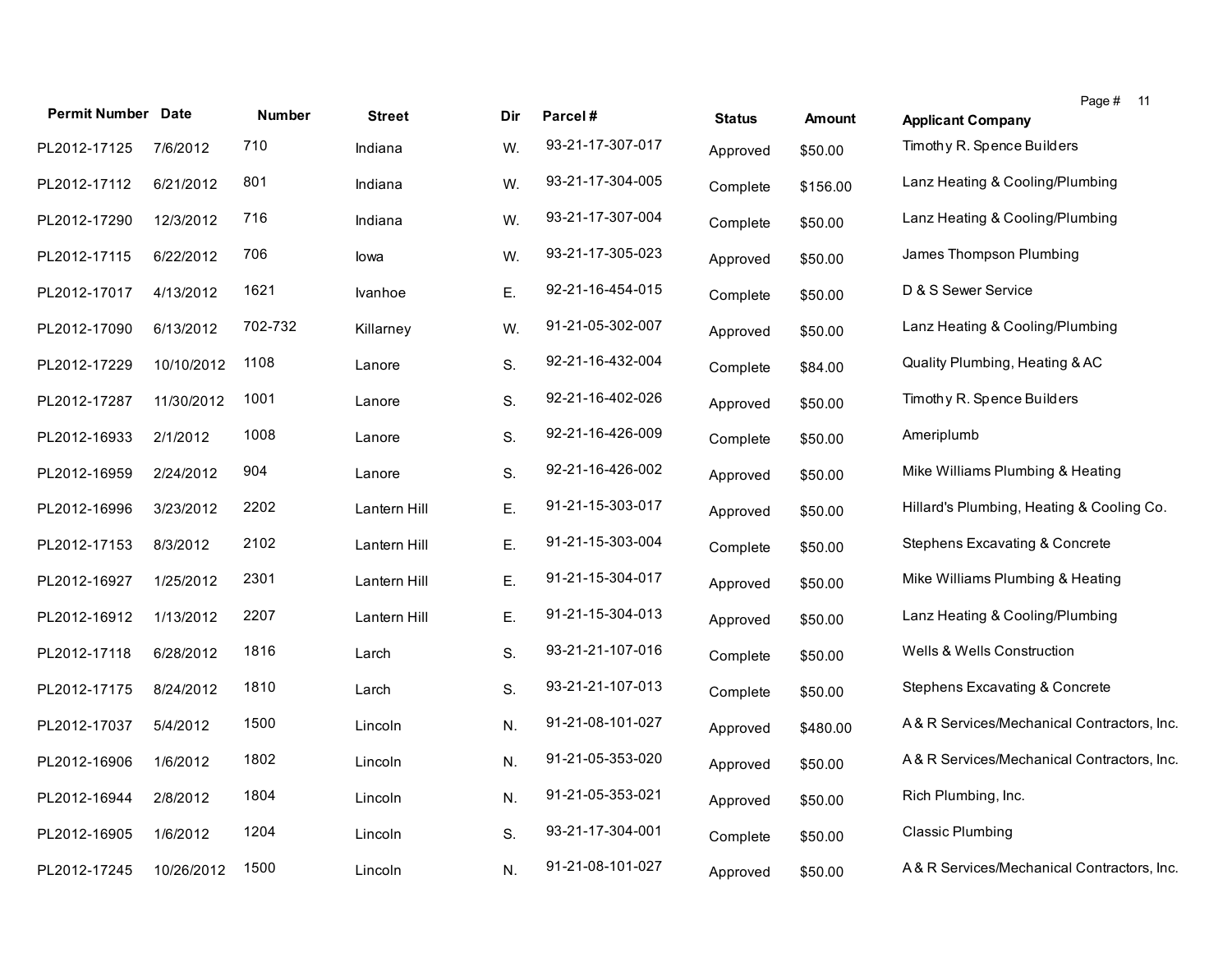| <b>Permit Number Date</b> |            | <b>Number</b> | <b>Street</b> | Dir | Parcel#          | <b>Status</b> | <b>Amount</b> | Page # 12<br><b>Applicant Company</b>      |
|---------------------------|------------|---------------|---------------|-----|------------------|---------------|---------------|--------------------------------------------|
| PL2012-17067              | 5/22/2012  | 1002          | Lincoln       | S.  | 93-21-17-302-001 | Complete      | \$50.00       | Lanz Heating & Cooling/Plumbing            |
| PL2012-17016              | 4/11/2012  | 1804          | Lincoln       | N.  | 91-21-05-353-021 | Approved      | \$50.00       | Lanz Heating & Cooling/Plumbing            |
| PL2012-17178              | 8/27/2012  | 308           | Lincoln       | N.  | 91-21-08-353-001 | Complete      | \$50.00       | Vogelsang/Zindars Plumbing                 |
| PL2012-17129              | 7/10/2012  | 1501          | Lincoln       | N.  | 91-21-07-226-022 | Complete      | \$50.00       | <b>Burdick Plumbing &amp; Heating</b>      |
| PL2012-17319              | 12/24/2012 | 906           | Lincoln       | N.  | 91-21-08-151-018 | Complete      | \$50.00       | Mitchell Plumbing/Gary Mitchell            |
| PL2012-17148              | 7/31/2012  | 1002          | Lincoln       | S.  | 93-21-17-302-001 | Complete      | \$50.00       | <b>Stephens Excavating &amp; Concrete</b>  |
| PL2012-17013              | 4/10/2012  | 808           | Lincoln       | N.  | 91-21-08-301-001 | Approved      | \$50.00       | <b>Bien Plumbing</b>                       |
| PL2012-17124              | 6/29/2012  | 1002          | Lincoln       | S.  | 93-21-17-302-001 | Complete      | \$672.00      | <b>Rich Schieler</b>                       |
| PL2012-17122              | 6/29/2012  | 2002          | Lincoln       | N.  | 91-21-05-301-004 | Approved      | \$50.00       | <b>Thompson Plumbing</b>                   |
| PL2012-16911              | 1/11/2012  | 901           | Linview       | N.  | 91-21-08-151-041 | Complete      | \$50.00       | Whalen Plumbing & Heating                  |
| PL2012-17133              | 7/13/2012  | 301           | Locust        | W.  | 91-21-08-384-008 | Complete      | \$50.00       | John Dorsey                                |
| PL2012-16915              | 1/18/2012  | 305           | Locust        | W.  | 91-21-08-384-006 | Approved      | \$50.00       | Jean McManus                               |
| PL2012-17014              | 4/11/2012  | 1906-A        | Lydia         | Ε.  | 93-21-21-472-034 | Approved      | \$50.00       | Harold Colbert Company II                  |
| PL2012-16949              | 2/21/2012  | 711           | Lynn          | S.  | 92-21-16-162-017 | Complete      | \$50.00       | Mr. Rooter Plumbing                        |
| PL2012-17289              | 11/30/2012 | 419           | Main          | W.  | 91-21-08-381-001 | Complete      | \$50.00       | Clark Plumbing & Heating, Inc.             |
| PL2012-16921              | 1/24/2012  | 2410          | Main          | Ε.  | 91-21-10-382-013 | Complete      | \$50.00       | <b>Stephens Excavating &amp; Concrete</b>  |
| PL2012-17045              | 5/9/2012   | 1003          | Main          | W.  | 91-21-07-482-006 | Complete      | \$2,052.00    | Vogelsang/Zindars Plumbing                 |
| PL2012-17009              | 4/10/2012  | 603           | Main          | W.  | 91-21-08-363-022 | Approved      | \$50.00       | Halfar Plumbing                            |
| PL2012-16953              | 2/21/2012  | 201           | Main          | W.  | 92-21-17-205-003 | Approved      | \$50.00       | A& R Services/Mechanical Contractors, Inc. |
| PL2012-17096              | 6/13/2012  | 1003          | Main          | W.  | 91-21-07-482-006 | Complete      | \$50.00       | Vogelsang/Zindars Plumbing                 |
| PL2012-17099              | 6/13/2012  | 1206          | Main          | Ε.  | 91-21-09-379-009 | Complete      | \$50.00       | Clark Plumbing & Heating, Inc.             |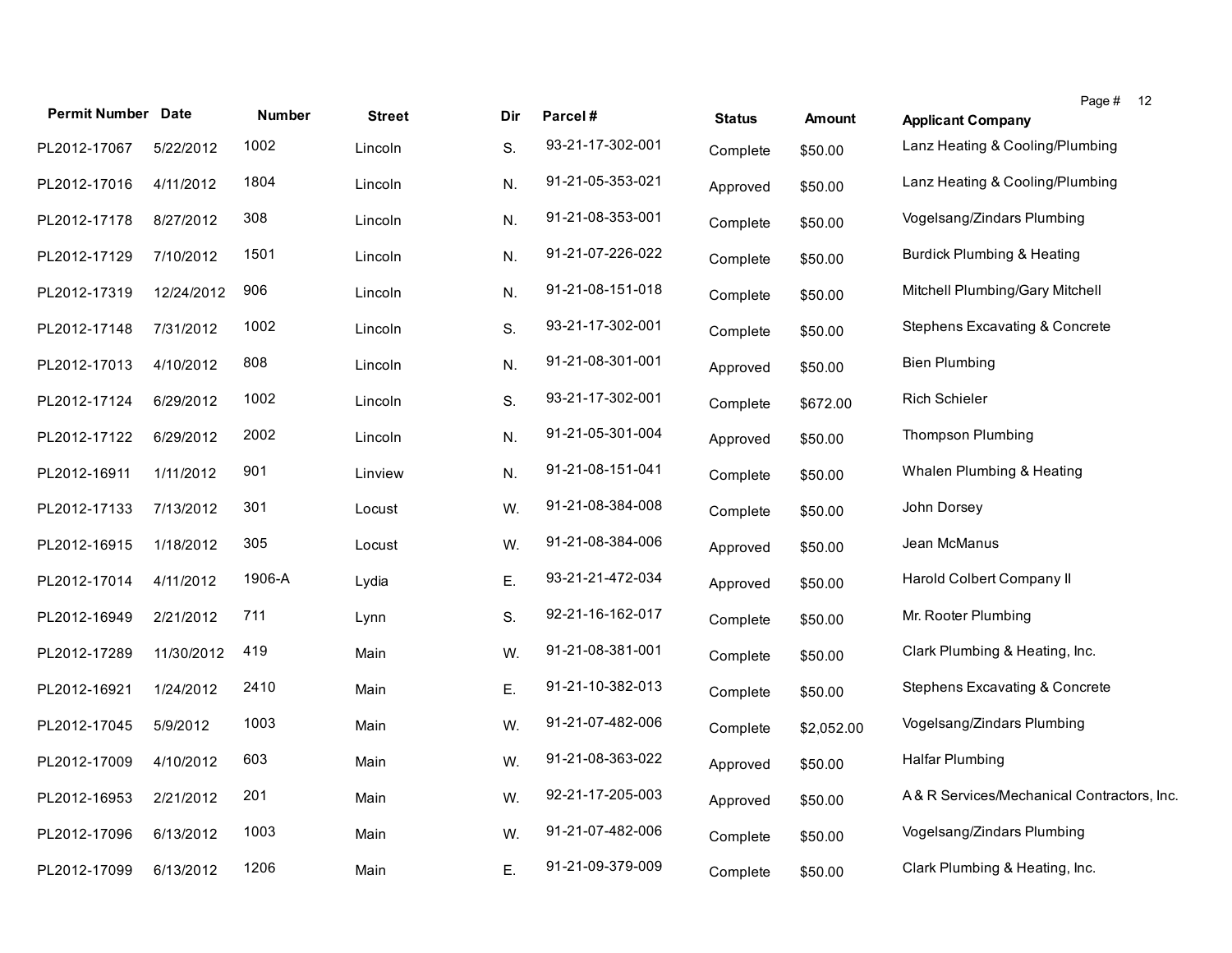|                           |            |               |                |     |                  |               |               | Page # 13                                 |  |
|---------------------------|------------|---------------|----------------|-----|------------------|---------------|---------------|-------------------------------------------|--|
| <b>Permit Number Date</b> |            | <b>Number</b> | <b>Street</b>  | Dir | Parcel#          | <b>Status</b> | <b>Amount</b> | <b>Applicant Company</b>                  |  |
| PL2012-17242              | 10/25/2012 | 1009          | Main           | Ε.  | 92-21-16-104-010 | Complete      | \$50.00       | D & S Sewer Service                       |  |
| PL2012-17063              | 5/18/2012  | 1504          | Maple          | S.  | 93-21-17-480-007 | Complete      | \$50.00       | Stephens Excavating & Concrete            |  |
| PL2012-16963              | 2/28/2012  | 203           | McHenry        | Ε.  | 93-21-20-453-002 | Complete      | \$50.00       | Roto Rooter                               |  |
| PL2012-17080              | 6/1/2012   | 102           | McHenry        | Ε.  | 93-21-20-406-012 | Complete      | \$50.00       | Mike Williams Plumbing & Heating          |  |
| PL2012-16914              | 1/18/2012  | 503           | McHenry        | Ε.  | 93-21-20-476-008 | Approved      | \$108.00      | Lanz Heating & Cooling/Plumbing           |  |
| PL2012-17230              | 10/11/2012 | 806           | McHenry        | Ε.  | 93-21-21-305-007 | Complete      | \$50.00       | D & S Sewer Service                       |  |
| PL2012-17003              | 3/28/2012  | 601           | McHenry        | Ε.  | 93-21-20-476-012 | Complete      | \$50.00       | Roto Rooter                               |  |
| PL2012-17069              | 5/22/2012  | 407           | McHenry        | Ε.  | 93-21-20-476-006 | Approved      | \$50.00       | Philip Gable                              |  |
| PL2012-17208              | 9/28/2012  | 102           | McHenry        | Ε.  | 93-21-20-406-012 | Complete      | \$50.00       | Mike Williams Plumbing & Heating          |  |
| PL2012-17216              | 10/3/2012  | 102           | Meadow         | W.  | 93-21-20-201-023 | Complete      | \$50.00       | <b>Hallbeck Homes</b>                     |  |
| PL2012-16904              | 1/6/2012   | 306-410       | Michigan       | Ε.  | 93-21-17-430-015 | Complete      | \$50.00       | <b>Bell Plumbing</b>                      |  |
| PL2012-17091              | 6/13/2012  | 305           | Michigan       | W.  | 93-21-17-380-002 | Complete      | \$50.00       | <b>Halfar Plumbing</b>                    |  |
| PL2012-17047              | 5/14/2012  | 603           | Michigan       | W.  | 93-21-17-355-007 | Approved      | \$50.00       | Quality Plumbing, Heating & AC            |  |
| PL2012-16999              | 3/27/2012  | 1406          | Michigan       | Ε.  | 92-21-16-376-038 | Complete      | \$50.00       | Clark Plumbing & Heating, Inc.            |  |
| PL2012-17323              | 12/28/2012 | 804           | Michigan       | W.  | 93-21-17-304-009 | Complete      | \$50.00       | Mid-State Sewer Service                   |  |
| PL2012-17279              | 11/26/2012 | 1203          | <b>Mitchem</b> | Ε.  | 93-21-21-181-007 | Approved      | \$50.00       | R. C.'s Plumbing, Heating & Electrical    |  |
| PL2012-17145              | 7/25/2012  | 19            | Montclair      |     | 93-21-20-251-008 | Approved      | \$50.00       | Lanz Heating & Cooling/Plumbing           |  |
| PL2012-17273              | 11/19/2012 | 23            | Montclair      |     | 93-21-20-251-010 | Approved      | \$50.00       | Dan Sloan                                 |  |
| PL2012-16970              | 3/1/2012   | 1             | Montclair      |     | 93-21-20-251-001 | Complete      | \$50.00       | Halfar Plumbing                           |  |
| PL2012-17202              | 9/24/2012  | 404           | Mumford        | Ε.  | 93-21-20-279-006 | Complete      | \$50.00       | <b>Stephens Excavating &amp; Concrete</b> |  |
| PL2012-17312              | 12/18/2012 | 401           | Mumford        | Ε.  | 93-21-20-277-013 | Complete      | \$50.00       | Roto Rooter                               |  |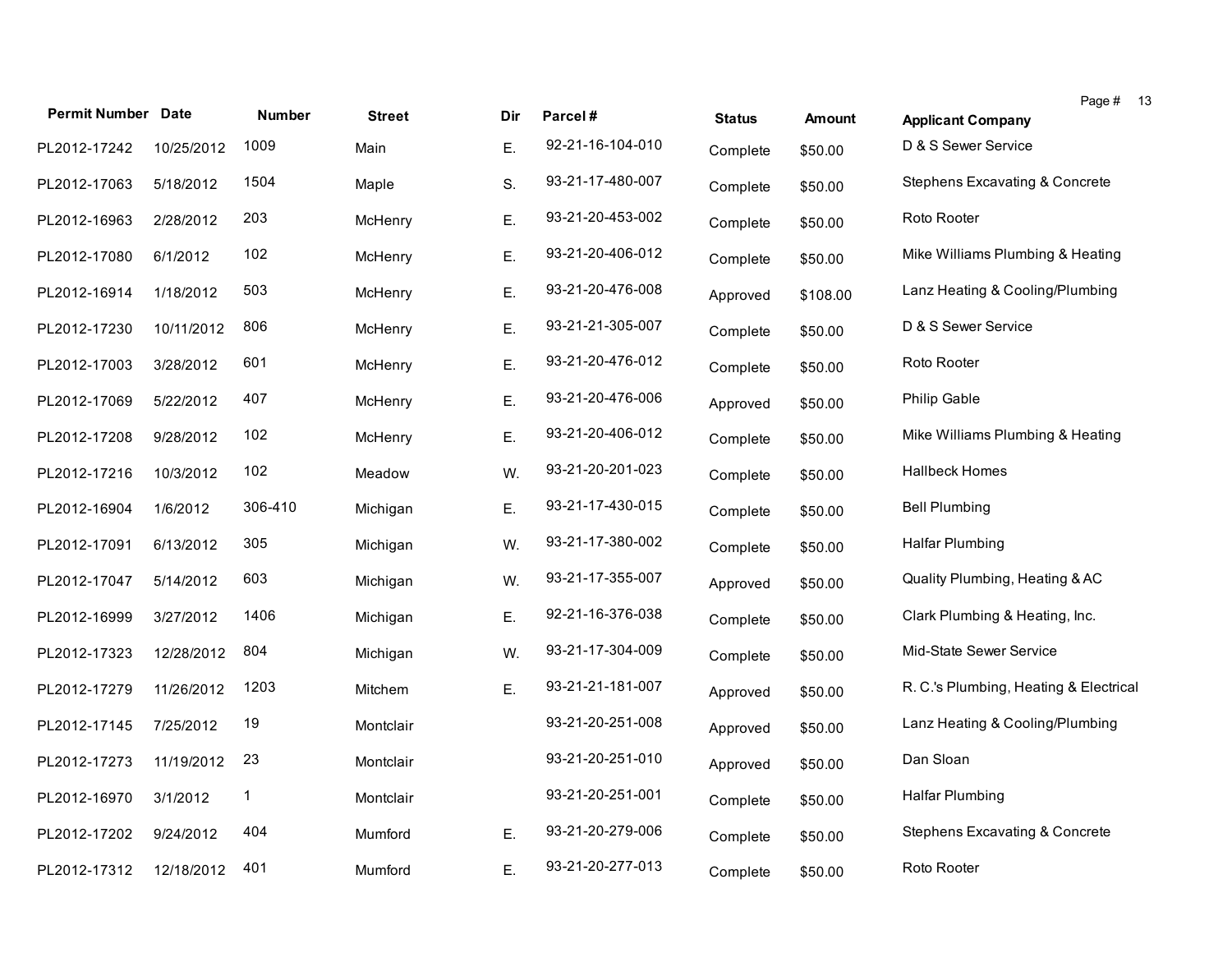| <b>Permit Number Date</b> |            | <b>Number</b> | <b>Street</b> | Dir | Parcel#          | <b>Status</b> | <b>Amount</b> | Page # 14<br><b>Applicant Company</b>      |
|---------------------------|------------|---------------|---------------|-----|------------------|---------------|---------------|--------------------------------------------|
| PL2012-16929              | 2/1/2012   | 205           | Mumford       | E.  | 93-21-20-254-024 | Complete      | \$50.00       | Mr. Rooter Plumbing                        |
| PL2012-17214              | 10/3/2012  | 1807          | Myra Ridge    | Ε.  | 93-21-28-228-012 | Complete      | \$50.00       | Roto Rooter                                |
| PL2012-17295              | 12/6/2012  | 801           | Nevada        | W.  | 92-21-17-154-006 | Approved      | \$50.00       | Simply Plumbing                            |
| PL2012-17313              | 12/20/2012 | 809           | Nevada        | W.  | 92-21-17-154-002 | Approved      | \$50.00       | Gale May Plumbing                          |
| PL2012-17306              | 12/17/2012 | 211           | Nevada        | W.  | 92-21-17-189-001 | Complete      | \$50.00       | Duce Construction Company                  |
| PL2012-17164              | 8/14/2012  | 2414          | Nevada        | Ε.  | 30-21-15-178-031 | Complete      | \$50.00       | Stephens Excavating & Concrete             |
| PL2012-17275              | 11/21/2012 | 2405          | North Shore   | N.  | 91-21-06-227-004 | Complete      | \$50.00       | A& R Services/Mechanical Contractors, Inc. |
| PL2012-17304              | 12/17/2012 | 2405          | North Shore   | N.  | 91-21-06-227-004 | Approved      | \$56.40       | A& R Services/Mechanical Contractors, Inc. |
| PL2012-17092              | 6/13/2012  | 610           | Ohio          | W.  | 93-21-17-306-022 | Approved      | \$50.00       | <b>Halfar Plumbing</b>                     |
| PL2012-17300              | 12/7/2012  | 706           | Ohio          | W.  | 93-21-17-306-019 | Approved      | \$92.50       | Reliable Mechanical                        |
| PL2012-17320              | 12/27/2012 | 1201          | Orchard       | S.  | 93-21-17-308-014 | Complete      | \$50.00       | A& R Services/Mechanical Contractors, Inc. |
| PL2012-16936              | 2/3/2012   | 803           | Orchard       | N.  | 91-21-08-308-014 | Complete      | \$72.00       | <b>Classic Plumbing</b>                    |
| PL2012-17211              | 10/1/2012  | 1004          | Orchard       | S.  | 93-21-17-328-002 | Complete      | \$50.00       | Roto Rooter                                |
| PL2012-16916              | 1/19/2012  | 1005          | Orchard       | S.  | 93-21-17-306-026 | Complete      | \$50.00       | Stephens Excavating & Concrete             |
| PL2012-17033              | 4/26/2012  | 709           | Oregon        | Ε.  | 92-21-16-161-005 | Complete      | \$50.00       | Stephens Excavating & Concrete             |
| PL2012-16982              | 3/9/2012   | 605           | Oregon        | W.  | 92-21-17-161-004 | Complete      | \$50.00       | <b>VIP Plumbing Service</b>                |
| PL2012-17322              | 12/28/2012 | 403           | Oregon        | W.  | 92-21-17-180-016 | Complete      | \$50.00       | Wells & Wells Construction                 |
| PL2012-16976              | 3/6/2012   | 803           | Oregon        | W.  | 92-21-17-153-004 | Complete      | \$50.00       | Lanz Heating & Cooling/Plumbing            |
| PL2012-17141              | 7/20/2012  | 405           | Oregon        | W.  | 92-21-17-180-005 | Complete      | \$50.00       | Mr. Rooter Plumbing                        |
| PL2012-16947              | 2/21/2012  | 201           | Oregon        | Ε.  | 92-21-17-264-001 | Complete      | \$60.00       | Gale May Plumbing                          |
| PL2012-17035              | 5/4/2012   | 610           | Oregon        | W.  | 92-21-17-160-011 | Complete      | \$50.00       | Lanz Heating & Cooling/Plumbing            |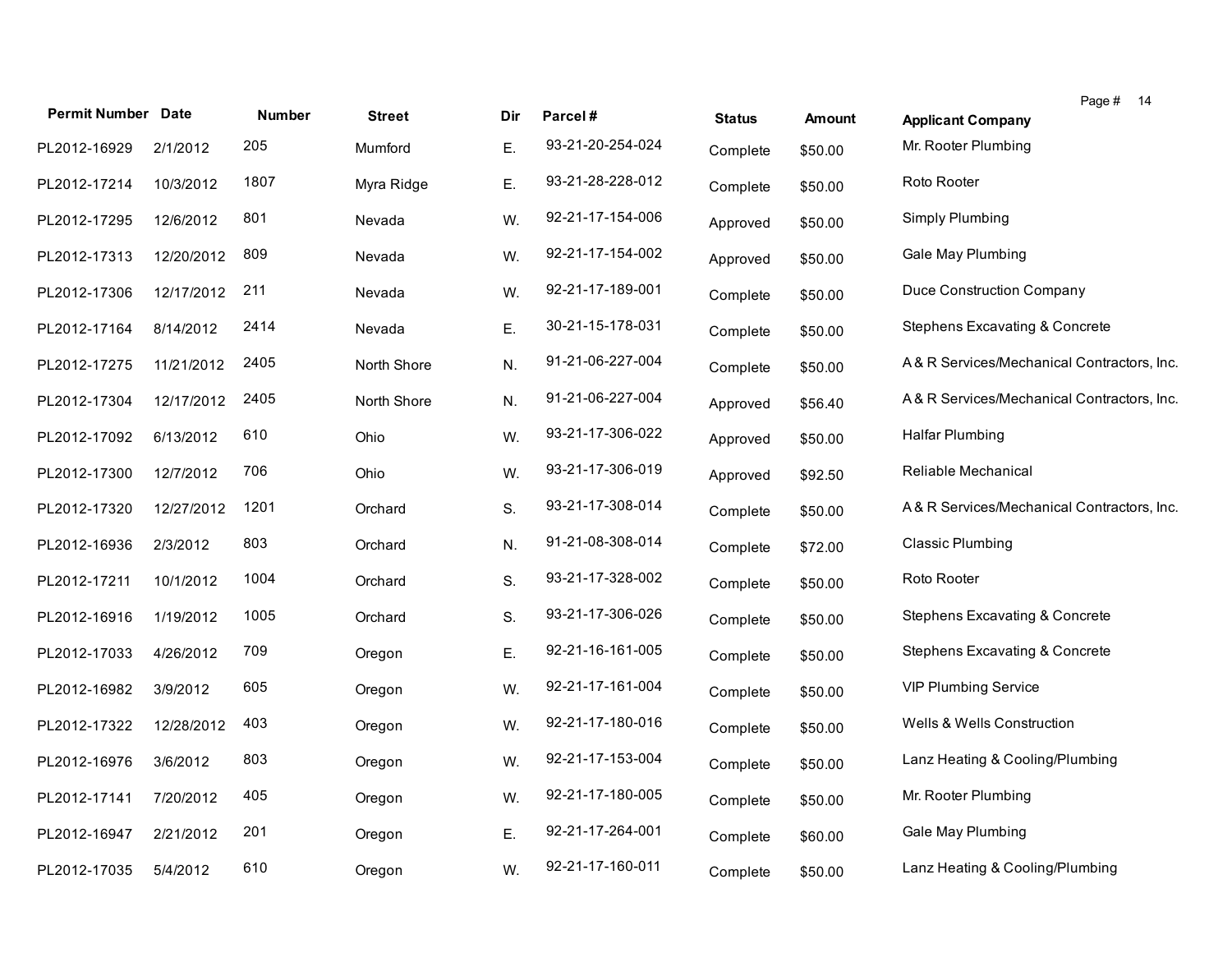| <b>Permit Number Date</b> |            | <b>Number</b> | <b>Street</b> | Dir | Parcel#                       | <b>Status</b> | <b>Amount</b> | Page # 15<br><b>Applicant Company</b>      |
|---------------------------|------------|---------------|---------------|-----|-------------------------------|---------------|---------------|--------------------------------------------|
| PL2012-17020              | 4/18/2012  | 1117          | Oregon        | W.  | 93-21-18-277-001A             | Approved      | \$50.00       | Mattex Service Co., Inc.                   |
| PL2012-17041              | 5/4/2012   | 603           | Oregon        | Ε.  | 92-21-17-287-001              | Complete      | \$50.00       | R. C.'s Plumbing, Heating & Electrical     |
| PL2012-17000              | 3/27/2012  | 2424          | Oregon        | Ε.  | 30-21-15-177-028              | Complete      | \$50.00       | Clark Plumbing & Heating, Inc.             |
| PL2012-17240              | 10/25/2012 | 606           | Park          | W.  | 91-21-08-309-007              | Complete      | \$98.00       | A& R Services/Mechanical Contractors, Inc. |
| PL2012-17309              | 12/18/2012 | 201           | Park          | W.  | 91-21-08-402-004              | Complete      | \$50.00       | Lanz Heating & Cooling/Plumbing            |
| PL2012-17305              | 12/17/2012 | 201           | Park          | W.  | 91-21-08-402-004              | Complete      | \$50.00       | Stephens Excavating & Concrete             |
| PL2012-16967              | 2/29/2012  | 611           | Park          | W.  | 91-21-08-310-001              | Approved      | \$96.00       | Reliable Mechanical                        |
| PL2012-17254              | 11/5/2012  | 707           | Park          | W.  | 91-21-08-307-002              | Complete      | \$97.00       | A& R Services/Mechanical Contractors, Inc. |
| PL2012-17126              | 7/6/2012   | 801           | Park          | Ε.  | 91-21-09-305-001              | Complete      | \$50.00       | Gale May Plumbing                          |
| PL2012-16981              | 3/9/2012   | 611           | Park          | W.  | 91-21-08-310-001              | Complete      | \$96.00       | A& R Services/Mechanical Contractors, Inc. |
| PL2012-16966              | 2/29/2012  | 611           | Park          | W.  | 91-21-08-310-001              | Approved      | \$432.00      | A& R Services/Mechanical Contractors, Inc. |
| PL2012-17065              | 5/21/2012  | 602           | Pega          | Ε.  | 91-21-05-277-003(d)           | Approved      | \$324.00      | Clark Plumbing & Heating, Inc.             |
| PL2012-17101              | 6/14/2012  | 501           | Pega          | Ε.  | $91 - 21 - 05 - 277 - 003(c)$ | Approved      | \$600.00      | Clark Plumbing & Heating, Inc.             |
| PL2012-17228              | 10/10/2012 | 202           | Pell          | Ε.  | 93-21-20-407-012              | Complete      | \$50.00       | Mr. Rooter Plumbing                        |
| PL2012-17281              | 11/26/2012 | 809           | Pennsylvania  | W.  | 93-21-17-352-008              | Complete      | \$50.00       | Halfar Plumbing                            |
| PL2012-17052              | 5/15/2012  | 504           | Pennsylvania  | Ε.  | 93-21-17-477-005              | Approved      | \$50.00       | Mattex Service Co., Inc.                   |
| PL2012-17089              | 6/13/2012  | 809           | Pennsylvania  | W.  | 93-21-17-352-008              | Complete      | \$50.00       | Clark Plumbing & Heating, Inc.             |
| PL2012-17025              | 4/24/2012  | 1009          | Pennsylvania  | W.  | 93-21-18-478-001              | Approved      | \$50.00       | Clark Plumbing & Heating, Inc.             |
| PL2012-17005              | 3/30/2012  | 605           | Pennsylvania  | W.  | 93-21-17-356-010              | Complete      | \$50.00       | R. C.'s Plumbing, Heating & Electrical     |
| PL2012-17308              | 12/18/2012 | 711           | Pennsylvania  | W.  | 93-21-17-356-003              | Complete      | \$50.00       | D & S Sewer Service                        |
| PL2012-17247              | 10/31/2012 | 702           | Pennsylvania  | W.  | 93-21-17-355-013              | Complete      | \$50.00       | Stephens Excavating & Concrete             |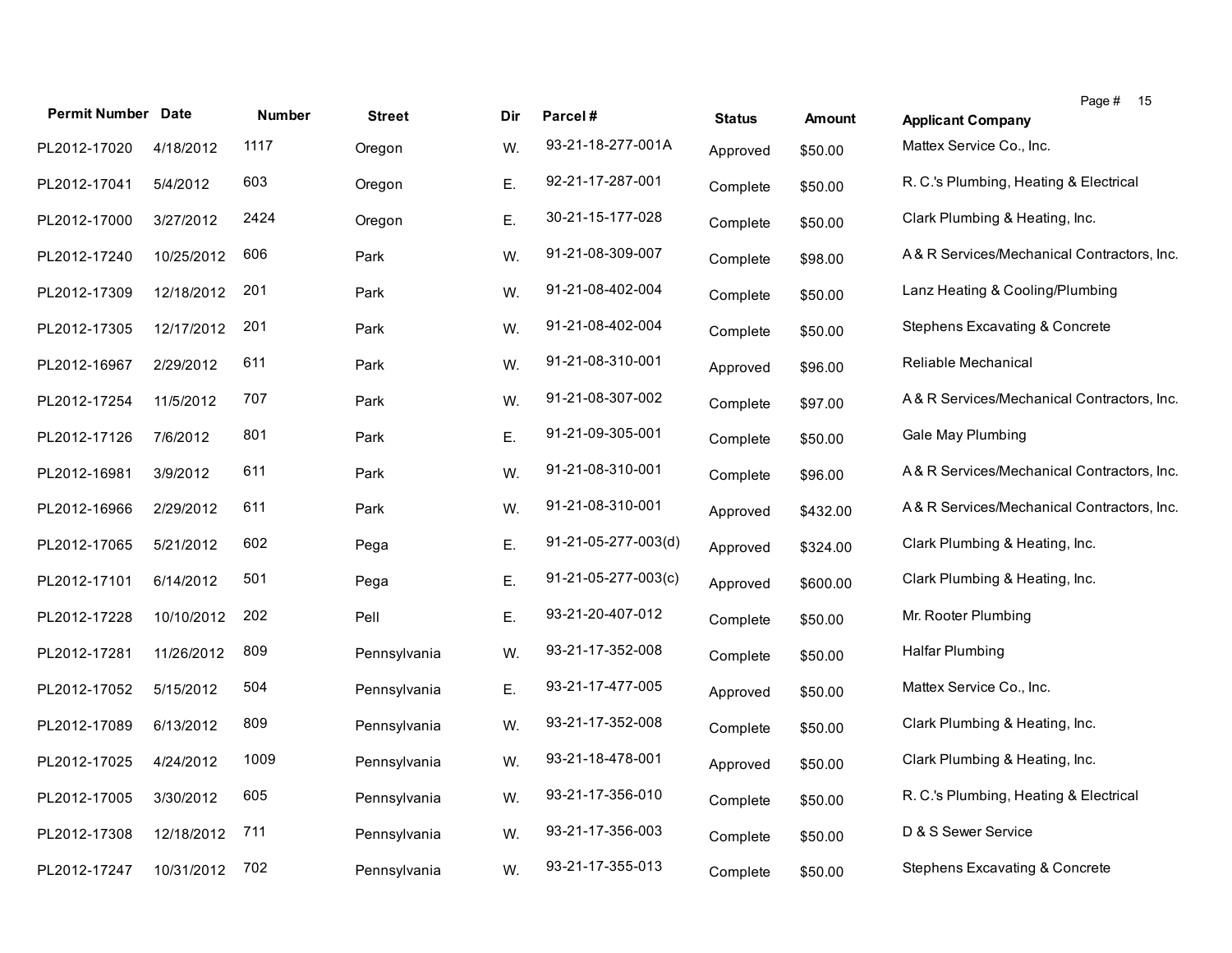| <b>Permit Number Date</b> |            | <b>Number</b> | <b>Street</b> | Dir | Parcel#           | <b>Status</b> | <b>Amount</b> | Page # 16<br><b>Applicant Company</b>      |
|---------------------------|------------|---------------|---------------|-----|-------------------|---------------|---------------|--------------------------------------------|
| PL2012-17250              | 10/31/2012 | 1006          | Pennsylvania  | Ε.  | 92-21-16-351-049  | Approved      | \$50.00       | Clark Plumbing & Heating, Inc.             |
| PL2012-16964              | 2/28/2012  | 101           | Pennsylvania  | W.  | 93-21-17-452-011  | Approved      | \$50.00       | <b>VIP Plumbing Service</b>                |
| PL2012-17218              | 10/3/2012  | 1602          | Perkins       | Ε.  | 30-21-04-451-003  | Complete      | \$50.00       | Stephens Excavating & Concrete             |
| PL2012-17210              | 9/28/2012  | 1803-1809     | Philo         | S.  | 93-21-21-126-050  | Complete      | \$50.00       | Harold Colbert Company II                  |
| PL2012-17015              | 4/11/2012  | 2200          | Philo         | S.  | 93-21-21-400-002  | Approved      | \$50.00       | A& R Services/Mechanical Contractors, Inc. |
| PL2012-17183              | 8/28/2012  | 2860          | Philo         | S.  | 93-21-28-201-004b | Complete      | \$144.75      | Davis/Houk Mechanical, Inc.                |
| PL2012-16969              | 3/1/2012   | 2500          | Philo         | S.  | 93-21-21-451-005  | Complete      | \$50.00       | X-treme Mechanical, Inc.                   |
| PL2012-17288              | 11/30/2012 | 1005          | Philo         | S.  | 92-21-16-331-003  | Complete      | \$50.00       | Stephens Excavating & Concrete             |
| PL2012-16965              | 2/29/2012  | 2740          | Philo         | S.  | 93-21-28-201-004  | Approved      | \$156.00      | Davis/Houk Mechanical, Inc.                |
| PL2012-17056              | 5/17/2012  | 1900          | Philo         | S.  | 93-21-21-200-006  | Complete      | \$50.00       | Roto Rooter                                |
| PL2012-16923              | 1/25/2012  | 1717          | Philo         | S.  | 93-21-21-126-047  | Complete      | \$50.00       | Clark Plumbing & Heating, Inc.             |
| PL2012-16901              | 1/3/2012   | 3309          | Pine          | S.  | 30-21-29-426-011  | Complete      | \$50.00       | <b>Stephens Excavating &amp; Concrete</b>  |
| PL2012-17012              | 4/10/2012  | 2810          | Plantation    | Ε.  | 93-21-22-401-002  | Complete      | \$360.00      | Lanz Heating & Cooling/Plumbing            |
| PL2012-17007              | 4/4/2012   | 2810          | Plantation    | Ε.  | 93-21-22-401-002  | Complete      | \$50.00       | <b>Atkins Construction</b>                 |
| PL2012-16907              | 1/6/2012   | 1804          | Pleasant      | S.  | 93-21-20-203-010  | Complete      | \$50.00       | Mike Williams Plumbing & Heating           |
| PL2012-16920              | 1/24/2012  | 1804          | Pleasant      | S.  | 93-21-20-203-010  | Approved      | \$50.00       | Halfar Plumbing                            |
| PL2012-17310              | 12/18/2012 | 2404          | Pond          | S.  | 93-21-21-377-013  | Complete      | \$50.00       | Roto Rooter                                |
| PL2012-17253              | 10/31/2012 | 2402          | Pond          | S.  | 93-21-21-377-012  | Approved      | \$50.00       | Stephens Excavating & Concrete             |
| PL2012-17011              | 4/10/2012  | 503           | Poplar        | S.  | 92-21-16-176-011  | Complete      | \$50.00       | D & S Sewer Service                        |
| PL2012-17119              | 6/28/2012  | 114           | Poplar        | S.  | 92-21-16-127-011  | Complete      | \$50.00       | Urbana Plumbing & Heating, Inc.            |
| PL2012-17152              | 8/3/2012   | 403           | Poplar        | S.  | 92-21-16-130-017  | Approved      | \$150.00      | Dale Elder                                 |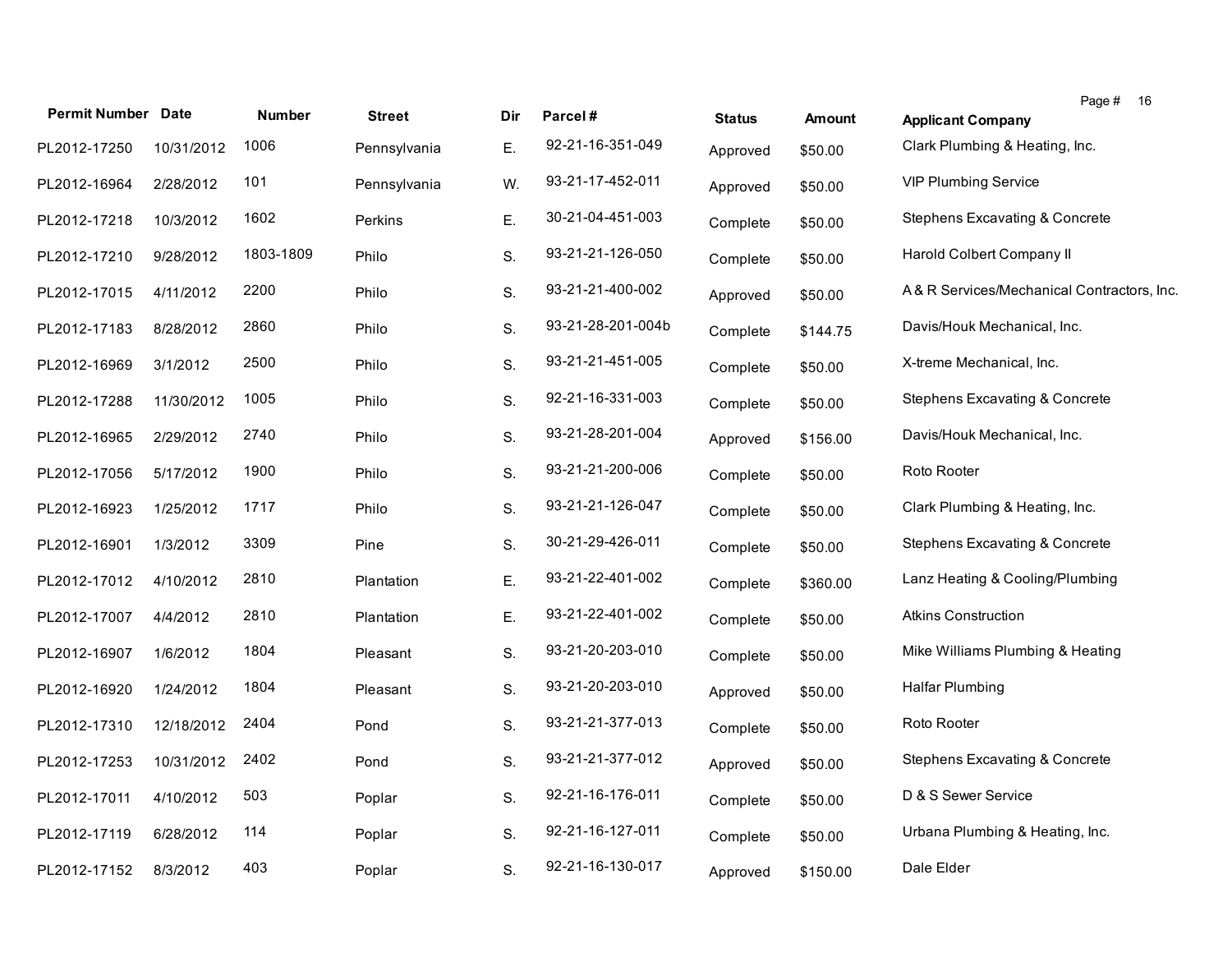| <b>Permit Number Date</b> |            | <b>Number</b> | <b>Street</b>        | Dir | Parcel#          | <b>Status</b> | <b>Amount</b> | Page # 17<br><b>Applicant Company</b>     |
|---------------------------|------------|---------------|----------------------|-----|------------------|---------------|---------------|-------------------------------------------|
| PL2012-17134              | 7/13/2012  | 402           | Poplar               | S.  | 92-21-16-131-007 | Approved      | \$50.00       | Quality Plumbing, Heating & AC            |
| PL2012-17123              | 6/29/2012  | 1905          | <b>Prairie Winds</b> | S.  | 93-21-21-276-001 | Complete      | \$50.00       | R. C.'s Plumbing, Heating & Electrical    |
| PL2012-17086              | 6/6/2012   | 1932          | Prairie Winds        | S.  | 93-21-21-278-020 | Complete      | \$50.00       | ReBath of Illinois                        |
| PL2012-16956              | 2/23/2012  | 2403          | Provine              | S.  | 93-21-20-480-008 | Complete      | \$50.00       | <b>Thompson Plumbing</b>                  |
| PL2012-17297              | 12/7/2012  | 608           | Race                 | S.  | 92-21-17-256-008 | Approved      | \$50.00       | Reliable Mechanical                       |
| PL2012-17294              | 12/6/2012  | 401           | Race                 | N.  | 91-21-08-451-013 | Complete      | \$50.00       | D & S Sewer Service                       |
| PL2012-16993              | 3/19/2012  | 2010          | Race                 | S.  | 93-21-20-252-005 | Complete      | \$50.00       | D & S Sewer Service                       |
| PL2012-17049              | 5/14/2012  | 2302          | Race                 | S.  | 93-21-20-451-001 | Complete      | \$50.00       | Mid-State Sewer Service                   |
| PL2012-17255              | 11/6/2012  | 1305          | Race                 | S.  | 93-21-17-380-009 | Approved      | \$72.00       | Aspire Plumbing                           |
| PL2012-17149              | 7/31/2012  | 115           | Scottswood           |     | 30-21-15-128-017 | Complete      | \$50.00       | <b>Stephens Excavating &amp; Concrete</b> |
| PL2012-17057              | 5/18/2012  | 303           | Scottswood           |     | 30-21-15-130-012 | Complete      | \$50.00       | D & S Sewer Service                       |
| PL2012-17215              | 10/3/2012  | 803           | Scottswood           |     | 30-21-15-179-021 | Complete      | \$50.00       | Mr. Rooter Plumbing                       |
| PL2012-17200              | 9/19/2012  | 603           | Scottswood           |     | 30-21-15-177-027 | Complete      | \$50.00       | Stephens Excavating & Concrete            |
| PL2012-16902              | 1/3/2012   | 1303          | Scovill              | S.  | 93-21-21-381-009 | Complete      | \$50.00       | R. C.'s Plumbing, Heating & Electrical    |
| PL2012-17161              | 8/14/2012  | 602           | Scovill              | Ε.  | 93-21-20-477-013 | Approved      | \$50.00       | Mike Williams Plumbing & Heating          |
| PL2012-17246              | 10/30/2012 | 1406          | Scovill              | S.  | 93-21-21-377-033 | Complete      | \$50.00       | <b>VIP Plumbing Service</b>               |
| PL2012-17299              | 12/7/2012  | 204           | Sherwin              | Ε.  | 30-21-29-401-022 | Complete      | \$50.00       | Stephens Excavating & Concrete            |
| PL2012-17024              | 4/24/2012  | 905           | Shurts               | Ε.  | 93-21-21-356-011 | Complete      | \$50.00       | Mattex Service Co., Inc.                  |
| PL2012-17262              | 11/7/2012  | 2010          | Silver West          | S.  | 93-21-21-155-020 | Approved      | \$50.00       | Roto Rooter                               |
| PL2012-17083              | 6/1/2012   | 2508          | Skyline              | N.  | 91-21-03-103-009 | Approved      | \$50.00       | <b>MJE Construction</b>                   |
| PL2012-17088              | 6/8/2012   | 2508          | Skyline              | N.  | 91-21-03-103-009 | Approved      | \$228.00      | Vogelsang/Zindars Plumbing                |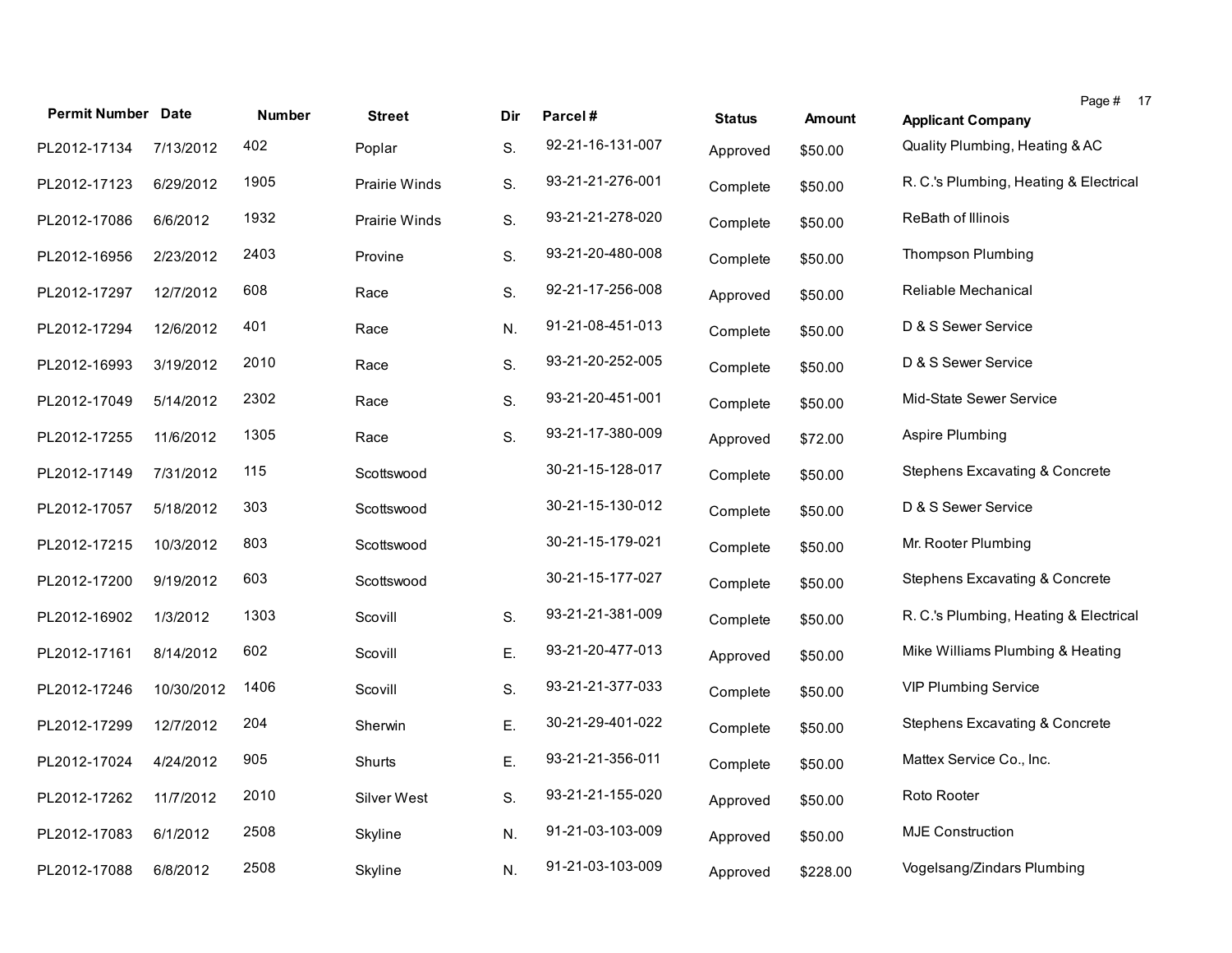| <b>Permit Number Date</b> |            | <b>Number</b> | <b>Street</b>      | Dir | Parcel#          | <b>Status</b> | <b>Amount</b> | Page #<br><b>Applicant Company</b>        |
|---------------------------|------------|---------------|--------------------|-----|------------------|---------------|---------------|-------------------------------------------|
| PL2012-17165              | 8/15/2012  | 802           | Smith              | N.  | 30-21-10-302-001 | Approved      | \$50.00       | <b>Stephens Excavating &amp; Concrete</b> |
| PL2012-16924              | 1/25/2012  | 1004-1008     | Smith              | S.  | 91-21-15-326-012 | Complete      | \$50.00       | Ameriplumb                                |
| PL2012-17181              | 8/27/2012  | 802           | Smith              | N.  | 30-21-10-302-001 | Complete      | \$50.00       | Stephens Excavating & Concrete            |
| PL2012-17182              | 8/27/2012  | 802           | Smith              | N.  | 30-21-10-302-001 | Complete      | \$50.00       | Stephens Excavating & Concrete            |
| PL2012-17268              | 11/15/2012 | 2701          | Somerset           | N.  | 91-21-03-129-006 | Approved      | \$50.00       | Halfar Plumbing                           |
| PL2012-17209              | 9/28/2012  | 4             | Squire             |     | 92-21-16-432-021 | Complete      | \$60.00       | Simply Plumbing                           |
| PL2012-17074              | 5/25/2012  | 3027          | Stillwater         | Ε.  | 93-21-22-426-046 | Complete      | \$50.00       | Raymond Miller Construction               |
| PL2012-17073              | 5/25/2012  | 3025          | Stillwater         | Ε.  | 93-21-22-426-045 | Complete      | \$50.00       | Raymond Miller Construction               |
| PL2012-17108              | 6/18/2012  | 3027          | Stillwater         | Ε.  | 93-21-22-426-046 | Complete      | \$264.00      | <b>Fasttrack Mechanical LLC</b>           |
| PL2012-17109              | 6/18/2012  | 3025          | Stillwater         | Ε.  | 93-21-22-426-045 | Approved      | \$252.00      | <b>Fasttrack Mechanical LLC</b>           |
| PL2012-17249              | 10/31/2012 | 3034          | Stillwater         | Ε.  | 93-21-22-400-011 | Approved      | \$1,080.00    | <b>Fastrack Mechanical</b>                |
| PL2012-17243              | 10/25/2012 | 3034          | Stillwater         | Ε.  | 93-21-22-400-011 | Complete      | \$50.00       | Raymond Miller Construction               |
| PL2012-16913              | 1/13/2012  | 2309          | Stone Creek        | S.  | 93-21-22-304-004 | Complete      | \$50.00       | Harold Colbert Company II                 |
| PL2012-17156              | 8/7/2012   | 3001          | <b>Stone Creek</b> | Ε.  | 93-21-22-402-011 | Complete      | \$50.00       | McGuire Custom Designs, LLC               |
| PL2012-17150              | 8/3/2012   | 3001          | Stone Creek        | Ε.  | 93-21-22-402-011 | Complete      | \$288.00      | Rich Plumbing, Inc.                       |
| PL2012-17235              | 10/19/2012 | 2103          | Stonebrooke        | S.  | 93-21-22-426-024 | Approved      | \$120.00      | <b>Fastrack Mechanical</b>                |
| PL2012-17100              | 6/13/2012  | 504           | Stoughton          | W.  | 91-21-08-363-020 | Complete      | \$50.00       | Simply Plumbing                           |
| PL2012-17236              | 10/19/2012 | 1812          | Summit             | Ε.  | 93-21-28-227-006 | Approved      | \$50.00       | D & S Sewer Service                       |
| PL2012-16991              | 3/19/2012  | 602           | Sunnycrest East    | Ε.  | 93-21-20-226-032 | Approved      | \$50.00       | Ameriplumb                                |
| PL2012-17301              | 12/11/2012 | 507           | Sunnycrest East    | Ε.  | 93-21-20-227-012 | Approved      | \$50.00       | Halfar Plumbing                           |
| PL2012-17277              | 11/21/2012 | 406           | Sunrise            |     | 30-21-15-255-005 | Complete      | \$50.00       | Stephens Excavating & Concrete            |

18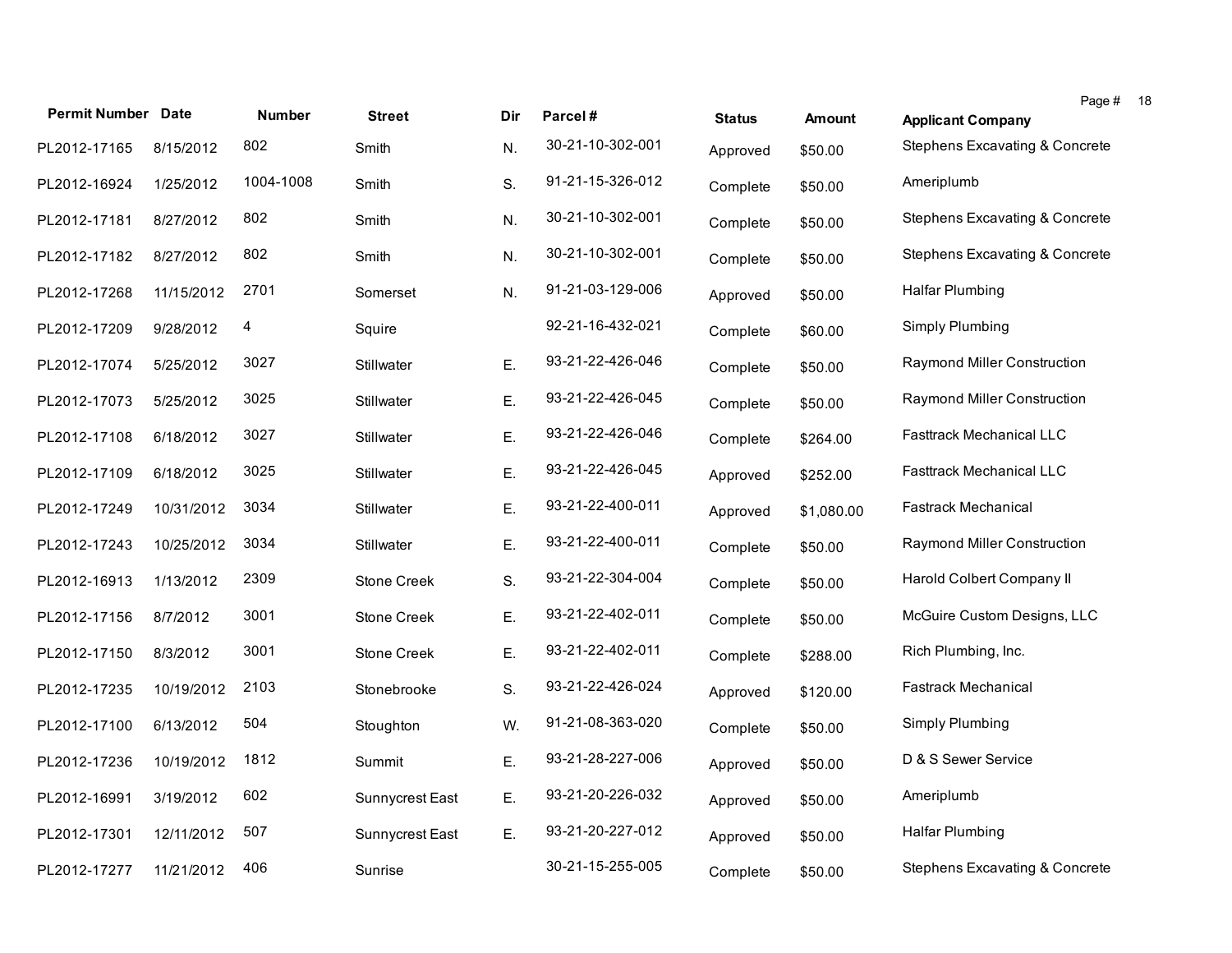|                           |            |               |               |     |                                |               |               | Page # 19                        |  |
|---------------------------|------------|---------------|---------------|-----|--------------------------------|---------------|---------------|----------------------------------|--|
| <b>Permit Number Date</b> |            | <b>Number</b> | <b>Street</b> | Dir | Parcel#                        | <b>Status</b> | <b>Amount</b> | <b>Applicant Company</b>         |  |
| PL2012-16935              | 2/3/2012   | 1705-B        | Trails        | Ε.  | 93-21-28-255-025               | Complete      | \$50.00       | Danforth Plumbing                |  |
| PL2012-17193              | 9/13/2012  | 1303          | Tremont       | W.  | 91-21-07-208-008               | Approved      | \$60.00       | <b>Sullivan Plumbing Company</b> |  |
| PL2012-17157              | 8/7/2012   | 1211          | Tremont       | W.  | 91-21-07-208-011               | Complete      | \$50.00       | Mid-State Sewer Service          |  |
| PL2012-17291              | 12/3/2012  | 901           | University    | W.  | 91-21-07-484-003&007& Approved |               | \$792.00      | Davis/Houk Mechanical, Inc.      |  |
| PL2012-16988              | 3/15/2012  | 808           | University    | Ε.  | 91-21-09-305-010               | Complete      | \$50.00       | Whalen Plumbing & Heating        |  |
| PL2012-17071              | 5/25/2012  | 1000          | University    | Ε.  | 91-21-09-326-002               | Complete      | \$50.00       | Stephens Excavating & Concrete   |  |
| PL2012-17265              | 11/15/2012 | 814           | University    | Ε.  | 91-21-09-305-013               | Complete      | \$50.00       | Clark Plumbing & Heating, Inc.   |  |
| PL2012-16932              | 2/1/2012   | 403           | University    | W.  | 91-21-08-376-011               | Approved      | \$50.00       | Rodman Plumbing                  |  |
| PL2012-17248              | 10/31/2012 | 2100          | University    | Ε.  | 91-21-09-476-003               | Approved      | \$280.00      | <b>Fastrack Mechanical</b>       |  |
| PL2012-17315              | 12/20/2012 | 2100          | University    | Ε.  | 91-21-09-476-003               | Complete      | \$50.00       | <b>BJ</b> Trucking               |  |
| PL2012-17217              | 10/3/2012  | 705           | Urbana        | S.  | 92-21-17-284-036               | Approved      | \$50.00       | Clark Plumbing & Heating, Inc.   |  |
| PL2012-17064              | 5/21/2012  | 701           | Urbana        | S.  | 92-21-17-284-015               | Complete      | \$50.00       | Stephens Excavating & Concrete   |  |
| PL2012-16983              | 3/9/2012   | 110           | Vermont       | W.  | 93-21-17-452-015               | Complete      | \$84.00       | Simply Plumbing                  |  |
| PL2012-17078              | 6/1/2012   | 608           | Vermont       | W.  | 93-21-17-356-022               | Complete      | \$50.00       | Lanz Heating & Cooling/Plumbing  |  |
| PL2012-16918              | 1/20/2012  | 2017          | Vermont       | Ε.  | 92-21-16-480-022               | Complete      | \$50.00       | <b>Trademark Homes</b>           |  |
| PL2012-17232              | 10/15/2012 | 610           | Vermont       | W.  | 93-21-17-356-021               | Complete      | \$50.00       | Halfar Plumbing                  |  |
| PL2012-17104              | 6/15/2012  | 708           | Vermont       | W.  | 93-21-17-356-016               | Complete      | \$50.00       | Stephens Excavating & Concrete   |  |
| PL2012-17192              | 9/13/2012  | 2110          | Vermont       | Ε.  | 91-21-15-352-019               | Complete      | \$50.00       | Gale May Plumbing                |  |
| PL2012-17135              | 7/13/2012  | 610           | Vermont       | W.  | 93-21-17-356-021               | Approved      | \$50.00       | Halfar Plumbing                  |  |
| PL2012-16997              | 3/23/2012  | 1703          | Vernon        | Ε.  | 93-21-28-407-008               | Complete      | \$50.00       | Lexington Construction Co.       |  |
| PL2012-16998              | 3/27/2012  | 1703          | Vernon        | Ε.  | 93-21-28-407-008               | Complete      | \$168.00      | Lanz Heating & Cooling/Plumbing  |  |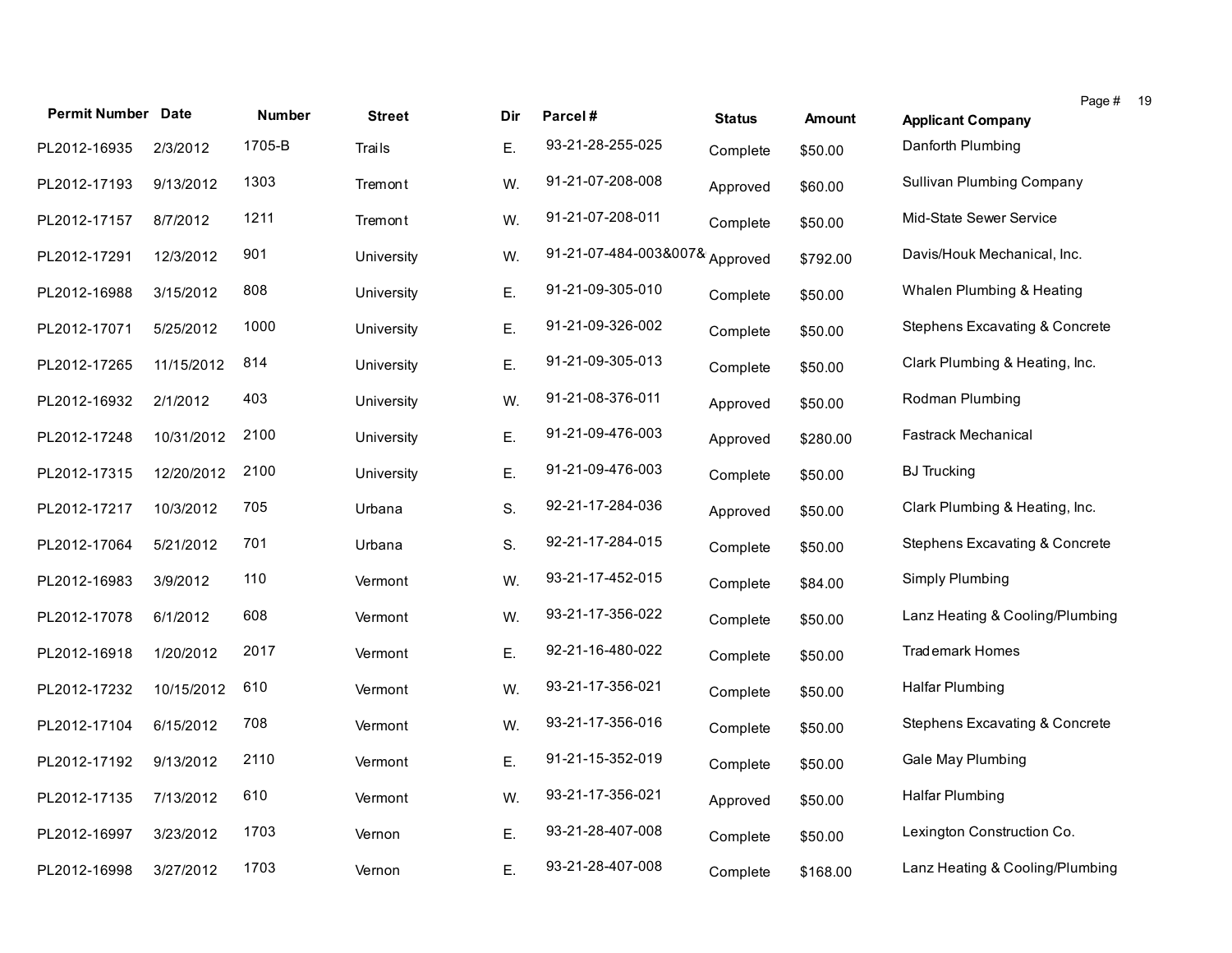|                           |            |               |               |     |                                  |               |               | Page # 20                        |  |
|---------------------------|------------|---------------|---------------|-----|----------------------------------|---------------|---------------|----------------------------------|--|
| <b>Permit Number Date</b> |            | <b>Number</b> | <b>Street</b> | Dir | Parcel#                          | <b>Status</b> | <b>Amount</b> | <b>Applicant Company</b>         |  |
| PL2012-17324              | 12/28/2012 | 2208          | Vine          | S.  | 93-21-20-432-017                 | Complete      | \$50.00       | Roto Rooter                      |  |
| PL2012-16942              | 2/8/2012   | 403           | Vine          | N.  | 91-21-08-460-002                 | Approved      | \$50.00       | Fred's Plbg-Heating, AC & Elect. |  |
| PL2012-16943              | 2/8/2012   | 2118          | Vine          | S.  | 93-21-20-432-012                 | Approved      | \$50.00       | Timothy R. Spence Builders       |  |
| PL2012-16903              | 1/6/2012   | 1912          | Vine          | S.  | 93-21-20-276-006                 | Complete      | \$50.00       | Mike Williams Plumbing & Heating |  |
| PL2012-17327              | 12/31/2012 | 708           | Vine          | S.  | 92-21-17-284-039                 | Approved      | \$408.00      | Rich Plumbing, Inc.              |  |
| PL2012-17197              | 9/17/2012  | 912           | Vine          | S.  | 93-21-17-428-167thru17t Complete |               | \$50.00       | D & S Sewer Service              |  |
| PL2012-17292              | 12/4/2012  | 708           | Vine          | S.  | 92-21-17-284-039                 | Complete      | \$50.00       | <b>MJE Construction</b>          |  |
| PL2012-17050              | 5/15/2012  | 1910          | Vine          | S.  | 93-21-20-276-005                 | Approved      | \$108.00      | <b>Bodie Cargo</b>               |  |
| PL2012-17107              | 6/18/2012  | 711           | Wabash        | S.  | 92-21-16-163-020                 | Closed        | \$50.00       | Danforth Plumbing                |  |
| PL2012-17177              | 8/24/2012  | 1001          | Wabash        | S.  | 92-21-16-303-022                 | Complete      | \$50.00       | Mid-State Sewer Service          |  |
| PL2012-17029              | 4/25/2012  | 1102          | Wabash        | S.  | 92-21-16-304-014                 | Complete      | \$72.00       | Quality Plumbing, Heating & AC   |  |
| PL2012-17166              | 8/15/2012  | 2626          | Wadsworth     | S.  | 93-21-22-452-005                 | Complete      | \$50.00       | McGuire Custom Designs, LLC      |  |
| PL2012-17206              | 9/28/2012  | 2626          | Wadsworth     | S.  | 93-21-22-452-005                 | Approved      | \$276.00      | Rich Plumbing, Inc.              |  |
| PL2012-17102              | 6/14/2012  | 2614          | Wadsworth     | S.  | 93-21-22-452-008                 | Approved      | \$444.00      | Hoveln Heating & Cooling         |  |
| PL2012-16940              | 2/6/2012   | 2614          | Wadsworth     | S.  | 93-21-22-452-008                 | Closed        | \$444.00      | Lanz Heating & Cooling/Plumbing  |  |
| PL2012-17031              | 4/26/2012  | 713           | Walnut        | S.  | 92-21-17-263-021                 | Complete      | \$50.00       | Lanz Heating & Cooling/Plumbing  |  |
| PL2012-17220              | 10/5/2012  | 706           | Washington    | Ε.  | 92-21-16-161-026                 | Complete      | \$50.00       | Roto Rooter 1                    |  |
| PL2012-17293              | 12/6/2012  | 506           | Washington    | W.  | 92-21-17-162-026                 | Complete      | \$50.00       | Halfar Plumbing                  |  |
| PL2012-17170              | 8/17/2012  | 404           | Washington    | Ε.  | 92-21-17-285-024                 | Complete      | \$50.00       | <b>Halfar Plumbing</b>           |  |
| PL2012-17167              | 8/16/2012  | 115           | Washington    | W.  | 93-21-17-401-007                 | Complete      | \$50.00       | Mattex Service Co., Inc.         |  |
| PL2012-17282              | 11/29/2012 | 2001          | Washington    | Ε.  | 92-21-16-428-019                 | Approved      | \$50.00       | Timothy R. Spence Builders       |  |